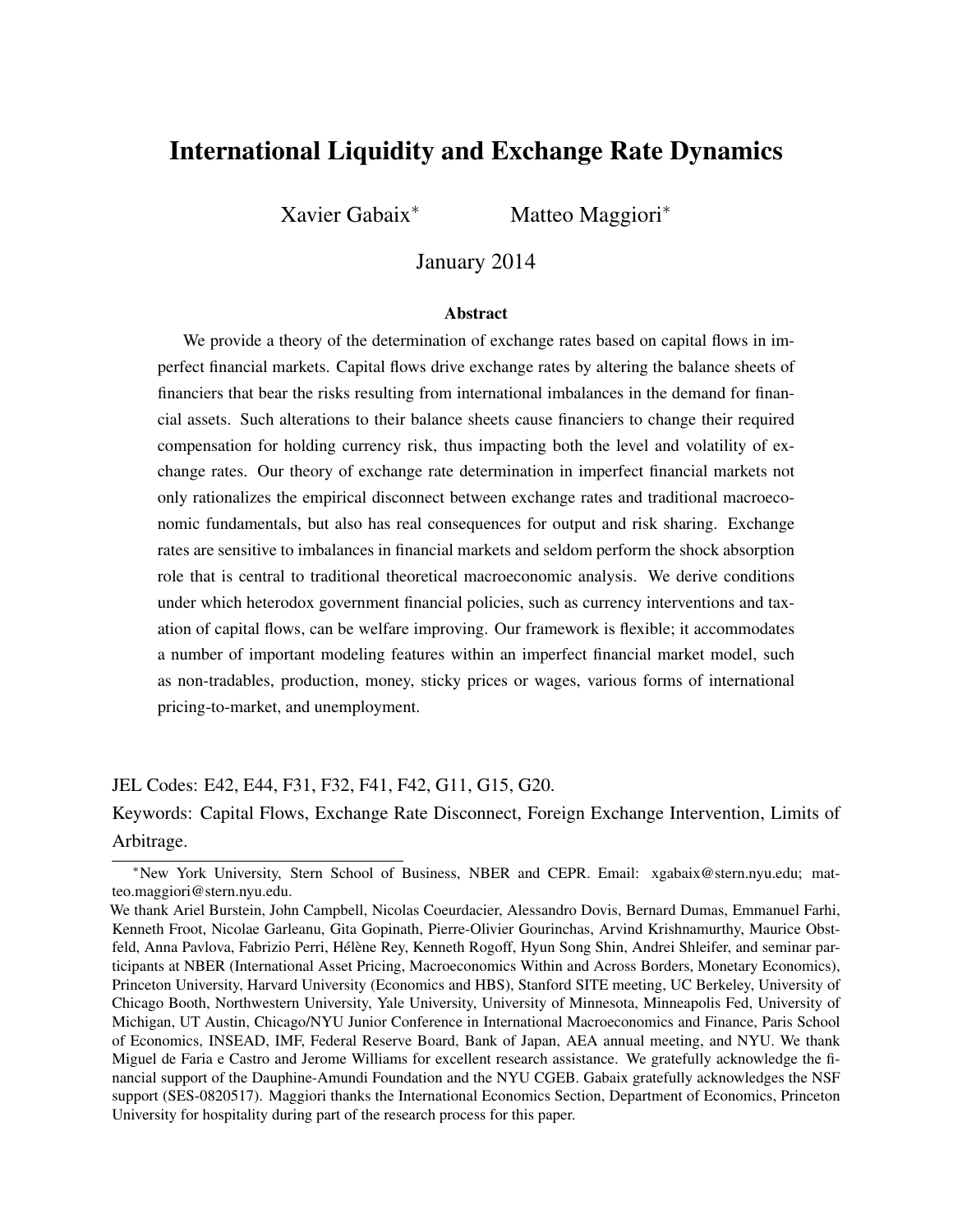We provide a theory of exchange rate determination based on capital flows in imperfect financial markets. In our model, exchange rates are volatile and largely disconnected from traditional macroeconomic fundamentals over the medium term; they are instead governed by financial forces. Global shifts in the demand and supply of assets result in large scale capital flows that are intermediated by the global financial system. The demand and supply of assets in different currencies and the willingness of the financial system to absorb the resulting imbalances are first order determinants of exchange rates. A framework to characterize such forces and their implications for welfare and policy, while desirable, has proven elusive.

In our model, financiers absorb part of the currency risk originated by imbalanced global capital flows. Alterations to the size and composition of financiers' balance sheets induce them to differentially price currency risk, thus affecting both the level and the volatility of exchange rates. Our theory of exchange rate determination in imperfect financial markets differs from the traditional open macroeconomic model by introducing financial forces, such as portfolio flows, financiers' balance sheets, and financiers' risk bearing capacity as first order determinants of exchange rates.

We first present a basic theory of exchange rate financial determination in a two-period twocountry model where capital flows are intermediated by global financiers. Each country borrows or lends in its own currency and financiers absorb all currency risk that is generated by the mismatch of global capital flows. Since financiers require compensation for holding currency risk in the form of expected currency appreciation, exchange rates are jointly determined by capital flows and by the financiers' risk bearing capacity. Our theory, therefore, is an elementary one whereby supply and demand determine a price, the exchange rate, that clears markets.

The exchange rate is disconnected from traditional macroeconomic fundamentals such as imports, exports, output, or inflation; this occurs because these same fundamentals correspond to different equilibrium exchange rates depending on financiers' balance sheets and risk bearing capacity. An extension to a multi-period model strengthens this intuition by solving the exchange rate as a present value relationship. The exchange rate discounts future current account balances, but the rate of discounting is determined in financial markets and therefore hinges on financiers' risk bearing capacity and balance sheets. Changes in such capacity affect both the level and volatility of the exchange rate. Financiers both act as shock absorbers, by using their risk bearing capacity to accommodate flows that result from fundamental shocks, and are themselves the source of financial shocks that distort exchange rates.

The financial determination of exchange rates in imperfect financial markets has real consequences for output and risk sharing. To more fully analyze these consequences, we extend the basic model by introducing nominal exchange rates, monetary policy, and both flexible and sticky prices. In the presence of goods' prices that are sticky in the producers' currencies, a capital in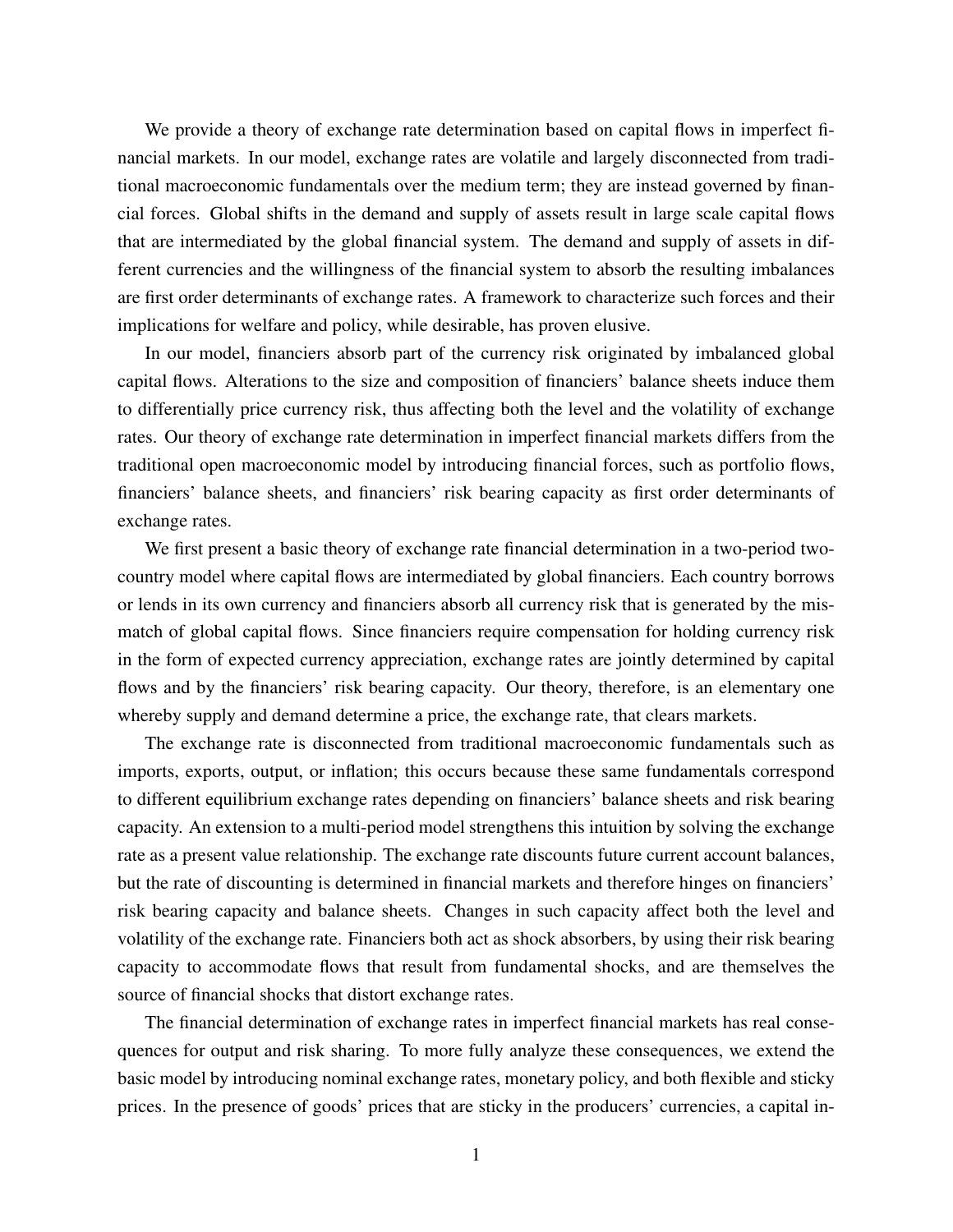flow or financial shock that produces an overly appreciated exchange rate causes a fall in demand for the inflow-receiving country's exports and a corresponding fall in output.

Our theory yields novel predictions for policy analysis in the presence of flexible exchange rates. In a financial world, exchange rate movements are dominated by financial factors and seldom perform the benign expenditure switching role that is central to traditional macroeconomic analysis. In fact, the traditional macroeconomic rationale for prescribing pure floating exchange rates is that, in the presence of asymmetric real shocks, the exchange rate acts as a shock absorber by shifting global demand toward the country that has been most negatively affected by the shock via a depreciation of its currency.

By contrast, we show that in our framework the floating exchange rate is itself distorted by imbalances in financial markets and shocks to the financial system's risk bearing capacity; the exchange rate can often be the vehicle of transmission of financial shocks to the real economy. Our policy analysis suggests that novel trade-offs emerge when financial markets are disrupted or are less developed overall, and when output is far below its potential so that an exchange rate depreciation increases output via an increase in net exports. Heterodox policies, such as large scale currency interventions and capital controls, are shown to be beneficial in these specific circumstances.

We focus on providing a framework that is not only sufficiently rich to analyze the financial forces at the core of our theory in a full general equilibrium model, but also sufficiently tractable as to provide simple pencil-and-paper solutions that make the analysis as transparent as possible. While tractability requires some assumptions, we also verify that the core forces of our framework remain the leading forces of exchange rate determination even in more general setups, where a number of assumptions are relaxed and solutions (in some cases) have to be computed numerically.

Our model makes sense of a number of fundamental issues in open macroeconomics; these include the exchange rate disconnect from macroeconomic fundamentals, external financial adjustment, the failure of purchasing power parity, the failure of the Backus and Smith risk sharing condition, and the carry trade. While these issue have certainly been analyzed in other models, our work provides a different, unified, and tractable perspective.

Our framework is flexible in accommodating a number of modeling features that are important in open economy analysis within an imperfect capital market model, such as non-tradables, production, money, sticky prices or wages, and various forms of international pricing-to-market. In each extension, we focused on simple and tractable modeling to map out in closed form both its basic channels and the interaction with the core forces of the paper. While the results are qualitative, we stress that the framework is versatile and can be easily employed in future research to address a number of open questions in international macroeconomics.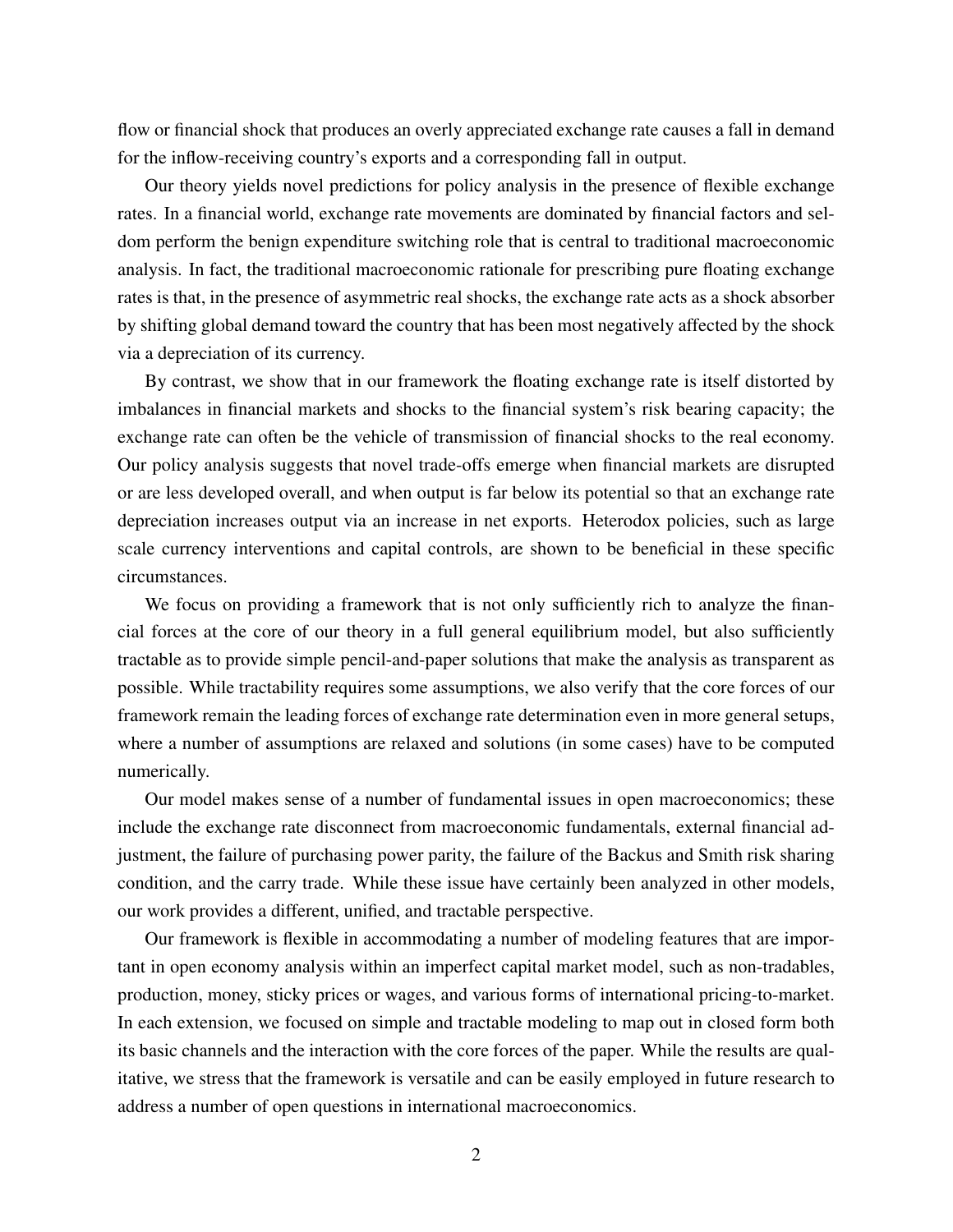We summarize our contribution as providing a tractable framework for the determination of exchange rates in financial markets via capital flows and the risk-bearing capacity of financiers. Our general equilibrium framework combines financial forces such as risk taking and financial intermediation in imperfect capital markets with the traditional real economy analysis of production, import and export activities. The resulting equilibrium exchange rate is disconnected from traditional macroeconomic fundamentals and is instead connected to financial forces, such as financiers' balance sheets' exposures and risk-bearing capacity. A key distinctive feature of our model is the direct relevance of flows, not just stocks, of assets for exchange rate determination. We further show how the core force of the model, limited risk taking by the financiers, can help to rationalize a number of classic issues of international macroeconomics. Based on this framework, we analyze optimal policy and welfare in the presence of both financial and nominal frictions and characterize when and which financial policies can be used to re-equilibrate exchange rates.

Related Literature Two important papers were published in 1976, the now classic exchange rate overshooting model [\(Dornbusch](#page-38-0) [\(1976\)](#page-38-0)) and the portfolio balance theory model [\(Kouri](#page-40-0)  $(1976)$ .<sup>[1](#page-3-0)</sup> While we incorporate important aspects of the Keynesian tradition upon which Dornbusch builds, our model provides modern foundations to the spirit of Kouri's portfolio balance theory of exchange rates. [Obstfeld and Rogoff](#page-40-1) [\(1995\)](#page-40-1) brought the Keynesian approach into modern international economics by providing micro-foundations to the dynamic version of the Mundell-Fleming-Dornbusch model. Their foundations have been essential not only for the analysis of exchange rate determination, but also for that of optimal policy and welfare. However, financial forces play little role in this class of models. In the real version of these models, exchange rates are mostly determined by the demand and supply of domestic and foreign goods. Even in the nominal versions of the models, where the nominal exchange rate is often expressed as the present discounted sum of future monetary policy and other macroeconomic fundamentals, the impact of finance is limited because in most cases the uncovered interest parity holds, the demand for money is tightly linked to consumption expenditures, and/or the model is linearized.

A vast parallel literature has explored the determinants of exchange rates in endowment or real business cycle models following [Lucas](#page-40-2) [\(1982\)](#page-40-2) and [Backus, Kehoe and Kydland](#page-38-1) [\(1992\)](#page-38-1). In the context of asset pricing models, [Dumas](#page-38-2) [\(1992\)](#page-38-2), [Lewis](#page-40-3) [\(1998\)](#page-40-3), [Verdelhan](#page-41-0) [\(2010\)](#page-41-0), [Colacito](#page-38-3) [and Croce](#page-38-3) [\(2011\)](#page-38-3), and [Hassan](#page-39-0) [\(2013\)](#page-39-0) have explored the relationship between consumption and the real exchange rate following [Backus and Smith](#page-38-4)  $(1993)$ .<sup>[2](#page-3-1)</sup> [Pavlova and Rigobon](#page-40-4) [\(2007\)](#page-40-4) analyze a real model with complete markets where countries' representative agents have logarithmic preferences affected by taste shocks. $3$  This branch of the literature has mostly maintained the

<span id="page-3-0"></span><sup>1</sup>[Driskill and McCafferty](#page-38-5) [\(1980\)](#page-38-5), [Kouri](#page-40-5) [\(1983\)](#page-40-5), [Blanchard, Giavazzi and Sa](#page-38-6) [\(2005\)](#page-38-6) build on [Kouri](#page-40-0) [\(1976\)](#page-40-0).

<span id="page-3-1"></span><sup>&</sup>lt;sup>2</sup>Among others see also: [Farhi and Gabaix](#page-39-1) [\(2013\)](#page-39-1), [Martin](#page-40-6) [\(2011\)](#page-40-6), and [Stathopoulos](#page-41-1) [\(2012\)](#page-41-1).

<span id="page-3-2"></span><sup>&</sup>lt;sup>3</sup>Similar preferences are also used in [Pavlova and Rigobon](#page-40-7) [\(2008,](#page-40-7) [2010\)](#page-40-8).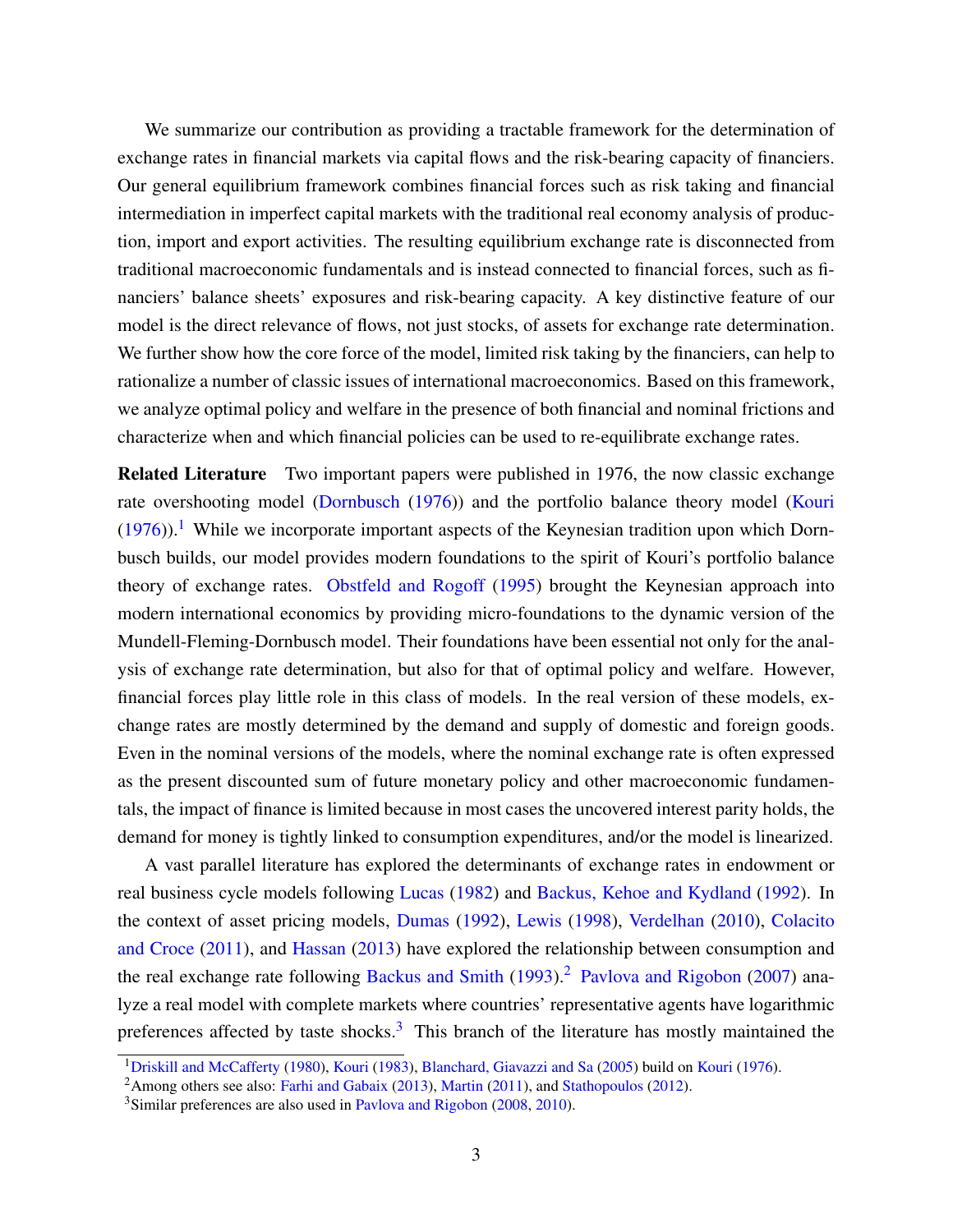assumption of complete markets.<sup>[4](#page-4-0)</sup> We contribute to this literature not only by providing alternative drivers of exchange rates, financiers' risk bearing capacity and financial imbalances, which break the link between consumption and the exchange rate, but also by focusing on incomplete and imperfect capital markets. These imperfections are crucial to our welfare and policy analysis in open economies.

Recent economic events, such as the global financial and European crises, have rekindled an interest in the analysis of optimal policy and welfare in open economies. [Aguiar, Amador](#page-38-7) [and Gopinath](#page-38-7) [\(2009\)](#page-38-7), [Farhi, Gopinath and Itskhoki](#page-39-2) [\(2014\)](#page-39-2), [Farhi and Werning](#page-39-3) [\(2012](#page-39-3)*a*,*[b](#page-39-4)*), and [Schmitt-Grohé and Uribe](#page-40-9) [\(2012\)](#page-40-9) provide innovative analyses of policies such as capital controls, fiscal transfers and fiscal devaluations in the context of the small-open-economy (new-Keynesian) model. We contribute to this literature by analyzing policies in a two-country world where financial flows are direct determinants of exchange rates and where the condition of financial markets is an important policy consideration. We find that public financial policies, which cannot be analyzed under the UIP-assumption, complete markets, or simple forms of market incompleteness, can be beneficial in specific circumstances. We characterize the policy instruments (capital controls, currency-swaps, and FX interventions) that can be used to implement these polices.

Relatively little research has been devoted to analyzing the relationship between portfolio flows and exchange rates. Notable exceptions are [Evans and Lyons](#page-39-5) [\(2002\)](#page-39-5), [Hau and Rey](#page-39-6) [\(2006\)](#page-39-6), and [Bacchetta and Van Wincoop](#page-38-8) [\(2010\)](#page-38-8) who consider the price impact of financial flows under different modeling assumptions: microstructure market making, equity portfolio flows, and overlapping generations of investors, respectively. These papers solve for exchange rates in a partial equilibrium framework where the goods market, and therefore exports and imports, are omitted from the modeling. [Maggiori](#page-40-10) [\(2011\)](#page-40-10), and [Bruno and Shin](#page-38-9) [\(2013\)](#page-38-9) introduce financial intermediation as an important driver of global risk taking and capital flows.<sup>[5](#page-4-1)</sup>

# <span id="page-4-2"></span>1 Basic Gamma Model

Let us start with a minimalistic model of financial determination of exchange rates in imperfect financial markets. This simple real model carries most of the economic intuition and core modeling that we will then extend to more general set-ups.

Time is discrete and there are two periods:  $t = 0, 1$ . There are two countries, the USA and Japan, each populated by a continuum of households. Households produce, trade (internationally)

<span id="page-4-0"></span><sup>4</sup>Notable exceptions are [Kehoe and Perri](#page-40-11) [\(2002\)](#page-40-11) and [Alvarez, Atkeson and Kehoe](#page-38-10) [\(2009\)](#page-38-10).

<span id="page-4-1"></span> $<sup>5</sup>$ In a closed economy context, an ongoing research effort has introduced financiers and intermediaries as key drivers</sup> of both business cycles and asset prices [\(Kiyotaki and Moore](#page-40-12) [\(1997\)](#page-40-12), [Garleanu and Pedersen](#page-39-7) [\(2011\)](#page-39-7), [Brunnermeier](#page-38-11) [and Sannikov](#page-38-11) [\(2013\)](#page-38-11), [He and Krishnamurthy](#page-39-8) [\(2013\)](#page-39-8)).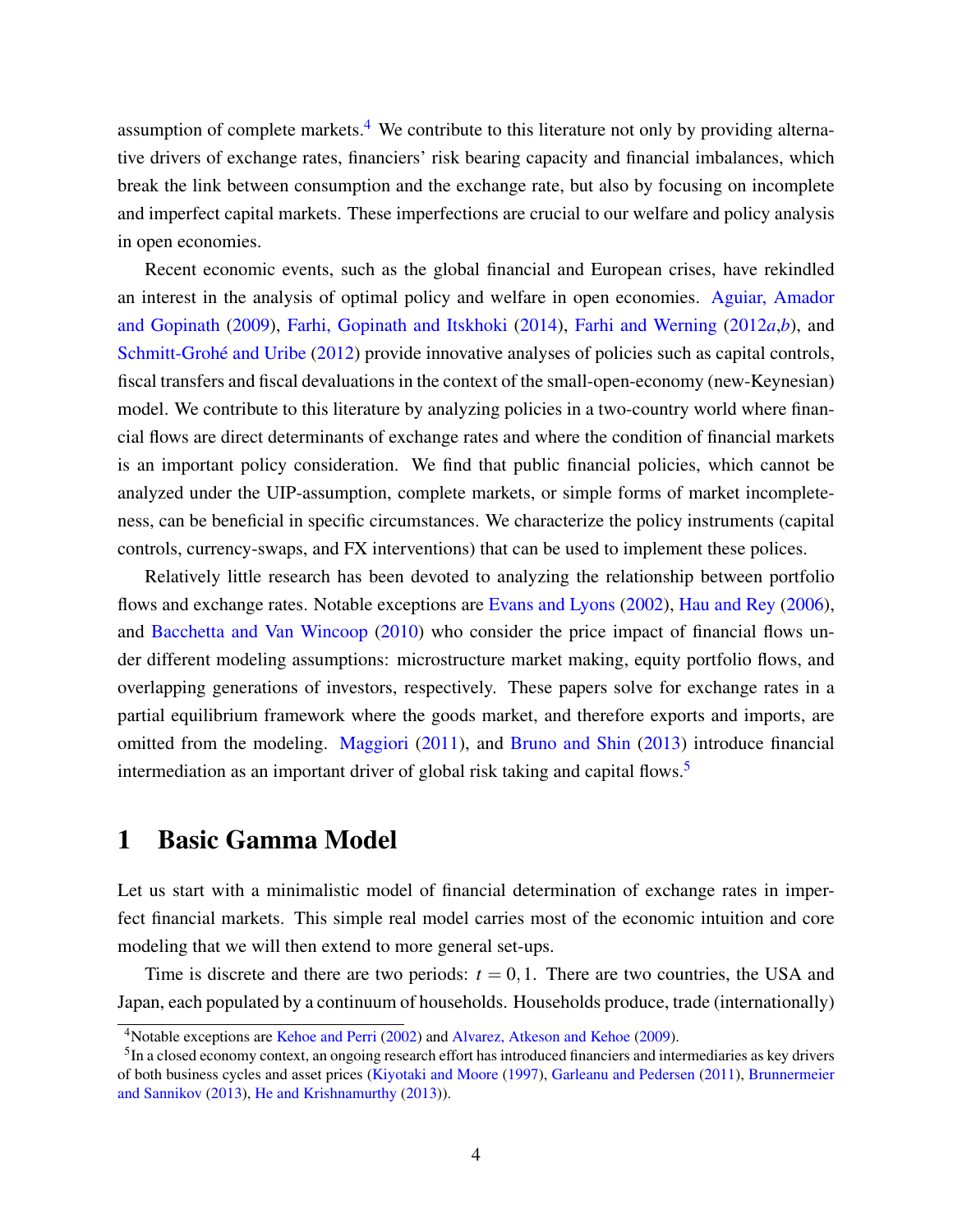in a market for goods, and invest with financiers in risk-free bonds in their domestic currency.<sup>[6](#page-5-0)</sup> Financiers intermediate the capital flows resulting from households' investment decisions. The basic structure of the model is displayed in Figure [1.](#page-5-1)

<span id="page-5-1"></span>

Figure 1: Basic Structure of the Model

*The players and structure of the flows in the goods and financial markets in the Basic Gamma Model.*

Intermediation is not perfect because of the limited commitment of the financiers. The limitedcommitment friction induces a downward sloping demand curve for risk taking by financiers. As a result, capital flows from households move financiers up and down their demand curve. Equilibrium is achieved by a relative price, in this case the exchange rate, adjusting so that international financial markets clear given the demand and supply of capital denominated in different currencies. In this sense, exchange rates are financially determined in an imperfect capital market.

We now describe each of the model's actors, their optimization problems, and analyze the resulting equilibrium.

### <span id="page-5-3"></span>1.1 Households

Households in the US derive utility from the consumption of goods according to:

<span id="page-5-2"></span>
$$
\mathbb{E}\left[\theta_0 \ln C_0 + \beta \theta_1 \ln C_1\right],\tag{1}
$$

where *C* is a consumption basket defined as:

<span id="page-5-4"></span>
$$
C_t \equiv [(C_{NT,t})^{\chi_t} (C_{H,t})^{a_t} (C_{F,t})^{a_t}]^{\frac{1}{\theta_t}}, \qquad (2)
$$

where  $C_{NT,t}$  is the US consumption of its non-tradable goods,  $C_{H,t}$  is the US consumption of its domestic tradable goods, and *CF*,*<sup>t</sup>* is the US consumption of Japanese tradable goods. We use the

<span id="page-5-0"></span> ${}^{6}$ In the absence of a nominal side to the model, in this section we intentionally abuse the word "currency" to mean a claim to the numéraire of the economy, and "exchange rate" to mean the real exchange rate. Similarly we abuse the words "Dollar or Yen denominated" to mean values expressed in units of non-tradable goods in each economy. As will shortly become clear, even this simple real model is set up so as to generalize immediately to a nominal model.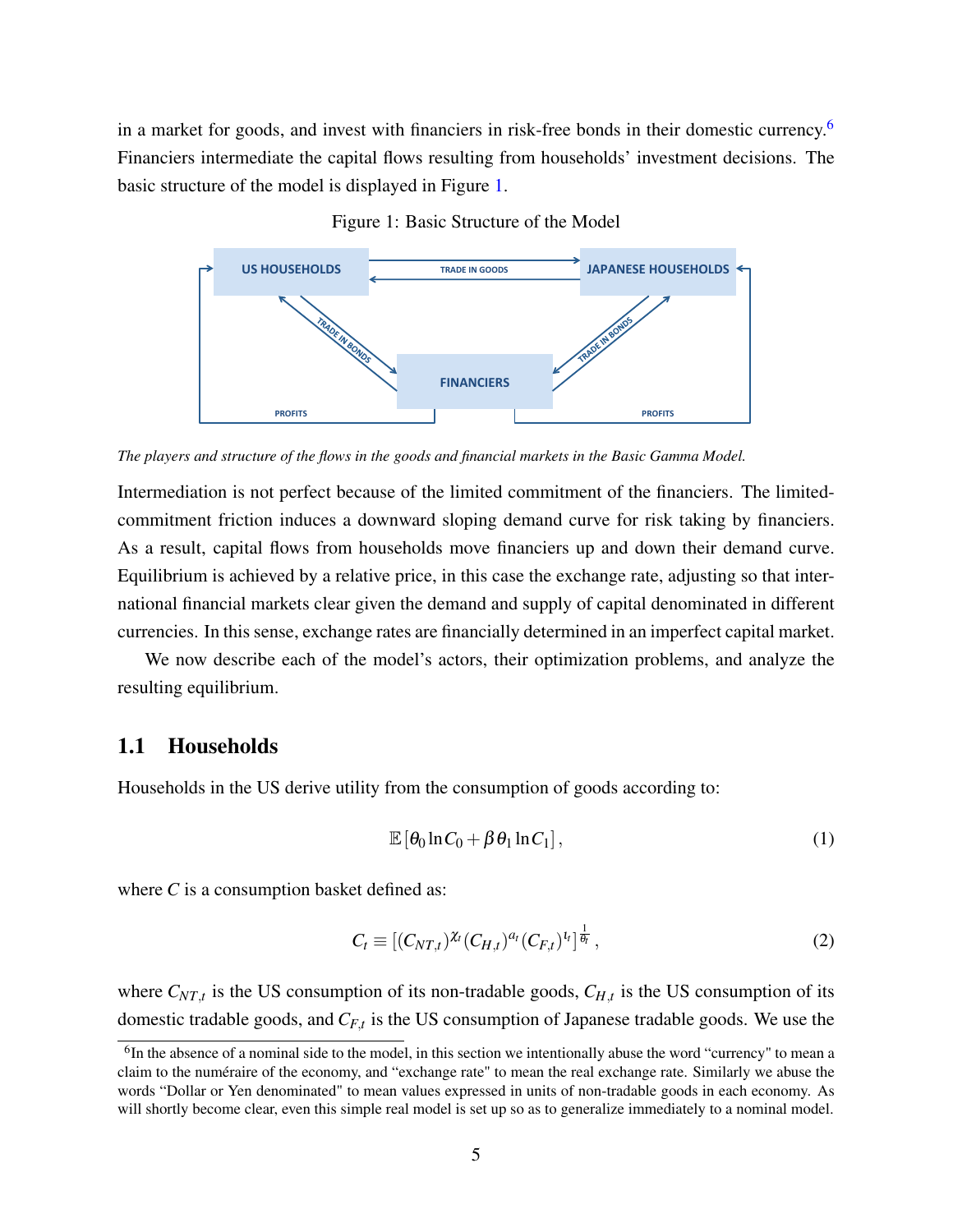notation  $\{\chi_t, a_t, t_t\}$  for non-negative, potentially stochastic, preference parameters and we define  $\theta_t \equiv \chi_t + a_t + \iota_t.$ 

The non-tradable good is the numéraire in each economy and, consequently, its price equals 1 in domestic currency ( $p_{NT} = 1$ ). Non-tradable goods are produced by an endowment process that we assume for simplicity to follow  $Y_{NT,t} = \chi_t$ , unless otherwise stated.<sup>[7](#page-6-0)</sup>

Households can trade in a frictionless goods market across countries. Financial markets are incomplete and each country trades a risk-free domestic currency bond.[8](#page-6-1) *Risk-free* here refers to paying one unit of non-tradable goods in all states of the world and is therefore akin to "nominally risk free".

The households' optimization problem can be divided into two separate problems. The first is a static problem, whereby households decide, given their total consumption expenditure for the period, how to allocate resources to the consumption of various goods. The second is a dynamic problem, whereby households decide intertemporally how much to save and consume.

The static utility maximization problem takes the form:

<span id="page-6-2"></span>
$$
\max_{C_{NT,t}, C_{H,t}, C_{F,t}} \chi_t \ln C_{NT,t} + a_t \ln C_{H,t} + t_t \ln C_{F,t} + \lambda_t (CE_t - C_{NT,t} - p_{H,t}C_{H,t} - p_{F,t}C_{F,t}),
$$
 (3)

where  $CE<sub>t</sub>$  is aggregate consumption expenditure, which is taken as exogenous in this static optimization problem and later endogenized in the dynamic optimization problem,  $\lambda_t$  is the associated Lagrange multiplier, *pH*,*<sup>t</sup>* is the Dollar price in the US of US tradables, and *pF*,*<sup>t</sup>* is the Dollar price in the US of Japanese tradables. First-order conditions give:  $\frac{\chi_t}{C_{NT,t}} = \lambda_t$ , and  $\frac{l_t}{C_{F,t}} = \lambda_t p_{F,t}$ . Our assumption that  $Y_{NT,t} = \chi_t$ , combined with the market clearing condition for non-tradables  $Y_{NT,t} = C_{NT,t}$ , implies that in equilibrium  $\lambda_t = 1$ . This yields:

$$
p_{F,t}C_{F,t}=t_t,
$$

i.e., the Dollar value of US imports is simply  $u_t$ .

Japanese households derive utility from consumption according to:  $\mathbb{E}\left[\mathbf{\theta}_0^*\right]$  $n_0^* \ln C_0^* + \beta^* \theta_1^*$  $l_1^*$  ln  $C_1^*$  $\left[\begin{smallmatrix} * \ 1 \end{smallmatrix}\right],$ where starred variables denote Japanese quantities and prices. By analogy with the US case, the Japanese consumption basket is:  $C_t^* \equiv \left[ (C_{NT,t}^*)^{\chi_t^*} (C_{H,t}^*)^{\xi_t} (C_{F,t}^*)^{\alpha_t^*} \right]_{\theta_t^*}^{\frac{1}{\theta_t^*}}$  $\overline{\theta_t^*}$ , where  $\theta_t^* \equiv \chi_t^* + a_t^* + \xi_t$ . The Japanese static utility maximization problem, reported for brevity in the appendix, together with the assumption  $Y_{NT,t}^* = \chi_t^*$ , leads to a Yen value of US exports to Japan,  $p_{H,t}^* C_{H,t}^* = \xi_t$ , that

<span id="page-6-0"></span> $7$ The assumption, while stark, makes the analysis of the basic model most tractable. We stress that the assumption is one of convenience, and not necessary for the economics of the paper. The reader might find it useful to think of  $\chi$ and *YNT* as constants and the equality between the two as a normalization that makes the closed form solutions of the paper most readable. Section [2](#page-20-0) and the appendix provide more general results that do not impose this assumption.

<span id="page-6-1"></span><sup>&</sup>lt;sup>8</sup>The market structure is enriched in the following sections.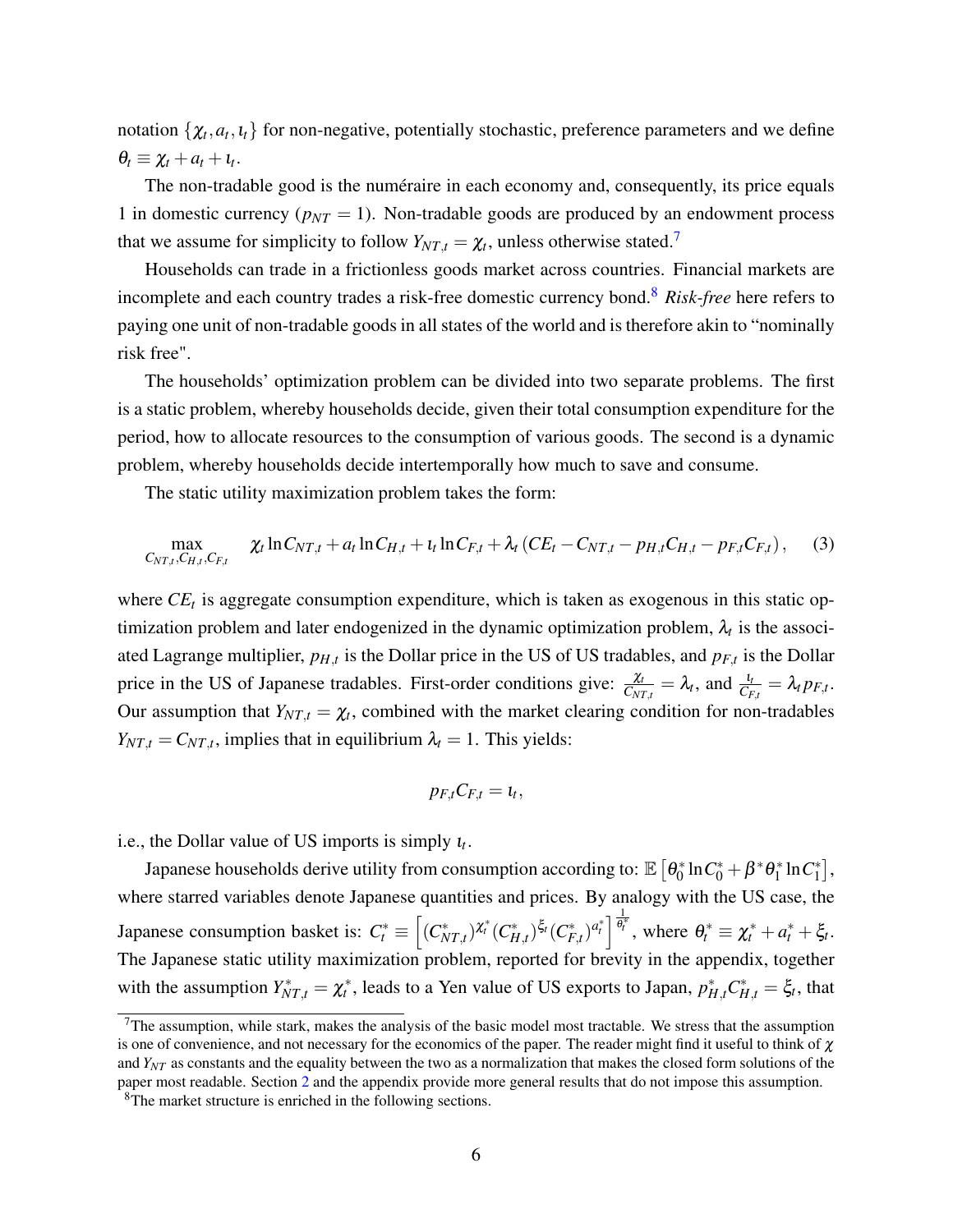is entirely analogous to the import expression derived above.

The exchange rate  $e_t$  is defined as the quantity of dollars bought by 1 yen, i.e. the strength of the Yen. Consequently, an increase in *e* represents a Dollar depreciation.<sup>[9](#page-7-0)</sup> The Dollar value of US exports is:  $e_t \xi_t$ . US net exports, expressed in dollars, are given by:  $NX_t = e_t p_{H,t}^* C_{H,t}^* - p_{F,t} C_{F,t} =$  $\xi_t e_t - \iota_t$ .<sup>[10](#page-7-1)</sup> We collect these results in the Lemma below.

Lemma 1 (Net Exports) *Expressed in dollars, US exports to Japan are* ξ*tet; US imports from Japan are*  $\iota_t$ *; so that US net exports are*  $NX_t = \xi_t e_t - \iota_t$ *.* 

Note that this result is independent of the pricing procedure (e.g. price stickiness under either producer or local currency pricing). Under producer currency pricing (PCP) and in the absence of trade costs, the US Dollar price of Japanese tradables is  $p_H/e$ , while under local currency pricing (LCP) the price is simply  $p_H^*$ .

It follows that under financial autarky, i.e. if trade has to be balanced period by period, the equilibrium exchange rate is:  $e_t = \frac{I_t}{\xi}$  $\frac{t_t}{\xi_t}$ . In financial autarky, the Dollar depreciates ( $\uparrow$  *e*) whenever US demand for Japanese goods increases  $(† i)$  or whenever Japanese demand for US goods falls  $(\downarrow \xi)$ . This has to occur because there is no mechanism, in this case, to absorb the excess demand/supply of dollars versus yen that a non-zero trade balance would generate.

The dynamic optimization problem of US households is to maximize the utility in equation [\(1\)](#page-5-2) by choosing their consumption/savings subject to the state-by-state dynamic budget constraint:

<span id="page-7-3"></span>
$$
\sum_{t=0}^{1} R^{-t} \left( Y_{NT,t} + p_{H,t} Y_{H,t} \right) = \sum_{t=0}^{1} R^{-t} \left( C_{NT,t} + p_{H,t} C_{H,t} + p_{F,t} C_{F,t} \right). \tag{4}
$$

The optimization problem leads to a standard optimality condition (Euler equation):

<span id="page-7-4"></span>
$$
1 = \mathbb{E}\left[\beta R \frac{U'_{1,C_{NT}}}{U'_{0,C_{NT}}}\right] = \mathbb{E}\left[\beta R \frac{\chi_1/C_{NT,1}}{\chi_0/C_{NT,0}}\right] = \beta R,\tag{5}
$$

where  $U_t'$  $t_{t, C_{NT}}'$  is the marginal utility at time *t* over the consumption of non-tradables. Given our simplifying assumption that  $C_{NT,t} = \chi_t$ , the above Euler equation implies that  $R = 1/\beta$ . An entirely similar derivation yields:  $R^* = 1/\beta^*$ .<sup>[11](#page-7-2)</sup>

<span id="page-7-0"></span> $9$ In this real model, the exchange rate is related to the relative price of non-tradable goods. Section [5.2](#page-36-0) provides a full discussion of this exchange rate and its relationship to both the nominal exchange rate, formally introduced in Section [2.1](#page-20-1) , and the CPI-based real exchange rate.

<span id="page-7-1"></span><sup>&</sup>lt;sup>10</sup>Note that we chose the notation so that *imports* are denoted by  $ι<sub>t</sub>$  and exports by ξ<sub>*t*</sub>.

<span id="page-7-2"></span> $11$ It might appear surprising that in a model with risk averse agents the equilibrium interest rate equals the rate of time preference. Of course, this occurs here because the marginal utility of non-tradable consumption, in which the bonds are denominated, is constant.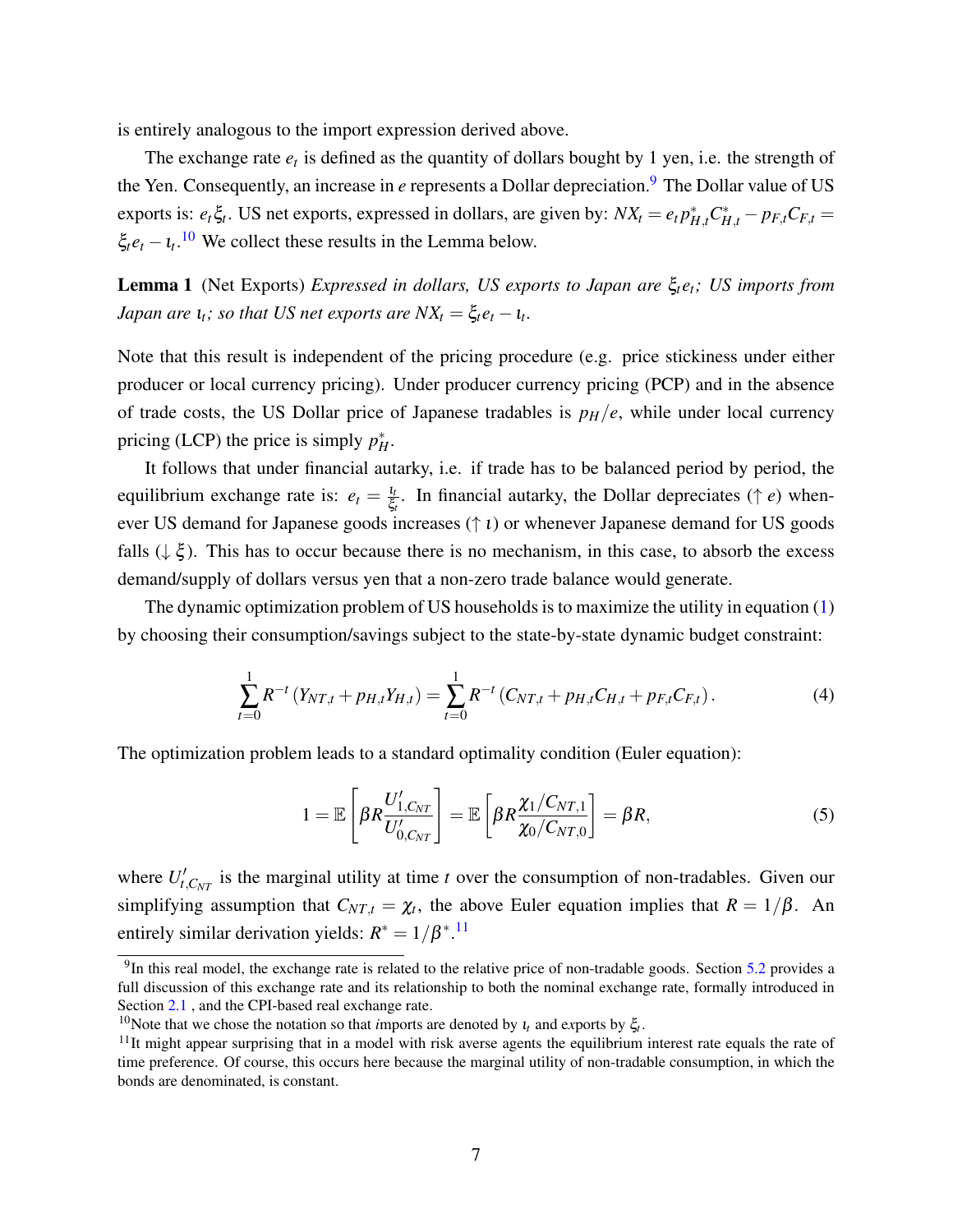We stress that the aim of our simplifying assumptions is to create a real structure of the basic economy that captures the main forces (demand and supply of goods), while making the real side of the economy as simple as possible. This will allow us to analytically flesh out the crucial forces of the paper in the financial markets in the next sections without carrying around a burdensome real structure. Should the reader be curious as to the robustness of our model to relaxing some of the assumptions made so far, the quick answer is that it is quite robust. We will make such robustness explicit in Section [2,](#page-20-0) and in the appendix.

### <span id="page-8-1"></span>1.2 Financiers

Suppose that global financial markets are imbalanced, such that there is an excess supply of dollars versus yen resulting from, for example, trade or portfolio flows. Who will be willing to absorb such an imbalance by providing Japan those yen, and holding those dollars? We posit that the resulting imbalances are absorbed, at some premium, by global financiers.

We assume that there is a unit mass of global financial firms, each managed by a financier. Agents from the two countries are selected at random to run the financial firms for a single period.<sup>[12](#page-8-0)</sup> Financiers start their jobs with no capital of their own and can trade bonds denominated in both currencies. Therefore, their balance sheet consists of  $q_0$  dollars and  $-\frac{q_0}{q_0}$  $\frac{q_0}{q_0}$  yen, where  $q_0$  is the Dollar value of Dollar-denominated bonds the financier is long of and  $-\frac{q_0}{q_0}$  $\frac{q_0}{q_0}$  the corresponding value in Yen of Yen-denominated bonds. At the end of (each) the period, financiers pay their profits and losses out to the households.

Our financiers are intended to capture a broad array of financial institutions that intermediate global financial markets. These institutions range from the proprietary desks of global investment banks such as Goldman Sachs and JP Morgan, to macro and currency hedge funds such as Soros Fund Management, to active investment managers such as PIMCO and BlackRock. While there are certainly significant differences across these intermediaries, we stress their common characteristic of being active investors that profit from medium-term imbalances in international financial markets, often by bearing the risks (*taking the other side*) resulting from imbalances in currency demand due both to trade and financial flows. They also share the characteristic of being subject to financial constraints that limit their ability to take positions, based on their risk bearing capacities and existing balance sheet risks.

It is beyond the scope of this paper to provide the contract-theory foundations that determine which assets and contracts the intermediaries trade in equilibrium. Instead, we take as given the

<span id="page-8-0"></span> $12$ In this set-up, being a financier is an occupation for agents in the two countries rather than an entirely separate class of agents. The selection process is governed by a memoryless Poisson distribution. Of course, there are no selection issues in the one period basic economy considered here, but we proceed to describe a more general set-up that will also be used in the model extensions.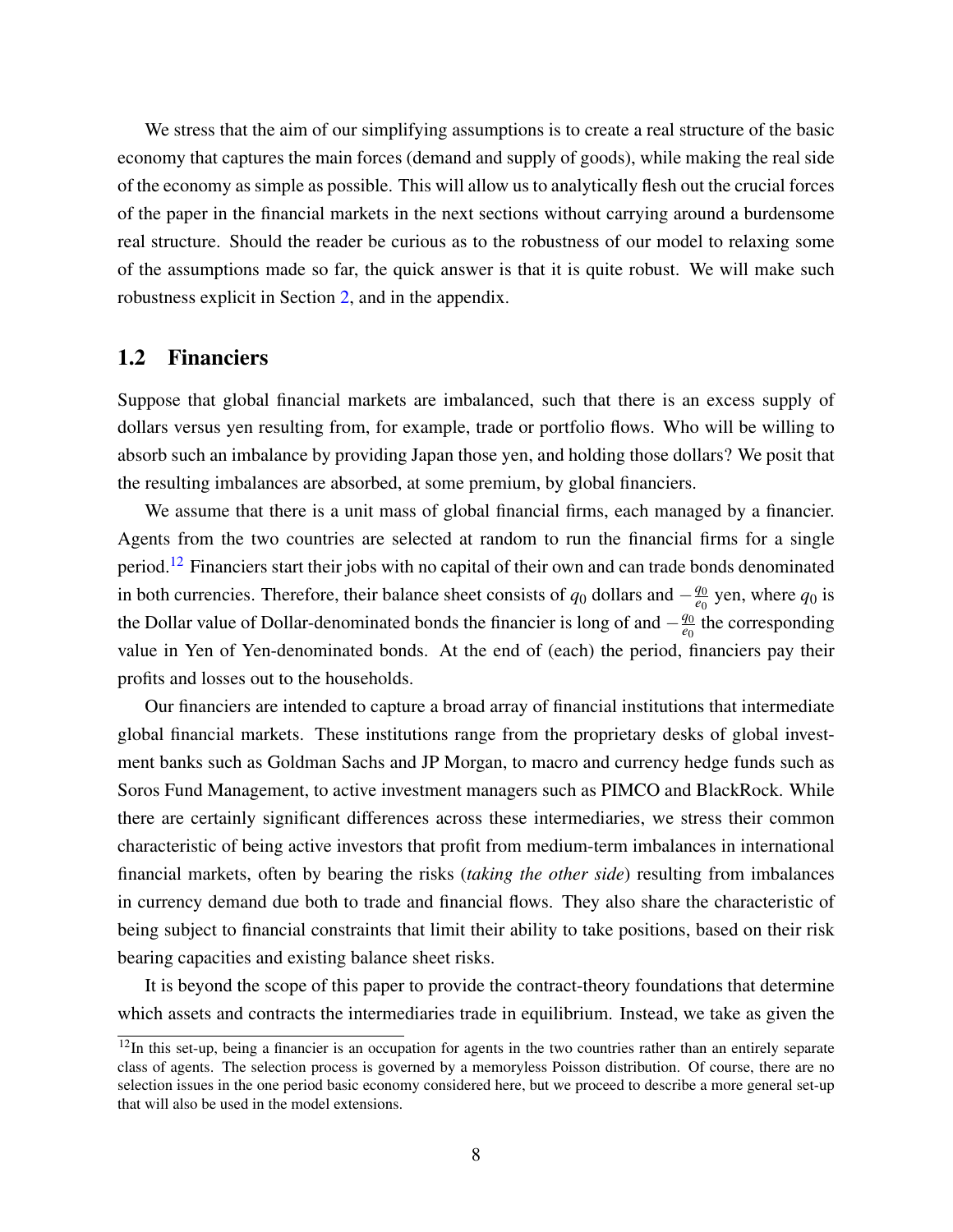prevalence of frictions and short-term debt in different currencies, and proceed to analyze their equilibrium implications. This direct approach to modeling financial imperfections has a long standing tradition with recent contributions by [Kiyotaki and Moore](#page-40-12) [\(1997\)](#page-40-12), [Gromb and Vayanos](#page-39-9) [\(2002\)](#page-39-9), [Mendoza, Quadrini and Rıos-Rull](#page-40-13) [\(2009\)](#page-40-13), [Mendoza](#page-40-14) [\(2010\)](#page-40-14), [Gertler and Kiyotaki](#page-39-10) [\(2010\)](#page-39-10), [Garleanu and Pedersen](#page-39-7) [\(2011\)](#page-39-7).

We assume that each financier maximizes the expected value of her firm:  $13$ 

<span id="page-9-3"></span>
$$
V_0 = \mathbb{E}\left[\beta\left(R - R^* \frac{e_1}{e_0}\right)\right] q_0 = \Omega_0 q_0. \tag{6}
$$

In each period, after taking positions but before shocks are realized, the financier can divert a portion of the funds she intermediates. If the financier diverts the funds, her firm is unwound and the households that had lent to her recover a portion  $1-\Gamma$ *q*0 *e*0 of their credit position  $\left| \begin{array}{c} 0 & \text{if } \\ \text{if } \text{if } \\ \text{if } \text{if } \\ \text{if } \text{if } \\ \text{if } \\ \text{if } \\ \text{if } \\ \text{if } \\ \text{if } \\ \text{if } \\ \text{if } \\ \text{if } \\ \text{if } \\ \text{if } \\ \text{if } \\ \text{if } \\ \text{if } \\ \text{if } \\ \text{if } \\ \text{if } \\ \text{if } \\ \text{if } \\ \text{if } \\ \text{if } \\ \text{if } \\ \text{if } \\ \text{if } \\ \text{if }$ *q*0 *e*0  $\left| \cdot \right|$ <sup>[14](#page-9-1)</sup> Since creditors, when lending to the financier, correctly anticipate the incentives of the financier to divert funds, the financier is subject to a credit constraint of the form:



As will become clear below, our functional assumption regarding the diversion of funds is not only one of convenience, but also stresses the idea that intermediaries are able to divert more and more funds as their balance sheets increase.<sup>[15](#page-9-2)</sup> Limited commitment constraints in a similar spirit have been popular in the literature; for earlier use as well as foundations see among others: [Caballero and Krishnamurthy](#page-38-12) [\(2001\)](#page-38-12), [Kiyotaki and Moore](#page-40-12) [\(1997\)](#page-40-12), [Hart and Moore](#page-39-11) [\(1994\)](#page-39-11), and [Hart](#page-39-12) [\(1995\)](#page-39-12). Here we follow most closely the formulation in [Gertler and Kiyotaki](#page-39-10) [\(2010\)](#page-39-10) and [Maggiori](#page-40-10) [\(2011\)](#page-40-10).

<span id="page-9-1"></span><sup>14</sup>Given that the balance sheet consists of  $q_0$  dollars and  $-\frac{q_0}{q_0}$  $\frac{q_0}{e_0}$  yen, the Yen value of the financier's liabilities is always equal to  $\Big|$ *q*0 *e*0 , irrespective of whether  $q_0$  is positive or negative; hence the use of absolute value in the text above. More formally, the financier's creditors can recover a Yen value equal to: max  $\left(1 - \Gamma\right)$ *q*0 *e*0  $\Big\vert\, ,0\Big)\, \Big\vert$ *q*0 *e*0   . See the appendix

<span id="page-9-0"></span><sup>&</sup>lt;sup>13</sup>We derive this value function explicitly in the appendix. Here we only stress that this function does not require financiers to be risk neutral; in fact, it actually corresponds to the way in which US households would value currency trading, i.e their Euler equation.

for further details.

<span id="page-9-2"></span><sup>&</sup>lt;sup>15</sup>It is outside the scope of this paper to provide deeper foundations for this constraint. However, such foundations could potentially be achieved in models of financial complexity where bigger balance sheets lead to more complex positions. In turn, these more complex positions are more difficult and costly for creditors to unwind when recovering their funds in case of a financier's default.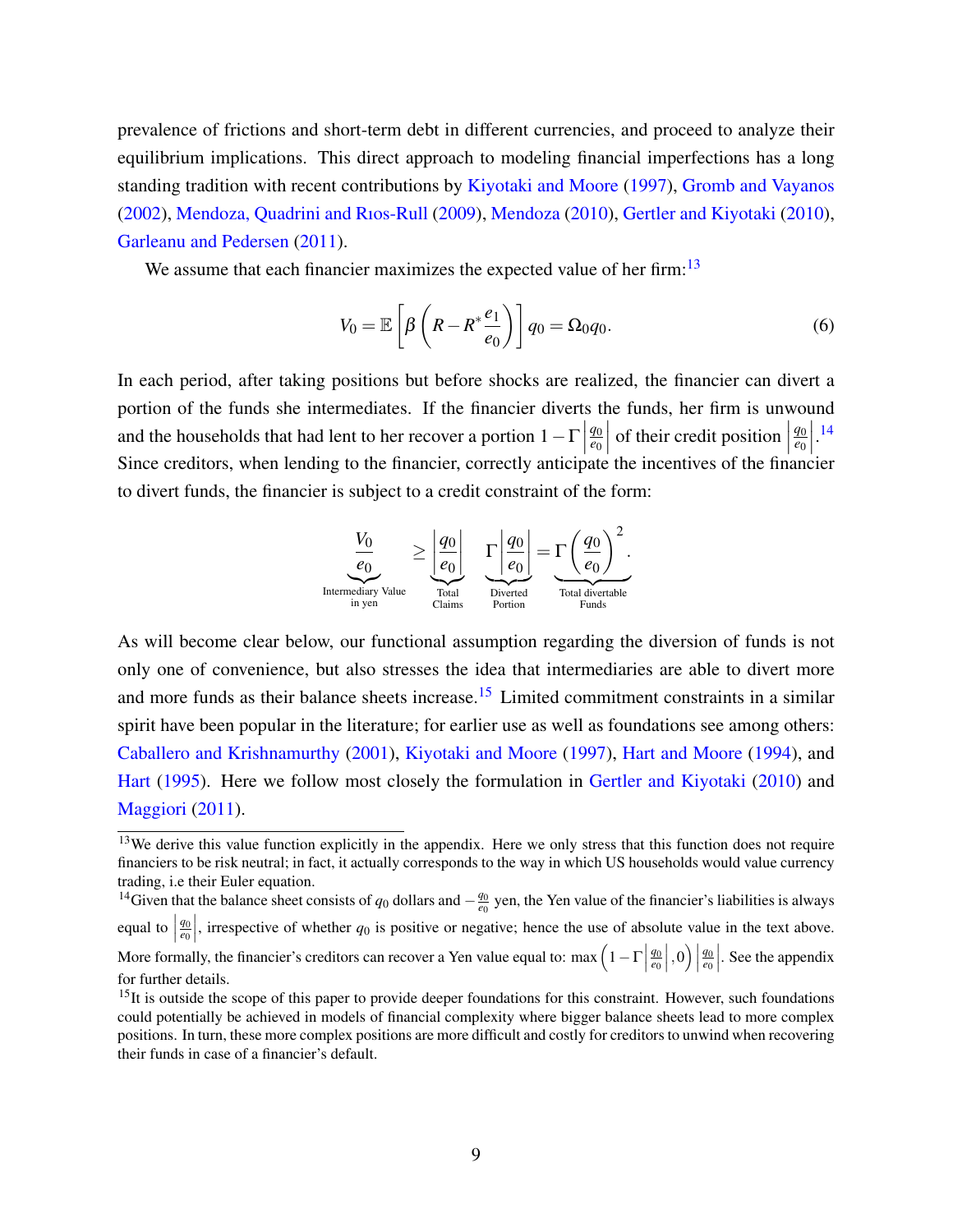The constrained optimization problem of the financier is:

<span id="page-10-3"></span>
$$
\max_{q_0} V_0 = \mathbb{E}\left[\beta\left(R - R^* \frac{e_1}{e_0}\right)\right] q_0, \quad \text{subject to} \quad V_0 \ge \Gamma \frac{q_0^2}{e_0}.\tag{7}
$$

Since the value of the financier's firm is linear in the position  $q_0$ , while the right hand side of the constraint is convex in  $q_0$ , the constraint always binds.<sup>[16](#page-10-0)</sup> Substituting the firm's value into the constraint and re-arranging (using  $R = 1/\beta$ ), we find:  $q_0 = \frac{1}{\Gamma}$  $\frac{1}{\Gamma}\mathbb{E}\left[e_0-e_1\frac{R^*}{R}\right]$ *R* . Integrating the above demand function over the unit mass of financiers yields the aggregate financiers' demand for assets:  $Q_0 = \frac{1}{\Gamma}$  $\frac{1}{\Gamma}\mathbb{E}\left[e_0-e_1\frac{R^*}{R}\right]$ *R* . We collect this result in the Lemma below.<sup>[17](#page-10-1)</sup>

Lemma 2 (Financiers' downward sloping demand for dollars) *The financiers' constrained optimization problem implies that the aggregate financial sector optimal demand for Dollar bonds versus Yen bonds follows:*

<span id="page-10-2"></span>
$$
Q_0 = \frac{1}{\Gamma} \mathbb{E}\left[e_0 - e_1 \frac{R^*}{R}\right].
$$
\n(8)

The demand for dollars decreases in the strength of the dollar (i.e. increases in  $e_0$ ), controlling for the future value of the Dollar (i.e. controlling for *e*1). Notice that Γ governs the ability of financiers to bear risks; hence in the rest of the paper we refer to  $\Gamma$  as the financiers risk bearing capacity. The higher Γ, the lower the financiers' risk bearing capacity, the steeper their demand curve, and the more segmented the asset market. To understand the behavior of this demand, let us consider two polar opposite cases. When  $\Gamma = 0$ , financiers are able to absorb any imbalances, i.e. they want to take infinite positions whenever there is a non-zero expected excess return in currency markets. So uncovered interest rate parity (UIP) holds:  $\mathbb{E}\left[e_0 - e_1 \frac{R^*}{R}\right]$ *R*  $\Big] = 0.$  When  $\Gamma \uparrow \infty$ , then  $Q_0 = 0$ ; financiers are unwilling to absorb any imbalances, i.e. they do not want to take any positions, no matter what the expected returns from risk-taking.

Since Γ, the financiers' risk bearing capacity, plays a crucial role in our theory, we refer hereafter to the setup described so far as the *basic Gamma model*.

We stress that the above demand function not only captures the spirit of international financial intermediation via the microfoundation of the constrained portfolio problem, but also behaves in

<span id="page-10-0"></span><sup>&</sup>lt;sup>16</sup>Intuitively, given any non-zero expected excess return in the currency market, the financier will want to either borrow or lend as much as possible in Dollar and Yen bonds. The constraint limits the maximum position and therefore binds. We make the very mild assumption that the model parameters always imply:  $\Omega_0$  > −1. That is, we assume that the expected excess returns from currency speculation never exceed 100% in absolute value. This bound is several order of magnitudes greater than the expected returns in the data (of the order of 0-6%) and has no economic bearing on our model. See appendix for further details.

<span id="page-10-1"></span> $17$ This demand function could generate deviations not only from perfect risk-taking but also from arbitrage conditions such as covered interest rate parity (CIP). To prevent the existence of these simple arbitrages, we could also assume the existence of arbitrageurs who can freely enter into all risk-less trades. They eliminate trivial arbitrages. As a result, CIP holds. Informally, those arbitrageurs are not constrained because their trades are so simple that their monitoring is very easy.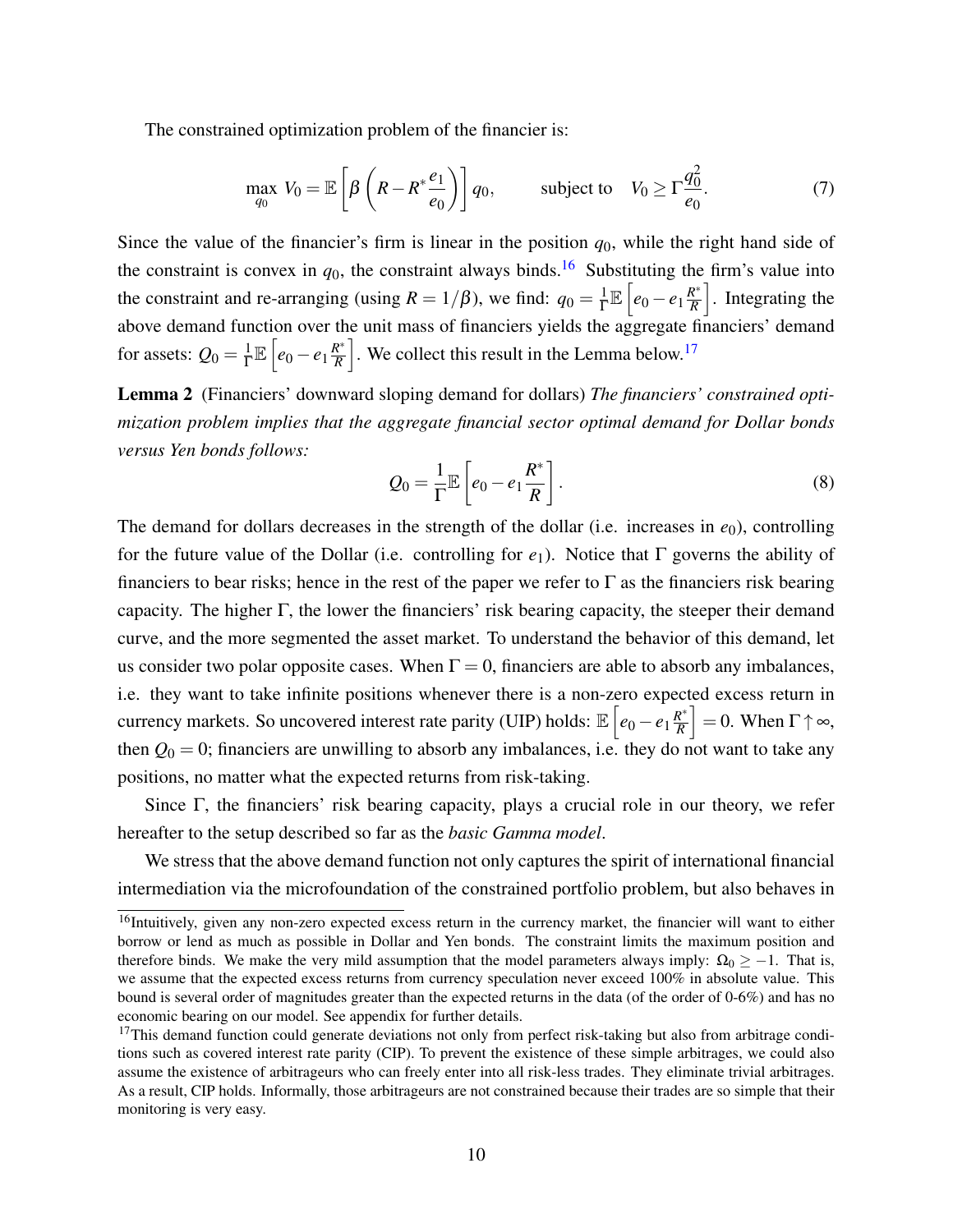aggregate similarly to the demand of a CARA agent with risk aversion  $\Gamma$ <sup>[18](#page-11-0)</sup>. Similar demand functions have been central to the limits of arbitrage theory of [De Long et al.](#page-38-13) [\(1990](#page-38-13)*a*,*[b](#page-38-14)*), [Shleifer](#page-41-2) [and Vishny](#page-41-2) [\(1997\)](#page-41-2), and [Gromb and Vayanos](#page-39-9) [\(2002\)](#page-39-9).

For simplicity, we assume (for now and for much of this paper) that financiers rebate their profits and losses to the Japanese households, not the US ones. This asymmetry gives much tractability to the model, at fairly little cost to the economics.<sup>[19](#page-11-1)</sup>

Before moving to the equilibrium, let us stress that the structure of the economy described in this Section and the previous one and depicted in Figure [1,](#page-5-1) while clearly stylized, is meant to capture the fundamental structure of international currency and bond markets. These markets are not only over-the-counter and highly intermediated, but also concentrated in the hands of a few large financial players such as Goldman Sachs, Soros Fund Management or PIMCO. Consequently, these players are likely to act as the marginal agent in pricing currencies.

We also emphasize that we are modeling the ability of these players to bear substantial risks over a horizon that ranges from a quarter to a few years. Our model is silent on the high frequency market-making activities of currency desks in investment banks. To make this distinction intuitive, let us consider that the typical daily volume of foreign exchange transactions is esti-mated to be \$5.3 trillion.<sup>[20](#page-11-2)</sup> This trading is highly concentrated among the market making desks of banks and is the subject of attention in the market microstructure literature pioneered by [Evans](#page-39-5) [and Lyons](#page-39-5) [\(2002\)](#page-39-5). While these microstructure effects are interesting, we completely abstract away from these activities by assuming that there is instantaneous and perfect risk sharing across financiers, so that any trade that matches is executed frictionlessly and nets out. We are only concerned with the ultimate risk, most certainly a small fraction of the total trading volume, which financiers have to bear over quarters and years because households' demand is unbalanced.<sup>[21](#page-11-3)</sup>

<span id="page-11-0"></span> $18$ Formally, it is equivalent to the first order approximation of CARA demand around a constant volatility of asset returns.

<span id="page-11-1"></span><sup>&</sup>lt;sup>19</sup>For completeness, note that this assumption had already been implicitly made in deriving the US households' inter-temporal budget constraint in equation [\(4\)](#page-7-3). This assumption is relaxed in the appendix, where we solve for general and symmetric payoff functions numerically.

<span id="page-11-2"></span><sup>20</sup>Source: [Bank of International Settlements](#page-38-15) [\(2013\)](#page-38-15).

<span id="page-11-3"></span> $21$ This is consistent with evidence that market-making desks in large investment banks, for example Goldman Sachs, might intermediate very large volumes on a daily basis but are almost always carrying no residual risk at the end of the business day. In contrast, proprietary trading desks (before recent changes in legislation) or investment management divisions of the same investment banks carry substantial amounts of risk over horizons ranging from a quarter to a few years. These investment activities are the focus of this paper. Similarly, our financiers capture the risk-taking activities of hedge funds and investment managers that have no market making interests and are therefore not the center of attention in the microstructure literature.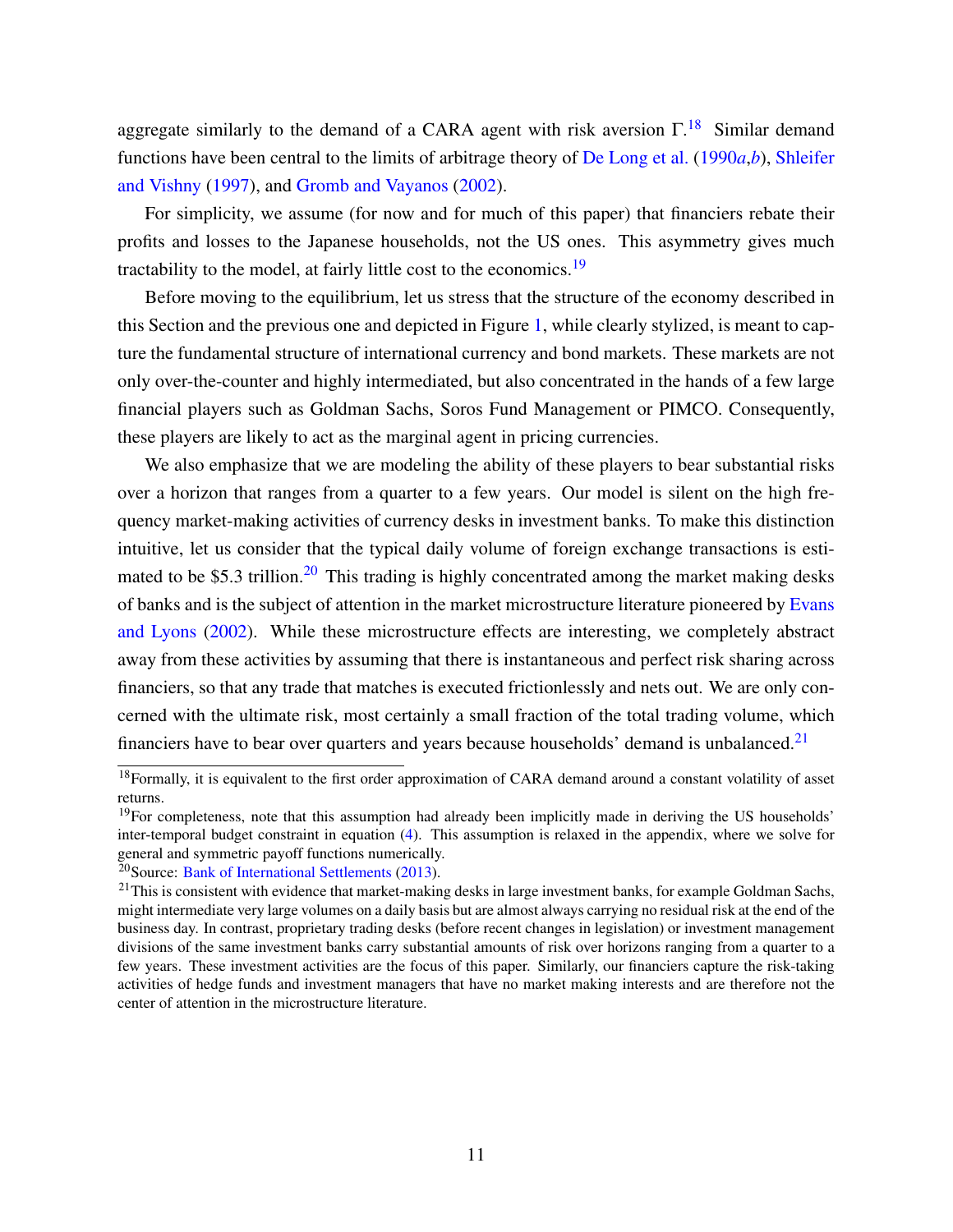#### 1.3 Supply and Demand of Assets: Equilibrium Exchange Rate

Recall that for simplicity we are for now only considering imbalances resulting from trade flows (imbalances from portfolio flows will soon follow). The key equations of the model are the financiers' demand:

$$
Q_0 = \frac{1}{\Gamma} \mathbb{E}\left[e_0 - e_1 \frac{R^*}{R}\right],\tag{9}
$$

and the equilibrium "flow" demand for dollars in the Dollar-Yen market at times  $t = 0, 1$ :

<span id="page-12-2"></span><span id="page-12-0"></span>
$$
\xi_0 e_0 - \iota_0 + Q_0 = 0,\tag{10}
$$

$$
\xi_1 e_1 - t_1 - RQ_0 = 0. \tag{11}
$$

Equation [\(10\)](#page-12-0) is the market clearing equation for the Dollar against Yen market at time zero. It states that the net demand for Dollar against Yen has to be zero for the market to clear. The net demand has two components:  $\xi_0e_0 - t_0$ , from US net exports, and  $Q_0$ , from financiers. Recall that we assume that US households do not hold any currency exposure: they convert their Japanese sales of  $\xi_0$  yen into dollars, for a demand  $\xi_0e_0$  of dollars. Likewise, Japanese households have  $i_0$ dollars worth of exports to the US and sell them, as they only keep Yen balances.<sup>[22](#page-12-1)</sup> At time one, equation [\(11\)](#page-12-2) shows that the same net-export channel generates a demand for dollars of  $\xi_1e_1-t_1$ ; while the financiers need to sell their dollar position  $RQ_0$  that has accrued interest at rate  $R^{23}$  $R^{23}$  $R^{23}$  We now explore the equilibrium exchange rate in this simple setup.

Equilibrium exchange rate: a first pass To streamline the algebra and concentrate on the key economic content, we assume for now that  $\beta = \beta^* = 1$ , which implies  $R = R^* = 1$ , and that  $\xi_t = 1$  for  $t = 0, 1$ . Adding equations [\(10\)](#page-12-0) and [\(11\)](#page-12-2) yields the US external intertemporal budget constraint:

<span id="page-12-4"></span>
$$
e_1 + e_0 = t_0 + t_1. \tag{12}
$$

Taking expectations on both sides:  $\mathbb{E}[e_1] = i_0 + \mathbb{E}[i_1] - e_0$ . From the financiers' demand equation we have:

$$
\mathbb{E}[e_1] = e_0 - \Gamma Q_0 = e_0 - \Gamma(\iota_0 - e_0) = (1 + \Gamma) e_0 - \Gamma \iota_0,
$$

<span id="page-12-1"></span> $^{22}$ These assumptions are later relaxed in Sections [2.2](#page-22-0) and in the appendix where households are allowed to have (limited) foreign currency positions.

<span id="page-12-3"></span><sup>&</sup>lt;sup>23</sup>At the end of period 0, the financiers own  $Q_0$  dollars and  $-Q_0/e_0$  yen. Therefore, at the beginning of period one, they hold *RQ*<sup>0</sup> dollars and −*R* <sup>∗</sup>*Q*0/*e*<sup>0</sup> yen. At time one, they unwind their positions and give the net profits to their principals, which we assume for simplicity to be the Japanese households. Hence they sell *RQ*<sup>0</sup> dollars in the Dollar-Yen market at time one.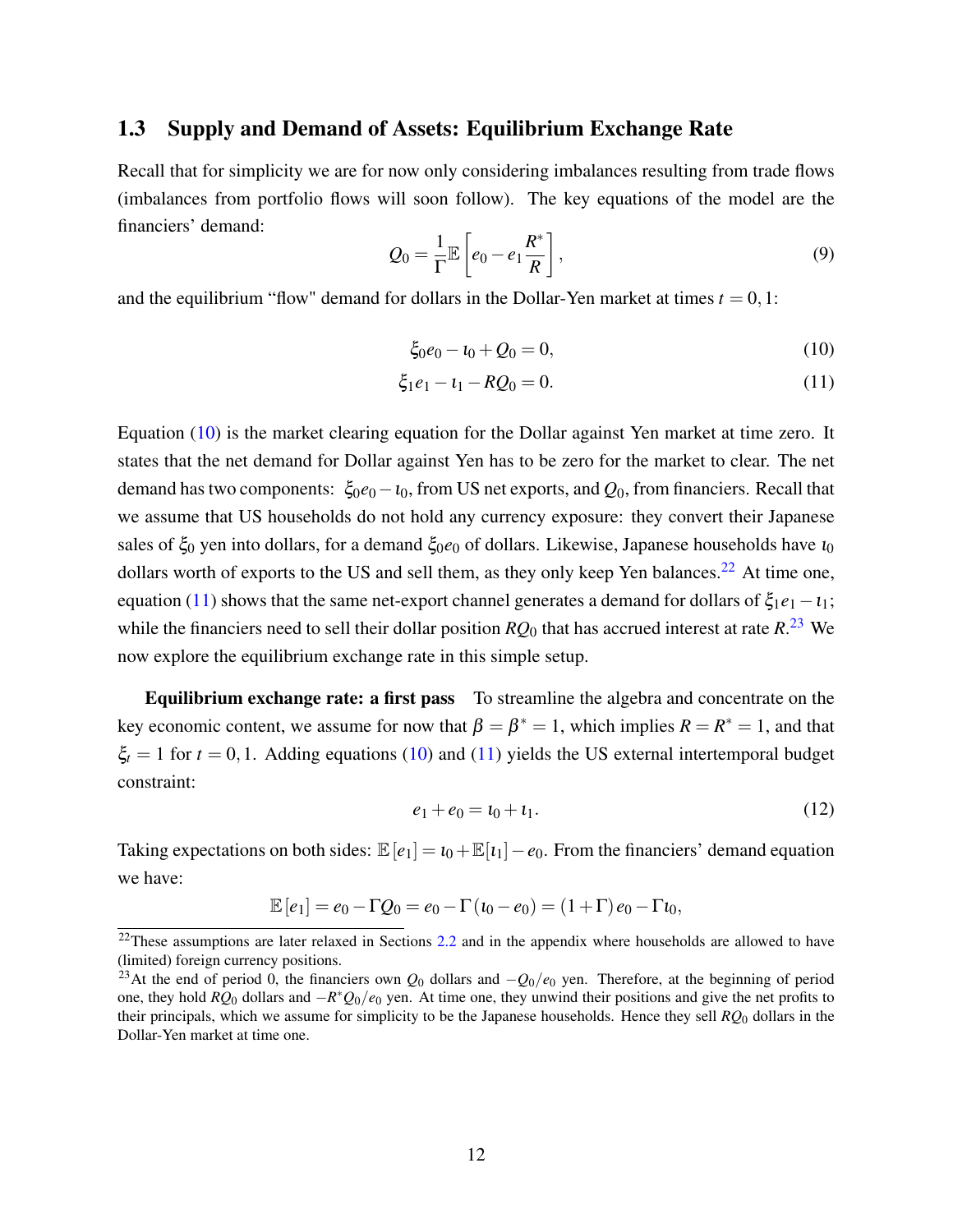where the second equality follows from equation [\(10\)](#page-12-0). Equating the two expressions for the time-one expected exchange rate, we have:

$$
\mathbb{E}[e_1] = \iota_0 + \mathbb{E}[\iota_1] - e_0 = (1 + \Gamma) e_0 - \Gamma \iota_0.
$$

Solving this linear equation for the exchange rate at time zero, we conclude:

$$
e_0 = \frac{(1+\Gamma) \, \iota_0 + \mathbb{E}[ \iota_1]}{2+\Gamma}.
$$

We define  $\{X\} \equiv X - \mathbb{E}[X]$  to be the innovation to a random variable *X*. Then, the exchange rate at time  $t = 1$  is:

$$
e_1 = t_0 + t_1 - e_0 = t_0 + \mathbb{E}[t_1] + \{t_1\} - e_0
$$
  
=  $\{t_1\} + t_0 + \mathbb{E}[t_1] - \frac{(1+\Gamma) t_0 + \mathbb{E}[t_1]}{2+\Gamma} = \{t_1\} + \frac{t_0 + (1+\Gamma) \mathbb{E}[t_1]}{2+\Gamma}.$ 

We collect these results in the Proposition below.

**Proposition 1** (Basic Gamma equilibrium exchange rate) *Assume that*  $\xi_t = 1$  *for*  $t = 0, 1$ *, and that interest rates are zero in both countries. The exchange rate follows:*

<span id="page-13-0"></span>
$$
e_0 = \frac{(1+\Gamma) \, t_0 + \mathbb{E}[t_1]}{2+\Gamma},
$$
  
\n
$$
e_1 = \{t_1\} + \frac{t_0 + (1+\Gamma) \mathbb{E}[t_1]}{2+\Gamma},
$$
\n(13)

where  $\{t_1\}$  is the time-one import shock. The expected Dollar appreciation is:  $\mathbb{E}\left[\frac{e_0-e_1}{e_0}\right]$ *e*0  $\vert =$  $\Gamma(\mathbb{E}[t_1]-t_0)$  $\frac{1 \left(\mathbb{E}[t_1] - t_0\right)}{(1+\Gamma)t_0 + \mathbb{E}[t_1]}$ 

Depending on Γ, the time-zero exchange rate varies between two polar opposites: the UIP-based and the financial-autarky exchange rates, respectively. Both extremes are important benchmarks of open economy analysis, and the choice of  $\Gamma$  allows us to modulate our model between these two useful benchmarks.  $\Gamma \uparrow \infty$  results in  $e_0 = \frac{10}{\xi_c}$  $\frac{t_0}{\xi_0}$ , which we have shown in Section [1.1](#page-5-3) to be the financial autarky value of the exchange rate. Intuitively, financiers have so little risk-bearing capacity that no financial flows can occur between countries and, therefore, trade has to be balanced period by period. When  $\Gamma = 0$ , UIP holds and we obtain  $e_0 = \frac{\iota_0 + \mathbb{E}[\iota_1]}{2}$  $\frac{E[t_1]}{2}$ . Intuitively, financiers are so relaxed about risk taking that they are willing to take infinite positions in currencies whenever there is a positive expected excess return from doing so. UIP only imposes a constant exchange rate in expectation  $\mathbb{E}[e_1] = e_0$ ; the level of the exchange rate is then obtained by additionally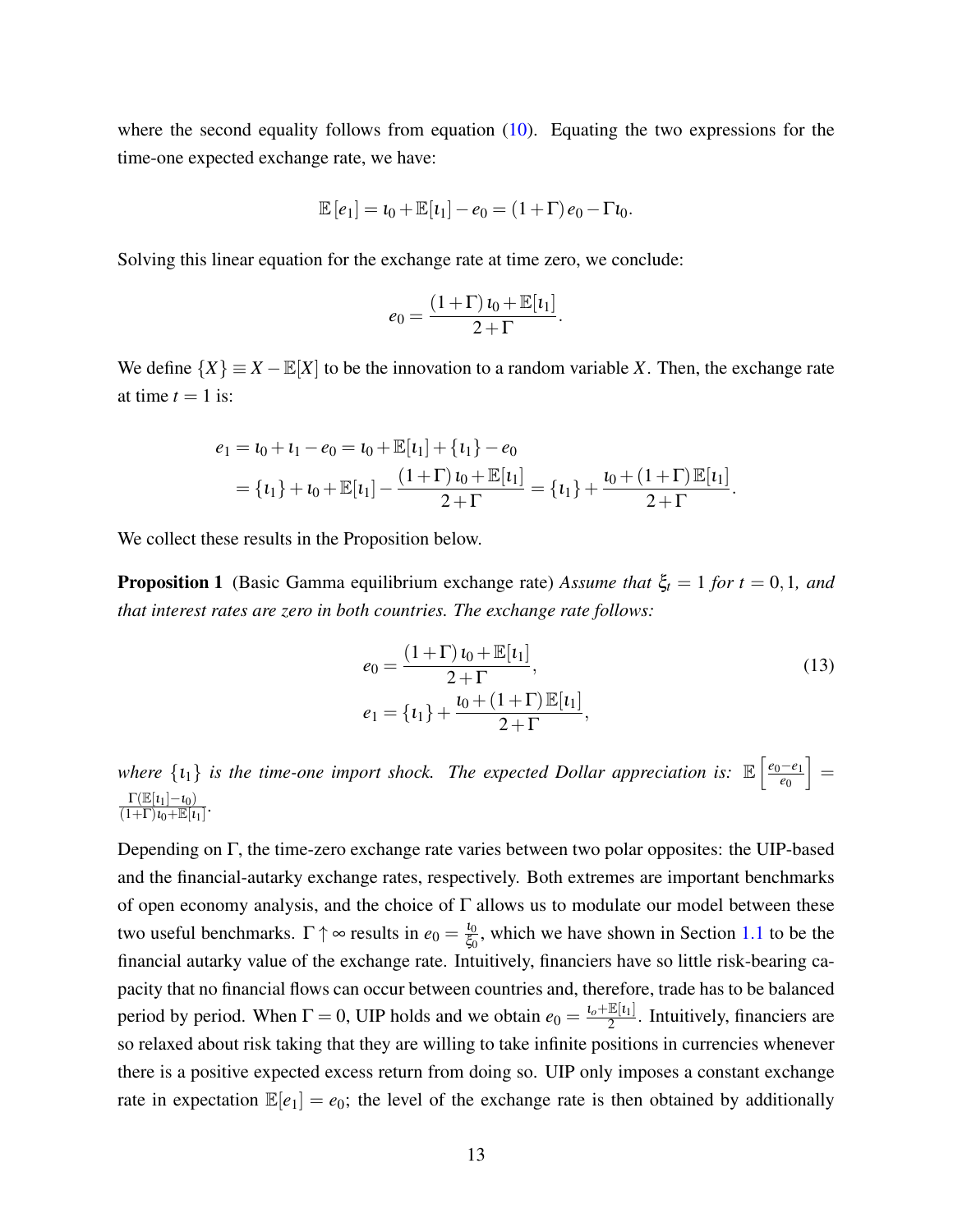using the inter-temporal budget constraint in equation [\(12\)](#page-12-4).

To further understand the effect of Γ, notice that at the end of period 0 (say, time  $0^+$ ), the US net foreign asset (NFA) position is  $N_{0^+} = \xi_0 e_0 - i_0 = \frac{\mathbb{E}[i_1] - i_0}{2 + \Gamma}$  $\frac{[t_1]-t_0}{2+\Gamma}$ . Therefore, the US has positive NFA at  $t = 0^+$  *iff*  $t_0 < \mathbb{E}[t_1]$ . If the US has a positive NFA position, then financiers are long the Yen and short the Dollar. For financiers to bear this risk, they require a compensation: the Yen needs to appreciate in expectation. The required appreciation is generated by making the Yen weaker at time zero. The magnitude of the effect depends on the extent of the financiers' risk bearing capacity (Γ), as formally shown here by taking partial derivatives:  $\frac{\partial e_0}{\partial \Gamma} = \frac{i_0 - \mathbb{E}[i_1]}{(2+\Gamma)^2}$  $\frac{N_0 - \mathbb{E}[t_1]}{(2+\Gamma)^2} = \frac{-N_{0^+}}{2+\Gamma}$  $\frac{-N_0+}{2+\Gamma}$ . We collect the result in the Proposition below.

<span id="page-14-1"></span>Proposition 2 (Effect of financial disruptions on the exchange rate) *In the basic Gamma model, we have:*  $\frac{\partial e_0}{\partial \Gamma} = \frac{-N_{0^+}}{2+\Gamma}$  $\frac{-N_{0^+}}{2+\Gamma}$ , where  $N_{0^+} = \frac{\mathbb{E}[{\iota}_1] - {\iota}_0}{2+\Gamma}$  $\frac{[t_1]-t_0}{2+\Gamma}$  is the US net foreign asset (NFA) position. When *there is a financial disruption* ( $\uparrow \Gamma$ ), *countries that are net external debtors* ( $N_{0^+}$  < 0) *experience a currency depreciation (*↑ *e), while the opposite is true for net-creditor countries.*

Intuitively, net external-debtor countries have borrowed from the world financial system, thus generating a long exposure for financiers to their currencies. Should the financial system's risk bearing capacity be disrupted, these currencies would depreciate to compensate financiers for the increased (perceived) risk. This modeling formalizes a number of external crises where broadly defined global risk aversion shocks, embodied here in Γ, caused large depreciations of the currencies of countries that had recently experienced large capital inflows. [Della Corte, Riddiough](#page-38-16) [and Sarno](#page-38-16) [\(2013\)](#page-38-16) offer empirical evidence consistent with our theoretical predictions. They show that net-debtor countries' currencies have higher returns that net-creditors' currencies and that net debtor countries' currencies tend to be on the receiving end of carry trade related speculative flows.

To illustrate how the results derived so far readily extend to more general cases, we report below expressions allowing for stochastic US export shocks ξ*<sup>t</sup>* , as well as non-zero interest rates. Several more extensions can be found in Section [2.](#page-20-0)

Proposition 3 *With general trade shocks and interest rates (*ι*<sup>t</sup>* ,ξ*t* ,*R*,*R* ∗ *), the values of exchange rate at times t* =  $0, 1$  *are:* 

<span id="page-14-0"></span>
$$
e_0 = \frac{\mathbb{E}\left[\frac{\iota_0 + \frac{\iota_1}{R}}{\xi_1}\right] + \frac{\Gamma t_0}{R^*}}{\mathbb{E}\left[\frac{\xi_0 + \frac{\xi_1}{R^*}}{\xi_1}\right] + \frac{\Gamma \xi_0}{R^*}}; \qquad e_1 = \mathbb{E}\left[e_1\right] + \left\{e_1\right\},\tag{14}
$$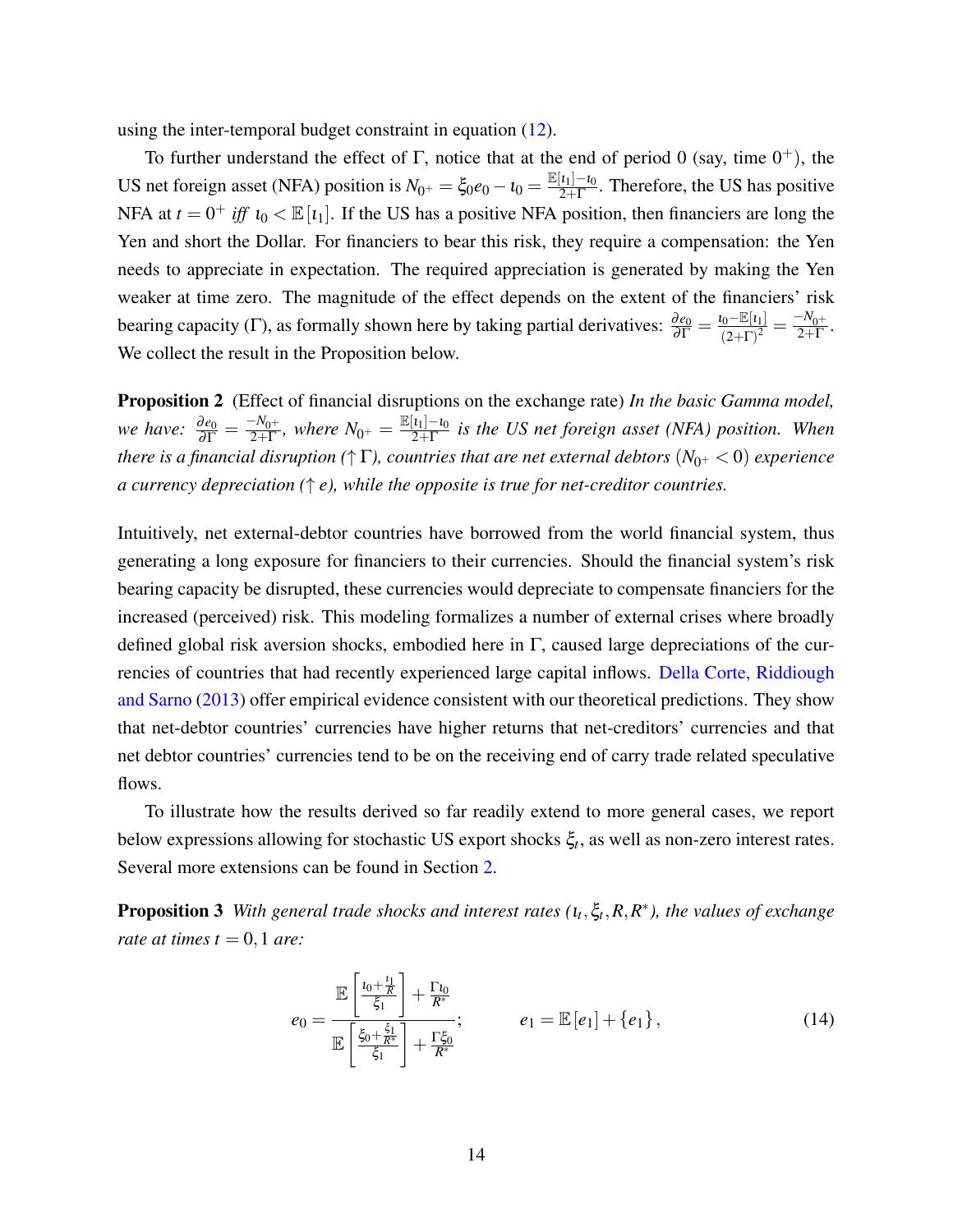*where we again denote by*  $\{X\} \equiv X - \mathbb{E}[X]$  *the innovation to a random variable X, and* 

$$
\mathbb{E}\left[e_1\right] = \frac{R}{R^*} \frac{\mathbb{E}\left[\frac{R^*}{\xi_1}\left(t_0 + \frac{t_1}{R}\right)\right] + \Gamma \xi_0 \mathbb{E}\left[\frac{R^*}{\xi_1}\frac{t_1}{R}\right]}{\mathbb{E}\left[\frac{R^*}{\xi_1}\left(\xi_0 + \frac{\xi_1}{R^*}\right)\right] + \Gamma \xi_0},\tag{15}
$$

$$
\{e_1\} = \left\{\frac{t_1}{\xi_1}\right\} + R \frac{t_0 - \mathbb{E}\left[\xi_0 \frac{R^*}{\xi_1} \frac{t_1}{R}\right]}{\mathbb{E}\left[\frac{R^*}{\xi_1}\left(\xi_0 + \frac{\xi_1}{R^*}\right)\right] + \Gamma \xi_0} \left\{\frac{1}{\xi_1}\right\}.
$$
 (16)

#### <span id="page-15-2"></span>1.3.1 Supply and Demand Matter in the Gamma Model: the Impact of Portfolio Flows

We now further illustrate how the *supply and demand of assets do matter for the financial determination of the exchange rate*. We stress the importance of portfolio flows in addition, and perhaps more importantly than, trade flows for our framework. The basic model so far has focused on current account, or net foreign asset, based flows; we introduce here pure portfolios flows that alter the countries' gross external positions. We focus here one the simplest form of portfolio flows from households. The rest of the paper, as well as the appendix, extends this minimalistic section to more general flows.

Consider the case where Japanese households have, at time zero, an inelastic demand (e.g. some noise trading) *f* <sup>∗</sup> of Dollar bonds funded by an offsetting position −*f* <sup>∗</sup>/*e*<sup>0</sup> in Yen bonds. The flow equations are now given by:

<span id="page-15-0"></span>
$$
\xi_0 e_0 - \iota_0 + Q_0 + f^* = 0, \qquad \xi_1 e_1 - \iota_1 - RQ_0 - Rf^* = 0. \tag{17}
$$

.

The financiers' demand is still  $Q_0 = \frac{1}{\Gamma}$  $\frac{1}{\Gamma}\mathbb{E}\left[e_0 - \frac{R^*}{R}\right]$  $\frac{R^*}{R}e_1$ . The equilibrium exchange rate is derived in the Proposition below.

**Proposition 4** (Gross capital flows and exchange rates) *Assume*  $\xi_t = R = R^* = 1$  *for*  $t = 0, 1$ *.* With an inelastic time-zero additional demand  $f^*$  for Dollar bonds by Japanese households, the *exchange rates at times*  $t = 0, 1$  *are:* 

<span id="page-15-1"></span>
$$
e_0 = \frac{(1+\Gamma) \, u_0 + \mathbb{E}[t_1] - \Gamma f^*}{2+\Gamma}; \qquad e_1 = \{t_1\} + \frac{u_0 + (1+\Gamma) \, \mathbb{E}[t_1] + \Gamma f^*}{2+\Gamma}
$$

*Hence, additional demand f<sup>\*</sup> for dollars at time zero induces a Dollar appreciation at time zero, and subsequent depreciation at time one. However, the time-average value of the Dollar is*  $unchanged: e_0 + e_1 = t_0 + t_1$ , independently of  $f^*$ .

**Proof.** Define:  $\tilde{i}_0 \equiv i_0 - f^*$ , and  $\tilde{i}_1 \equiv i_1 + f^*$ . Given equations [\(17\)](#page-15-0), our "tilde" economy is isomorphic to the basic economy considered in equations  $(10)$  and  $(11)$ . For instance, import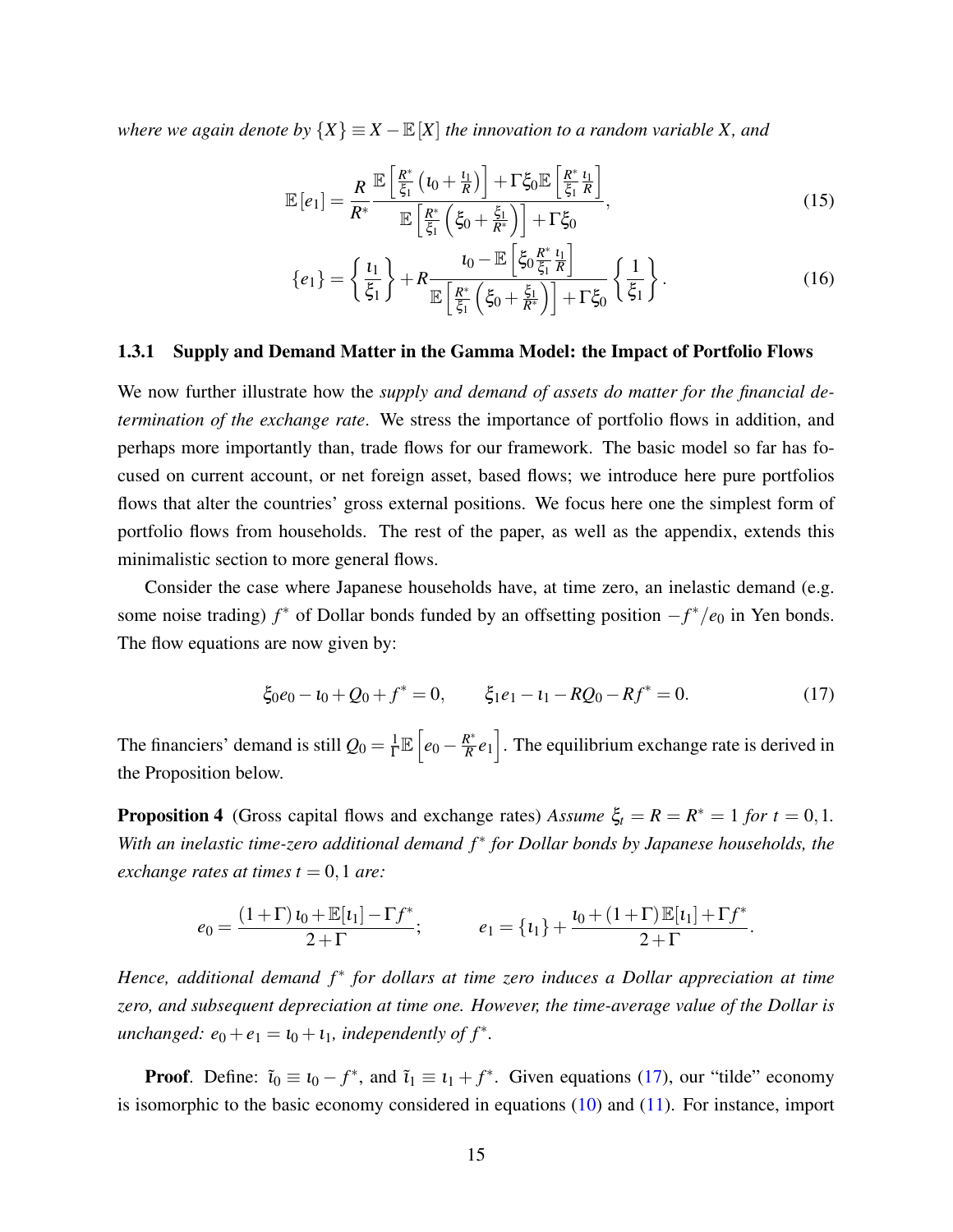demands are now  $\tilde{\iota}_t$  rather than  $\iota_t$ . Hence, Proposition [1](#page-13-0) applies to this "tilde" economy, thus implying that:

$$
e_0 = \frac{(1+\Gamma)\tilde{\mathbf{i}}_0 + \mathbb{E}[\tilde{\mathbf{i}}_1]}{2+\Gamma} = \frac{(1+\Gamma)\mathbf{i}_0 + \mathbb{E}[\mathbf{i}_1] - \Gamma f^*}{2+\Gamma},
$$
  
\n
$$
e_1 = \{\tilde{\mathbf{i}}_1\} + \frac{\tilde{\mathbf{i}}_0 + (1+\Gamma)\mathbb{E}[\tilde{\mathbf{i}}_1]}{2+\Gamma} = \{\mathbf{i}_1\} + \frac{\mathbf{i}_0 + (1+\Gamma)\mathbb{E}[\mathbf{i}_1] + \Gamma f^*}{2+\Gamma}.
$$

An increase in Japanese demand for Dollar bonds needs to be absorbed by financiers, who correspondingly need to sell Dollar bonds and buy Yen bonds. To induce financiers to provide the desired bonds, the Dollar needs to appreciate on impact *as a result of the capital flow*, in order to then be expected to depreciate, thus generating an expected gain for the financiers' short Dollar positions. This example emphasizes that our model is an elementary one where a relative price, the exchange rate, has to move in order to equate the supply and demand of two assets, Yen and Dollar bonds.

This framework can analyze concrete situations, such as the recent large scale capital flows from developed countries into emerging market local-currency bond markets, say by US investors into Brazilian Real bonds, that put upward pressure on the receiving countries' currencies. While such flows and their impact on currencies have been paramount in the logic of market participants and policy makers, they had thus far proven elusive in a formal theoretical analysis.

[Hau, Massa and Peress](#page-39-13) [\(2010\)](#page-39-13) provide direct evidence that plausibly exogenous capital flows impact the exchange rate in a manner consistent with the Gamma model. They show that, following a restating of the weights of the MSCI World Equity Index, countries that as a result experienced capital inflows (because their weight in the index increased) saw their currencies appreciate.

To stress the difference between our basic Gamma model of the financial determination of exchange rates in imperfect financial markets and the traditional macroeconomic framework, we next illustrate two polar cases that have been popular in the previous literature: the UIP-based exchange rate, and the complete market exchange rate.

Financial Flows in a UIP Model. Much of the now classic international macroeconomic analysis spurred by [Dornbusch](#page-38-0) [\(1976\)](#page-38-0) and [Obstfeld and Rogoff](#page-40-1) [\(1995\)](#page-40-1) either directly assumes that UIP holds or effectively imposes it by solving a first order linearization of the model.<sup>[24](#page-16-0)</sup> The closest analog to this literature in the basic Gamma model is the case where  $\Gamma = 0$ , such that UIP holds by assumption. In this world, financiers are so relaxed, i.e. their risk bearing capacity is so ample, about supplying liquidity to satisfy shifts in the world demand for assets that such shifts

<span id="page-16-0"></span><sup>&</sup>lt;sup>24</sup>Intuitively, a first order linearization imposes certainty equivalence on the model and therefore kills any risk premia such as those that could generate a deviation from UIP.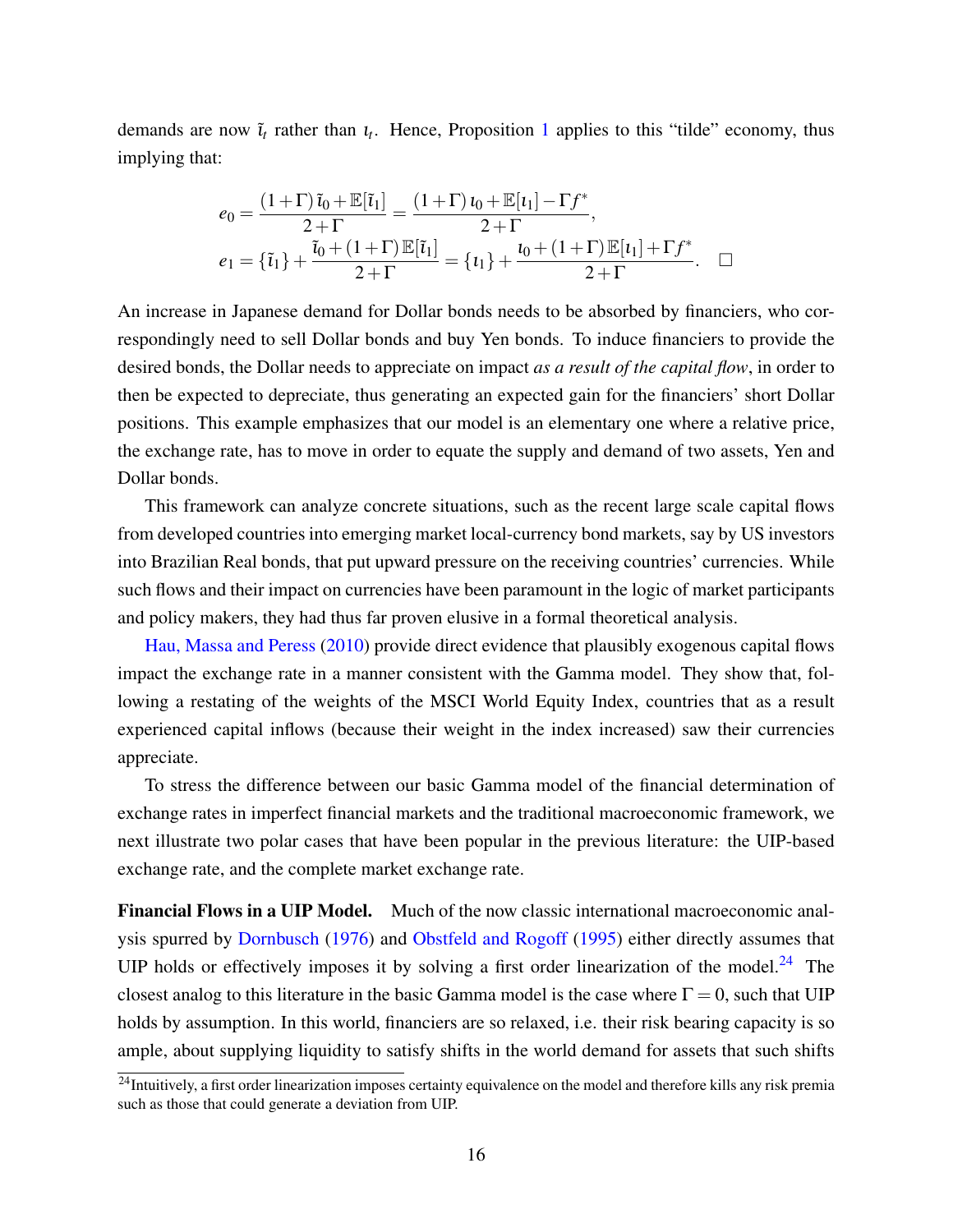have no impact on expected returns. Consider the example of US investors suddenly wanting to buy Brazilian real bonds; in this case financiers would simply take the other side of the investors' portfolio demand with no effect on the exchange rate between the Dollar and the Real. In fact, equation [\(18\)](#page-15-1) confirms that if  $\Gamma = 0$ , then portfolio flow  $f^*$  has no impact on the equilibrium exchange rate.

Financial Flows in a Complete Market Model. Another strand of the literature has analyzed risk premia predominantly under complete markets. We now show that the exchange rate in a setup with complete markets (and no frictions) but otherwise identical to ours is *constant*, and therefore trivially not affected by the flows.

<span id="page-17-2"></span>Lemma 3 (Complete Markets) *In an economy identical to the set-up of the basic Gamma model, other than the fact that financial markets are complete and frictionless, the equilibrium exchange rate is constant:*  $e_t = v$ *, where* v *is the relative Negishi weight of Japan.* 

Here, we only sketch the logic and the main equations; a full treatment is relegated to the appendix. Under complete markets, the marginal utility of US and Japanese agents must be equal when expressed in a common currency. Intuitively, the full risk sharing that occurs under complete markets calls for Japan and the US to have the same marginal benefit from consuming an extra unit of non-tradables. In our set-up, this risk sharing condition takes a simple form:  $\chi_t/C_{NT,t}$  $\frac{\chi_t/C_{NT,t}}{\chi_t^*/C_{NT,t}^*}e_t = v$ , where v is a constant.<sup>[25](#page-17-0)</sup> Simple substitution of the conditions  $C_{NT,t} = \chi_t$  and  $C_{NT,t}^* = \chi_t^*$  shows that  $e_t = v$ , i.e. the exchange rate is constant.

#### 1.3.2 Flows, not just Stocks, Matter in the Gamma model

In frictionless models only stocks matter, not flows per se. In the Gamma model, instead, flows per se matter. This is a distinctive feature of our model. To illustrate this, consider the case where the US has an exogenous Dollar-denominated debt toward Japan, equal to  $D_0$  due at time zero, and  $D_1$  due at time one. For simplicity, assume  $\beta = \beta^* = R = R^* = \xi_t = 1$  for  $t = 0, 1$ . Hence, total debt is  $D_0 + D_1$ . The flow equations now are:

$$
e_0 - i_0 - D_0 + Q_0 = 0;
$$
  $e_1 - i_1 - D_1 + Q_1 = 0.$ 

The exchange rate at time zero is: $^{26}$  $^{26}$  $^{26}$ 

$$
e_0 = \frac{(1+\Gamma) \iota_0 + \mathbb{E}[\iota_1]}{2+\Gamma} + \frac{(1+\Gamma)D_0 + D_1}{2+\Gamma}.
$$

<span id="page-17-0"></span> $25$ Formally, the constant is the relative Pareto weight assigned to Japan in the planner's problem that solves for complete-market allocations.

<span id="page-17-1"></span><sup>&</sup>lt;sup>2[6](#page-24-0)</sup>The derivation follows from Proposition 6 by defining the pseudo imports as  $\tilde{t}_t \equiv t_t + D_t$ .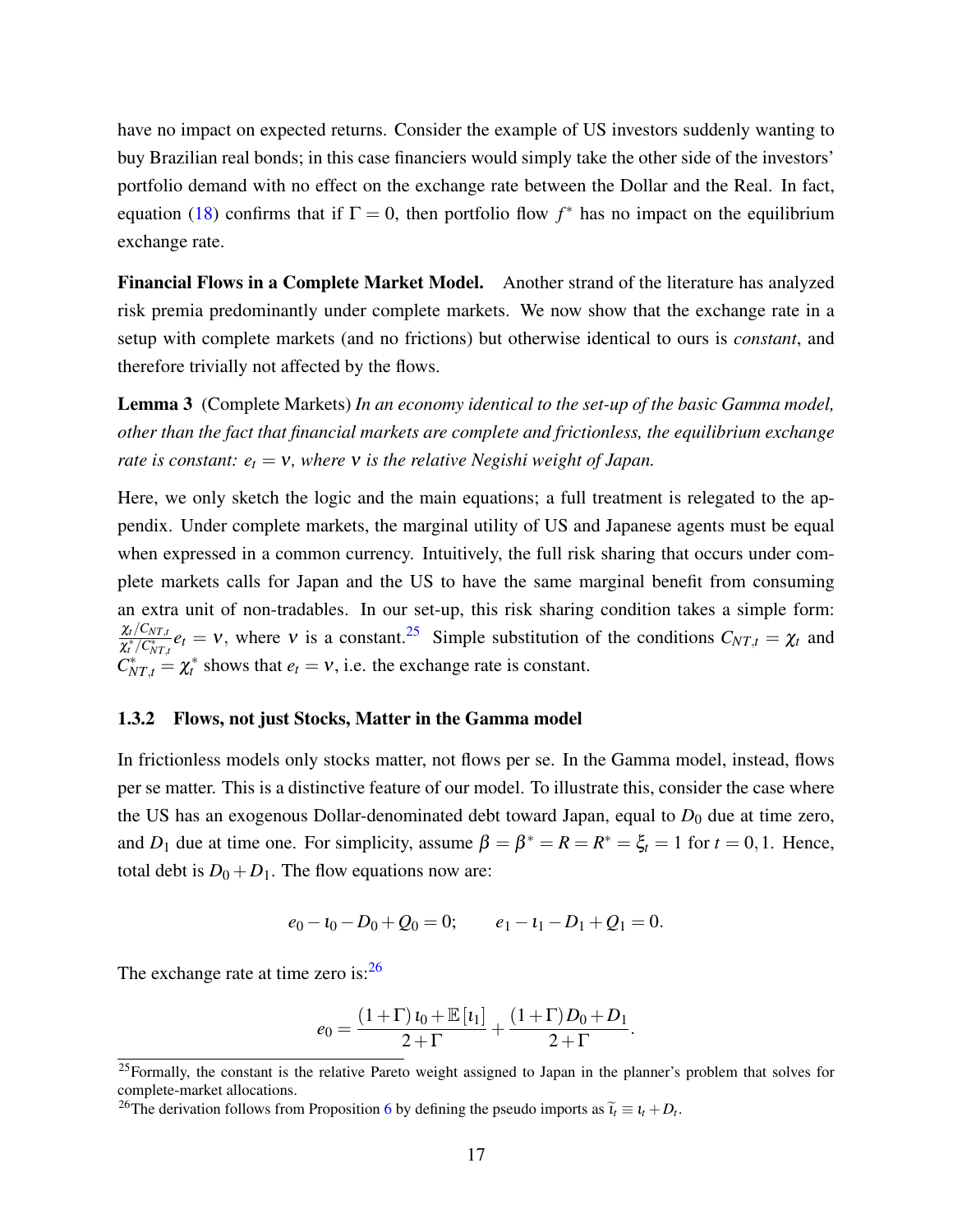Hence, when finance is imperfect  $(\Gamma > 0)$ , both the timing of debt flows, as indicated by the the term  $(1+\Gamma)D_0+D_1$ , and the total stock of debt  $(D_0+D_1)$  matter in determining exchange rates. The early flow,  $D_0$ , receives a higher weight  $\left(\frac{1+\Gamma}{2+\Gamma}\right)$  $\frac{1+\Gamma}{2+\Gamma}$ ) than the late flow,  $D_1$ ,  $\left(\frac{1}{2+\Gamma}\right)$  $\frac{1}{2+\Gamma}$ ). In sum, flows, not just stocks, matter for exchange rate determination.

To highlight the contrast, let us parametrize the debt repayments as:  $D_0 = F$  and  $D_1 = -F + S$ . The parameter *F* alters the flow of debt repayment at time zero, but leaves the total stock of debt  $(D_0 + D_1 = S)$  unchanged. The parameter *S*, instead, alters the total stock of debt, but does not affect the flow of repayment at time zero. We note that:  $\frac{de_0}{dF} = \frac{\Gamma}{2+}$  $\frac{\Gamma}{2+\Gamma}$ , and  $\frac{de_0}{dS} = \frac{1}{2+\Gamma}$  $\frac{1}{2+\Gamma}$ . When  $\Gamma \uparrow \infty$ , only flows affect the exchange rate at time zero; this is so even when flows leave the total stocks unchanged  $\left(\frac{de_0}{dF} > 0 = \frac{de_0}{dS}\right)$ . In contrast, when finance is frictionless ( $\Gamma = 0$ ), flows have no impact on the exchange rate, and only stocks matter  $\left(\frac{de_0}{dF} = 0 < \frac{de_0}{dS}\right)$ . We collect the result in the Proposition below.

Proposition 5 (Stock Vs flow matters in the Gamma model) *Flows matter for the exchange rate when* Γ > 0*. In the limit when financiers have no risk bearing capacity* (Γ ↑ ∞)*, only flows matter. When risk bearing capacity is very ample*  $(\Gamma = 0)$ *, only stocks matter.* 

#### 1.3.3 The Exchange Rate Disconnect

The [Meese and Rogoff](#page-40-15) [\(1983\)](#page-40-15) result on the inability of economic fundamentals such as output, inflation, exports and imports to predict, or even contemporaneously co-move with, exchange rates has had a chilling and long-lasting effect on theoretical research in the field (see [Obstfeld](#page-40-16) [and Rogoff](#page-40-16)  $(2001)$ .<sup>[27](#page-18-0)</sup> The disconnect between exchange rates and macro fundamentals is a central feature of the Gamma model. To stress this feature, we here show that two economies with identical macroeconomic fundamentals feature unconnected exchange rates that depend on imbalances in financial markets: i.e. financiers' risk bearing capacity  $\Gamma$  and their balance sheet exposure *Q*0.

Consider a world, which we call *Tranquil Times*, where financiers' risk-bearing capacity is  $\Gamma_T > 0$  and the starting intermediary balance sheet is  $Q_{0^-}^T = -f < 0$ . Consider an alternate world, which we call *Distressed Times*, where financial imbalances are higher  $(Q_{0-}^D = -(f + \Delta f) < 0$ , where  $\Delta f > 0$ ) and financiers' risk bearing capacity is lower ( $\Gamma^D > \Gamma^T$ ). We stress that the two economies have otherwise identical fundamentals.

Simple algebra, entirely similar to the derivations in the previous sections, reveals that:

$$
e_0^T - e_0^D \propto (\Gamma_D - \Gamma_T) \left( \mathbb{E}[t_1] - t_0 + 2f \right) + \Gamma_D (2 + \Gamma_T) \Delta f, \tag{18}
$$

<span id="page-18-0"></span><sup>&</sup>lt;sup>27</sup>Some forecastability of exchange rates using traditional fundamentals appears to occur at very-long horizons (e.g. 10 years) in [Mark](#page-40-17) [\(1995\)](#page-40-17) or for specific currencies, such as the US Dollar, using transformations of the balance of payments data [\(Gourinchas and Rey](#page-39-14) [\(2007](#page-39-14)*b*), [Gourinchas, Govillot and Rey](#page-39-15) [\(2010\)](#page-39-15)).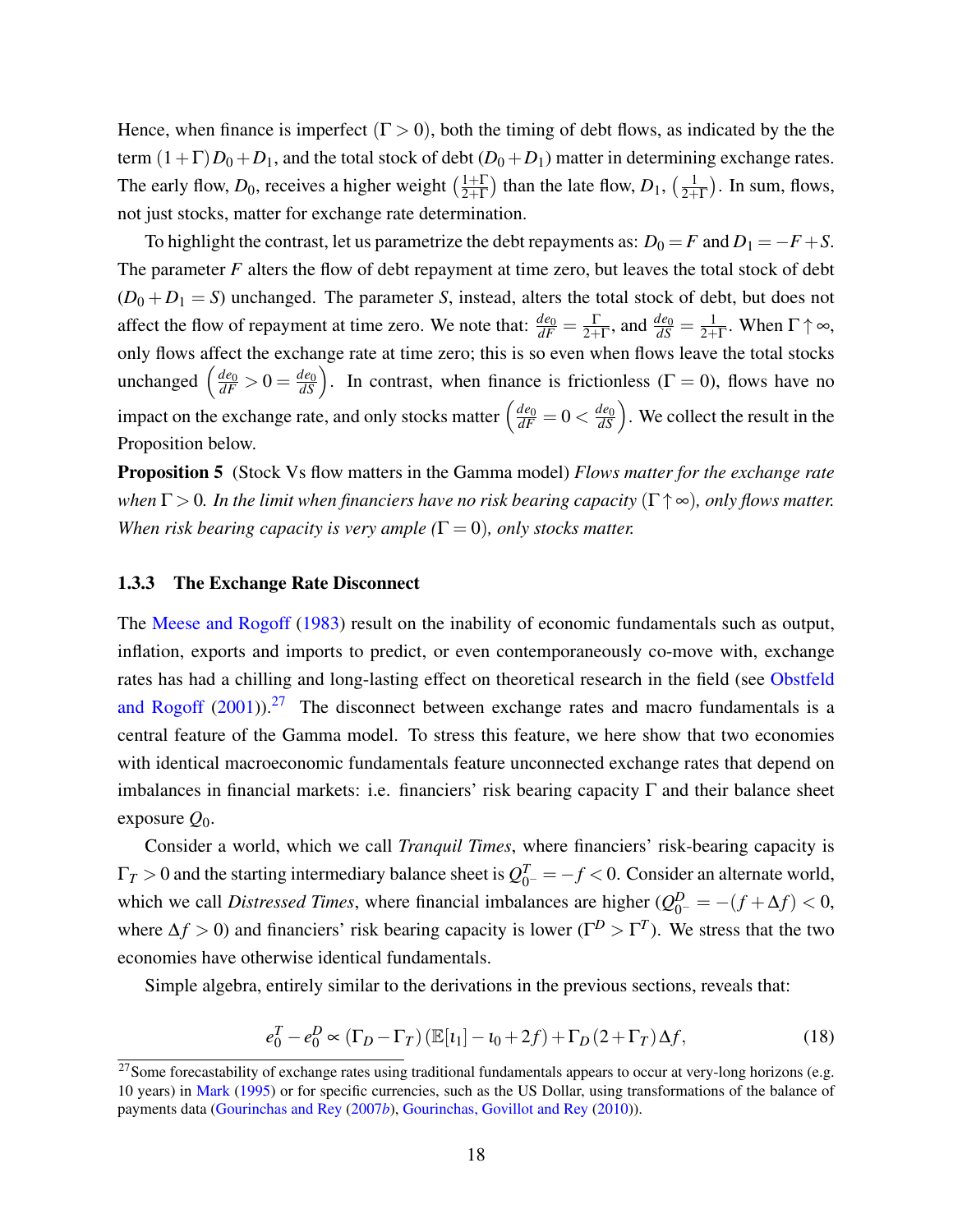The first term on the right hand side has two components:  $\mathbb{E}[t_1] - t_0 + 2f$  summarizes the common fundamentals of the two economies, while  $(\Gamma_D - \Gamma_T)$  highlights that the same fundamentals imply different exchange rates based on different financiers' risk bearing capacities.<sup>[28](#page-19-0)</sup> The second term on the right hand side of equation [\(18\)](#page-15-1) shows that different starting balance sheets for financiers also lead to different equilibrium exchange rates.<sup>[29](#page-19-1)</sup>

While the [Meese and Rogoff](#page-40-15) [\(1983\)](#page-40-15) negative result on the empirical relevance of traditional macroeconomic models of exchange rate determination has held up remarkably well, recently new evidence has been building in favor of a strong relationship between capital flows and exchange rates. In addition to the instrumental variable approach in [Hau, Massa and Peress](#page-39-13) [\(2010\)](#page-39-13) discussed earlier, [Froot and Ramadorai](#page-39-16) [\(2005\)](#page-39-16), [Hong and Yogo](#page-39-17) [\(2012\)](#page-39-17), and [Kim, Liao and Tor](#page-40-18)[nell](#page-40-18) [\(2014\)](#page-40-18) find that flows and financiers' positions provide information about expected currency returns. [Froot and Ramadorai](#page-39-16) [\(2005\)](#page-39-16) show that medium-term variation in expected currency returns is mostly associated with capital flows, while long-term variation is more strongly associated with macroeconomic fundamentals. [Hong and Yogo](#page-39-17) [\(2012\)](#page-39-17) show that speculators' positions in the futures currency market contain information that is useful, beyond the interest rate differential, to forecast future currency returns. [Kim, Liao and Tornell](#page-40-18) [\(2014\)](#page-40-18) show that information extracted from the speculators' positions in the futures currency market helps to predict exchange rate changes and improves over the random-walk forecast even at relatively short horizons (6 to 12 months).

#### <span id="page-19-2"></span>1.3.4 Endowment Economy

Very little has been said so far about output; we now close the general equilibrium by describing the output market. To build up the intuition for our framework, we consider here a full endowment economy, and consider production economies under both flexible and sticky prices in Section [3.](#page-25-0)

Let all output stochastic processes  $\{Y_{NT,t}, Y_{H,t}, Y_{NT,t}^*, Y_{F,t}\}_{t=0}^1$  be exogenous strictly-positive endowments. Assuming that all prices are flexible and that the law of one price (LOP) holds, one has:  $p_{H,t} = p_{H,t}^* e_t$ , and  $p_{F,t} = p_{F,t}^* e_t$ .

<span id="page-19-0"></span><sup>&</sup>lt;sup>28</sup>Recall that whenever  $\mathbb{E}[t_1]-t_0 > 0$ , trade flows induce financiers to lend in yen and borrow in dollars. Similarly, a positive *f* represents a short Dollar and long Yen starting imbalance for financiers. Therefore, the term  $\mathbb{E}[i_1]-i_0+2f$ summarizes, based on the common fundamentals of the two economies, the amount of dollars that financiers are short of. Consider the case when  $\mathbb{E}[t_1] - t_0 + 2f > 0$  and financiers are, therefore, short dollars. In this case, the lower the risk bearing capacity (the higher  $(\Gamma_D - \Gamma_T) > 0$ ), the more the Dollar has to appreciate at time zero to induce financiers to hold their positions via expected capital gains  $(e_0^T - e_0^D \uparrow)$ .

<span id="page-19-1"></span><sup>29</sup>Since ∆*f* > 0, financiers are shorter Dollar and longer Yen in the Distressed than in the Tranquil economy. This additional financial imbalance requires an appreciated Dollar at time zero in the Distressed economy compared to the Tranquil one in order for financiers to intermediate the flows. The strength of this effect depends on the level of the risk bearing capacity of the two economies (the term  $\Gamma_D(2+\Gamma_T)$ ): the lower the risk bearing capacity, the stronger the effect.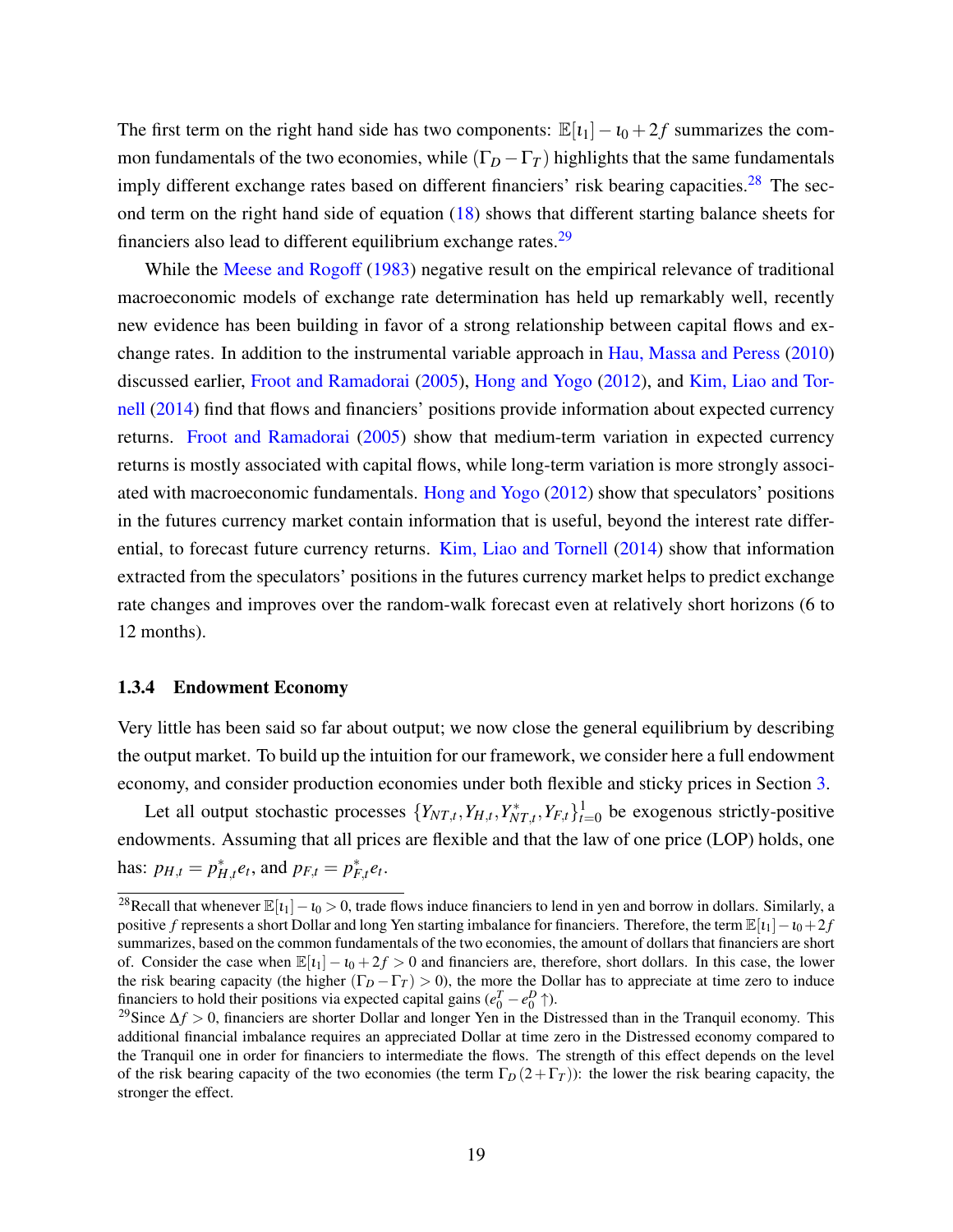Summing US and Japanese demand for US tradable goods  $(C_{H,t} = \frac{a_t}{p_H})$  $\frac{a_t}{p_{H,t}}$  and  $C_{H,t}^* = \frac{\xi_t e_t}{p_{H,t}}$  $\frac{\zeta_t e_t}{p_{H,t}}$ , respectively, which are derived as  $C_{F,t} = \frac{l_t}{p_F}$  $\frac{t_t}{p_{F,t}}$  in section [1.1\)](#page-5-3), we obtain the world demand for US tradables:  $D_{H,t} \equiv C_{H,t} + C_{H,t}^* = \frac{a_t + \xi_t e_t}{p_{H,t}}$  $\frac{P_{\mathcal{H}}P_{H,t}}{P_{H,t}}$ . Clearing the goods market,  $Y_{H,t} = D_{H,t}$ , yields the equilibrium price in dollars of US tradables:  $p_{H,t} = \frac{a_t + \xi_t e_t}{\gamma_{H,t}}$  $\frac{+G_{\text{f}}e_{t}}{Y_{H,t}}$ . An entirely similar argument yields:  $p_{F,t}^* = \frac{a_t^* + \frac{t_t}{e_t}}{Y_{F,t}}.$ 

# <span id="page-20-0"></span>2 Nominal Exchange Rate, Interest Rates, and Capital Flows

We now extend the basic Gamma model from the previous section to account for the nominal side of the economy, direct (but limited) trading of foreign currency bonds by the households, and for a preexisting stock of external debt. Each of the extensions is not only of interest on its own, but also explores the flexibility of our framework by incorporating a number of features that are important in open-economy analysis within an imperfect-market general-equilibrium model.

We introduce each extension separately starting from the basic Gamma model and derive the extended version of the flow equations in the bond market (extensions of equations [\(10-](#page-12-0) [11\)](#page-12-2)). In all cases, except in the nominal extension of the model, the financiers' demand equation (equation [\(8\)](#page-10-2)) is unchanged from the basic Gamma model. Finally, we solve in closed form for the equilibrium exchange rate resulting jointly from all extensions.

### <span id="page-20-1"></span>2.1 Nominal Exchange Rate

We have thus far considered a real model; we now investigate a nominal version of the Gamma model where the nominal exchange rate is determined, similarly to our baseline model, in an imperfect financial market. $30$ 

We assume that money is only used domestically and that its demand is captured, in reduced form, in the utility function of consumers in each country.<sup>[31](#page-20-3)</sup> The US consumption basket is now modified to include a real-money-balances term:  $C_t \equiv \left[ \left( \frac{M_t}{R} \right)^2 \right]$ *Pt*  $\int^{\omega_{t}} (C_{NT,t})^{\chi_{t}} (C_{H,t})^{a_{t}} (C_{F,t})^{l_{t}} \Big]^{\frac{1}{\theta_{t}}},$ where *M* is the amount of money held by the households and  $\overrightarrow{P}$  is the nominal price level so

<span id="page-20-2"></span> $30$ Notice that we have indeed set up the "real" model in the previous sections in such a way that non-tradables in each country play a role very similar to money and where, therefore, the exchange rate is rather similar to a nominal exchange rate (see [Obstfeld and Rogoff](#page-40-19) [\(1996\)](#page-40-19)[Ch. 8.3]). In this section we make such analogy more explicit. Section [5.2](#page-36-0) provides a full discussion of the CPI-based real exchange rate in our model. [Alvarez, Atkeson and](#page-38-10) [Kehoe](#page-38-10) [\(2009\)](#page-38-10) provide a model of nominal exchange rates with frictions in the domestic money markets, while our model has frictions in the international capacity to bear exchange-rate risk.

<span id="page-20-3"></span> $31A$  vast literature has focused on foundations of the demand for money; such foundations are beyond the scope of this paper and consequently we focus on the simplest approach that delivers a plausible demand for money and much tractability.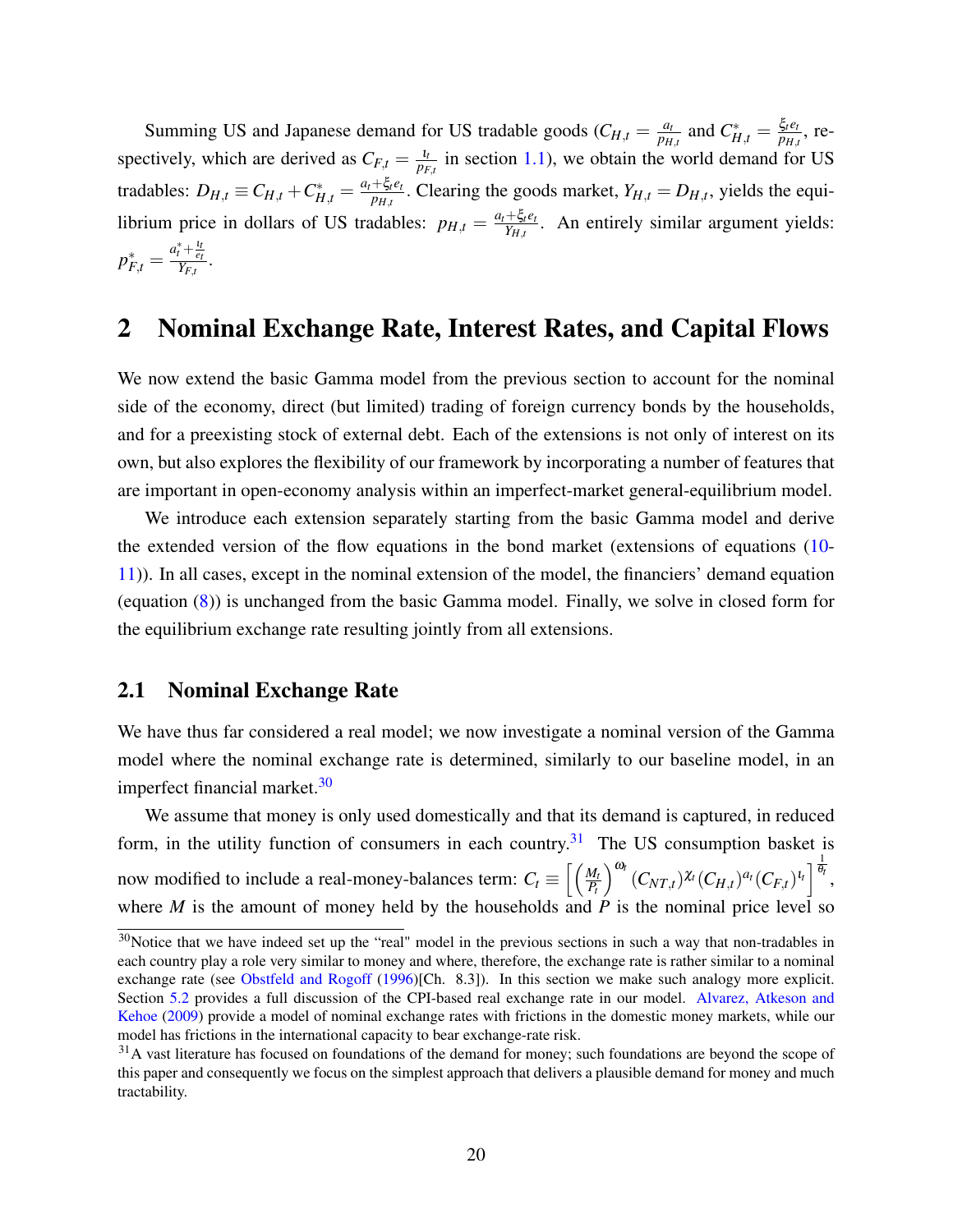that  $\frac{M}{P}$  is real money balances.<sup>[32](#page-21-0)</sup> We maintain the normalization of preference shocks by setting  $\theta_t \equiv \omega_t + \chi_t + a_t + \iota_t$ . Correspondingly, the Japanese consumption basket is now:  $C_t^* \equiv$  $\left[ \left( \frac{M_t^*}{P_t^*} \right)$  $\int^{\omega_t^*} (C_{NT,t}^*)^{\chi_t^*} (C_{H,t}^*)^{\xi_t} (C_{F,t}^*)^{a_t^*} \bigg]^{\frac{1}{\theta_t^*}}$  $\frac{\dot{\overline{\theta}}^*_{t}}{a_t}$ .

Money is the numéraire in each economy, with local currency price equal to 1. The static utility maximization problem is entirely similar to the one in the basic Gamma model in Sec-tion [1.1,](#page-5-3) and standard optimization arguments lead to demand functions:  $M_t = \frac{\omega_t}{\lambda}$  $\frac{\omega_t}{\lambda_t}$ ;  $p_{NT,t}C_{NT,t} =$ χ*t*  $\frac{\chi_t}{\lambda_t}; p_{F,t}C_{F,t} = \frac{\iota_t}{\lambda_t}$  $\frac{l_t}{\lambda_t}$ , where, we recall from earlier sections,  $\lambda_t$  is the Lagrange multiplier on the households' static budget constraint. Money demand, in the top equation, is proportional to total nominal consumption expenditures; the coefficient of proportionality,  $\omega_t$ , is potentially stochastic.

Let us define  $m_t \equiv \frac{M_t^s}{\omega_t}$  and  $m_t^* \equiv \frac{M_t^{s*}}{\omega_t^*}$ , where  $M_t^s$  and  $M_t^{s*}$  are the money supplies. Notice that since money (as in actual physical bank notes) is non-tradable across countries or with the financiers (but bonds that pay in units of money are tradable with the financiers as in the previous sections), the money market clearing implies that the central bank can pin down the level of nominal consumption expenditure  $(m_t = \lambda_t^{-1}, m_t^* = \lambda_t^{*-1})$ .<sup>[33](#page-21-1)</sup> It is convenient to consider the *cashless* limit of our economies by taking the limit case when  $\{M_t^s, M_t^{s*}, \omega_t, \omega_t^*\}\downarrow 0$  such that  ${m_t, m_t^*}$  are finite.<sup>[34](#page-21-2)</sup> The nominal exchange rate  $e_t$  is again defined as the strength of the Yen, so that an increase in  $e_t$  is a Dollar depreciation.<sup>[35](#page-21-3)</sup>

US nominal imports in dollars are:  $p_{F,t}C_{F,t} = \frac{l_t}{\lambda}$  $\frac{I_t}{\lambda_t} = I_t m_t$ . Similarly, Japanese demand for US tradables is:  $p_{H,t}^* C_{H,t}^* = \xi_t m_t^*$ . Hence, US nominal exports in dollars are:  $p_{H,t}^* C_{H,t}^* e_t = \xi_t e_t m_t^*$ . We conclude that US nominal net exports in dollars are:  $NX_t = \xi_t e_t m_t^* - t_t m_t$ .

The key equations to solve for the equilibrium nominal exchange rate are the flow equations in the international bond market:

$$
\xi_0 e_0 m_0^* - \iota_0 m_0 + Q_0 = 0; \qquad \xi_1 e_1 m_1^* - \iota_1 m_1 - RQ_0 = 0,
$$

<span id="page-21-0"></span> $32$ See section [5.2](#page-36-0) for details on the price index.

<span id="page-21-2"></span><span id="page-21-1"></span><sup>&</sup>lt;sup>33</sup>The central bank in each period choses money supply after the preference shocks are realized so that *m* and *m*<sup>\*</sup> are policy variables. We abstract here from issues connected with the zero lower bound (ZLB) on nominal interest rates. <sup>34</sup>Notice the duality between money in the current setup and non-tradable goods in the basic Gamma model of Section [1.](#page-4-2) If  $M_t = \omega_t$  and  $C_{NT,t} = \chi_t$ , one recovers the equations in Section [1,](#page-4-2) because the demand for money implies  $\lambda_t = 1$ , in which case the demand for non-tradables implies that  $p_{NT,t} = 1$ .

<span id="page-21-3"></span> $35$ We intentionally abuse the notation by denoting the nominal exchange rate by  $e_t$  the same symbol used for the exchange rate in the basic Gamma model. This allows the notation to be simpler and for the basic concepts of the paper to be more easily compared across a number of different extensions.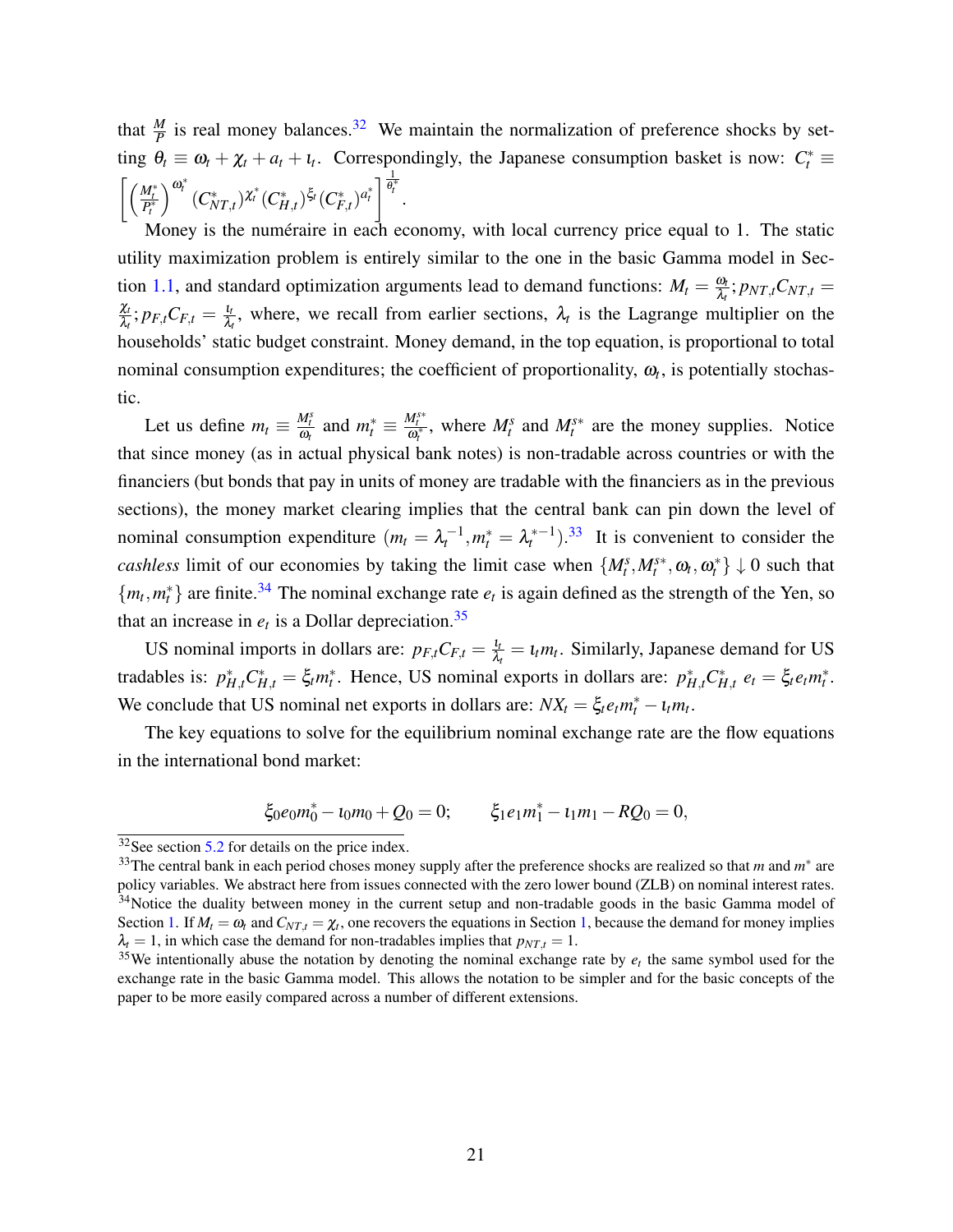and the extended financiers' demand curve: [36](#page-22-1)

<span id="page-22-4"></span>
$$
Q_0 = \frac{m_0^*}{\Gamma} \mathbb{E}\left[e_0 - e_1 \frac{R^*}{R}\right].
$$
\n(19)

Finally, the nominal interest rates are given by the households' intertemporal optimality conditions (Euler Equations):

$$
1 = \mathbb{E}\left[\beta R \frac{U'_{1,C_{NT}}/p_{NT,0}}{U'_{0,C_{NT}}p_{NT,1}}\right] = \mathbb{E}\left[\beta R \frac{\chi_1/C_{NT,1}}{\chi_0/C_{NT,0}} \frac{p_{NT,0}}{p_{NT,1}}\right] = \beta R \mathbb{E}\left[\frac{m_0}{m_1}\right],
$$

so that  $R^{-1} = \beta \mathbb{E} \left[ \frac{m_0}{m_1} \right]$  $\overline{m_1}$  $\Big]$ . Similarly,  $R^{*-1} = \beta^* \mathbb{E} \left[ \frac{m_0^*}{m_1^*} \right]$ i . These interest rate determination formulas extend those in equation  $(5)$  to the nominal setup.

## <span id="page-22-0"></span>2.2 Capital Flows

Section [1](#page-4-2) focused, for simplicity, on capital flows originated by trade in the goods market. Section [1.3.1](#page-15-2) provided a first extension to pure portfolio flows by allowing for a time-zero inelastic, or noise, demand by Japanese households for Dollar bonds in the amount of *f* ∗ .

In this section we allow households to directly trade foreign bonds, albeit in limited amounts.<sup>[37](#page-22-2)</sup> These flows alter the composition of the countries' foreign assets and liabilities, thus extending results in Section [1](#page-4-2) that focused on current account or net capital flows. We consider here demand functions for foreign bonds that depend on all fundamentals, but that do not directly depend on the exchange rate. These demand functions still allow the model to be solved in closed form. Rather than providing precise foundations for the many possible forms that these demands could take, we focus on a general theory of how they impact the equilibrium exchange rate.<sup>[38](#page-22-3)</sup>

We allow the demand functions for foreign bonds from US and Japanese households, denoted by *f* and *f*<sup>\*</sup> respectively, to depend on all present and expected future fundamentals. We use the shorthand notation *f* and  $f^*$  to denote the generic functions:  $f(R, R^*, 1, \xi, ...)$  and  $f^*(R, R^*, 1, \xi, ...)$ . For example, demand functions that load on a popular trading strategy, the carry trade, that invests in high interest rate currencies while funding the trade in low interest rate currencies can be expressed as  $f = b + c(R - R^*)$  and  $f^* = d + g(R - R^*)$ , for some constants

<span id="page-22-1"></span> $36$ Intuitively, scaling by  $m_0^*$  makes sure that the real demand is invariant to the level of the money supply. See appendix for further details.

<span id="page-22-2"></span><sup>37</sup>While it is important that the households are not allowed to *optimally trade unlimited amounts* in foreign currency in order to avoid sidestepping the financial intermediation that is at the core of this paper, limited direct trading or buy-and-hold positions can easily be accommodated in the model.

<span id="page-22-3"></span><sup>&</sup>lt;sup>38</sup>The appendix extends the present results to demand functions that depend on the exchange rate directly by solving the model numerically.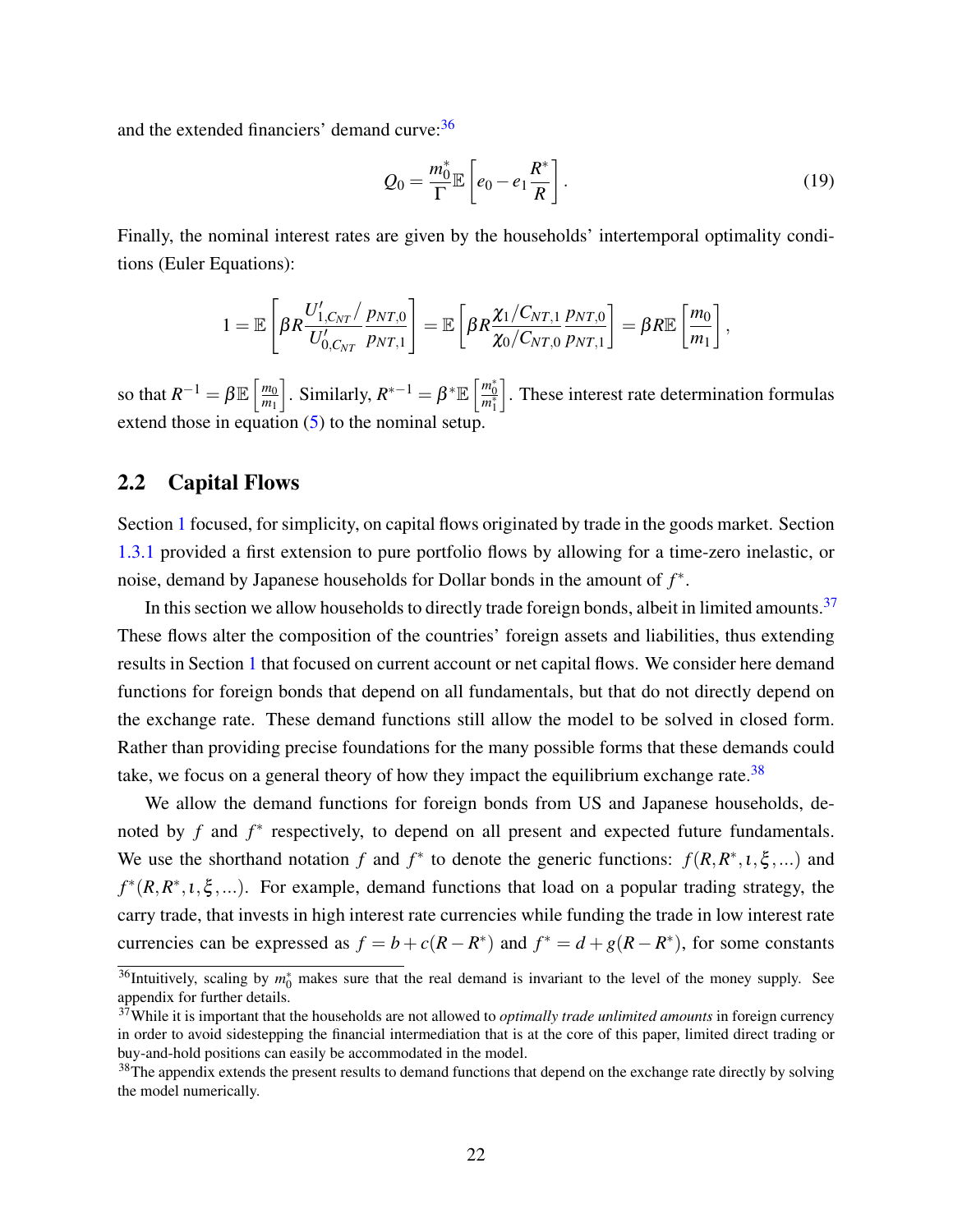$b, c, d, g$ <sup>[39](#page-23-0)</sup> The flow equations in the bond market are now given by:

$$
e_0\xi_0 - t_0 + Q_0 + f^* - f e_0 = 0; \qquad e_1\xi_1 - t_1 - RQ_0 - Rf^* + R^* f e_1 = 0.
$$

The above flow equations highlight that the demand for Dollar bonds at time zero is increasing in the Japanese households' demand for these bonds (*f* ∗ ) and decreasing in the US households' demand for Yen bonds (*f*) that is funded by a corresponding short position in US bonds (−*f e*0). The flows are reversed at time 1 after interest has accrued and at the new equilibrium exchange rate *e*1.

### <span id="page-23-2"></span>2.3 External Debt, Currency Denomination, and Financial Adjustment

We consider here the impact of external debt and of its currency denomination on equilibrium exchange rates. We allow each country to start with a stock of foreign assets and liabilities. The US net foreign liabilities in dollars are  $D^{US}$  and Japan net foreign liabilities in yen are  $D<sup>J</sup>$ . The flow equations, therefore, are now extended to be:

$$
e_0 \xi_0 - t_0 + Q_0 - D^{US} + D^J e_0 = 0; \qquad e_1 \xi_1 - t_1 - RQ_0 = 0.
$$

Notice that  $D^{US}$  and  $D^{J}$  enter the equations at time  $t = 0$  because the stock of debt has to be intermediated and the different signs with which they enter correspond to their respective currency denomination.[40](#page-23-1)

## 2.4 Equilibrium Exchange Rate in the Extended Setup

When we include all the extensions to the basic Gamma model considered in the previous Sections [2.1-](#page-20-1)[2.3,](#page-23-2) the flow equations for the Dollar-Yen market become:

$$
m_0^* \xi_0 e_0 - m_0 t_0 + Q_0 + f^* - f e_0 - D^{US} + D^J e_0 = 0,
$$
\n(20)

<span id="page-23-4"></span><span id="page-23-3"></span>
$$
m_1^* \xi_1 e_1 - m_1 t_1 - R Q_0 - R f^* + R^* f e_1 = 0.
$$
 (21)

The above equations in conjunction with the financiers' extended demand curve, equation [\(19\)](#page-22-4), can be used to solve for the equilibrium exchange rate. We show in the Proposition below that

<span id="page-23-0"></span><sup>&</sup>lt;sup>39</sup>Possible microfoundations for these strategies range from the "boundedly rational" households who focus on the interest rate when investing without considering future exchange rate changes, to rational models of portfolio delegation where the interest rate is an observable variable that is known, in equilibrium, to load on the sources of risk of the model (see Section [5.1\)](#page-33-0).

<span id="page-23-1"></span><sup>&</sup>lt;sup>40</sup>We could have alternatively assumed that only a fraction  $\alpha$  of the debt had to be intermediated in which case we would get a flow of  $\alpha D$  at time zero and a flow  $(1-\alpha)RD$  at time 1.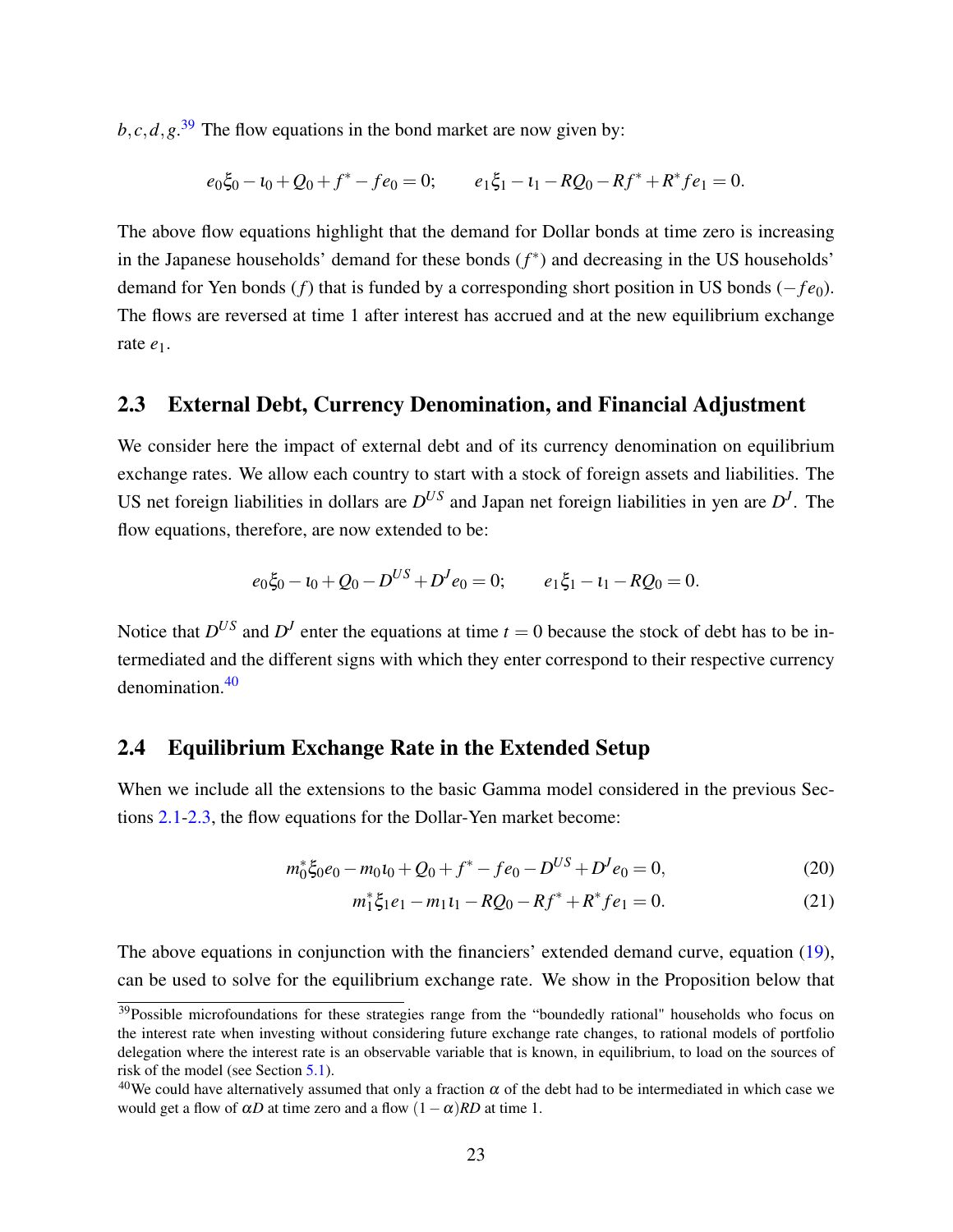the solution method, even in this more general case, follows the simple derivation of the basic model by representing the current economy as a "pseudo" basic economy. We also note that these results do not impose that  $Y_{NT,t} = \chi_t$  and  $Y_{NT,t}^* = \chi_t^*$ , thus generalizing the analysis in Section [1.](#page-4-2)

<span id="page-24-0"></span>Proposition 6 *In the richer model above (with money, portfolio flows, external debt, and shocks to imports and exports) the values for the exchange rates*  $e_0$  *and*  $e_1$  *are those in Proposition [3,](#page-14-0) replacing imports (*ι*t), exports (*ξ*t), and the risk bearing capacity (*Γ*) by their "pseudo" counterparts*  $\{\widetilde{\iota}_t, \widetilde{\xi}_t, \widetilde{\Gamma}\}$ , defined as:  $\widetilde{\iota}_0 \equiv m_0 i_0 + D^{US} - f^*$ ;  $\widetilde{\xi}_0 \equiv m_0^*$  $\tilde{C}_0^* \xi_0 + D^J - f; \ \tilde{\iota}_1 \equiv m_1 \iota_1 + R f^*;$  $\xi_1 \equiv m_1^*$  $\tilde{f}_1^* \xi_1 + R^* f; \ \widetilde{\Gamma} \equiv \Gamma / m_0^*$ 0 *.*

**Proof:** Equations  $(20)$ - $(21)$  reduce to the basic flow equations, equations  $(10)$ - $(11)$ , provided we replace  $\iota_t$  and  $\xi_t$  by  $\tilde{\iota}_t$  and  $\xi_t$ . Similarly, equation [\(19\)](#page-22-4) reduces to equation [\(8\)](#page-10-2), provided we replace Γ by Γ. Then the result follows from the proof of Proposition [3.](#page-14-0) $\Box$ 

Intuitively, the pseudo imports  $\tilde{a}$  are composed of factors that lead consumers and firms to sell dollars and hence "force" financiers to be long the Dollar. An entirely symmetric intuition applies to the pseudo exports  $(\tilde{\xi})$ .

We collect here a number of qualitative results for the generalized economy. While some properties do not strictly depend on  $\Gamma > 0$  and therefore can be derived even in UIP models, it is nonetheless convenient to provide a unified treatment in the present model. We assume that  $\tilde{t}_t$  and  $\tilde{\xi}_t$  are positive at dates 0 and 1. Otherwise, various pathologies can happen, including the non-existence of an equilibrium (e.g. formally, a negative exchange rate).

<span id="page-24-2"></span>Proposition 7 *The Dollar is weaker: 1)* (Imports-Exports) *when US import demand for Japanese goods (*ι*t) is higher; when Japanese import demand for US goods (*ξ*t) is lower; 2)* ("Myopia" from an imperfect financial system) *higher* Γ *increases the effects in point 1) by making current imports matter more than future imports;*[41](#page-24-1) *3)* (Debts and their currency denomination) *when US net external liabilities in dollars (DUS) are higher; when Japanese net external liabilities in Yen (D<sup>J</sup> ) are lower; 4)* (Financiers' risk-bearing capacity) *when financial conditions are worse (*Γ *is higher), conditional on Japan being a net creditor at time*  $0^+$  ( $N_{0^+}$  < 0); 5) (Demand pressure) *when the noise demand for the Dollar*  $(f^*)$  *is lower, as long as*  $\Gamma > 0$ ; 6) (Interest rates) *when the US real interest rate is lower; when the Japanese real interest rate is higher; 7)* (Money supply) when the US current money supply (m<sub>0</sub>) is higher; when the Japanese current money supply (m $_{0}^{*}$ ) *is lower.*

Point 3 above highlights a valuation channel to the external adjustments of countries. The exchange rate moves in a way that facilitates the re-equilibration of external imbalances. Interestingly, it is not just the net-external position of a country, its net foreign assets, that matters

<span id="page-24-1"></span> $\frac{41}{41}$ That is,  $\frac{\partial e_0}{\partial t_0}$  and  $\frac{\partial e_0}{\partial t_1}$  are positive and respectively increasing and decreasing in Γ.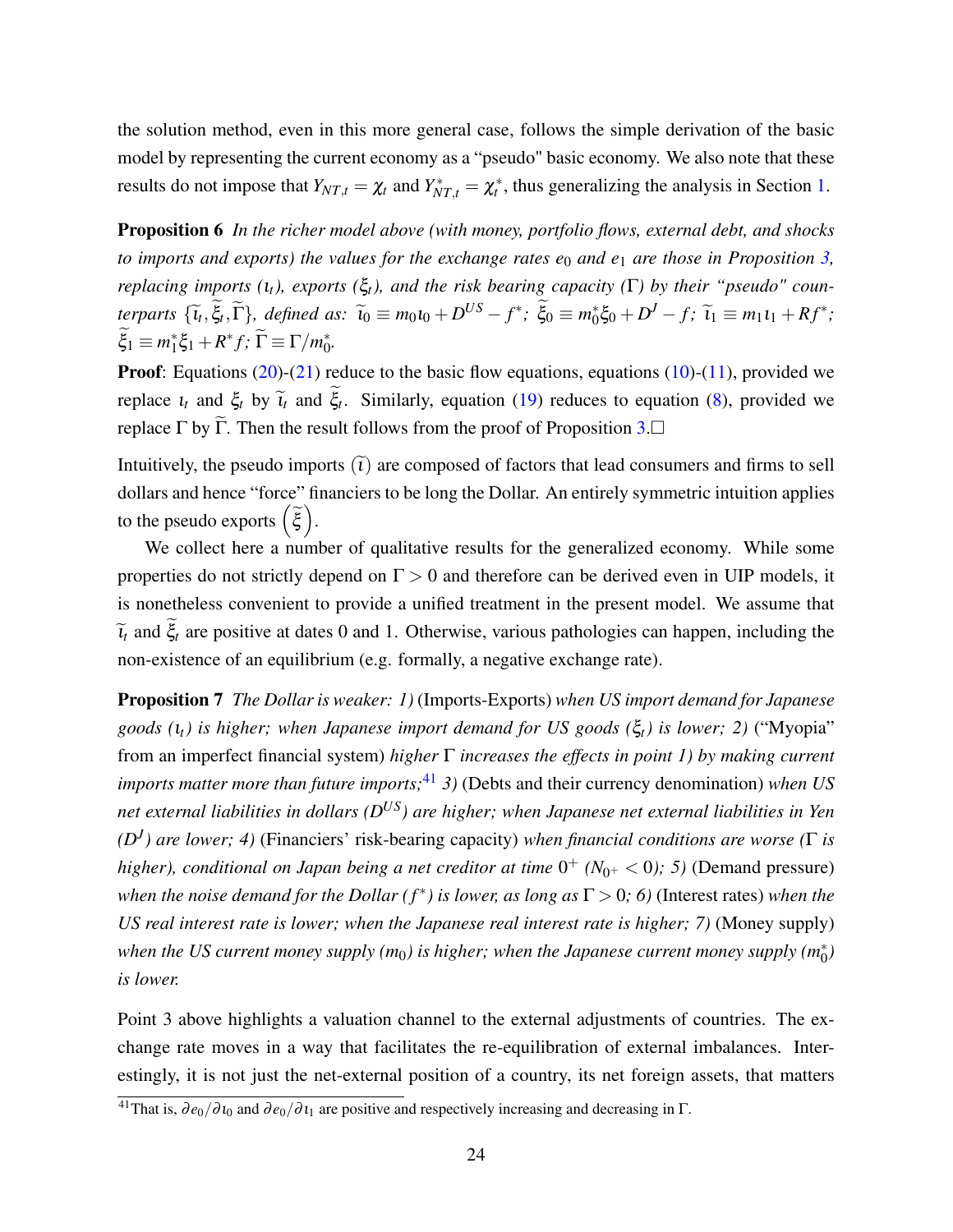for external adjustment, but actually the (currency) composition of its gross external assets and liabilities  $(D^{US}$  and  $D^{J})$ . This basic result is consistent with the valuation channel to external adjustment highlighted in [Gourinchas and Rey](#page-39-18) [\(2007](#page-39-18)*a*,*[b](#page-39-14)*), [Lane and Shambaugh](#page-40-20) [\(2010\)](#page-40-20).

# <span id="page-25-0"></span>3 Production and Price Rigidities

We extend here the endowment economy results from Section [1.3.4](#page-19-2) to a production economy with and without price rigidities. Production, particularly in the presence of nominal rigidities, will allow us to illustrate the real effects of the financial determination of exchange rates. These effects will be at the core of the welfare and policy analysis in Section [4.](#page-27-0)

Production Without Price Rigidities. Let us introduce a minimal model of production that will allow us to formalize the effects of the exchange rate on output and employment. While we maintain the assumption that non-tradable goods in each country are given by endowment processes, we now assume that tradable goods in each country are produced with a technology linear in labor with unit productivity. In each country, labor *L* is supplied inelastically and is internationally immobile.

Simple profit maximization at the firm level yields a Dollar wage in the US of  $w_{H,t} = p_{H,t}$ . Under flexible prices, goods market clearing then implies full employment  $Y_{H,t} = L$  and a US tradable price in dollars of:  $p_{H,t}^{\circ} = \frac{a_t m_t + \xi_t m_t^* e_t}{L}$  $\frac{L \xi_t m_t^* e_t}{L}$ , where circle in  $p^\circ$  denotes a frictionless quantity. Likewise, for Japanese tradables the equilibrium features both full employment  $Y_{F,t} = L$  and a Yen price of:  $p_{F,t}^{* \circlearrowright} = \frac{a_t^* m_t^* + u_t m_t / e_t}{L}$  $\frac{L_t m_t/e_t}{L}$ .

**Production With Price Rigidities.** Let us now assume that wages are "downward rigid" in domestic currency at a preset level of  $\{\bar{p}_H, \bar{p}_F^*\}$ , where these prices are exogenous. Let us further assume that firms do not engage in pricing to market, so that prices are sticky in producer currency (PCP). Firm profit maximization then implies that:  $p_{H,t} = \max(\bar{p}_H, p_{H,t}^{\circ})$ ; or more explicitly:  $p_{H,t} = \max\left(\overline{p}_H, \frac{a_t m_t + e_t \xi_t m_t^*}{L}\right)$ . Hence:

<span id="page-25-1"></span>
$$
Y_{H,t} = \min\left(\frac{a_t m_t + e_t \xi_t m_t^*}{\bar{p}_H}, L\right). \tag{22}
$$

If demand is sufficiently low  $(a_t m_t + \xi_t m_t^* e_t < \overline{p}_H L)$ , then output is demand-determined (i.e., it depends directly on:  $e_t$ ,  $\xi_t$ ,  $a_t$ ,  $m_t$ , and  $m_t^*$ ) and there is unemployment:  $L - Y_{H,t} > 0$ . Notice that in this case the exchange rate has an *expenditure-switching* effect: if the Dollar depreciates  $(e_t \uparrow)$ , unemployment falls and output expands in the US. Intuitively, since US tradables' prices are sticky in dollars, these goods become cheap for Japanese consumers to buy when the Dollar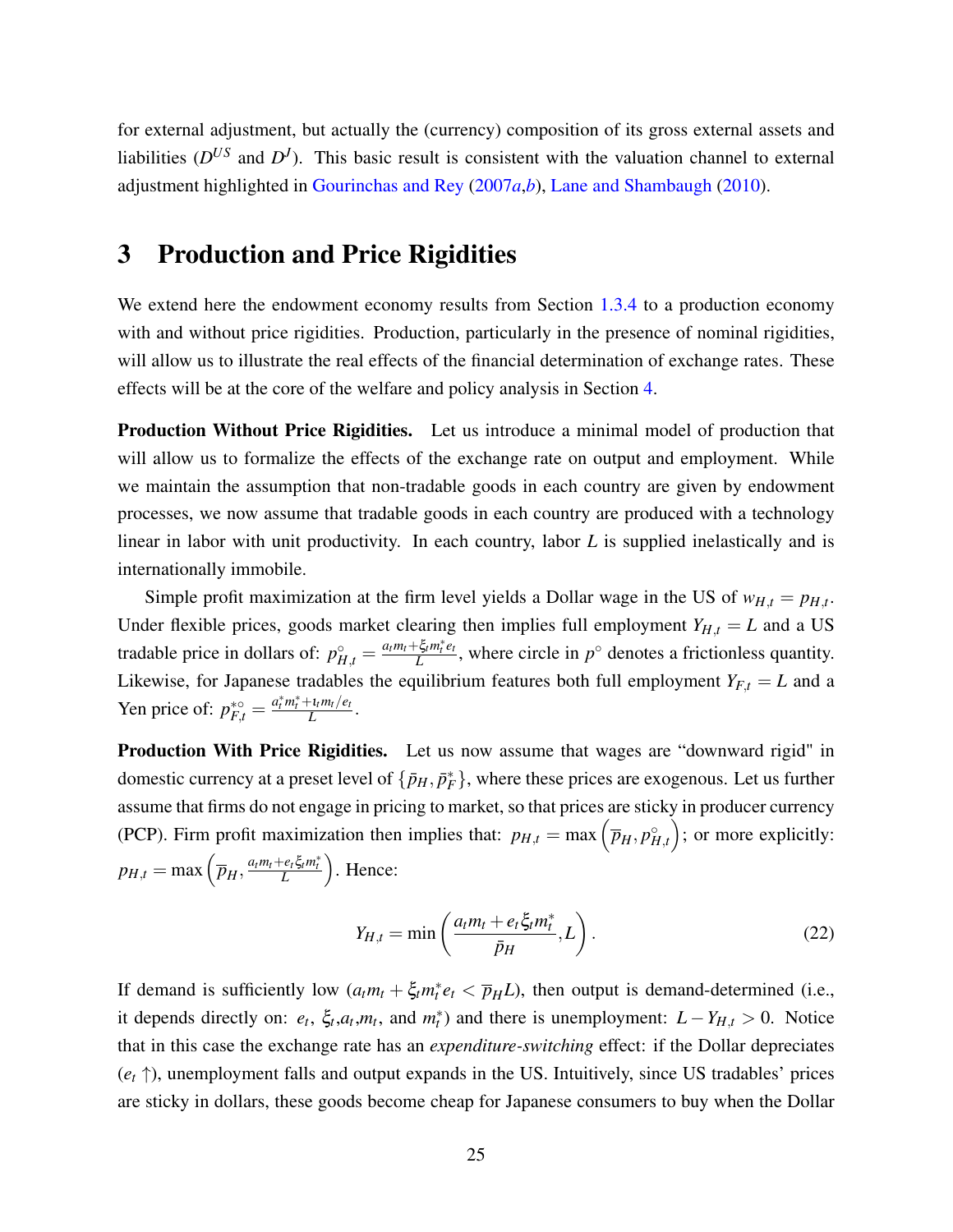depreciates. In a world that is demand constrained, this expansion in demand for US tradable is met by expanding production, thus raising US output and employment. $42$ 

The expenditure switching role of exchange rates has been central to the Keynesian analysis of open macroeconomics of [Dornbusch](#page-38-0) [\(1976\)](#page-38-0), [Obstfeld and Rogoff](#page-40-1) [\(1995\)](#page-40-1). In the Gamma model, it is enriched by being the central channel for the transmission of financial forces affecting the exchange rate, such as the risk-bearing capacity and balance sheet of the financiers, into output and employment.

The financial determination of exchange rates has real consequences. Let us reconsider our earlier example of a sudden inflow of capital from US investors into Brazilian Real bonds. The exchange rate in this economy with production and sticky prices is still characterized by equation [\(18\)](#page-15-1). As previously discussed, the capital inflow in Brazil causes the Real to appreciate  $\left(\frac{\partial e_0}{\partial f} = -\frac{\Gamma}{2+\Gamma} < 0\right)$ , and, if the flow is sufficiently strong (*f* sufficiently high) or the financiers' risk bearing capacity sufficiently low (Γ sufficiently high), the appreciation (the increase in  $e_0$ ) can be so strong as to make Brazilian goods uncompetitive on international markets; the corresponding fall in world demand for Brazilian output ( $\downarrow C_H^* = \frac{10}{e_0 \bar{p}}$  $\frac{t_0}{e_0 \overline{p}_F^*}$ ) causes an economic slump in Brazil with both falling output and increasing unemployment.<sup>[43](#page-26-1)</sup>

Despite extensive debates on the possibility of this type of adverse effect on the real economy of fluctuations in exchange rates due to capital flows and imbalances in financial markets, little formal modeling has been carried out in the academic literature to provide the necessary theoretical foundations. We focused here on providing such foundations in a positive model; Section [4](#page-27-0) provides the corresponding normative analysis.

Let us now briefly consider prices that are sticky in the export destination currency (LCP). Assume that prices for US tradable goods are exogenously set at  $\{\bar{p}_H, \bar{p}_H^*\}$  in dollars in the US and in yen in Japan, respectively. US output is now given by:  $Y_{H,t} = \min \left( \frac{a_t m_t}{\bar{p}_H} \right)$  $\frac{d_t m_t}{\bar{p}_H} + \frac{\xi_t m_t^*}{\bar{p}_H^*}, L$ ). Notice that while the exchange rate no longer affects output, US net exports in dollars still have the same value:  $NX_t = e_t \xi_t m_t^* - i_t m_t$ . Consequently the exchange rate is unchanged from the previous formulae.[44](#page-26-2)

<span id="page-26-0"></span><sup>&</sup>lt;sup>42</sup>Clearly, a similar expression and mechanism apply to Japanese tradables:  $Y_{F,t} = \min \left( \frac{a_t^* m_t^* + i_t m_t / e_t}{\overline{p}_F^*}, L \right)$ .

<span id="page-26-1"></span><sup>&</sup>lt;sup>43</sup>The Brazilian Finance Minister Guido Mantega complained, as reported in [Forbes Magazine](#page-39-19) [\(2011\)](#page-39-19), that: "We have to face the currency war without allowing our productive sector to suffer. If we allow [foreign] liquidity to [freely] enter [the economy], it will bring the Dutch Disease to the economy."

<span id="page-26-2"></span><sup>&</sup>lt;sup>44</sup>[Devereux and Engel](#page-38-17) [\(2003\)](#page-38-17) stressed the absence of exchange rate effects on output under LCP. The empirical evidence shows that, in practice, a combination of PCP, LCP and limited pass-through are present in the data (see [Gopinath, Itskhoki and Rigobon](#page-39-20) [\(2010\)](#page-39-20), [Burstein and Gopinath](#page-38-18) [\(2013\)](#page-38-18)). For much of this paper, we focus on PCP as the most illustrative case. Our qualitative analysis can easily accommodate a somewhat more limited pass-through of exchange rate changes to local prices of internationally traded goods.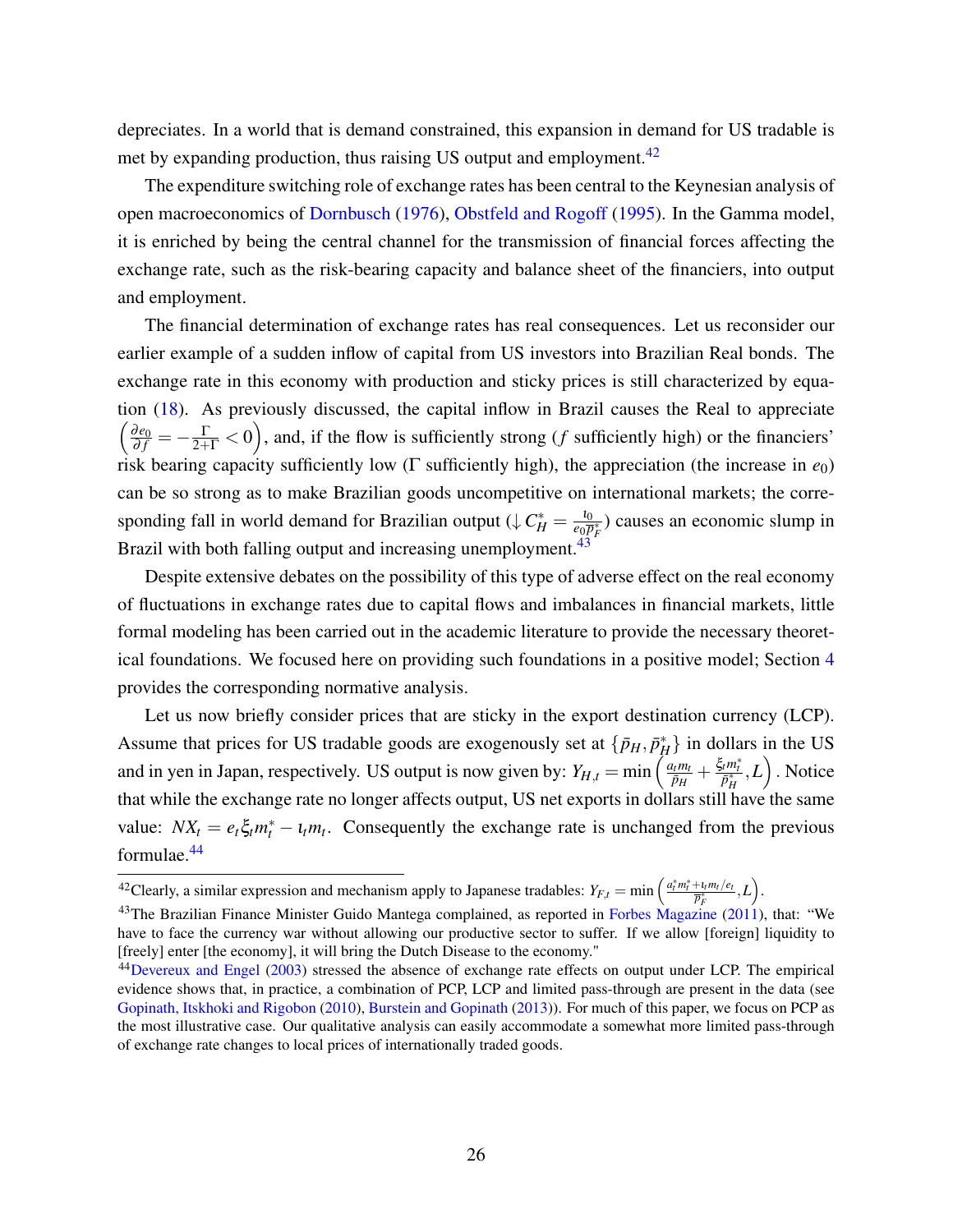## <span id="page-27-0"></span>4 Welfare and Heterodox Policies

The Gamma model of exchange rates considered so far in the positive analysis has made clear that exchange rates are affected by financial forces and that their behavior can be quite different from that implied by the traditional macroeconomic analysis. We have also shown how the financial determination of exchange rates in imperfect financial markets has real consequences for output and risk sharing.

The Mundellian prescription of pure floating exchange rates rests on the idea that a country hit by a negative (asymmetric) real shock would be helped by a depreciating currency that in turn, under some form of sticky prices, would boost its exports and therefore alleviate the adverse impact of the shock on output and employment. In our model we focused on an alternative scenario whereby financial shocks and imbalances in financial markets might cause an appreciation of a country's exchange rate and depress its exports and therefore output.

The possibility of such perverse effects of floating exchange rates has been the subject of extensive debates [\(Rey](#page-40-21) [\(2013\)](#page-40-21), [Farhi and Werning](#page-39-21) [\(2013\)](#page-39-21)), culminating in the threat of *currency wars*, but its theoretical analysis and the development of policies to improve welfare is still in its infancy. The renewed research effort on analyzing the welfare consequences of capital controls has mostly focused on fixed exchange rate regimes in the context of the small-open-economy new-Keynesian model. [Farhi, Gopinath and Itskhoki](#page-39-2) [\(2014\)](#page-39-2), [Farhi and Werning](#page-39-3) [\(2012](#page-39-3)*a*,*[b](#page-39-4)*), [Magud, Reinhart and Rogoff](#page-40-22) [\(2011\)](#page-40-22), and [Schmitt-Grohé and Uribe](#page-40-9) [\(2012\)](#page-40-9) provide innovative analyses of policies such as capital controls, fiscal transfers and fiscal devaluations in this con- $text.45}$  $text.45}$  $text.45}$ 

We analyze welfare and policy in the Gamma model described in the previous sections. In particular, we focus on economic situations where the financial market imperfections that are at the core of our model, namely having  $\Gamma > 0$  in the presence of capital flows, play an important role both in the welfare distortions and in the suggested policy reaction.

### 4.1 Exchange Rate Manipulation

We first show under which conditions direct government interventions in the currency market can affect the equilibrium exchange rate. Then, we derive optimal currency management policy.

For notational simplicity, we set most parameters at 1: e.g.  $u_0 = \xi_t = a_t = a_0^* = \beta = \beta^* = 1$ . We allow  $i_1$  to be stochastic (keeping  $\mathbb{E}[i_1] = 1$ , and setting  $a_1^* = i_1$  for symmetry) purely so that currency trading is risky. The reader is encouraged to proceed keeping in mind the intuition

<span id="page-27-1"></span><sup>&</sup>lt;sup>45</sup>See also the literature on macro-prudential regulation, amongst others: [Mendoza](#page-40-14) [\(2010\)](#page-38-19), [Bianchi](#page-38-19) (2010), [Korinek](#page-40-23) [\(2011\)](#page-40-23).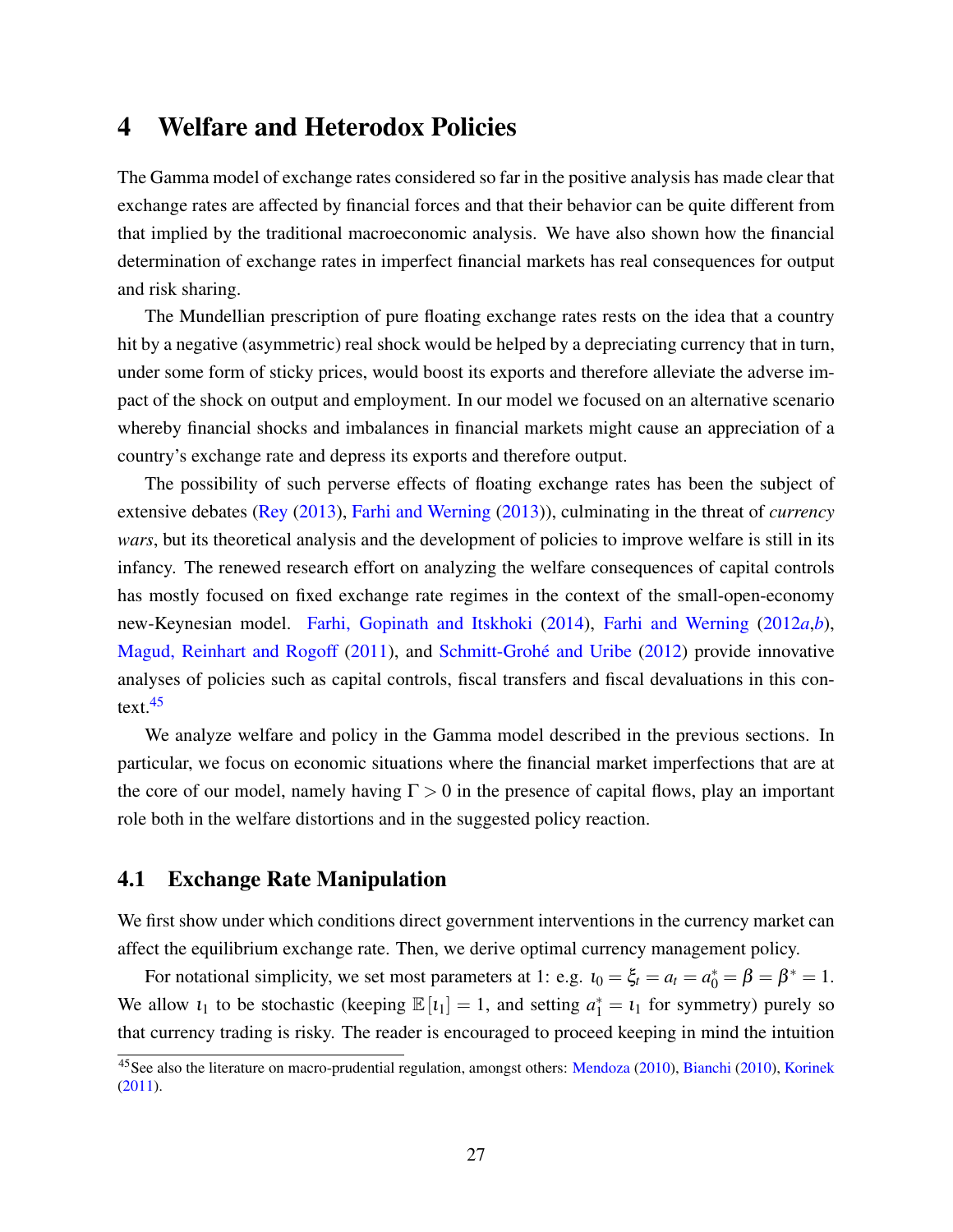coming from the simpler case in which  $t_1$  is not stochastic and set equal to 1.

<span id="page-28-2"></span>Positive analysis At time 0, the US government intervenes in the currency market visa à vi the financiers: it buys  $q$  yen and sells  $qe_0$  dollars. By Proposition [6](#page-24-0) we immediately obtain the result below (as the government creates a flow  $f = -q$  in the currency market):

Lemma 4 If the US government buys q yen and sells ge<sub>0</sub> dollars at time 0, the exchange rates *satisfy (for small q):*  $e_0 = 1 + \frac{\Gamma}{2+1}$  $\frac{\Gamma}{2+\Gamma}q+O\left(q^2\right)$ , and  $\mathbb{E}\left[e_1\right]=1-\frac{\Gamma}{2+\Gamma}$  $\frac{\Gamma}{2+\Gamma}q+O(q^2).$ 

The intervention's impact on the *average* exchange rate is only second order: it induces a depreciation at time 0, and an appreciation at time 1. We can call this effect the "*boomerang effect*". A currency intervention can change the level of the exchange rate in a given period, but not the average level of the exchange rate over multiple periods.

**Normative analysis** We assume that in the short run, i.e. period  $t = 0$ , US tradables' prices are sticky in domestic currency (PCP) as in Section [3;](#page-25-0) prices are flexible in the long run, i.e. period  $t = 1$ . We postulate that at time zero the price is downward rigid at a level  $\overline{p}_H$  that is sufficiently high as to cause unemployment in the US tradable sector. Japanese tradable prices are assumed to be flexible. Currency intervention can be welfare improving in this economy. [46](#page-28-0)

<span id="page-28-3"></span>Proposition 8 (FX intervention) *Assume that* Γ > 0 *and that at time zero US tradable goods are downward rigid at a price*  $\overline{p}_H$  *that is sufficiently high to cause unemployment in the US tradable sector.* A US government currency intervention, whereby the government buys  $q \in [0, q^{opt}]$  worth *of Yen bonds and sells qe*<sup>0</sup> *Dollar bonds at time zero, improves welfare both in the US and in Japan. The welfare improvement is monotonically increasing in the size of the intervention up to size qopt, which is the smallest intervention that restores full employment in the US.*

Note that there are two preconditions for this intervention to be welfare improving. The first one is that prices are sticky (fixed) in the short run at a level that generates a fall in aggregate demand and induces an equilibrium output below the economy's potential. This condition, i.e. being in a *demand driven* state of the world, is central to the Keynesian analysis where a depreciation of the exchange rate leads to an increase in output via an increase in export demand. If this condition is satisfied a first oder welfare loss would occur even in a world of perfect finance.<sup>[47](#page-28-1)</sup>

The second precondition is that financial markets are imperfect, i.e.  $\Gamma > 0$ . Intuitively,  $\Gamma$ regulates the efficacy of an intervention. In fact, recall from Lemma [4](#page-28-2) that the ability of the

<span id="page-28-0"></span><sup>&</sup>lt;sup>46</sup> We make an ancillary assumption, that the proof of Proposition [8](#page-28-3) makes precise. We also assume that  $\bar{p}_H$  is above the market clearing price, but not too far above it.

<span id="page-28-1"></span><sup>&</sup>lt;sup>47</sup>Indeed, in this economy (before the government intervention) financiers optimally choose to not trade at all. The exchange rate is at 1, and is expected to remain at 1 on average, so that there are no gains from trading financial assets. Even if US household where to be allowed to directly trade Yen bonds, they would not change the value of the exchange rate.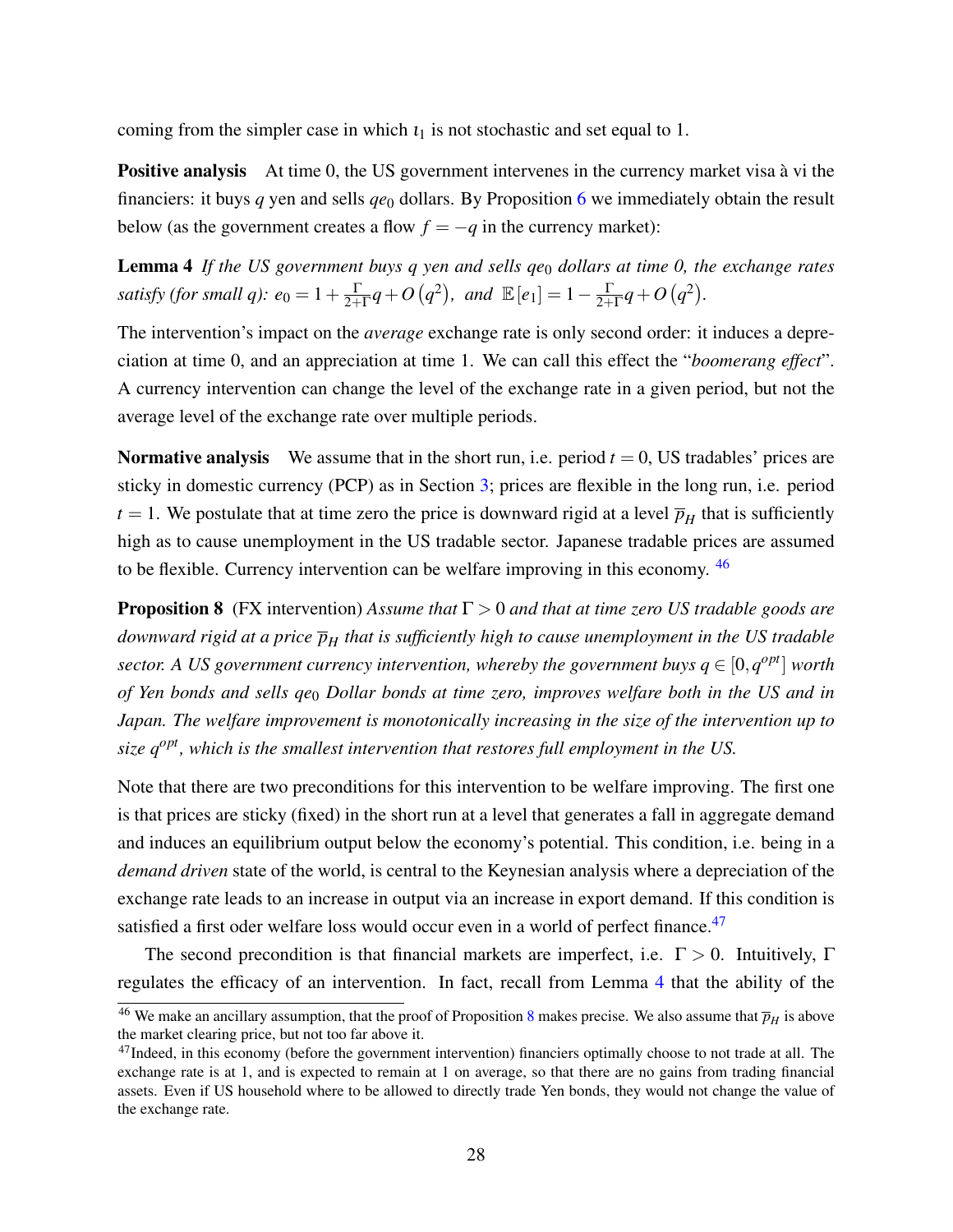government to affect the time-zero exchange rate is inversely proportional to  $\Gamma$ . When markets are perfect ( $\Gamma = 0$ ) the government FX policy has no effect on the time-zero exchange rate, even if prices are sticky, because financiers would simply absorb the intervention without requiring a compensation for the resulting risk. $48$ 

Interestingly, the suggested policy is not of the *beggar thy neighbor* type: the US currency intervention, even with its aim to weaken the Dollar, actually increases welfare for both US and Japan. This occurs because the intervention induces first order welfare gains for both US and Japanese consumers by increasing US output, but only induces second order losses due to the ensuing inter-temporal distortions in consumption. We highlight that *currency wars* can only occur when both countries are in a slump and the post-intervention weaker dollar causes a first order output loss in Japan.

More generally, our results highlight that heterodox policies could be welfare improving when the currency appreciation is so strong as to actually cause a slump in domestic employment and when private markets are sufficiently disrupted for the government currency intervention to have a meaningful impact on the exchange rate.

Large-scale currency interventions, outspokenly justified by rationales very similar to the theory provided in this paper, were undertaken by the governments of Switzerland and Israel during the recent financial crisis. Both governments aimed to relieve their currency appreciation in the face of turmoil in financial markets. By most accounts, the interventions successfully weakened the exchange rate and boosted the real economy.<sup>[49](#page-29-1)</sup>

## 4.2 Taxing International Finance

We now study a second policy instrument, taxation of the financiers, which is a form of capital controls. We consider a proportional (US) government tax on each financier's profits; the tax proceeds are rebated lump sum to financiers as a whole. Recall the imperfect intermediation problem in Section [1.2,](#page-8-1) we now assume that the after-tax value of the intermediary is  $V_t(1 \tau$ ), where  $\tau$  is the tax rate. The financiers' optimality condition, derived in a manner entirely analogous to the optimization problem in equation  $(7)$ , is now:  $Q_0 =$  $\mathbb{E}\left[e_0 - e_1 \frac{R^*}{R}\right]$  $\frac{R^*}{R}$  (1-τ)  $\frac{\kappa}{\Gamma}$ . Notice that this is equivalent to changing  $\Gamma$  to an effective  $\Gamma^{\text{eff}} \equiv \frac{\Gamma}{1-\tau}$ , so that the financiers' demand can be

<span id="page-29-0"></span><sup>&</sup>lt;sup>48</sup>We note that after the government intervention the financiers are at their optimum and do not want to change their position. However, US households, that had no incentives to trade Yen bonds in the original equilibrium, would want to trade the Yen bonds after the government intervention. Of course, these unlimited trades are not possible due to the frictions in the intermediation process. Therefore the policy success relies on the presence of financial frictions rather than a direct failure of Ricardian equivalence.

<span id="page-29-1"></span><sup>49</sup>Israel central bank governor Stanley Fisher remarked: "I have no doubt that the massive purchases [of foreign exchange] we made between July 2008 and into 2010 [...] had a serious effect on the exchange rate which I think is part of the reason that we succeeded in having a relatively short recession." [Levinson](#page-40-24) [\(2010\)](#page-40-24)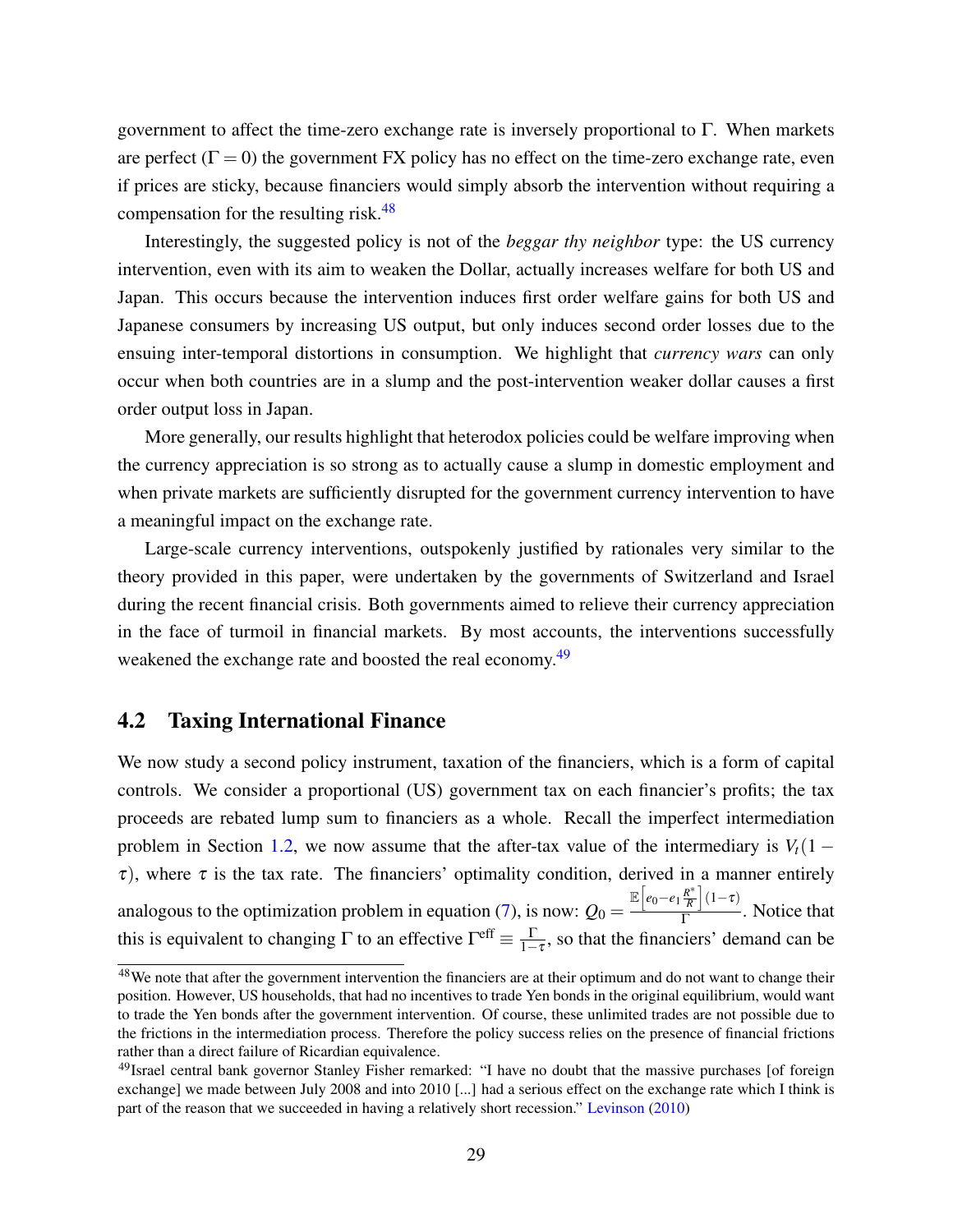<span id="page-30-0"></span>rewritten as  $Q_0 =$  $\mathbb{E}\left[e_0 - e_1 \frac{R^*}{R}\right]$  $\frac{R^*}{R}$  $\frac{R}{\Gamma^{\text{eff}}}$ . We collect the result in the Lemma below.

Lemma 5 *A tax* τ *on finance is equivalent to lowering the financiers' risk bearing capacity by increasing*  $\Gamma$  *to*  $\Gamma^{\text{eff}} \equiv \frac{\Gamma}{1-\tau}$ . A higher tax increases the effective  $\Gamma^{\text{eff}}$ , thus reducing the financiers' *risk bearing capacity.*

**Positive analysis** First we note that if the equilibrium before the government intervention features zero risk taking by the financiers  $(Q_0 = 0)$ , as was the case in the economy studied in the previous subsection, then the tax  $\tau$  is entirely ineffective. Intuitively, this occurs because there are zero expected profits to tax, and therefore the tax has no effect on ex-ante incentives.

More generally we recall from Proposition [2](#page-14-1) that an increase in  $\Gamma$ , in this case an increase in  $\Gamma^{\text{eff}}$  due to an increase in  $\tau$ , has the opposite effect on the exchange rate depending on whether the financiers are long or short the Dollar to start with, i.e. depending on the sign of *Q*<sup>0</sup> before the tax is imposed. For example, the tax would make the Dollar depreciate on impact if the financiers were long dollars to start with  $(Q_0 > 0)$ , but the same tax would make the Dollar depreciate if the financiers' had the opposite position to start with. In practice this means that policy makers who are considering imposing capital controls, or otherwise taxing international finance, should pay close attention to the balance sheets of financial institutions that have exposures to their currency. Basing the policy on reduced form approaches or purely on traditional macroeconomics fundamentals can not only be misguiding, but might actually generate the opposite outcome for the exchange rate from the desired one.

In order to study the impact of our tax policy, we start from an economy that features active risk taking by the financiers. In the interest of tractability, we focus on a special case of the basic Gamma model of Section [1.](#page-4-2) Namely, we assume that  $\mathbb{E}[t_1] < t_0$  and set all other parameters of the model to 1. We maintain from the previous subsection the assumption that US tradable prices are downward rigid at time 0 and flexible at time 1. In this set-up, the Dollar is so strong compared to the Yen at time zero that US output is below potential and there is unemployment in the US. We study in the Lemma below the impact of the tax policy on the exchange rate.

Lemma 6 *If financiers are taxed at rate* τ*, the equilibrium exchange rate is:*

<span id="page-30-1"></span>
$$
e_0(\tau) = \frac{\left(1 + \frac{\Gamma}{1 - \tau}\right) \iota_0 + \mathbb{E}\left[\iota_1\right]}{2 + \frac{\Gamma}{1 - \tau}}, \qquad e_1(\tau) = \frac{\iota_0 + \left(1 + \frac{\Gamma}{1 - \tau}\right) \mathbb{E}\left[\iota_1\right]}{2 + \frac{\Gamma}{1 - \tau}} + \{\iota_1\}.
$$
 (23)

Notice that while the tax affects the equilibrium exchange rate in each period, it has no effect on the average rate across the two periods  $e_0 + e_1 = i_0 + i_1$ . We, therefore, recover here the same "boomerang effect" that was noted in the previous section for FX interventions. As  $\Gamma^{\text{eff}}$ goes from  $\Gamma$  to infinity, i.e. as  $\tau$  goes from zero to 1, the time zero exchange rate approaches  $\iota_0$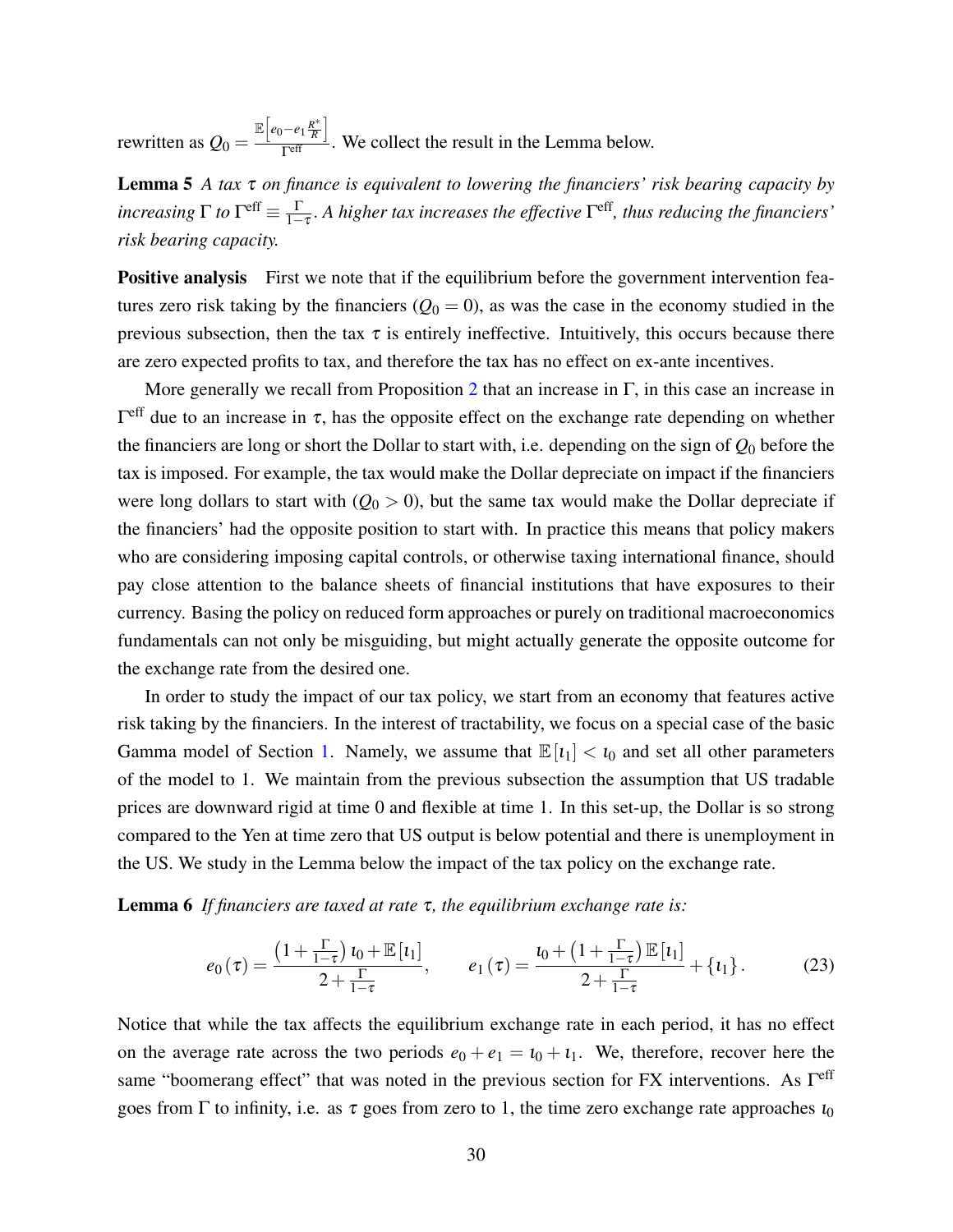monotonically from below. Hence, given our assumption that  $\mathbb{E}[t_1] < t_0$ , a tax on capital flows devalues the time zero exchange rate.

Normative analysis To keep the analytics to a minimum, we make the countries symmetric by imposing that both have equal taste for foreign tradable goods,  $a_t = \xi_t = 1$ ,  $a_t^* = i_t$ . We define  $\overline{e}_0 \equiv \overline{p}_H L - 1$  as the least-weak value of the Dollar versus the Yen that, in equilibrium, generates full employment in the US.  $50$ 

<span id="page-31-1"></span>Proposition 9 (Taxing international finance) *Assume that at time zero: the US Dollar is so strong as to induce a fall in US output below potential (YH*,<sup>0</sup> < *L), financial markets are imperfect* (Γ > 0), and the US runs a trade deficit  $(u_0 > \mathbb{E}[t_1])$ . A US government tax on the financiers' profits *at rate*  $\tau \in [0, \tau^{opt}]$ , improves welfare in both the US and in Japan. The welfare improvement is *monotonically increasing in the tax rate up to the tax rate* τ<sup>opt</sup>. This rate is the lowest tax rate *that ensures full employment:*  $e_0(\tau^{opt}) = \overline{e}_0$ .

Note that there are three preconditions for this policy to be welfare improving. As for the case of an FX intervention described in the previous subsection, two preconditions are that output has to be demand driven and that financial markets have to be imperfect. The latter condition is necessary, but in this case no longer sufficient, for the policy to affect the exchange rate. As the reader will recall from our discussion of Lemma [5,](#page-30-0) a new condition is necessary, and sufficient jointly with  $\Gamma > 0$ , for the policy to have an effect: financiers need to have a non-zero exposure to currency before the policy is implemented.

## 4.3 Joint Optimal Monetary and Financial Policy

We have analyzed above optimal financial policy in the form of FX intervention and taxation of international finance in a Gamma world. We analyze here the optimal mix of monetary policy and financial policy.

In order to perform the analysis with minimal algebra, we study a particularly clean case where most model parameters,  $(\beta, \beta^*, t_t, \xi_t, \ldots)$ , are set to 1. We also initialize  $m_t = m_t^* = 1$  for  $t = 0, 1$ . Before the disruption, the equilibrium exchange rates are  $e_0 = e_1 = 1$ . The US economy starts with rigid (in dollars) tradable prices  $\overline{p}_H$  at a level that just clears the goods market at full employment (i.e., a slightly higher price would lead to unemployment). We assume that the US government's objective function is:  $\mathbb{E}[U_0+U_1]-g(m_0)$ , where  $U_t$  is the household utility at time *t* as in equation [\(1\)](#page-5-2), and  $g(m_0)$  is a convex cost of monetary policy surprises, minimal when

<span id="page-31-0"></span><sup>&</sup>lt;sup>50</sup>We make the same assumption as in footnote [46.](#page-28-0) In addition, we assume that  $t_0 - \mathbb{E}[t_1] > 0$  is not too large.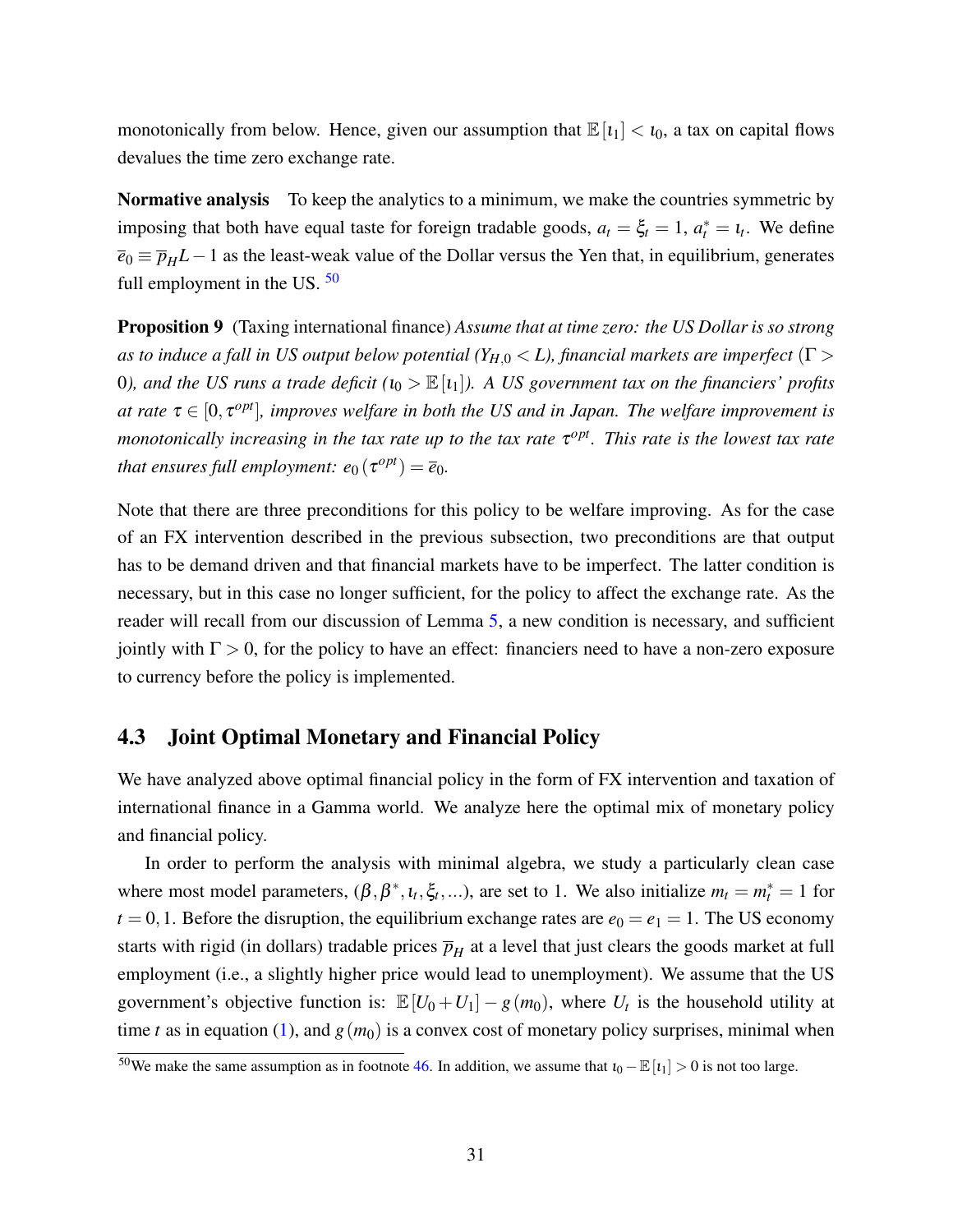$m_0 = 1.51$  $m_0 = 1.51$ 

We consider two types of "shocks": an unexpected increase in the Japanese money supply at time zero, from  $m_0^* = 1$  to  $m_0^{*'} > 1$ , while keeping  $m_1^*$  $\frac{1}{1}$  constant so that the interest rate  $R^*$  falls, and an increase in the pre-set price for US tradables  $(\bar{p}_H)$ .<sup>[52](#page-32-1)</sup> We first analyze the monetary shock.

<span id="page-32-2"></span>**Proposition 10** ("Benign neglect" of foreign monetary shocks) If the Dollar appreciation is sim*ply due to a monetary shock (increase in m*<sup>\*</sup><sub>0</sub>), then no US policy response is needed ( $m_0 = 1$ ,  $q = 0$ ) to restore full employment. The shock has no real impact, and the economies maintain full *employment.*

<span id="page-32-3"></span>We next consider the optimal policy reaction to an increase in the pre-set price for US tradables.

Proposition 11 (Trade-off between FX intervention and monetary accommodation) *Suppose that at time zero*  $\overline{p}_H$  *is downwards rigid at a level above the full-employment flexible price, and that at time 1 it is either: 1) flexible ("short-lasting rigidity") or 2) rigid ("long-lasting rigidity"). If the rigidity is short-lasting, then the optimal policy reaction combines both FX intervention and monetary policy, where at the optimum*  $q > 0$  *and*  $m_0 > 1$ *. The policy relies more heavily on the FX intervention compared to monetary intervention (i.e.*  $|m_0 - 1|$  *is lower) the higher*  $\Gamma$  *is. If the rigidity is long-lasting, then the optimal policy reaction employs only monetary policy. In this case, a currency intervention is welfare reducing.*

Intuitively, FX interventions are more desirable when financial markets are more constrained, because an higher Γ makes it is easier for the policy to affect the exchange rate, and when distortions are of shorter duration, because an FX intervention cannot move the exchange rate forever. The reader will recall the "boomerang effect" of a currency intervention: it depreciates the exchange rate at time 0, but then appreciates it at time 1. If the price rigidities are long lasting, in this case last for both periods, then the intervention only generates negative net welfare benefits because of the inter-temporal distortions that it causes.

Note that the government actions would not be taken by the households in the competitive equilibrium. After the shock (in  $m_0^*$ )  $\bar{p}_{\bar{H}}$  or  $\bar{p}_H$ ), there is no incentive for US consumers to intervene and trade the Yen because the (expected) currency returns are zero  $(e_0 = R^* \mathbb{E}[e_1])$ . The US government chooses to intervene because it internalizes the wage externality (i.e. internalizes the impact on unemployment).

<span id="page-32-0"></span><sup>51</sup>These costs could be micro-founded in several ways (price dispersion inefficiencies, inflation cost in terms of wealth redistribution, etc...), but here we take the simpler reduced form approach.

<span id="page-32-1"></span> $52$ For transparency, we abstract here from uncertainty, but it is easy to add fundamental uncertainty, e.g. along the lines of Propositions [8](#page-28-3) and [9.](#page-31-1) Then the Propositions in this subsection hold, up to second order terms in the standard deviation of that fundamental uncertainty.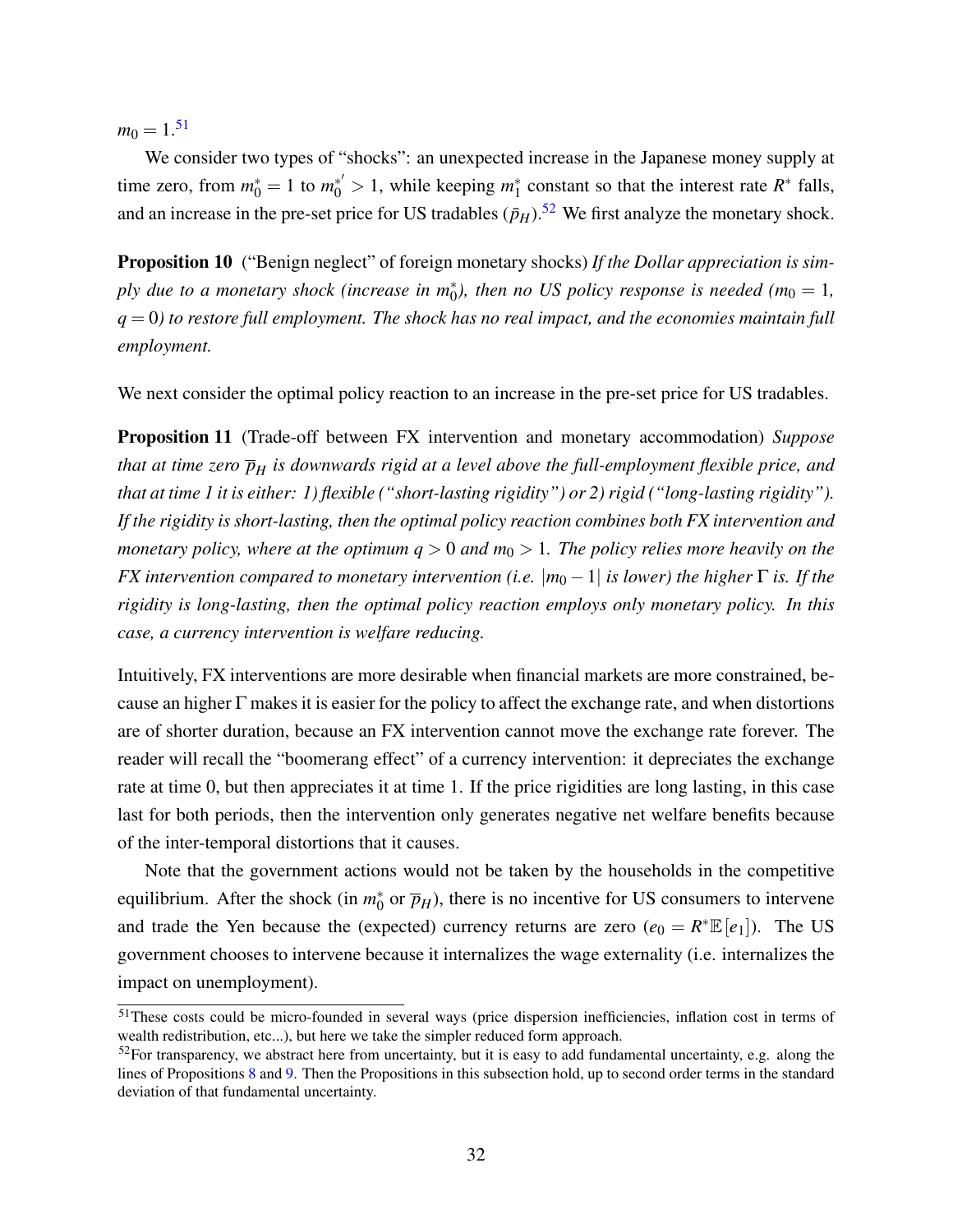Hence, there are at least three policy tools, (i) monetary policy (ii) FX interventions, (iii) taxation of finance. In general, all might be used, and FX interventions are particularly potent when  $\Gamma$  is high – when financial market are disrupted. While (i) was already well-understood, our analysis allows us to analyze (ii) and (iii) in a way that was difficult in previous treatments that did not have a model of imperfect financial markets.

# 5 Revisiting Canonical Issues with the Gamma Model

We consider in this section a number of canonical issues of international macroeconomics via the lenses of the Gamma model. While these classic issues have also been the subject of previous literature, our analysis not only provides new insights, but also allows us to illustrate how the framework built in the previous sections provides a unified and tractable rationalization of empirical regularities that are at the center of open-economy analysis.

### <span id="page-33-0"></span>5.1 The Carry Trade in the Presence of Financial Shocks

In the Gamma model there is a profitable carry trade. Let us give the intuition in terms of the most basic model first and then extend it to a set-up with shocks to the financiers' risk bearing capacity ( $\Gamma$  shocks).

First, imagine a world in which countries are in financial autarky because the financiers have zero risk bearing capacity ( $\Gamma = \infty$ ), suppose that Japan has a 1% interest rate while the US has a 5% interest rate, and that all periods  $(t = 0, ..., T)$  are ex-ante identical with  $\xi_t = 1$  and  $i_t$  a martingale. Thus, we have  $e_t = t_t$ , and the exchange rate is a random walk  $e_0 = \mathbb{E}[e_1] = ... =$  $\mathbb{E}[e_T]$ . A small financier with some available risk bearing capacity, e.g. a small hedge fund, could take advantage of this trading opportunity and pocket the 4% interest rate differential. In this case, there is a very profitable carry trade. As the financial sector risk bearing capacity expands (Γ becomes smaller, but still positive), this carry trade becomes less profitable, but does not disappear entirely unless  $\Gamma = 0$ , in which case the UIP condition holds. Intuitively, the carry trade in the basic Gamma model reflects the risk compensation necessary to induce the financiers to intermediate global financial flows.

<span id="page-33-1"></span>In the most basic model, the different interest rates arise from different rates of time preferences, such that  $R = \beta^{-1}$  and  $R^* = \beta^{*-1}$ . Without loss of generality, assume  $R < R^*$  so that the Dollar is the "funding" currency, and the Yen the "investment" currency. The return of the carry trade is:  $R^c \equiv \frac{R^*}{R}$ *R e*1  $\frac{e_1}{e_0}$  – 1. For notational convenience we define the carry trade expected return as  $\overline{R}^c \equiv \mathbb{E}[R^c]$ . The calculations in Proposition [3](#page-14-0) allow us to immediately derive the equilibrium carry trade.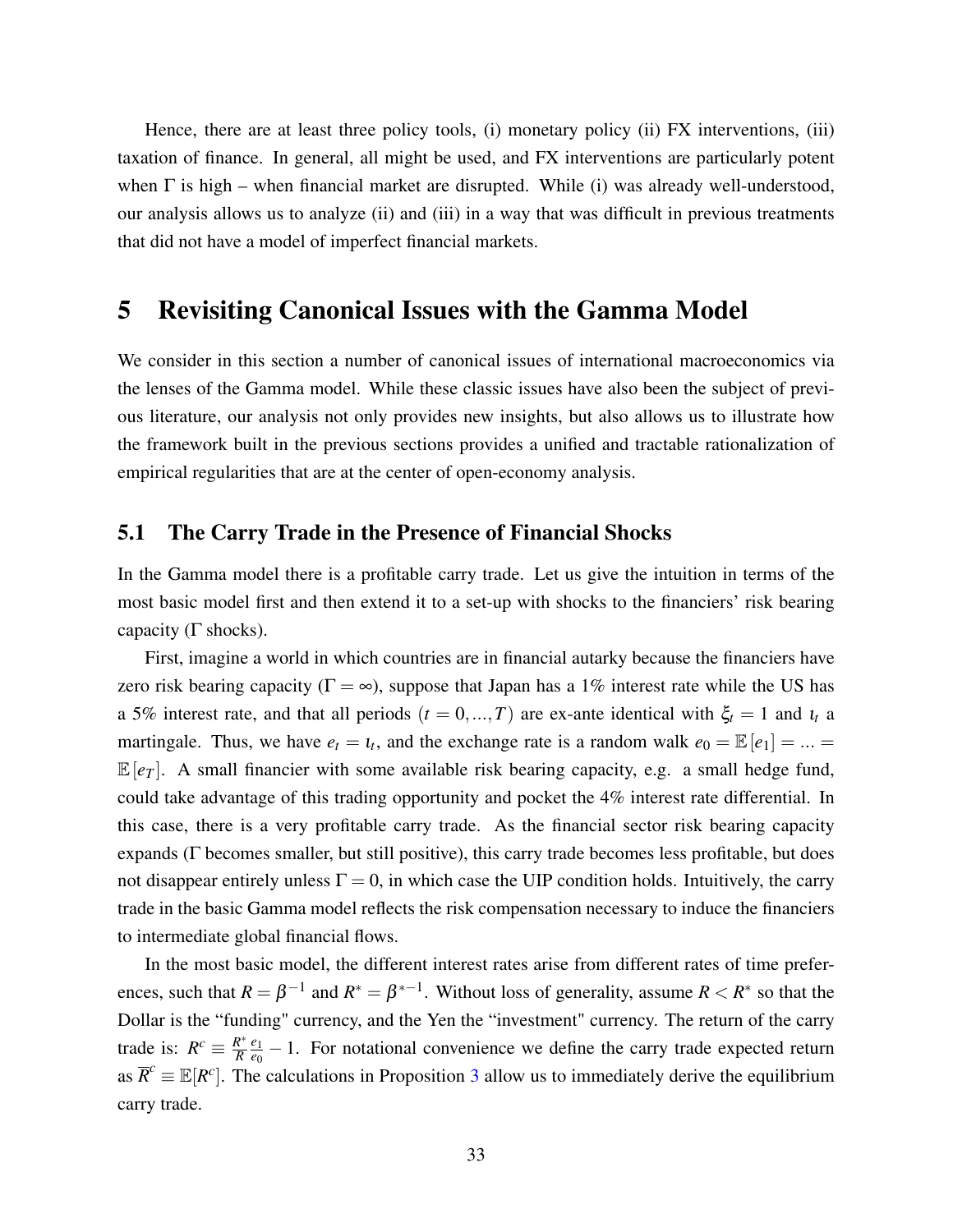**Proposition 12** *Assume*  $\xi_t = 1$ *. The expected return to the carry trade in the basic Gamma model is:*

$$
\overline{R}^c = \Gamma \frac{\frac{R^*}{R} \mathbb{E}\left[\mathbf{1}_1\right] - \mathbf{1}_0}{\left(R^* + \Gamma\right) \mathbf{1}_0 + \frac{R^*}{R} \mathbb{E}\left[\mathbf{1}_1\right]}.
$$
\n(24)

*Hence the carry trade return is bigger (i) when the return differential R*∗/*R is larger (ii) when the funding country is a net foreign creditor.*

To gain further intuition on the above result, consider first the case where  $\iota_0 = \mathbb{E}[i_1]$ . The first order approximation to  $\overline{R}^c$  in the case of a small interest rate differential  $R^* - R$  is:  $\overline{R}^c =$ Γ  $\frac{\Gamma}{2+\Gamma}(R^* - R)$ . Notice that we have both  $\frac{\partial \overline{R}^c}{\partial \Gamma} > 0$  and  $\frac{\partial \overline{R}^c}{\partial (R^* - R)} > 0$ , so that the profitability of the carry trade increases the more limited the risk bearing capacity of the financiers and the larger the interest rate differential. $53$ 

The effects of broadly defined "global risk aversion", here proxied by  $\Gamma$ , on the profitability of the carry trade have been central to the empirical analysis of for example [Brunnermeier, Nagel](#page-38-20) [and Pedersen](#page-38-20) [\(2009\)](#page-38-20), [Lustig, Roussanov and Verdelhan](#page-40-25) [\(2011\)](#page-40-25), and [Lettau, Maggiori and Weber](#page-40-26) [\(2013\)](#page-40-26). Here we have shown that the carry trade is more profitable the lower the risk bearing capacity of the financiers; we next formally account for shocks to such capacity in the form of a stochastic Γ.

In addition to a pure carry force due to the interest rate differential, our model gives a theoretical foundation to the fact that debtor countries' currencies are riskier [\(Della Corte, Riddiough](#page-38-16) [and Sarno](#page-38-16) [\(2013\)](#page-38-16)). The reader should recall Proposition [2](#page-14-1) that showed how net-external-debtor countries' currencies depreciate whenever risk bearing capacity decreases ( $\uparrow \Gamma$ ). We note here that this effect occurs even if both countries have the same interest rate, thus being theoretically separate from the pure carry trade.

The exposure of the carry trade to financial disruptions We now expand on the risks of the carry trade by studying a three period  $(t = 0, 1, 2)$  model with stochastic shocks to the financiers' risk bearing capacity in the middle period. To keep the analysis streamlined, we take period 2 to be the "long run". Intuitively, period 2 will be a long-run steady state where countries have zero net foreign assets and run a zero trade balance. This allows us to quickly focus on the short-to-medium-run exchange rate dominated by financial forces and the long-run exchange rate completely anchored by fundamentals. We jump into the analysis, and provide many of the

<span id="page-34-0"></span><sup>&</sup>lt;sup>53</sup>The first effect occurs because, given an interest rate differential, expected returns to the carry trade have to increase whenever the risk bearing capacity of the financiers goes down to induce them to intermediate financial flows. The second effect occurs because, given a level of risk bearing capacity for the financiers, an increase in the interest rate differential will not be offset one to one by the expected exchange rate change due to the risk premium.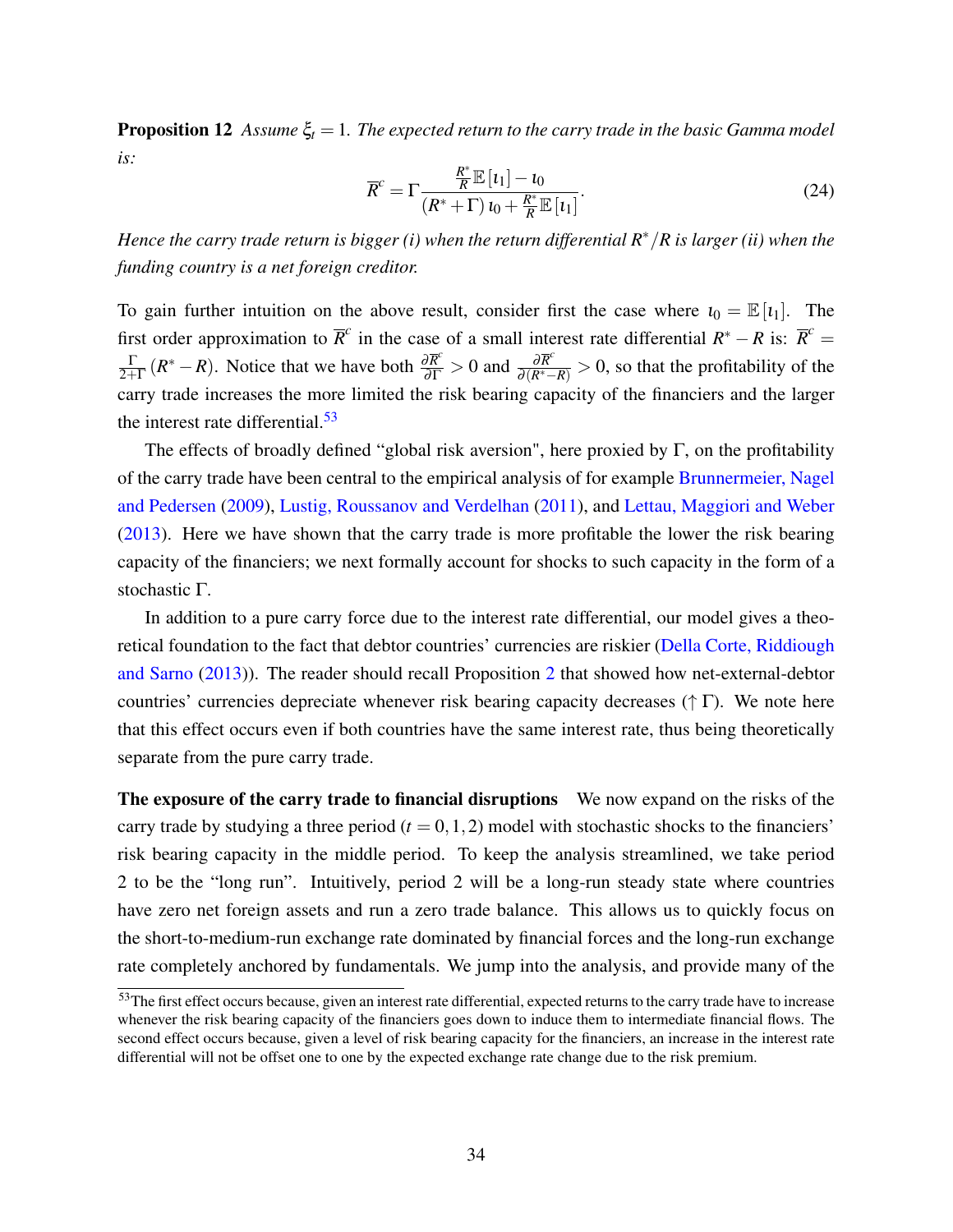background details of this model in the appendix.<sup>[54](#page-35-0)</sup>

We assume that time-1 financial conditions,  $\Gamma_1$ , are stochastic. In the 3-period economy with a long-run last period, the equilibrium exchange rates are:

<span id="page-35-4"></span>
$$
e_0 = \frac{\Gamma_0 i_0 + \frac{R^*}{R} \mathbb{E}_0 \left[ \frac{\Gamma_1 i_1 + i_2 R^* / R}{\Gamma_1 + 1} \right]}{\Gamma_0 + 1}; \qquad e_1 = \frac{\Gamma_1 i_1 + \frac{R^*}{R} \mathbb{E}_1 \left[ i_2 \right]}{\Gamma_1 + 1}; \qquad e_2 = i_2. \tag{25}
$$

Recall that the carry-trade return between period 0 and 1 is:  $R^c = \frac{R^*}{R}$ *R e*1  $\frac{e_1}{e_0} - 1$ . Interestingly, in this case the carry trade also has "exposure to financial conditions". Notice that  $\frac{\partial e_1}{\partial \Gamma_1}$  < 0 in the equations above, so that the Dollar (the funding currency) appreciates whenever there is a negative shock to the financiers' risk bearing capacity ( $\uparrow \Gamma_1$ ,  $\downarrow e_1$ ). Since in our chosen parametrization the carry trade is short Dollar and long Yen, we correspondingly have:  $\frac{\partial R^c}{\partial \Gamma}$  $\frac{\partial R^c}{\partial \Gamma_1}$  < 0, the carry trade does badly whenever there is a negative shock to the financiers' risk bearing capacity ( $\uparrow \Gamma_1$ ). This is consistent with the intuition and the empirical findings in [Brunnermeier, Nagel and Pedersen](#page-38-20) [\(2009\)](#page-38-20); we obtain this effect here in the context of an equilibrium model. We formalize and prove the results obtained so far in the proposition below.

<span id="page-35-3"></span>**Proposition 13** (Determinants of expected carry trade returns) *Assume that*  $R^* > R$ , 1 =  $t_0$  =  $\mathbb{E}_0\left[\iota_1\right]$  *and*  $\iota_1 = \mathbb{E}_1\left[\iota_2\right]$ *. Define the "certainty equivalent"*  $\overline{\Gamma}_1$  *by*  $\frac{\overline{\Gamma}_1 + R^*/R}{\overline{\Gamma}_2 + 1}$  $\frac{1+R^*/R}{\overline{\Gamma}_1+1}\equiv\mathbb{E}_0\left[\frac{\Gamma_1+R^*/R}{\Gamma_1+1}\right]$  $\Gamma_1+1$ i *. Consider the returns to the carry trade, R<sup>c</sup>, and the corresponding expected return*  $\bar{R}^c \equiv \mathbb{E}_0[R^c]$ *. We have:*

- *1.* An adverse shock to financiers affects the returns to carry trade negatively :  $\frac{\partial R^c}{\partial \overline{\Gamma}}$  $\frac{\partial R^c}{\partial \overline{\Gamma}_1} < 0.$
- 2. *The carry trade has positive expected returns:*  $\overline{R}^c > 0$ .
- *3. The expected return to the carry trade is higher the worse the financial conditions are at time 0*  $\left(\frac{\partial \overline{R}^c}{\partial \Gamma_c}\right)$  $\frac{\partial \overline{R}^c}{\partial \Gamma_0}>0\Big),$  the better the financial conditions are expected to be at time  $1$  $\int$  ∂ $\overline{R}^c$  $\frac{\partial \overline{R}^c}{\partial \overline{\Gamma_1}} < 0$ ), and the higher the interest rate differential ( $\frac{\partial \overline{R}^c}{\partial R^*} > 0$ ,  $\frac{\partial \overline{R}^c}{\partial R} < 0$ ).

**The [Fama](#page-39-22) Regression** The classic UIP regression of Fama  $(1984)$  is in levels:<sup>[55](#page-35-1)</sup>

<span id="page-35-2"></span>
$$
\frac{e_1-e_0}{e_0}=\alpha+\beta(R-R^*)+\varepsilon_1.
$$

<span id="page-35-0"></span><sup>&</sup>lt;sup>54</sup>The flow demand equations in the Yen / Dollar market are:  $e_t - t_t + Q_t = 0$  for  $t = 0, 1$ , and in the long-run period  $e_2 - i_2 = 0$ , with the financiers' demand for dollars:  $Q_t = \frac{e_t - \mathbb{E}[e_{t+1}]\frac{R^*}{R}}{\Gamma_t}$ .

<span id="page-35-1"></span><sup>&</sup>lt;sup>55</sup>The regression is most commonly performed in its logarithmic approximation version, but the levels prove more convenient for our theoretical treatment without loss of economic content.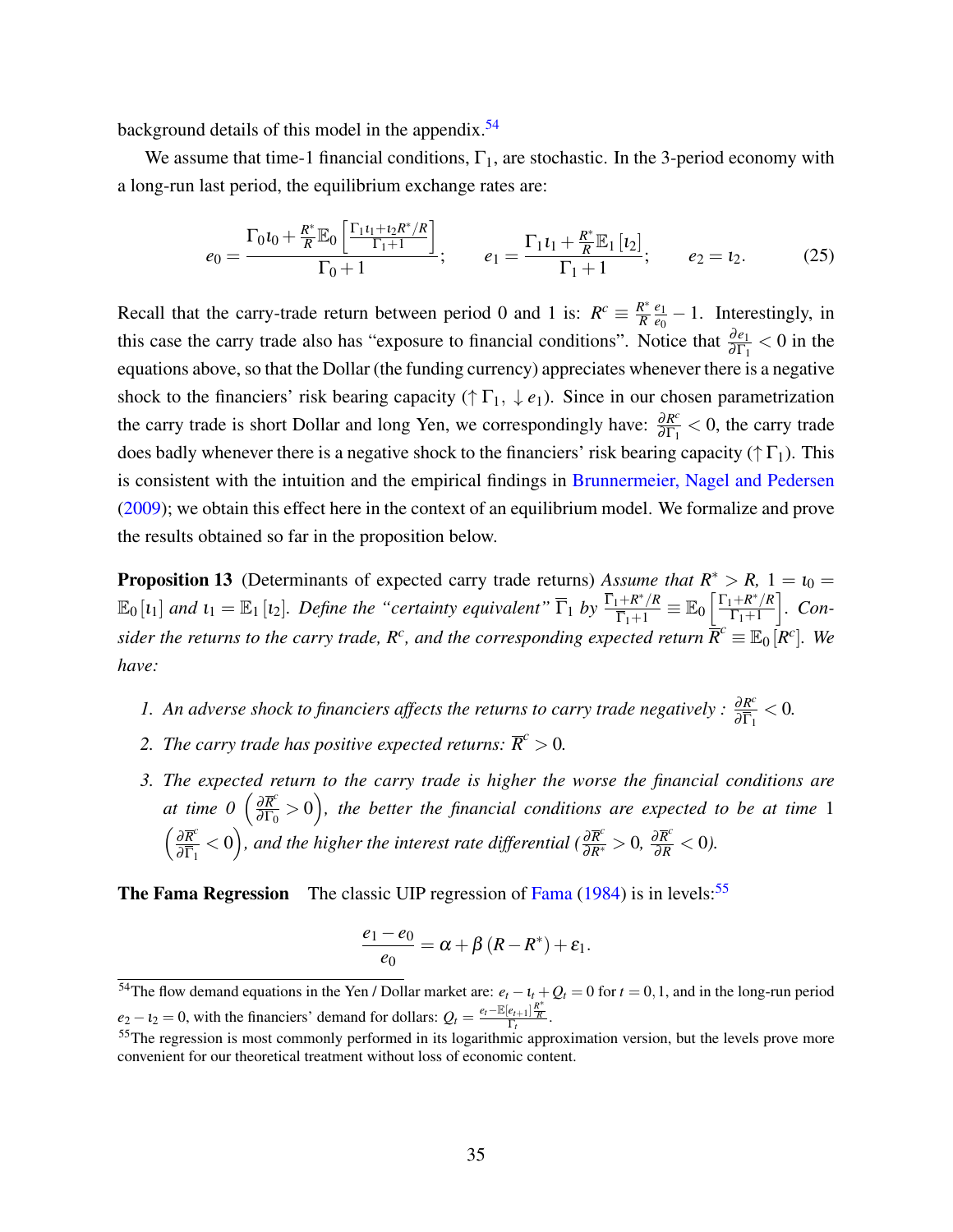<span id="page-36-1"></span>Under UIP, we would find  $\beta = 1$ . However, a long empirical literature finds  $\beta < 1$ , and sometimes even  $\beta$  < 0. The proposition below rationalizes these findings in the context of an equilibrium model.

Proposition 14 (Fama regression and market conditions) *The coefficient of the Fama regression*  $i$ *s*  $\beta = \frac{1+\overline{\Gamma}_1-\Gamma_0}{(1+\Gamma_0)(1+\overline{\Gamma})}$  $\frac{1+1}{(1+\Gamma_0)(1+\overline{\Gamma}_1)}$ . Therefore one has  $\beta < 1$  whenever  $\Gamma_0 > 0$ . In addition, one has  $\beta < 0$  if *and only if*  $\overline{\Gamma}_1 + 1 < \Gamma_0$ , *i.e. if risk bearing capacity is very low in period 0 compared to period 1.* 

Intuitively financial market imperfections always lead to  $\beta$  < 1 and very bad current market imperfections compared to future ones lead to  $\beta$  < 0. This occurs because any positive Γ leads to a positive risk premium on currencies that the financiers are long of and hence to a deviation from UIP ( $\beta$  < 1). If, in addition, financial conditions are particularly worse today compared to tomorrow the risk premium is so big as to induce currencies that have temporarily high interest rates to appreciate on average ( $\beta < 0$ ).

### <span id="page-36-0"></span>5.2 Nominal and Real Exchange Rates

We explore here the relationship between the nominal and the real CPI-based exchange rate in our framework. The real exchange rate can be defined as the ratio of two broad price levels, one in each country, expressed in the same numéraire. It is most common to use consumer price indices (CPI) adjusted by the nominal exchange rate, in which case one has:  $\mathscr{E} \equiv \frac{P^*e}{P}$  $\frac{P}{P}$ . Notice that a fall in  $\mathcal E$  is a US Dollar real appreciation.

Consider the nominal version of the basic Gamma model in Section [2.1.](#page-20-1) Standard calculations reported in the appendix imply that the real CPI-based exchange rate is:

$$
\mathscr{E} = \tilde{\theta} \frac{(p_H^*)^{\xi'}(p_F^*)^{a^{*'}}(p_{NT}^*)^{x^{*'}}}{(p_H)^{a'}(p_F)^{t'}(p_{NT})^{x'}} e_t,
$$
\n(26)

where  $\tilde{\theta}$  is a function of exogenous shocks also reported in the appendix, and primed variables are normalized by  $\theta$ . The above equation is the most general formulation of the relationship between the CPI-RER and the nominal exchange rate in the Gamma model. If we impose further assumptions, we can drive a useful special case.

**The Basic Gamma Model** Assume that  $\omega = \omega^* = 0$  and  $p_{NT} = p_{NT}^* = 1$  so that there is no money and the numéraire in each economy is the non-tradable good. Recall that in the basic Gamma model of Section [1](#page-4-2) the law of one price holds for tradables, so we have  $p_H = p_H^*e$  and  $p_F = p_F^*e$ . Equation [\(26\)](#page-35-2) then reduces to:  $\mathscr{E} = \tilde{\theta} (p_H)^{\xi'-a'} (p_F)^{a^{*'}-1'} e^{\chi^{*'}}$ . This equation describes the relationship between the RER as defined in the basic Gamma model and the CPI-based RER.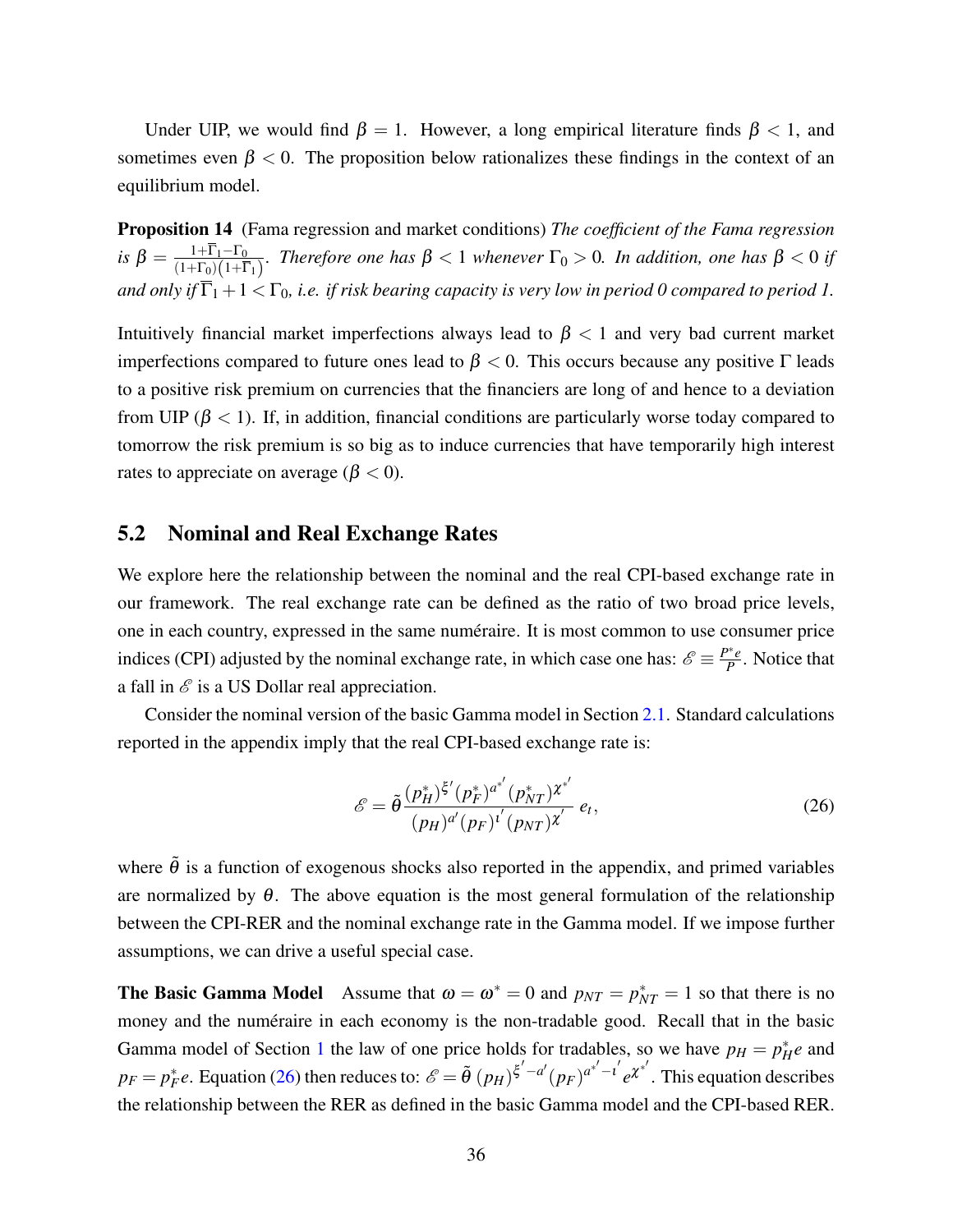Notice that the two are close proxies of each other whenever the baskets' shares of tradables are symmetric across countries (i.e.  $\xi' \approx a'$  and  $a^{*'} \approx a'$ ) and the non-tradable goods are a large fraction of the Japanese overall basket (i.e.  $\chi^{*'} \approx 1$ ).

### 5.3 The Backus and Smith Condition

In the spirit of re-deriving some classic results of international macroeconomics with the Gamma model, let us analyze the Backus and Smith condition [\(Backus and Smith](#page-38-4) [\(1993\)](#page-38-4)). Let us first consider the basic Gamma set-up but with the additional assumption of complete markets as in Lemma [3.](#page-17-2) Then by equating margin utility growth in the two countries and converting, via the exchange rate, in the same units, we have:  $\frac{P_0C_0/\theta_0}{P_1C_1/\theta_1} = \frac{P_0^*C_0^*/\theta_0^*}{P_1^*C_1^*/\theta_1^*}$ *e*0  $\frac{e_0}{e_1}$ . Re-arranging we conclude:

<span id="page-37-1"></span>
$$
\frac{C_0/\theta_0}{C_1/\theta_1} = \frac{C_0^*/\theta_0^*}{C_1^*/\theta_1^*} \frac{\mathscr{E}_0}{\mathscr{E}_1},
$$
\n(27)

where the reader should recall the definition  $\mathscr{E} = \frac{P^*e}{P}$  $\frac{P^{\prime}e}{P}$ . This is the Backus and Smith condition in our set-up under complete markets: the perfect risk sharing benchmark equation.

Of course, this condition fails in the basic Gamma model because agents not only cannot trade all Arrow-Debreu claims, but also have to trade with financiers in the presence of limited commitment problems. In our framework (Section [1\)](#page-4-2), however, an extended version of this condition holds:

<span id="page-37-0"></span>
$$
\frac{C_0/\theta_0}{C_1/\theta_1} = \frac{C_0^*/\theta_0^*}{C_1^*/\theta_1^*} \frac{\mathscr{E}_0}{\mathscr{E}_1} \frac{e_1}{e_0}.
$$
\n(28)

The simple derivation of this result is reported in the appendix. The above equation is the extended Backus-Smith condition that holds in our Gamma model. Notice that our condition in equation [\(28\)](#page-37-0) differs from the standard Backus-Smith condition in equation [\(27\)](#page-37-1) by the growth rate of the "nominal" exchange rate  $\frac{e_1}{e_0}$ . Since exchange rates are much more volatile in the data than consumption, this omitted term creates an ample wedge between the complete market and the Gamma version of the Backus-Smith condition.

# 6 Conclusion

We presented a theory of exchange rate determination in imperfect capital markets where financiers bear the risks resulting from global imbalances in the demand and supply of international assets. Exchange rates are determined by the balance sheet risks and risk bearing capacity of these financiers. Exchange rates in our model are disconnected from traditional macroeconomic fundamentals, such as output, inflation and the trade balance and are instead more connected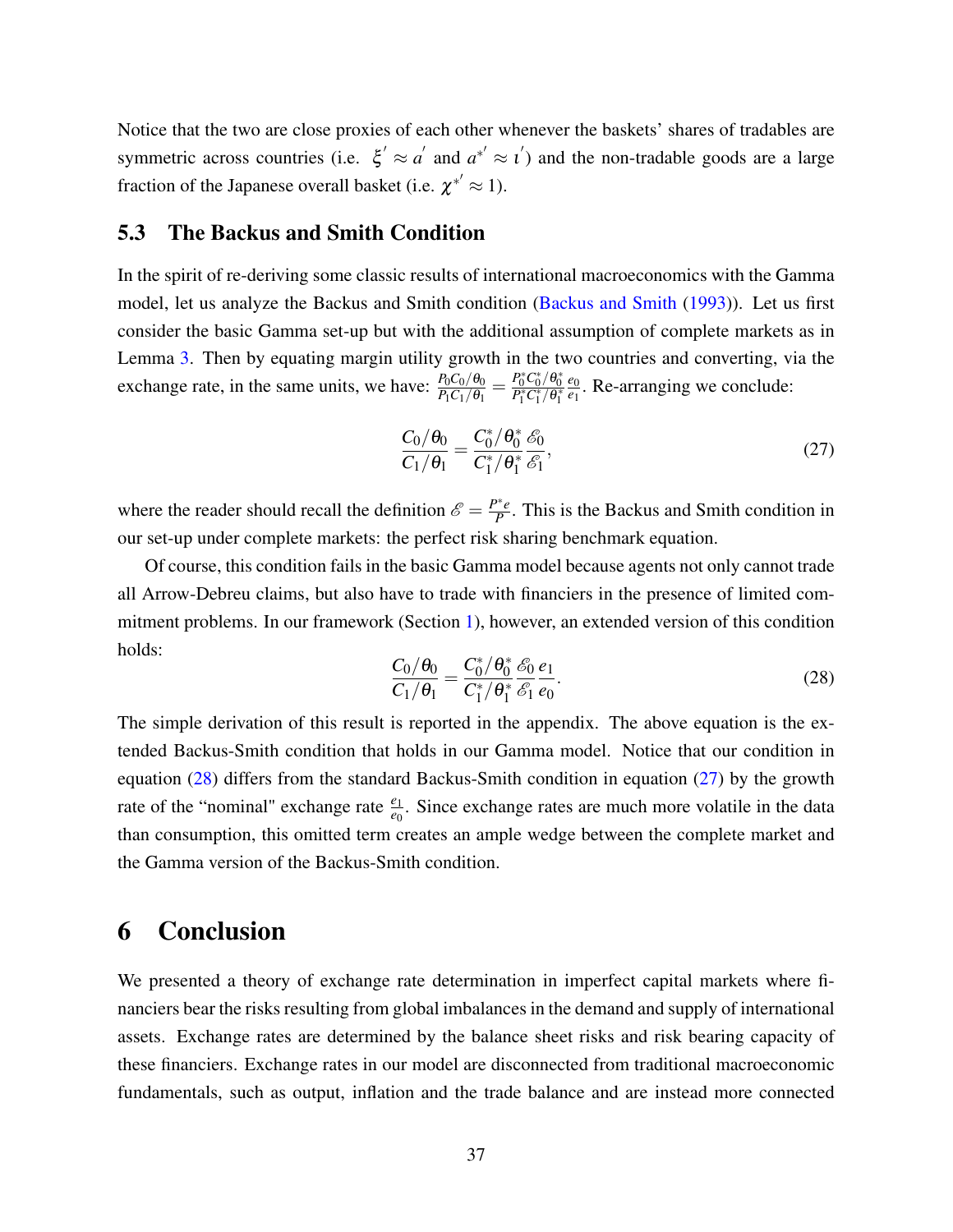to financial forces such as the demand for assets denominated in different currencies. We have shown how seemingly heterodox policies, such as government interventions in currency markets, can be welfare improving in this context. Our model is tractable, with simple to derive closed form solutions, and can be generalized to address a number of both classic and new issues in international macroeconomic analysis.

# References

- <span id="page-38-7"></span>Aguiar, Mark, Manuel Amador, and Gita Gopinath. 2009. "Investment cycles and sovereign debt overhang." *Review of Economic Studies*, 76(1): 1–31.
- <span id="page-38-10"></span>Alvarez, Fernando, Andrew Atkeson, and Patrick J Kehoe. 2009. "Time-varying risk, interest rates, and exchange rates in general equilibrium." *Review of Economic Studies*, 76(3): 851–878.
- <span id="page-38-8"></span>Bacchetta, Philippe, and Eric Van Wincoop. 2010. "Infrequent portfolio decisions: A solution to the forward discount puzzle." *American Economic Review*, 100(3): 870–904.
- <span id="page-38-4"></span>Backus, David K., and Gregor W. Smith. 1993. "Consumption and real exchange rates in dynamic economies with non-traded goods." *Journal of International Economics*, 35(3-4): 297–316.
- <span id="page-38-1"></span>Backus, David K., Patrick J. Kehoe, and Finn E. Kydland. 1992. "International Real Business Cycles." *Journal of Political Economy*, 100(4): 745–75.

<span id="page-38-15"></span>Bank of International Settlements. 2013. "Triennial Central Bank Survey." *Preliminary Report*.

- <span id="page-38-19"></span>Bianchi, Javier. 2010. "Credit externalities: Macroeconomic effects and policy implications." *American Economic Review*, 100(2): 398–402.
- <span id="page-38-6"></span>Blanchard, Olivier, Francesco Giavazzi, and Filipa Sa. 2005. "International Investors, the U.S. Current Account, and the Dollar." *Brookings Papers on Economic Activity*, 36(1): 1–66.
- <span id="page-38-11"></span>Brunnermeier, Markus, and Yuliy Sannikov. 2013. "A macroeconomic model with a financial sector." *Forthcoming American Economic Review*.
- <span id="page-38-20"></span>Brunnermeier, Markus K., Stefan Nagel, and Lasse H. Pedersen. 2009. "Carry Trades and Currency Crashes." In *NBER Macroeconomics Annual 2008, Volume 23*. *NBER Chapters*, 313–347. NBER, Inc.
- <span id="page-38-9"></span>Bruno, Valentina, and Hyun Song Shin. 2013. "Capital Flows, Cross-Border Banking and Global Liquidity." NBER Working Paper 19038.
- <span id="page-38-18"></span>Burstein, Ariel, and Gita Gopinath. 2013. "International Prices and Exchange Rates." *Handbook of International Economics*, 4: Forthcoming.
- <span id="page-38-12"></span>Caballero, Ricardo J., and Arvind Krishnamurthy. 2001. "International and domestic collateral constraints in a model of emerging market crises." *Journal of Monetary Economics*, 48(3): 513–548.
- <span id="page-38-3"></span>Colacito, Riccardo, and Mariano M. Croce. 2011. "Risks for the Long Run and the Real Exchange Rate." *Journal of Political Economy*, 119(1): 153–181.
- <span id="page-38-16"></span>Della Corte, Pasquale, S. Riddiough, and Lucio Sarno. 2013. "Currency Premia and Global Imbalances." *Unpublished manuscript, Imperial College and City University*.
- <span id="page-38-13"></span>De Long, J. Bradford, Andrei Shleifer, Lawrence H. Summers, and Robert J. Waldmann. 1990*a*. "Noise Trader Risk in Financial Markets." *Journal of Political Economy*, 703–738.
- <span id="page-38-14"></span>De Long, J. Bradford, Andrei Shleifer, Lawrence H. Summers, and Robert J. Waldmann. 1990*b*. "Positive feedback investment strategies and destabilizing rational speculation." *Journal of Finance*, 45(2): 379–395.
- <span id="page-38-17"></span>Devereux, Michael B., and Charles Engel. 2003. "Monetary policy in the open economy revisited: Price setting and exchange-rate flexibility." *Review of Economic Studies*, 70(4): 765–783.
- <span id="page-38-0"></span>Dornbusch, Rudiger. 1976. "Expectations and Exchange Rate Dynamics." *Journal of Political Economy*, 84(6): 1161.
- <span id="page-38-5"></span>Driskill, Robert, and Stephen McCafferty. 1980. "Exchange-rate variability, real and monetary shocks, and the degree of capital mobility under rational expectations." *Quarterly Journal of Economics*, 95(3): 577–586.
- <span id="page-38-2"></span>Dumas, Bernard. 1992. "Dynamic Equilibrium and the Real Exchange Rate in a Spatially Separated World." *Review of Financial Studies*, 5(2): 153–80.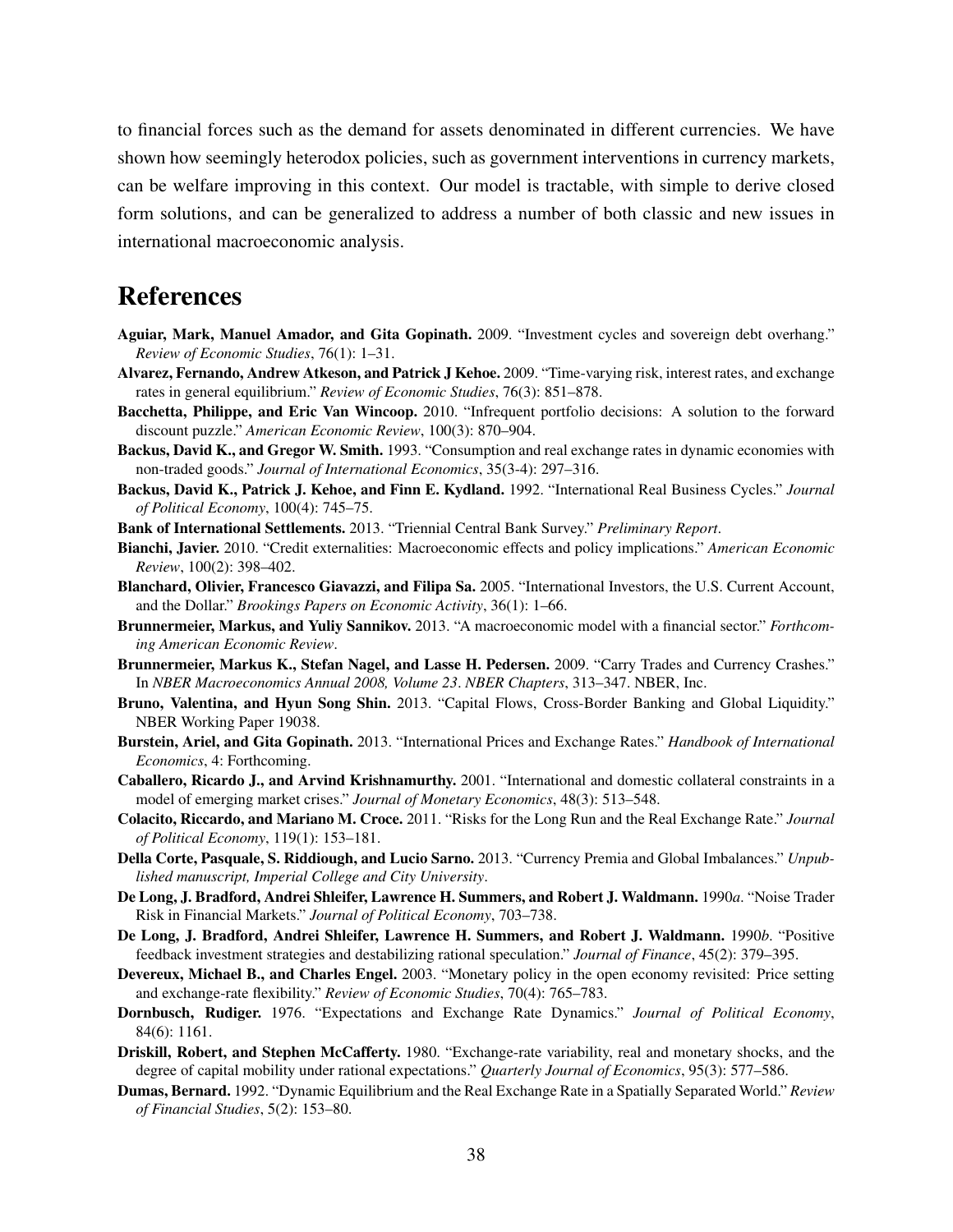- <span id="page-39-5"></span>Evans, Martin, and Richard K. Lyons. 2002. "Order Flow and Exchange Rate Dynamics." *Journal of Political Economy*, 110(1): 170–180.
- <span id="page-39-22"></span>Fama, Eugene F. 1984. "Forward and spot exchange rates." *Journal of Monetary Economics*, 14(3): 319–338.
- <span id="page-39-3"></span>Farhi, Emmanuel, and Ivan Werning. 2012*a*. "Dealing with the Trilemma: Optimal Capital Controls with Fixed Exchange Rates." *Unpublished manuscript, Harvard University and MIT*.
- <span id="page-39-4"></span>Farhi, Emmanuel, and Ivan Werning. 2012*b*. "Fiscal Unions." *Unpublished manuscript, Harvard University and MIT*.
- <span id="page-39-21"></span>Farhi, Emmanuel, and Ivan Werning. 2013. "Dilemma not trilemma? Capital controls and exchange rates with volatile capital flows." *IMF working paper*. Harvard University and MIT.
- <span id="page-39-1"></span>Farhi, Emmanuel, and Xavier Gabaix. 2013. "Rare Disasters and Exchange Rates." *Unpublished manuscript, Harvard University and NYU*.
- <span id="page-39-2"></span>Farhi, Emmanuel, Gita Gopinath, and Oleg Itskhoki. 2014. "Fiscal Devaluations." *Forthcoming Review of Economic Studies*.
- <span id="page-39-19"></span>Forbes Magazine. 2011. [http: // www. forbes. com/ sites/ afontevecchia/ 2011/ 04/ 18/](http://www.forbes.com/sites/afontevecchia/2011/04/18/mantega-inflation-under-control-in-brazil-as-qe2-pressures-real/) [mantega-inflation-under-control-in-brazil-as-qe2-pressures-real/](http://www.forbes.com/sites/afontevecchia/2011/04/18/mantega-inflation-under-control-in-brazil-as-qe2-pressures-real/) .
- Froot, Kenneth A, and Jeremy C. Stein. 1991. "Exchange rates and foreign direct investment: an imperfect capital markets approach." *Quarterly Journal of Economics*, 106(4): 1191–1217.
- <span id="page-39-16"></span>Froot, Kenneth A., and Tarun Ramadorai. 2005. "Currency Returns, Intrinsic Value, and Institutional-Investor Flows." *Journal of Finance*, 60(3): 1535–1566.
- Froot, Kenneth A., Paul G. J. O'Connell, and Mark S. Seasholes. 2001. "The portfolio flows of international investors." *Journal of Financial Economics*, 59(2): 151–193.
- <span id="page-39-7"></span>Garleanu, Nicolae, and Lasse Heje Pedersen. 2011. "Margin-based asset pricing and deviations from the law of one price." *Review of Financial Studies*, 24(6): 1980–2022.
- <span id="page-39-10"></span>Gertler, Mark, and Nobuhiro Kiyotaki. 2010. "Financial Intermediation and Credit Policy in Business Cycle Analysis." In *Handbook of Monetary Economics*. Vol. 3 of *Handbook of Monetary Economics*, Chapter 11, 547– 599. Elsevier.
- <span id="page-39-20"></span>Gopinath, Gita, Oleg Itskhoki, and Roberto Rigobon. 2010. "Currency Choice and Exchange Rate Pass-Through." *American Economic Review*, 100(1): 304–36.
- <span id="page-39-18"></span>Gourinchas, Pierre-Olivier, and Helene Rey. 2007*a*. "From world banker to world venture capitalist: US external adjustment and the exorbitant privilege." In *G7 Current Account Imbalances: Sustainability and Adjustment*.
- <span id="page-39-14"></span>Gourinchas, Pierre-Olivier, and Hélène Rey. 2007*b*. "International financial adjustment." *Journal of Political Economy*, 115(4): 665–703.
- <span id="page-39-15"></span>Gourinchas, Pierre-Olivier, Nicolas Govillot, and Hélène Rey. 2010. "Exorbitant Privilege and Exorbitant Duty." *Unpublished manuscript, UC Berkeley and LBS*.
- <span id="page-39-9"></span>Gromb, Denis, and Dimitri Vayanos. 2002. "Equilibrium and welfare in markets with financially constrained arbitrageurs." *Journal of Financial Economics*, 66(2): 361–407.
- <span id="page-39-12"></span>Hart, Oliver. 1995. *Firms, contracts, and financial structure.* Oxford University Press.
- <span id="page-39-11"></span>Hart, Oliver, and John Moore. 1994. "A theory of debt based on the inalienability of human capital." *Quarterly Journal of Economics*, 109(4): 841–879.
- <span id="page-39-0"></span>Hassan, Tarek A. 2013. "Country Size, Currency Unions, and International Asset Returns." *Journal of Finance*, 68(6): 2269–2308.
- <span id="page-39-6"></span>Hau, Harald, and Hélène Rey. 2006. "Exchange Rates, Equity Prices, and Capital Flows." *Review of Financial Studies*, 19(1): 273–317.
- <span id="page-39-13"></span>Hau, Harald, Massimo Massa, and Joel Peress. 2010. "Do Demand Curves for Currencies Slope Down? Evidence from the MSCI Global Index Change." *Review of Financial Studies*, 23(4): 1681–1717.
- <span id="page-39-8"></span>He, Zhiguo, and Arvind Krishnamurthy. 2013. "Intermediary Asset Pricing." *American Economic Review*, 103(2): 732–70.
- <span id="page-39-17"></span>Hong, Harrison, and Motohiro Yogo. 2012. "What does futures market interest tell us about the macroeconomy and asset prices?" *Journal of Financial Economics*, 105(3): 473–490.
- Ivashina, Victoria, David S. Scharfstein, and Jeremy C. Stein. 2012. "Dollar Funding and the Lending Behavior of Global Banks." NBER Working Paper 18528.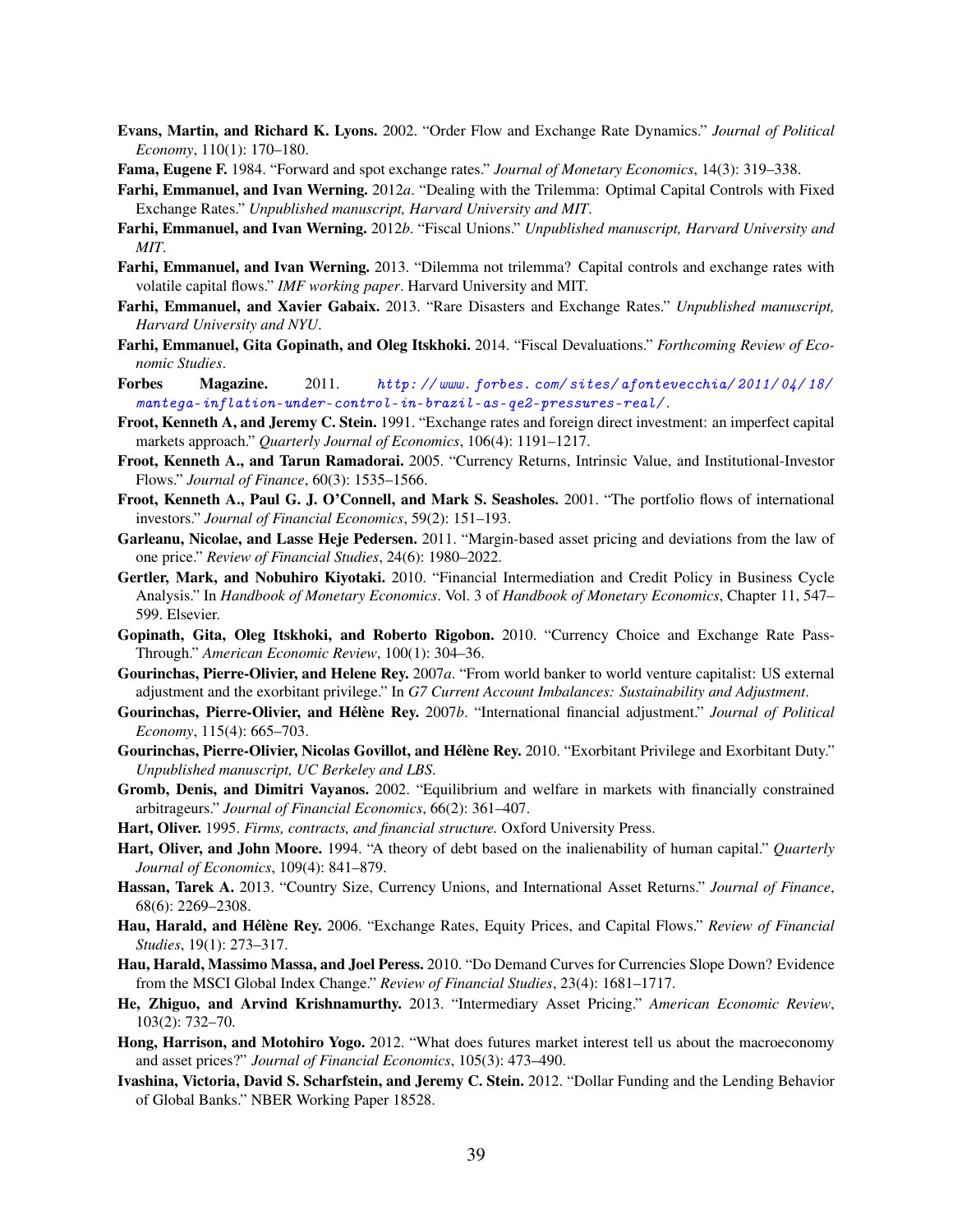- <span id="page-40-11"></span>Kehoe, Patrick J., and Fabrizio Perri. 2002. "International business cycles with endogenous incomplete markets." *Econometrica*, 70(3): 907–928.
- <span id="page-40-18"></span>Kim, Young Ju, Zhipeng Liao, and Aaron Tornell. 2014. "Speculators Positions and Exchange Rate Forecasts: Beating Random Walk Models." *Unpublished Manuscript UCLA*.
- <span id="page-40-12"></span>Kiyotaki, Nobuhiro, and John Moore. 1997. "Credit Cycles." *Journal of Political Economy*, 105(2): 211–248.
- <span id="page-40-23"></span>Korinek, Anton. 2011. "The new economics of prudential capital controls: A research agenda." *IMF Economic Review*, 59(3): 523–561.
- <span id="page-40-0"></span>Kouri, Pentti J. K. 1976. "The Exchange Rate and the Balance of Payments in the Short Run and in the Long Run: A Monetary Approach." *Scandinavian Journal of Economics*, 78(2): 280–304.
- <span id="page-40-5"></span>Kouri, Pentti J. K. 1983. "Balance of Payments and the Foreign Exchange Market: A Dynamic Partial Equilibrium Model." In *Economic Interdependence and Flexible Exchange Rates*. 116–156. The MIT Press.
- <span id="page-40-20"></span>Lane, Philip R, and Jay C Shambaugh. 2010. "Financial exchange rates and international currency exposures." *American Economic Review*, 100(1): 518–540.
- <span id="page-40-26"></span>Lettau, Martin, Matteo Maggiori, and Michael Weber. 2013. "Conditional Risk Premia in Currency Markets and Other Asset Classes." *Journal of Financial Economics*, Forthcoming.
- <span id="page-40-24"></span>Levinson, Charles. 2010. "Interview Transcript: Stanley Fischer." *Wall Street Journal.* [http: // online. wsj.](http://online.wsj.com/news/articles/SB10001424052702304510704575562410676436730) [com/ news/ articles/ SB10001424052702304510704575562410676436730](http://online.wsj.com/news/articles/SB10001424052702304510704575562410676436730) *(accessed January 15, 2014)*.
- <span id="page-40-3"></span>Lewis, Karen K. 1998. "What Can Explain the Apparent Lack of International Consumption Risk Sharing?" *Journal of Political Economy*, 104(2): 267–97.
- <span id="page-40-2"></span>Lucas, Robert E. 1982. "Interest rates and currency prices in a two-country world." *Journal of Monetary Economics*, 10(3): 335–359.
- <span id="page-40-25"></span>Lustig, Hanno, Nikolai Roussanov, and Adrien Verdelhan. 2011. "Common risk factors in currency markets." *Review of Financial Studies*, 24(11): 3731–3777.
- <span id="page-40-10"></span>Maggiori, Matteo. 2011. "Financial Intermediation, International Risk Sharing, and Reserve Currencies." *Unpublished manuscript, NYU*.
- <span id="page-40-22"></span>Magud, Nicolas E., Carmen M. Reinhart, and Kenneth S. Rogoff. 2011. "Capital Controls: Myth and Reality - A Portfolio Balance Approach." NBER Working Paper 16805.
- <span id="page-40-17"></span>Mark, Nelson C. 1995. "Exchange Rates and Fundamentals: Evidence on Long-Horizon Predictability." *American Economic Review*, 85(1): 201–18.
- <span id="page-40-6"></span>Martin, Ian. 2011. "The Forward Premium Puzzle in a Two-Country World." NBER Working Paper 17564.
- <span id="page-40-15"></span>Meese, Richard A., and Kenneth Rogoff. 1983. "Empirical exchange rate models of the seventies : Do they fit out of sample?" *Journal of International Economics*, 14(1-2): 3–24.
- <span id="page-40-14"></span>Mendoza, Enrique G. 2010. "Sudden Stops, Financial Crises, and Leverage." *American Economic Review*, 100(5): 1941–1966.
- <span id="page-40-13"></span>Mendoza, Enrique G, Vincenzo Quadrini, and Jose-Vıctor Rıos-Rull. 2009. "Financial Integration, Financial Development, and Global Imbalances." *Journal of Political Economy*, 117(3).
- <span id="page-40-1"></span>Obstfeld, Maurice, and Kenneth Rogoff. 1995. "Exchange Rate Dynamics Redux." *Journal of Political Economy*, 103(3): 624–660.
- <span id="page-40-16"></span>Obstfeld, Maurice, and Kenneth Rogoff. 2001. "The six major puzzles in international macroeconomics: is there a common cause?" In *NBER Macroeconomics Annual 2000, Volume 15*. , ed. Ben S. Bernanke and Kenneth Rogoff, 339–412. The MIT Press.
- <span id="page-40-19"></span>Obstfeld, Maurice, and Kenneth S. Rogoff. 1996. *Foundations of International Macroeconomics.* MIT Press.
- <span id="page-40-4"></span>Pavlova, Anna, and Roberto Rigobon. 2007. "Asset Prices and Exchange Rates." *Review of Financial Studies*, 20: 1139–1180.
- <span id="page-40-7"></span>Pavlova, Anna, and Roberto Rigobon. 2008. "The Role of Portfolio Constraints in the International Propagation of Shocks." *Review of Economic Studies*, 75(4): 1215–1256.
- <span id="page-40-8"></span>Pavlova, Anna, and Roberto Rigobon. 2010. "An asset-pricing view of external adjustment." *Journal of International Economics*, 80(1): 144–156.
- <span id="page-40-21"></span>Rey, Hélène. 2013. "Dilemma not Trilemma: The global financial cycle and monetary policy independence." Jackson Hole Economic Symposium.
- <span id="page-40-9"></span>Schmitt-Grohé, Stephanie, and Martín Uribe. 2012. "Pegs and Pain." *Working paper Columbia University*.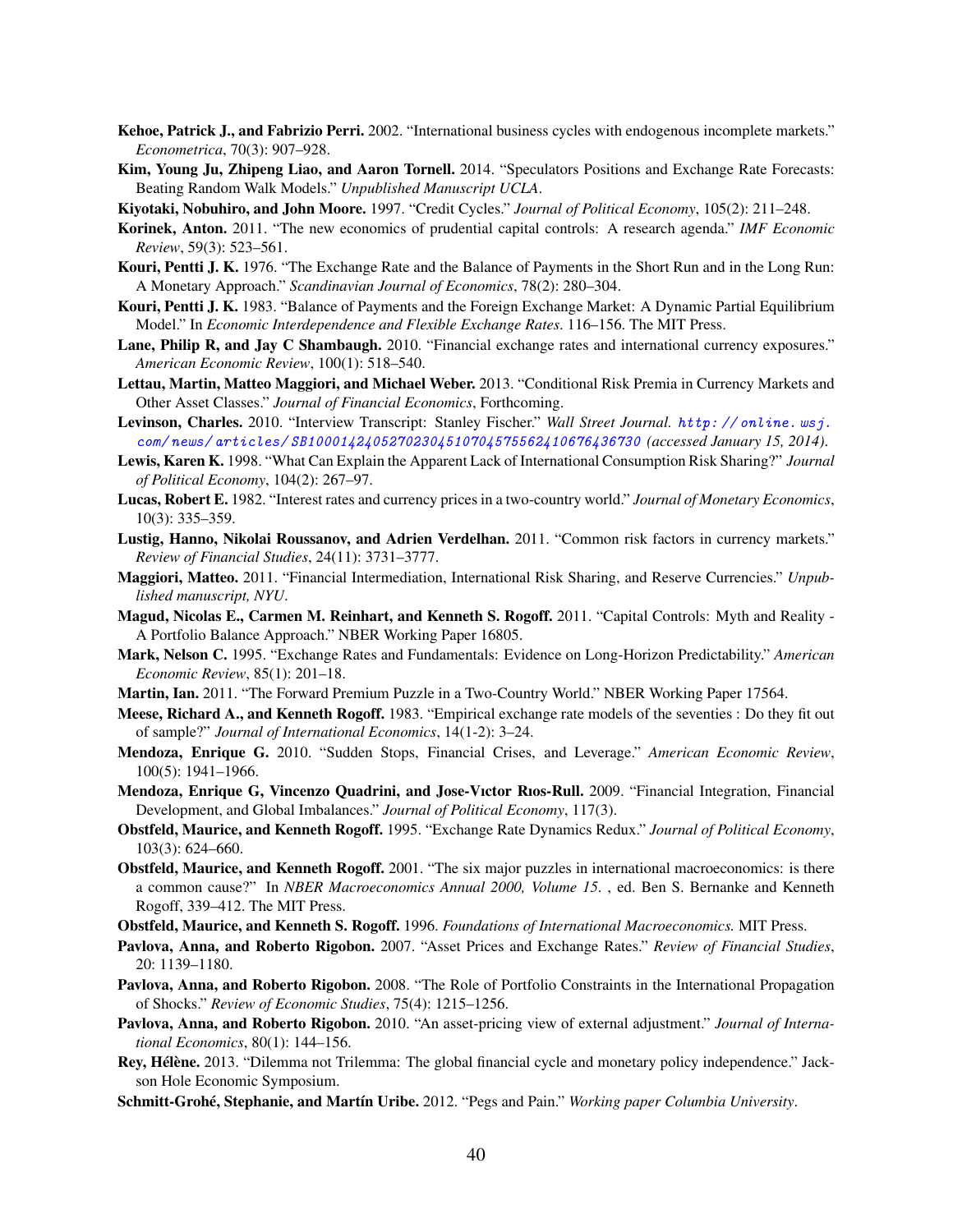<span id="page-41-2"></span>Shleifer, Andrei, and Robert W. Vishny. 1997. "The limits of arbitrage." *Journal of Finance*, 52(1): 35–55.

- <span id="page-41-1"></span>Stathopoulos, Andreas. 2012. "Asset prices and risk sharing in open economies." *Unpublished manuscript, University of Southern California*.
- <span id="page-41-0"></span>Verdelhan, Adrien. 2010. "A Habit-Based Explanation of the Exchange Rate Risk Premium." *Journal of Finance*, 65(1): 123–146.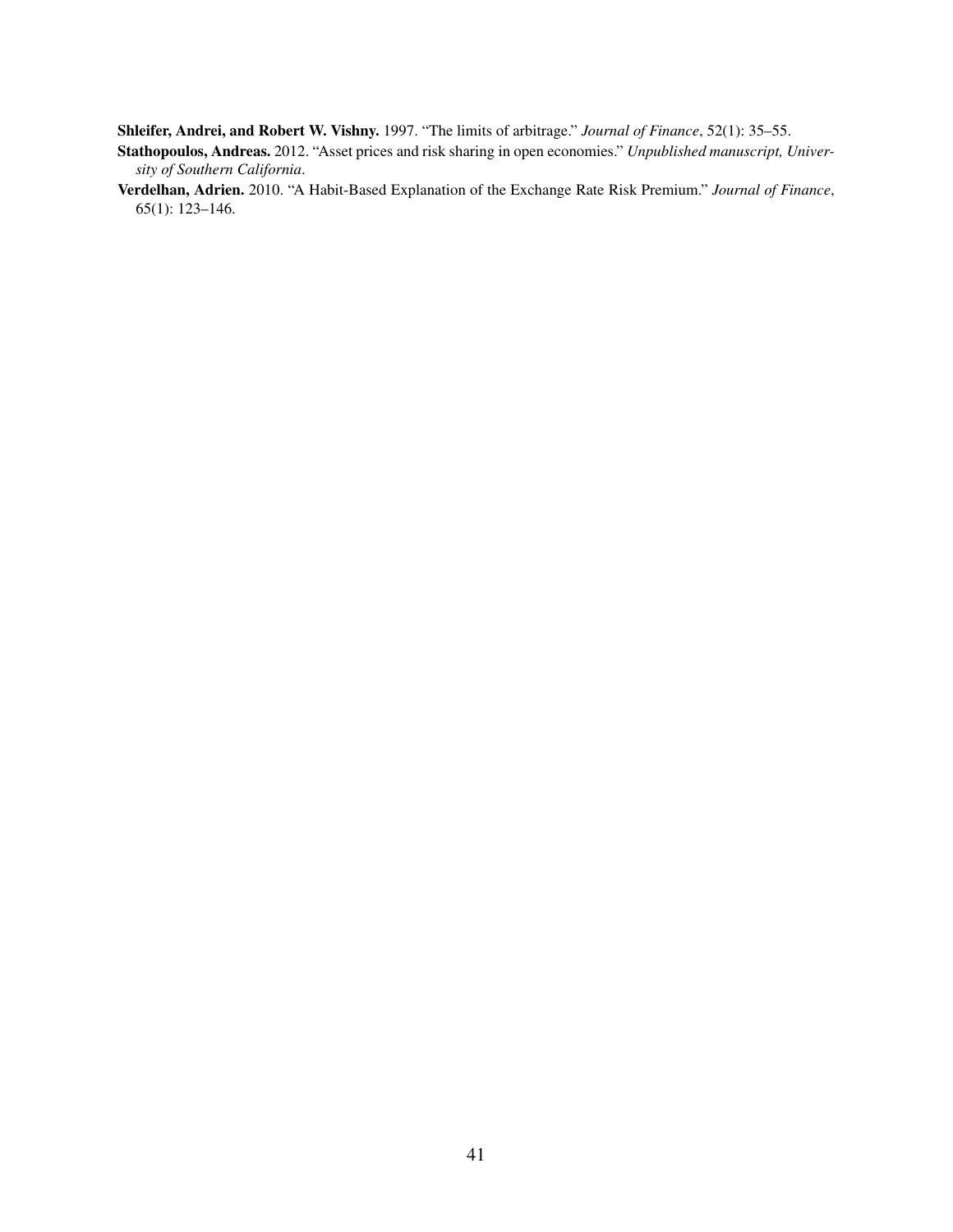# Appendix to "International Liquidity and Exchange Rate Dynamics"

Xavier Gabaix Matteo Maggiori

*Not for Publication. March 19, 2014.*

# A.1 Analytical Generalization of the Model

### A.1.1 The Exchange Rate with Infinite Horizon

We provide here the infinite-horizon extension of the model. In this model the flow equation is:  $NX<sub>t</sub>$  −  $RQ_{t-1} + Q_t = 0.$ 

Proposition A.1 (Exchange rate with infinite horizon) *Assume a non-negative stochastic process for imports*  $\iota_t$  *and that*  $\xi_t = 1$  *for all t. Denote by RQ*<sub>*t*−1</sub> *the accrued net foreign liabilities of the US (denominated in dollars) to be absorbed by the financiers at t. The equilibrium exchange rate is:*

$$
e_{t} = \mathbb{E}_{t} \left[ \sum_{s=t}^{\infty} \Lambda^{s-t} \left( 1 - \Lambda \right) t_{s} \right] + \left( 1 - \Lambda \right) R Q_{t-1}, \tag{A.1}
$$

*where*  $\Lambda \equiv \frac{(1+R+\Gamma)-1}{2}$ √  $(1+R+\Gamma)^2-4R$  $\frac{2}{2R}$   $\frac{(1+R+1)^2-4R}{2R}$   $\in (0, \frac{1}{R}]$ *. If*  $\Gamma = 0$ *, then*  $\Lambda = \frac{1}{R}$ *; otherwise,*  $\Lambda$  *is decreasing in*  $\Gamma$ *.* 

This Proposition shows that Γ is akin to inducing myopia about future flows. If  $\Gamma = 0$  so that UIP holds and  $\Lambda = 1/R$ , then future flows are discounted at the US interest rate. When  $\Gamma > 0$ , future flows are discounted at a rate higher than this interest rate.

It is interesting to analyze the model in the presence of portfolio flows,  $f_t^*$ , along the lines of Sections [1.3.1](#page-15-2) and [2.2.](#page-22-0) Recall that for analytical tractability we assume that these flows can depend on most funda-mental variables, e.g. the interest rate, but cannot depend directly on the exchange rate.<sup>[56](#page-42-0)</sup> We perform a Taylor expansion in the interest rate differential, linearizing around  $R_t^* = R_t \approx R$ , assuming that  $t_t$  is close to its steady state value *t*, and assuming that  $RQ$ <sub>*t*−1</sub> is close to 0, so that we can expand the exchange rate around  $\bar{e} \equiv i$ . Then

$$
e_{t} = \mathbb{E}_{t} \sum_{s=t}^{\infty} \Lambda^{s-t} \left[ (1-\Lambda) \left( t_{s} - f_{s}^{*} \right) + \Lambda \overline{e} \frac{R_{s}^{*} - R_{s}}{R} \right] + (1-\Lambda) R_{t} Q_{t-1}.
$$
 (A.2)

The above expression is exact in its treatment of the term in  $(t_s - f_s^*)$ , but contains a Taylor expansion in the  $R_s^* - R_s$  term.

This generalizes to an infinite horizon the effects of portfolio flows on the exchange rate, which were the focus of Proposition [7](#page-24-2) in the two period model. The Yen is stronger: if Japan is a creditor  $(Q_{t-1} > 0)$ ; if there is high import demand for Japanese goods  $(i_s > 0)$ ; if interest rates are higher in Japan than in the US  $(R_s^* - R_s > 0)$ ; and if there is selling pressure on the Dollar  $(f_s^* < 0)$ . Compared to the UIP case, the first effect is amplified, the import-demand and interest-rate effects are simply discounted at a higher rate (we have  $\Lambda < \frac{1}{R}$  in this Gamma model, rather than  $\Lambda = \frac{1}{R}$  in the UIP case). The last effect (the  $f_s^*$  term) is entirely specific to the Gamma model.<sup>[57](#page-42-1)</sup>

<span id="page-42-0"></span><sup>&</sup>lt;sup>56</sup>Section [A.3](#page-25-0) provides numerical solutions for the case of portfolio flows that depend directly on the exchange rate.

<span id="page-42-1"></span> $57$ The derivation of equation [\(A.2\)](#page-5-4) in the Proof section of this appendix provides details for this latter effect.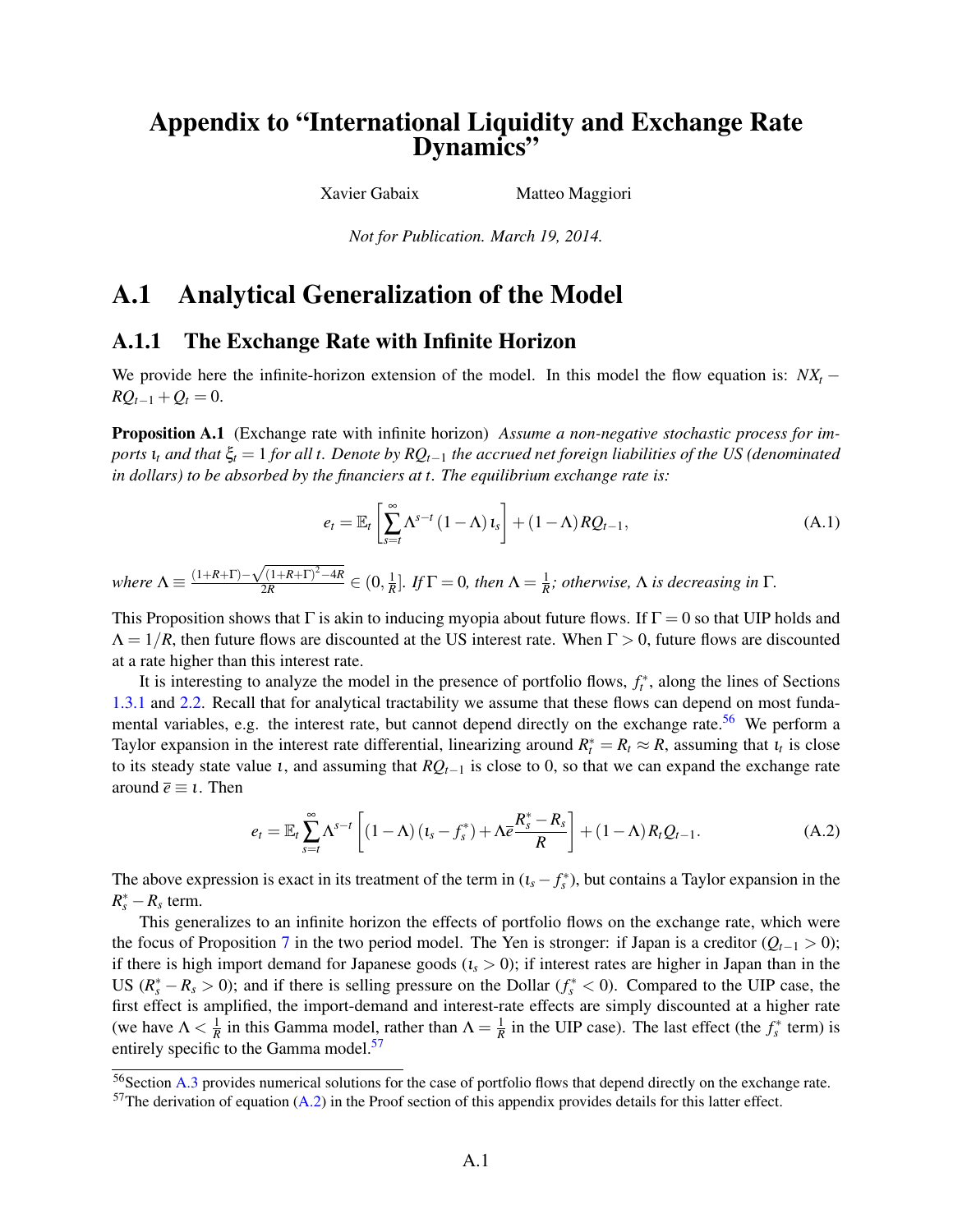#### A.1.1.1 Slow Digestion of Imbalances

To further understand the dynamics of exchange rates, consider a very simple example: there is an initial debt *Q* −  $\overline{0}$  at time 0, but the model is otherwise deterministic, so that  $\overline{t}_t = 1$ ,  $R_t = R_t^* = R$  for all *t*.

**Proposition A.2** (Slow digestion of imbalances when  $\Gamma > 0$ ) *Given an initial debt*  $Q_0^-$ , the dynamics of *the exchange rate are:*  $e_t = 1 + (1 - \Lambda)Q_0$  $\frac{1}{0} \lambda^t$ . US net foreign liabilities evolve according to: R $Q_t = Q_0^{-t}$  $\frac{1}{0}\lambda^t$ , *where*  $\lambda \equiv R\Lambda$ *. If*  $\Gamma = 0$ *, then*  $\lambda = 1$ *, and otherwise*  $0 < \lambda < 1$ *.* 

In the UIP case  $(\Gamma = 0)$  the debt and the exchange rate are constant. The Dollar is permanently weak. When  $\Gamma > 0$ , and therefore  $\lambda < 1$ , the debt slowly shrinks to 0, and the Dollar slowly mean-reverts to its fundamental value with no debt (*e*<sup>∞</sup> = 1). Intuitively, this "slow digestion"occurs because the US has a debt at time zero and the financiers need to be convinced to hold it. Given that interest rates are the same in both countries, the Dollar needs to be expected to appreciate to give a capital gain to the financiers. Hence, the Dollar is weak initially, and it will appreciate as long as there is debt reminaing. Indeed, it appreciates until  $Q_t = 0$ , which happens in the limit as  $t \to \infty$ . Viewed in a different way, the Dollar is depreciated, so US exports are higher, which allows the US to repay its debt slowly.

Hence, the financial imperfections modeled in this Gamma framework lead to qualitatively different dynamics compared to the traditional UIP case.

### A.1.2 Japanese Households and the Carry Trade

In most of the main body of the paper, consumers do not do the carry trade themselves. In this subsection, we analyze the case where Japanese consumers buy a quantity *f* of Dollar bonds, financing the purchase by shorting an equivalent amount of Yen bonds. We let this demand take the form:

$$
f = b(R - R^*).
$$

If *b*  $\geq$  0 the Japanese household demand is a form of carry trade because whenever  $R \leq R^*$ , we have  $f \leq 0$ . The flow equations now are:

$$
NX_0 + Q + f = 0; \qquad NX_1 - R(Q + f) = 0.
$$

We summarize the implications for the equilibrium carry trade in the Proposition below.

Proposition A.3 *When Japanese consumers do the carry trade, the expected return to the carry trade in the basic Gamma model is:*

$$
\overline{R}^c = \Gamma \frac{\frac{R^*}{R} \mathbb{E}[t_1] - t_0 + f(1 + R^*)}{(R^* + \Gamma) t_0 + \frac{R^*}{R} \mathbb{E}[t_1] - \Gamma f}.
$$

*Hence the carry trade return is bigger: (i) when R*∗/*R is higher, (ii) when the funding country is a net foreign creditor, or (iii) when consumers do the carry trade less ( f increases).*

If consumers do the carry trade on too large a scale (*f* too negative), then the carry trade becomes unprofitable,  $\overline{R}^c < 0$ .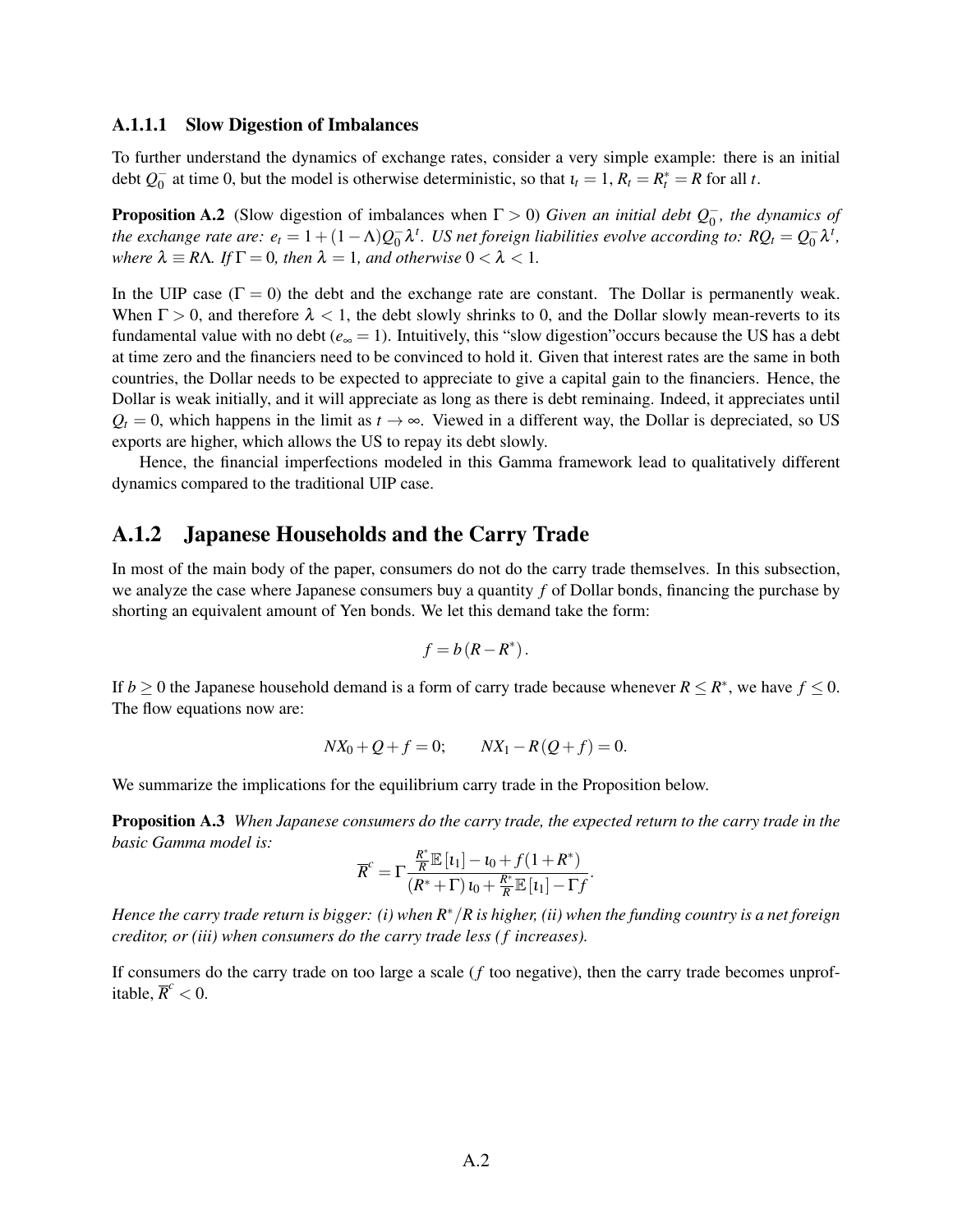# A.2 Further Details for the Main Body of the Paper

#### A.2.1 Maximization Problem of the Japanese Household

We provide here the details, omitted in Section [1,](#page-4-2) of the static utility maximization problem of the Japanese household:

<span id="page-44-0"></span>
$$
\max_{C_{NT,t}^*, C_{H,t}^*, C_{F,t}^*} \quad \chi_t^* \ln C_{NT,t}^* + \xi_t \ln C_{H,t}^* + a_t^* \ln C_{F,t}^* + \lambda_t^* \left( C E_t^* - C_{NT,t}^* - p_{H,t}^* C_{H,t}^* - p_{F,t}^* C_{F,t}^* \right),
$$

where  $CE_t^*$  is aggregate consumption expenditure of the Japanese household,  $\lambda_t^*$  is the associated Lagrange multiplier,  $p_H^*$  is the Yen price in Japan of US tradables, and  $p_F^*$  is the Yen price in Japan of Japanese tradables. Standard optimality conditions imply:

$$
C_{NT,t}^* = \frac{\chi_t^*}{\lambda_t^*}; \qquad p_{H,t}^* C_{H,t}^* = \frac{\xi_t}{\lambda_t^*}; \qquad p_{F,t}^* C_{F,t}^* = \frac{a_t^*}{\lambda_t^*}.
$$

Our assumption that  $Y_{NT,t}^* = \chi_t^*$ , combined with the market clearing condition for Japanese non-tradables  $Y_{NT,t}^* = C_{NT,t}^*$ , implies that in equilibrium  $\lambda_t^* = 1$ . We obtain:

$$
p_{H,t}^* C_{H,t}^* = \xi_t; \qquad p_{F,t}^* C_{F,t}^* = a_t^*.
$$

For completeness, we also report here the dynamic budget constraint of Japanese households (which holds state by state):

$$
\sum_{t=0}^1 \frac{C^*_{NT,t} + p^*_{H,t}C^*_{H,t} + p^*_{F,t}C^*_{F,t}}{R^{*t}} \leq \sum_{t=0}^1 \frac{Y^*_{NT,t} + p^*_{F,t}Y_{F,t} + \pi_t}{R^{*t}},
$$

where  $\pi_t$  are the financiers' profits remittances.

#### A.2.2 The Euler Equation when there are Several Goods

We state the general Euler equation when there are several goods (this result is well-known, but we re-derive it for completeness).

With utility  $u^t(C_t) + \beta u^{t+1}(C_{t+1})$ , where  $C_t$  is the vector of goods consumed (for instance,  $C_t$  $(C_{NT,t}, C_{H,t}, C_{F,t})$  in our setup), if the consumer is at his optimum, we have:

Lemma A.1 *When there are several goods, the Euler equation is:*

$$
1 = \mathbb{E}_{t} \left[ \beta R \frac{u_{c_{j,t+1}}^{t+1} / p_{j,t+1}}{u_{c_{i,t}}^{t} / p_{i,t}} \right] \text{ for all } i, j.
$$
 (A.3)

This should be understood in "nominal" terms, i.e. the return  $R$  is in units of the (potentially arbitrary) numéraire.

Proof. It is a variant on the usual one: the consumer can consume *d*ε fewer dollars' worth (assuming that the "dollar" is the local unit of account) of good *i* at time *t* (hence, consume  $dc_{i,t} = -\frac{d\epsilon}{dt}$  $\frac{d\mathcal{E}}{p_{i,t}}$ ), invest them at rate *R*, and consume the proceeds, i.e. *Rd*ε more dollars of good *j* at time  $t+1$  (hence, consume  $dc_{j,t+1} = \frac{Rd\epsilon}{R_{j,t+1}}$  $\frac{Rd\mathcal{E}}{p_{j,t+1}}$ ). The total utility change is:

$$
dU = u_{c_{i,t}}^t dc_{i,t} + \beta \mathbb{E}_t u_{c_{j,t+1}}^{t+1} dc_{j,t+1} = \mathbb{E}_t \left( -u_{c_{i,t}}^t / p_{i,t} + \beta R u_{c_{j,t+1}}^{t+1} / p_{j,t+1} \right) d\varepsilon.
$$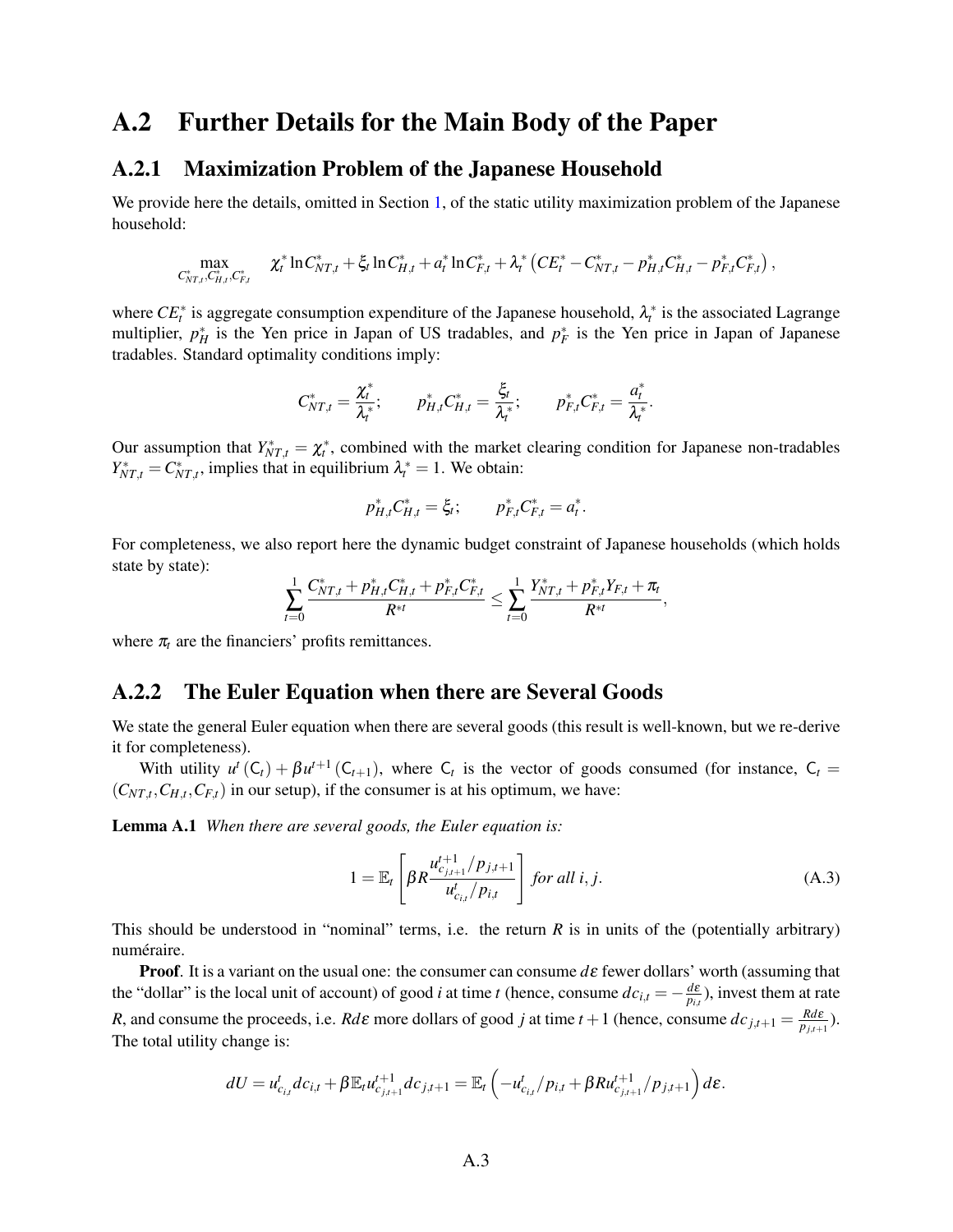At the margin, the consumer should be indifferent, so  $dU = 0$ , hence [\(A.3\)](#page-44-0).  $\Box$ 

Applying this to our setup, with  $i = j = NT$ , with  $p_{NT,t} = 1$  and  $u_{c_{NT,t}}^t = \frac{\chi_t}{C_{NT}}$  $\frac{\chi_t}{C_{NT,t}} = 1$  for  $t = 0, 1$ , we obtain:  $1 = \mathbb{E} \left[ \beta R \frac{1/1}{1/1} \right]$  $\frac{1/1}{1/1}$ , hence  $R = 1/\beta$ .

### A.2.3 The Financiers' Demand Function

The financiers' optimization problem. We clarify here the role of the mild assumption, made in footnote [16,](#page-10-0) that  $1 \ge \Omega_0 \ge -1$ . Formally, the financiers' optimization problem is:

$$
\max_{q_0} V_0 = \Omega_0 q_0, \quad \text{subject to } V_0 \ge \min\left(1, \Gamma \frac{|q_0|}{e_0}\right) |q_0|, \quad \text{where } \Omega_0 \equiv \mathbb{E}\left[1 - \frac{R^*}{R} \frac{e_1}{e_0}\right].
$$

Notice that  $Ω<sub>0</sub>$  is unaffected by the individual financier's decisions and can be thought of as exogenous here.

Consider the case in which  $\Omega_0 > 0$ , then the optimal choice of investment has  $q_0 \in (0, \infty)$ . Notice that  $\Omega_0 \le 1$  trivially. Then one has  $V_0 \le q_0$ . In this case, the constraint can be rewritten as:  $V_0 \ge \Gamma \frac{q_0^2}{e_0}$ , because the constraint will always bind before the portion of assets that the financiers can divert  $\Gamma_{\frac{q_0}{q_0}}$  $\frac{q_{01}}{e_0}$  reaches 1. This yields the simpler formulation of the constraint adopted in the main text.

Now consider the case in which  $\Omega_0 < 0$ , then the optimal choice of investment has  $q_0 \in (-\infty, 0)$ . It is a property of currency excess returns that  $\Omega_0$  has no lower bound. In this paper, we assume that the parameters of the model are as such that  $\Omega_0 > -1$ , i.e. we assume that the worst possible (discounted) expected returns from being long a Dollar bond and being short a Yen bond is -100%. Economically this is an entirely innocuous assumption given that the range of expected excess returns in the data is approximately [-6%,+6%]. With this assumption in hand we have  $V_0 \le |q_0|$ , and hence we can once again adopt the simpler formulation of the constraint because the constraint will always bind before the portion of assets that the financiers can divert Γ |*q*0|  $\frac{q_{01}}{e_0}$  reaches 1.

The financiers' value function and households' valuation of currency trades. We now analyze, in the context of the basic Gamma model of Section [1,](#page-4-2) the connection between the financiers' value function, equation [\(6\)](#page-9-3), and the households' optimal demand for foreign currency in the absence of frictions. If US households were allowed to trade Yen bonds as well as Dollar bonds we would recover the standard Euler equation:

$$
0 = \mathbb{E}\left[\beta \frac{U'_{1,C_{NT}}}{U'_{0,C_{NT}}}\left(R - R^*\frac{e_1}{e_0}\right)\right] = \mathbb{E}\left[\beta \frac{\chi_1/C_{NT,1}}{\chi_0/C_{NT,0}}\left(R - R^*\frac{e_1}{e_0}\right)\right] = \mathbb{E}\left[1 - \frac{R^*}{R}\frac{e_1}{e_0}\right],
$$

where the last equality follows from the assumption that  $C_{NT,t} = \chi_t$  and the result that  $\beta R = 1$  derived in the main text (see equation [\(5\)](#page-7-4)). US households optimally value the currency trade according to its expected (discounted at *R*) excess returns. Notice that this mean-return criterion holds despite the households being risk averse. The simplification occurs because variations in marginal utility are exactly offset by variations in the relative price of non-tradable goods, so that marginal utility in terms of the numéraire (the *NT* good) is constant across states of the world.

The reader can verify from our discussion above that, in the absence of frictions, the first order condition for the investment  $q_t$  in the basic Gamma model would be:  $0 = \mathbb{E}\left[1 - \frac{R^*}{R}\right]$ *R e*1 *e*0 , where we have again made use of  $βR = 1$ . We conclude, therefore, that our assumption about the financiers' value function reflects the risk adjusted value of the currency trade to the US households. In the absence of frictions the financiers are a "veil" and choose exactly the same currency trade as the US household would choose. It is the friction  $\Gamma > 0$ that makes the financiers' problem interesting in our set-up. As pointed out in the numerical generalization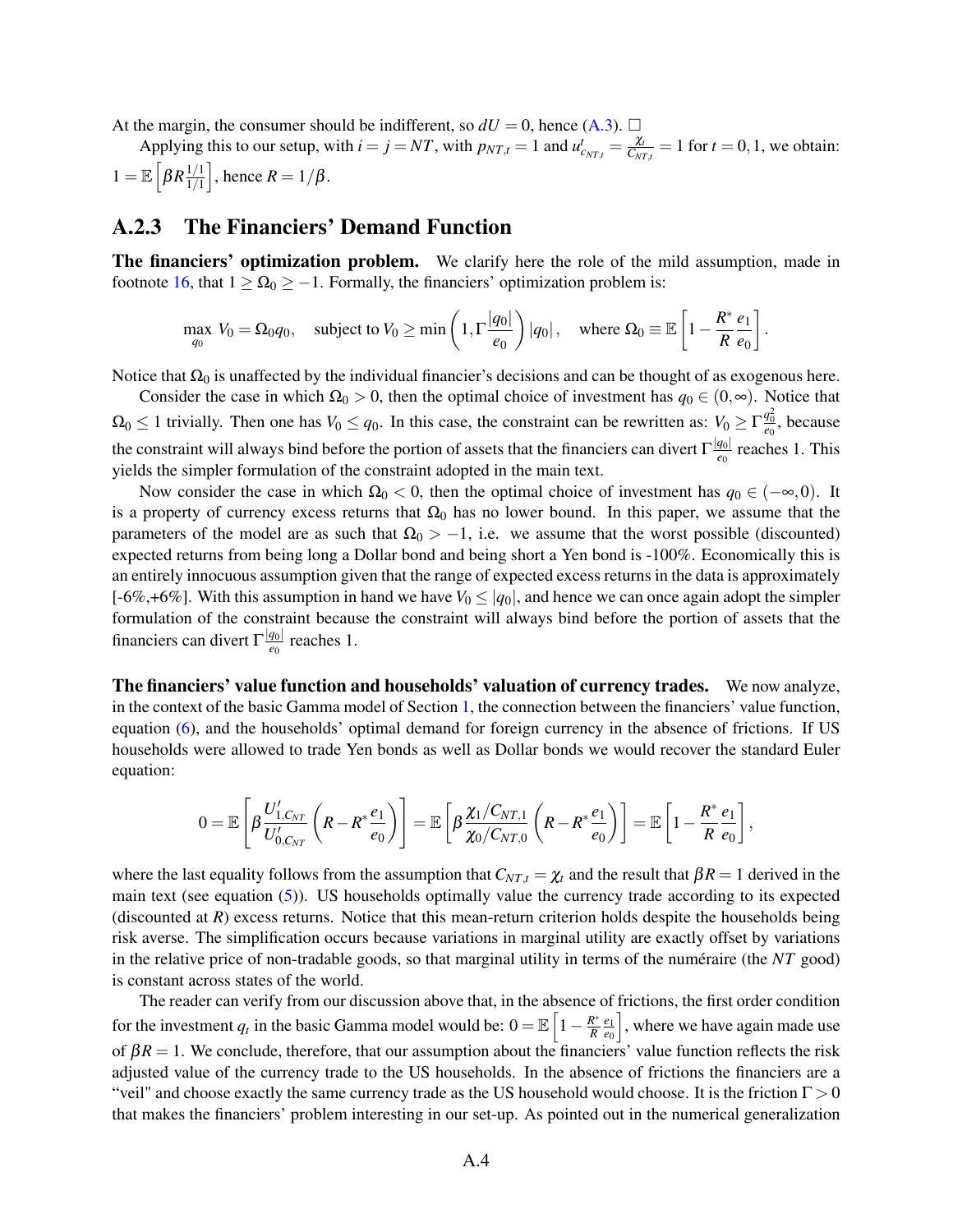section of this appendix (Section [A.3\)](#page-25-0), more general (and non-linear) value functions would apply depending on who the financiers' repatriate their profit and losses to. In the main draft, we maintain the assumption that the financiers' use the US household valuation criterion; this makes the model most tractable while very little economic content is lost. As already shown, the numerical generalizations in this appendix provide robustness checks by solving the non-linear cases.

The financiers' demand in the extended model. In the main body of the paper, when we consider setups that are more general than the basic Gamma model of Section [1,](#page-4-2) we maintain the simpler formulation of the financiers' demand function. We do not directly derive the households' valuation of currency trades in these more general setups. Our demand functions are very tractable and carry most of the economic content of more general treatments; we leave it for the extension Section [A.3](#page-25-0) to characterize numerically financier value functions more complex than those analyzed, in closed form, in the main parts of the paper. We provide here a few details regarding the monetary model. We assume that the financiers solve:

$$
\max_{q_0} V_0 = \Omega_0 q_0, \quad \text{subject to} \ \ V_0 \ge \min\left(1, \Gamma \frac{|q_0|}{m_0^* e_0}\right) |q_0|, \quad \text{ where } \Omega_0 \equiv \mathbb{E}_0 \left[1 - \frac{R^*}{R} \frac{e_1}{e_0}\right].
$$

Notice that  $m_0^*$  is now scaling the portion of nominal assets that the financiers' can divert to ensure that such fraction is scale invariant to the level of the Japanese money supply and hence the nominal value in Yen of the assets.

## A.2.4 A "Short-Run" Vs "Long-Run" Analysis

As in undergraduate textbooks, it is handy to have a notion of the "long run". We develop here a way to introduce it in our model. We have periods of unequal length: we say that period 0 is short, but period "1" lasts for a length *T*. The equilibrium flow equations in the dollar-yen market become:

<span id="page-46-1"></span>
$$
\xi_0 e_0 - t_0 + Q_0 = 0,
$$
  
\n
$$
T(\xi_1 e_1 - t_1) - RQ_0 = 0.
$$
\n(A.4)

The reason for the "*T*" is that the imports and exports will occur over *T* periods. We assume a zero interest rate "within period 1". This already gives a good notion of the "long run".<sup>[58](#page-46-0)</sup>

Some extra simplicity is obtained by taking the limit  $T \rightarrow \infty$ . The interpretation is that period 1 is "very long" and period 0 is "very short". The flow equation [\(A.4\)](#page-46-1) can be written:  $\xi_1e_1 - i_1 - \frac{RQ_0}{T} = 0$ . So in the large *T* limit we obtain:  $\xi_1e_1 - \iota_1 = 0$ . Economically, it means the trades absorbed by the financiers are very small compared to the trades in the goods markets in the long run. We summarize the environment and its solution in the following proposition.<sup>[59](#page-46-2)</sup>

**Proposition A.4** *Consider a model with a "long-run" last period. Then, the flow equations become*  $\xi_{0}e_{0}$  −  $u_0+Q_0=0$  and  $e_1-t_1=0$ , while we still have  $Q_0=\frac{1}{\Gamma}$  $\frac{1}{\Gamma} \mathbb{E} \left[ e_0 - e_1 \frac{R^*}{R} \right]$  $\frac{R^*}{R}$ . The exchange rates become:

$$
e_0 = \frac{\frac{R^*}{R}\mathbb{E}\left[\frac{t_1}{\xi_1}\right] + \Gamma t_0}{1 + \Gamma \xi_0}; \qquad e_1 = \frac{t_1}{\xi_1}.
$$

<span id="page-46-0"></span><sup>58</sup>The solution is simply obtained by Proposition [3,](#page-14-0) setting  $\tilde{i}_1 = T i_1$ ,  $\xi_1 = T \xi_1$ .

<span id="page-46-2"></span><sup>&</sup>lt;sup>59</sup>One derivation is as follows. Take Proposition [3,](#page-14-0) set  $\tilde{t}_1 = T t_1$ ,  $\tilde{\xi}_1 = T \xi_1$ , and take the limit  $T \to \infty$ .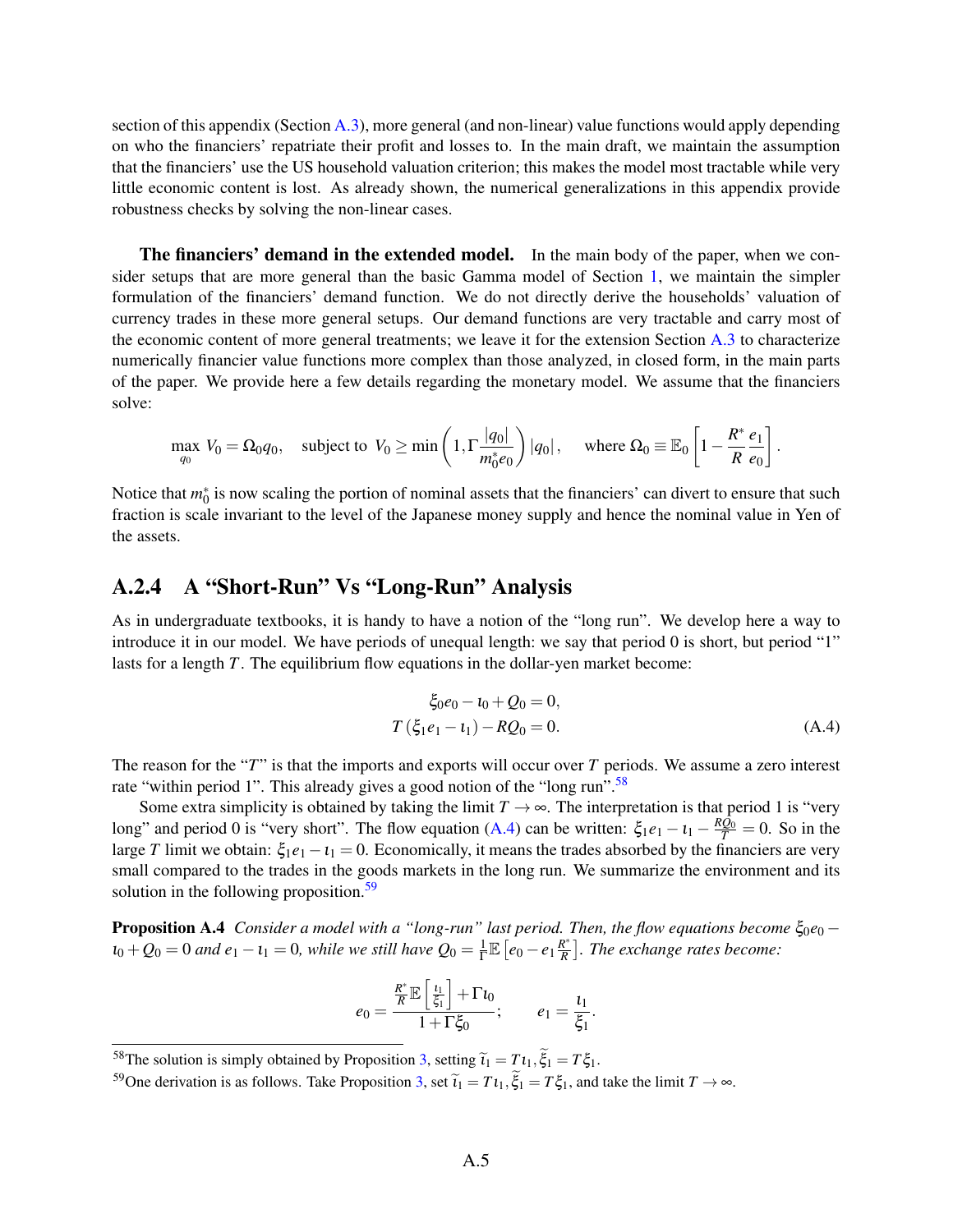In this view, the "long run" is determined by fundamentals  $e_1 = \frac{l_1}{\xi_1}$  $\frac{l_1}{\xi_1}$ , while the "short run" is determined both by fundamentals and financial imperfections (Γ) with short-run considerations ( $t_0, \xi_0$ ). In the simple case  $R = R^* = \xi_t = 1$ , we obtain:  $e_0 = \frac{\Gamma_{t_0 + \mathbb{E}[t_1]} }{\Gamma_{t_0}}$  $\frac{p_1 + p_2[i_1]}{r_1 + 1}$  and  $e_1 = i_1$ .

**Application to the carry trade with three periods.** In the 3-period carry trade model of section  $5.1$ , we take period 2 to be the "long run". We assume that in period  $t = 1$  financiers only intermediate the new flows; stocks arising from previous flows are held passively by the households (long term investors) until t=2. That allows us to analyze more clearly the dynamic environment. Without the "long-run" period 2, the expressions are less intelligible, but the economics is the same.

### A.2.5 Price Indices, Nominal and Real Exchange Rates

We report here a few details omitted for brevity in Section [5.2.](#page-36-0)

Let us first derive the price indices  $\{P, P^*\}$ . The US price index P is defined as the minimum cost, in units of the numéraire (money), of obtaining one unit of the consumption basket:

$$
C_t \equiv \left[ \left( \frac{M_t}{P_t} \right)^{\omega_t} (C_{NT,t})^{\chi_t} (C_{H,t})^{a_t} (C_{F,t})^{a_t} \right]^{\frac{1}{\theta_t}}.
$$

Let us define a "primed" variable as being normalized by the sum of the preference coefficients  $\theta_t$ ; so that, for example,  $\chi_t' \equiv \frac{\chi_t}{\theta_t}$  $\frac{\lambda t}{\theta_t}$ . Substituting the optimal demand for goods (see the first order conditions at the beginning of section [5.2\)](#page-36-0) in the consumption basket formula we have:

$$
1 = \left(\omega^{'}P\right)^{\omega^{'}} \left(a^{'}\frac{P}{p_{H}}\right)^{a^{'}} \left(t^{'}\frac{P}{p_{F}}\right)^{t^{'}} \left(\chi^{'}\frac{P}{p_{NT}}\right)^{\chi^{'}}.
$$

Hence:

$$
P = (p_H)^{a'} (p_F)^{i'} (p_{NT})^{\chi'} \left[ (\omega'_t)^{-\omega'_t} (t'_t)^{-t'_t} (\alpha'_t)^{-a'_t} (\chi'_t)^{-\chi'_t} \right].
$$

The part in square brackets is a residual and not so interesting. Similarly for Japan, we have:

$$
P^* = (p_H^*)^{\xi'} (p_F^*)^{a^{*'}} (p_{NT}^*)^{\chi^{*'}} \left[ (\omega_t^{*'})^{-\omega_t^{*'}} (\xi_t')^{-\xi_t'} (\omega_t^{*'})^{-a_t^{*'}} (\chi_t^{*'})^{-\chi_t^{*'}} \right].
$$

The CPI-RER in equation [\(26\)](#page-35-2) is then obtained by substituting the price indices above in the definition of the real exchange rate  $\mathscr{E} \equiv \frac{P^*e}{P}$  $\frac{p^*e}{P}$ . For completeness, we report below the full expression for the function  $\tilde{\theta}$ that enters in equation  $(26)$ :

$$
\tilde{\theta}_t = \frac{(\pmb{\omega}_t^{*^{\prime}})^{-\pmb{\omega}_t^{*^{\prime}}}(\xi_t^{\prime})^{-\xi_t^{\prime}}(a_t^{*^{\prime}})^{-a_t^{*^{\prime}}}(\pmb{\chi}_t^{*^{\prime}})^{-\pmb{\chi}_t^{*^{\prime}}}}{(\pmb{\omega}_t^{\prime})^{-\pmb{\omega}_t^{\prime}}( \pmb{\iota}_t^{\prime})^{-\pmb{\iota}_t^{\prime}}(a_t^{\prime})^{-a_t^{\prime}}(\pmb{\chi}_t^{\prime})^{-\pmb{\chi}_t^{\prime}}}
$$

.

**The Basic Complete Market Model** The main text of the paper illustrated the relationship between the CPI-RER and the definition of the real exchange rate in the basic Gamma model. For completeness we include here a similar analysis for the case of complete and frictionless markets. We maintain all the assumptions from the paragraph on the Basic Gamma model in Section [5.2,](#page-36-0) except that we now assume markets to be complete and frictionless. Recall from Lemma [3](#page-17-2) that we then obtain  $e_t = v$ . Hence, the CPI-RER now follows:  $\mathscr{E} = \tilde{\theta} (p_H)^{\xi'-a'} (p_F)^{a^{*'}-i'} v^{\chi^{*'}}$ . Notice that while the real exchange rate (*e*) is constant in complete markets in the basic Gamma model, the CPI-RER will in general not be constant as long as the CPI baskets are not symmetric and relative prices of goods move.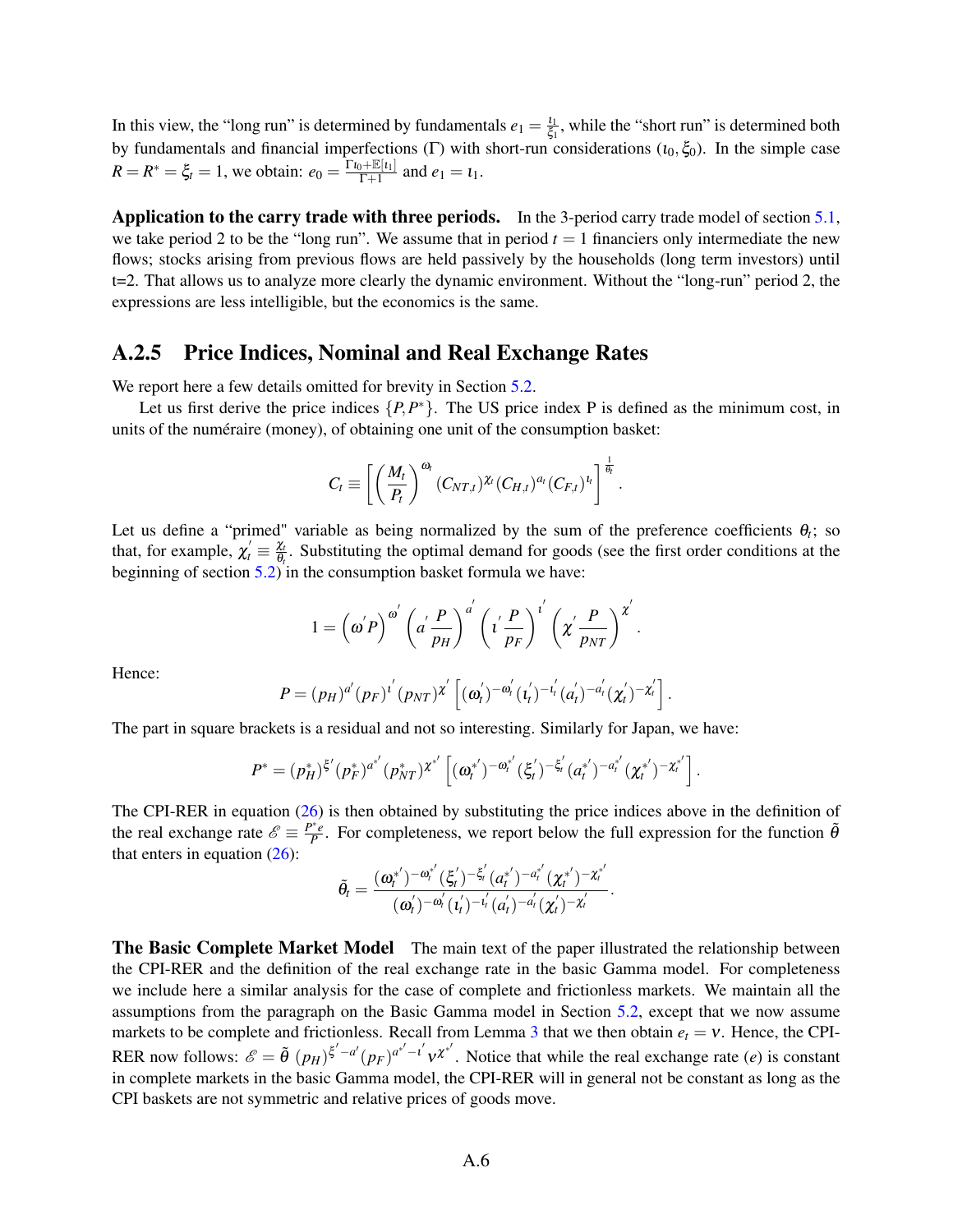### A.2.6 Derivation of the Extended Backus and Smith Condition

We report here the simple derivation of the extended version of the Backus and Smith condition that holds in the basic Gamma model. The condition in equation  $(27)$  can be verified as follows:

$$
\frac{C_0/\theta_0}{C_1/\theta_1} = \frac{C_0^*/\theta_0^* \mathscr{E}_0}{C_1^*/\theta_1^* \mathscr{E}_1 \mathscr{E}_0} \iff \frac{P_0C_0/\theta_0}{P_1C_1/\theta_1} = \frac{P_0^*C_0^*/\theta_0^*}{P_1^*C_1^*/\theta_1^*} \iff \frac{1}{1} = \frac{1}{1},
$$

where the first equivalence simply makes use of the definition  $\mathscr{E} \equiv \frac{P^*e}{P}$  $\frac{P_e}{P}$ , and the second equivalence follows from  $P_t C_t = \theta_t$  and  $P_t^* C_t^* = \theta_t^*$  for  $t = 0, 1$ . These latter equalities (we focus here on the US case) can be recovered by substituting the households' demand functions for goods in the static household budget constraint:  $P_t C_t = C_{NT,t} + p_{H,t} C_{H,t} + p_{F,t} C_{F,t} = \chi_t + a_t + t_t = \theta_t$ .

# A.3 Numerical Generalization of the Model

We include here a generalization of the basic Gamma model in Section [1](#page-4-2) that relaxes some of the assumptions imposed in the main body of the paper for tractability. This more general model has to be solved numerically. Our main aim is to verify, at least numerically, that all the core forces of the basic model carry through to this more general environment. We also provide a brief numerical simulation of the model. We stress, however, that this is only a numerical example without any pretense of being a full quantitative assessment.

Model Equations Since the model is a generalization of the basic one, we do not restate, in the interest of space, the entire structure of the economy. We only note here that the model has infinite horizon, symmetric initial conditions (both countries start with zero bond positions), and report below the system of equations needed to compute the solution.

$$
R_{t+1} = \frac{\chi_t/Y_{NT,t}}{\beta_t \mathbb{E}_t[\chi_{t+1}/Y_{NT,t+1}]},
$$
\n(A.5)

$$
R_{t+1}^* = \frac{\chi_t^* / Y_{NT,t}^*}{\beta_t^* \mathbb{E}_t[\chi_{t+1}^* / Y_{NT,t+1}^*]},
$$
\n(A.6)

$$
Q_t = \frac{1}{\Gamma} \mathbb{E}_t \left[ \left( \alpha \beta_t \frac{Y_{NT,t}/\chi_t}{Y_{NT,t+1}/\chi_{t+1}} + (1-\alpha) \beta_t^* \frac{e_t}{e_{t+1}} \frac{Y_{NT,t}^*/\chi_t^*}{Y_{NT,t+1}/\chi_{t+1}^*} \right) \left( e_t R_{t+1} - R_{t+1}^* e_{t+1} \right) \right]
$$
(A.7)

$$
Q_t = f_t e_t - f_t^* - D_t, \tag{A.8}
$$

$$
D_t = D_{t-1}R_t + (\alpha Q_{t-1} - e_{t-1}f_{t-1})\left(R_t - R_t^* \frac{e_t}{e_{t-1}}\right) + e_t \frac{\xi_t}{\chi_t^*} Y_{NT,t}^* - \frac{\iota_t}{\chi_t} Y_{NT,t}, \tag{A.9}
$$

where  $\alpha$  is the share of financiers' profits repatriated to the US, and *D* are the US net foreign assets. This is a system of five nonlinear stochastic equations in five endogenous unknowns  $\{R, R^*, e, Q, D\}$ . We solve the system numerically by second order approximation. The exogenous variables evolve according to:

$$
\ln t_{t} = (1 - \phi_{t}) \ln t_{t-1} + \sigma_{t} \varepsilon_{t,t}; \qquad \ln \xi_{t} = (1 - \phi_{\xi}) \ln \xi_{t-1} + \sigma_{\xi} \varepsilon_{\xi,t}, \nf_{t} = (1 - \phi_{f}) f_{t-1} + \sigma_{f} \varepsilon_{f,t}; \qquad f_{t}^{*} = (1 - \phi_{f}) f_{t-1}^{*} + \sigma_{f} \varepsilon_{f^{*},t}, \n\beta_{t} = \bar{\beta} \exp(x_{t}); \qquad \beta_{t}^{*} = \bar{\beta} \exp(x_{t}^{*}), \nx_{t} = (1 - \phi_{x}) x_{t-1} + \sigma_{x} \varepsilon_{x,t}; \qquad x_{t}^{*} = (1 - \phi_{x}) x_{t-1}^{*} + \sigma_{x} \varepsilon_{x^{*},t}
$$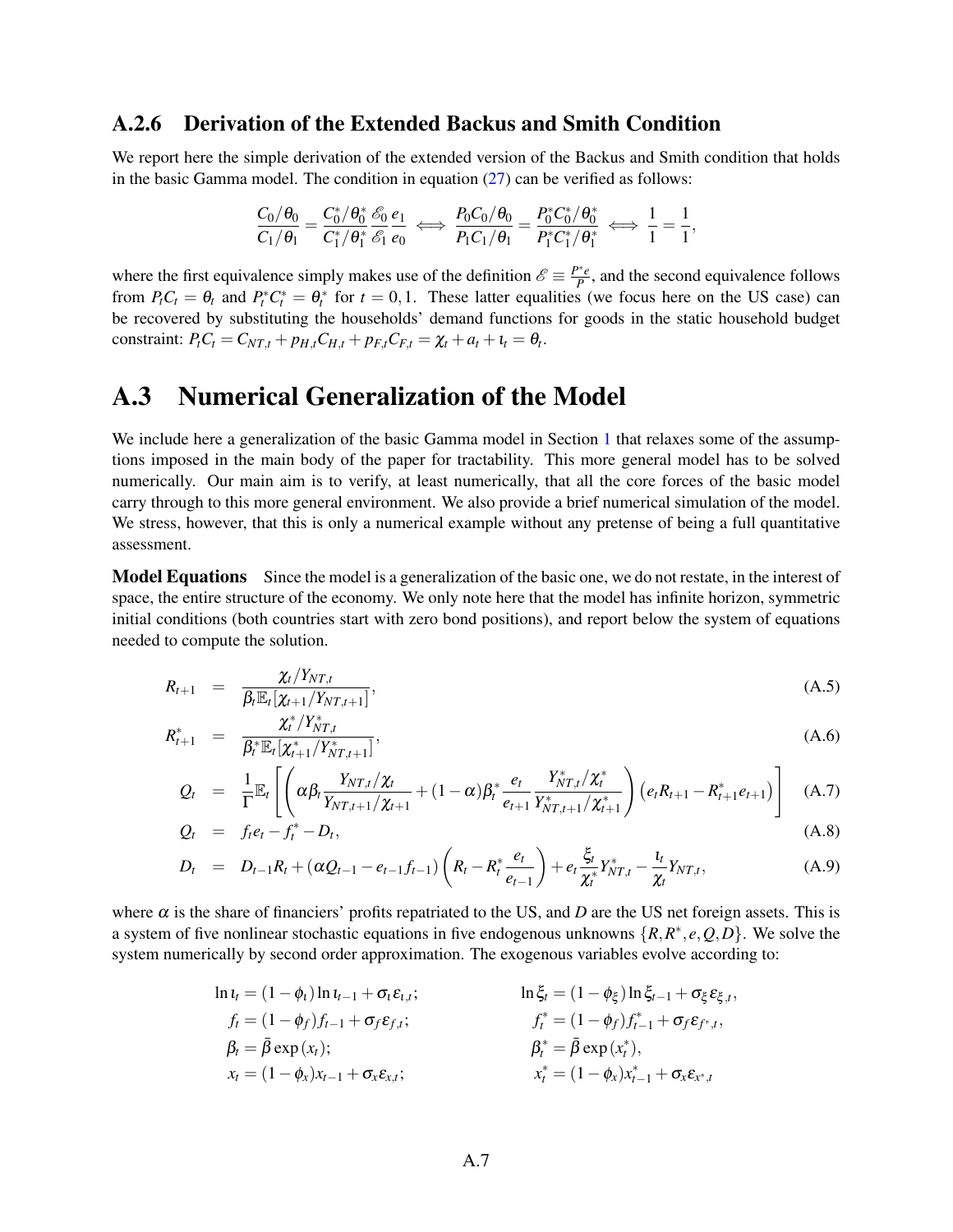where  $[\varepsilon_t, \varepsilon_{\xi}, \varepsilon_f, \varepsilon_f, \varepsilon_x, \varepsilon_{xx}] \sim N(0, I)$ . We assume that all other processes, including the endowments, are constant.

The deterministic steady state is characterized by:  $\{\bar{e} = 1, \bar{R} = \bar{R}^* = \bar{\beta}^{-1}, \bar{Q} = \bar{D} = \bar{D}^* = 0\}$ .<sup>[60](#page-49-0)</sup> In order to provide a numerical example of the solution, we briefly report here the chosen parameter values. We stress that this is not an estimation, but simply a numerical example of the solutions. We set  $\bar{\beta} = 0.985$  to imply a steady state annualized interest rate of 5%. We set the share of financiers' payout to households at  $\alpha = 0.5$ , so that it is symmetric across countries. We set all constant parameters at 1 ( $Y_H = Y_L = a = a^* = 1$ ), except for the value of non-tradables set at 18 ( $Y_{NT} = Y_{NT}^* = \chi = \chi^* = 18$ ), so that they account for 90% of the consumption basket. We set  $\Gamma = 0.1$ .<sup>[61](#page-49-1)</sup> Finally, we set the shock parameters to:  $\phi_t = \phi_{\xi} = 0.0018$ ,  $\sigma_t =$  $\sigma_{\xi} = 0.0037, \phi_f = 0.0001, \sigma_f = 0.05, \phi_x = 0.0491, \sigma_x = 0.0073.$ 

<span id="page-49-2"></span>We report in Table [A.1](#page-49-2) below a short list of simulated moments.<sup>[62](#page-49-3)</sup> For a rough comparison, we also provide data moments focusing on the GBP/USD exchange rate and US net exports.

| Moment                                 | Data   | $Model, \Gamma = 0.1$ |
|----------------------------------------|--------|-----------------------|
| $SD\left(\frac{e_{t+1}}{e_t}-1\right)$ | 0.1011 | 0.1317                |
| $\phi(e_{t+1},e_t)$                    | 0.2442 | 0.1471                |
| $\bar{R}^c$                            | 0.0300 | 0.0388                |
| $SD(R_t^c)$                            | 0.1011 | 0.1310                |
| $SD(nx_t)$                             | 0.0334 | 0.0240                |
| $\phi(nx_t, nx_{t-1})$                 | 0.0708 | 0.1618                |
| $SD(R_t)$                              | 0.0479 | 0.0480                |
| $\phi(R_{t+1},R_t)$                    | 0.1826 | 0.1819                |

Table A.1: Numerical Example of Simulated Moments

*Data and model-simulated moments. The first column reports the standard deviation and (one minus) autocorrelation of exchange rates, the average carry trade return and its standard deviation, the standard deviation and (one minus) the autocorrelation coefficient of net exports over GDP for the US, and the standard deviation and (one minus) autocorrelation of interest rates. Data sources: exchange rate moments are for the GBP/USD, the carry trade moments are based on [Lettau, Maggiori and Weber](#page-40-26) [\(2013\)](#page-40-26) assuming the interest rate differential is 5%, the interest rate moments are based on the yield on the 6-month treasury bill minus a 3-year moving average of the 6-month rate of change of the CPI. All data are quarterly 1975Q1-2012Q2 (150 observations). The reported moments are annualized. Model implied moments are computed by simulating 500,000 periods (and dropping the first 100,000). The carry trade moments are computed selecting periods in the simulation when the interest rate differential is between 4% and 6%.*

Finally, we provide a numerical example of classic UIP regressions. The regression specification follows:

$$
\Delta \ln(e_{t+1}) = \alpha + \beta [\ln(R_t) - \ln(R_t^*)] + \varepsilon_t.
$$

<span id="page-49-0"></span><sup>&</sup>lt;sup>60</sup>Note that the deterministic steady state is stationary whenever  $\Gamma > 0$ , which we always assume, as shown in Proposition [A.2.](#page-14-1) Similarly the portfolio of the intermediary is determinate via the assumption that households only save in domestic currency and via the limited commitment problem of the intermediary.

<span id="page-49-1"></span><sup>&</sup>lt;sup>61</sup>We set this conservative value of  $\Gamma$  based on a thought experiment on the aggregate elasticity of the exchange rate to capital flows. We suppose that an inelastic short-term flow to buy the Dollar, where the scale of the flow is comparable to 1 year worth of US exports  $(i.e.f^*) = 1$ , would induce the Dollar to appreciate 10%. The numbers are simply illustrative, but are in broad congruence with the experience of Israel and Switzerland during the recent financial crisis. Let us revert to the basic Gamma model. Suppose that period 1 is a "long run" during which inflows have already mean-reverted (so that the model equations are:  $e_0 - 1 + f^* + Q = 0$ ,  $e_1 = 1$ ,  $Q = \frac{1}{\Gamma}(e_0 - e_1)$ ). Then, we have  $e_0 = 1 - \frac{\Gamma}{1+\Gamma} f^*$ . Hence, the price impact is  $e_0 - 1 = -\frac{\Gamma}{1+\Gamma} \simeq -0.1$ . This leads to  $\Gamma \simeq 0.1$ .

<span id="page-49-3"></span> $62$ The moments are computed by simulating 500,000 periods. We drop the first 100,000 observations (burn-in period).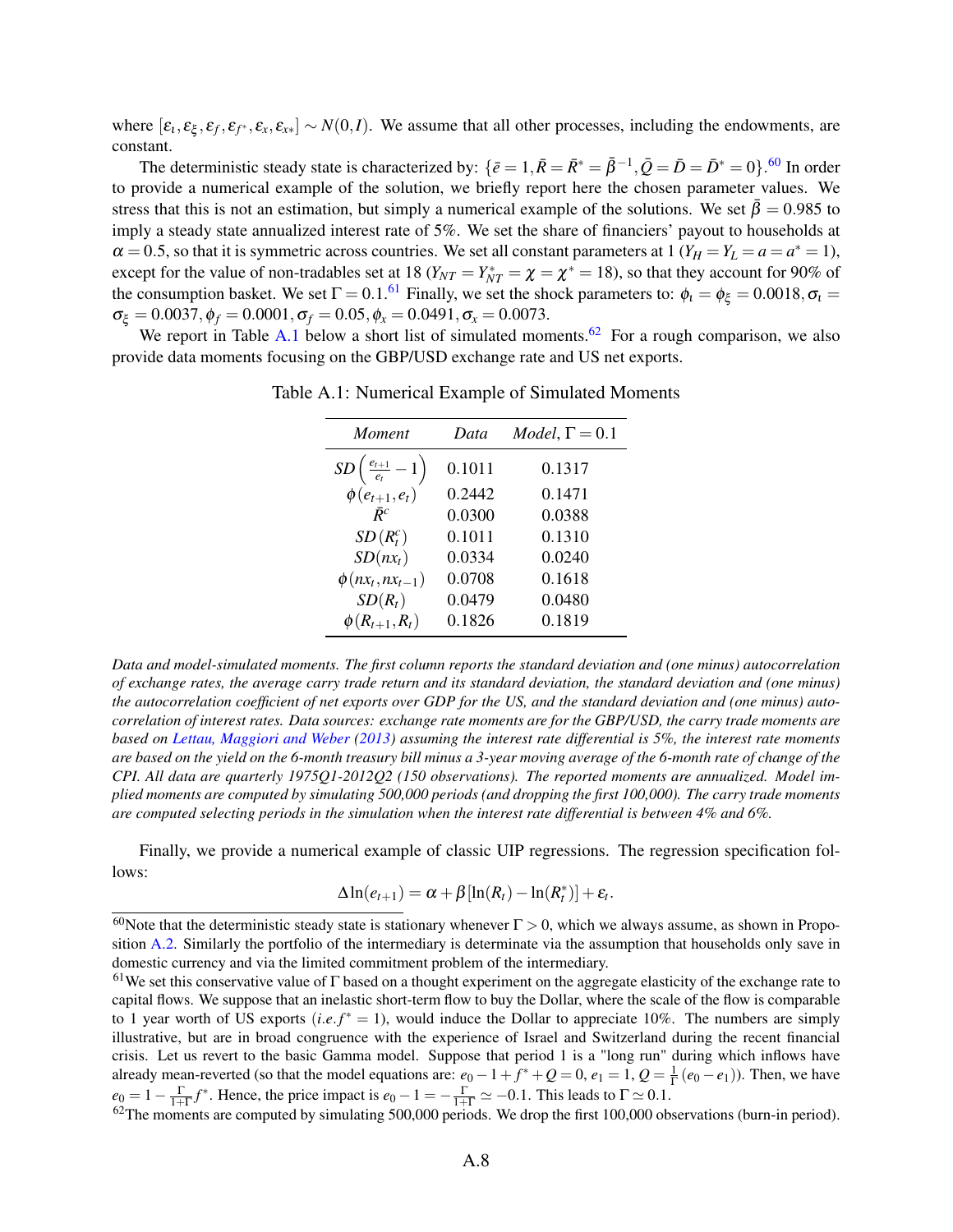The above regression is the empirical analog to the theoretical results in Section [5.1.](#page-33-0)<sup>[63](#page-50-0)</sup> We find a regression coefficient well below one ( $\hat{\beta} = 0.34$ ), the level implied by UIP. Indeed, on average we strongly reject UIP with an average standard error of 0.42. The regression adjusted  $R^2$  is also low at 0.039. The results are broadly in line with the classic empirical literature on UIP. As a reference, if we perform the same regression on the GBP/USD exchange rate for the period from 1975Q1 to 2012Q2 we find a coefficient of 0.42 (standard error equal to 0.24), which is significantly below the UIP value of 1, and  $R^2 = 0.014$ .

# A.4 Proofs

## A.4.1 Proofs for the Main Body of the Paper

**Proof of Proposition [3](#page-14-0)** The flow equilibrium conditions in the dollar-yen markets are:

<span id="page-50-2"></span><span id="page-50-1"></span>
$$
\xi_0 e_0 - t_0 + Q_0 = 0,\tag{A.10}
$$

$$
\xi_1 e_1 - t_1 - RQ_0 = 0. \tag{A.11}
$$

Summing  $R(A.10)$  $R(A.10)$  and  $(A.11)$  gives the intertemporal budget constraint:  $R(\xi_0e_0 - t_0) + \xi_1e_1 - t_1 = 0$ . From this, we obtain:

<span id="page-50-3"></span>
$$
e_1 = \xi_1^{-1} (R i_0 + i_1 - R \xi_0 e_0).
$$
 (A.12)

The equilibrium in the Dollar / Yen market  $\xi_0e_0 - t_0 + \frac{1}{\Gamma}$  $\frac{1}{\Gamma}\mathbb{E}\left[e_0 - \frac{R^*}{R}\right]$  $\frac{R^*}{R}e_1$  = 0 gives:

<span id="page-50-4"></span>
$$
\frac{R^*}{R}\mathbb{E}\left[e_1\right] = e_0 + \Gamma\left(\xi_0 e_0 - \mathbf{1}_0\right) = \left(1 + \Gamma\xi_0\right)e_0 - \Gamma\mathbf{1}_0.
$$
\n(A.13)

Combining  $(A.12)$  and  $(A.13)$ ,

$$
\mathbb{E}[e_1] = \mathbb{E}\left[\xi_1^{-1}(Rt_0 + t_1)\right] - \mathbb{E}\left[\xi_1^{-1}\right]\xi_0 Re_0 = \frac{R}{R^*}(1 + \Gamma\xi_0)e_0 - \frac{R}{R^*}\Gamma t_0,
$$

i.e.

$$
e_0 = \frac{\frac{R}{R^*} \Gamma t_0 + \mathbb{E}\left[\xi_1^{-1} \left(Rt_0 + t_1\right)\right]}{\frac{R}{R^*} \left(1 + \Gamma \xi_0\right) + \mathbb{E}\left[\xi_1^{-1}\right] \xi_0 R} = \frac{\left(\mathbb{E}\left[R^* \xi_1^{-1}\right] + \Gamma\right) t_0 + \mathbb{E}\left[\frac{R^*}{R} \xi_1^{-1} t_1\right]}{\left(\mathbb{E}\left[R^* \xi_1^{-1}\right] + \Gamma\right) \xi_0 + 1}
$$

$$
= \frac{\mathbb{E}\left[\frac{R^*}{\xi_1} \left(t_0 + \frac{t_1}{R}\right)\right] + \Gamma t_0}{\mathbb{E}\left[\frac{R^*}{\xi_1} \left(\xi_0 + \frac{\xi_1}{R^*}\right)\right] + \Gamma \xi_0}.
$$

We can now calculate  $e_1$ . We start from its expected value:

$$
\frac{R^*}{R}\mathbb{E}\left[e_1\right] = \left(1 + \Gamma \xi_0\right)e_0 - \Gamma t_0 = \left(1 + \Gamma \xi_0\right)\frac{\left(\mathbb{E}\left[\frac{R^*}{\xi_1}\right] + \Gamma\right)\iota_0 + \mathbb{E}\left[\frac{R^*}{\xi_1}\frac{\iota_1}{R}\right]}{\left(\mathbb{E}\left[\frac{R^*}{\xi_1}\right] + \Gamma\right)\xi_0 + 1} - \Gamma t_0
$$

<span id="page-50-0"></span> $63$ To estimate the regression based on model-produced data, we simulate the model for 500,000 periods, dropping the first 100,000, and then sample at random 10,000 data intervals of length 150. The length is chosen to reflect the data span usually available for the modern period of floating currencies (150 quarters). On each data interval, we estimate the above regression. Finally, we average across the regression output from the 10,000 samples.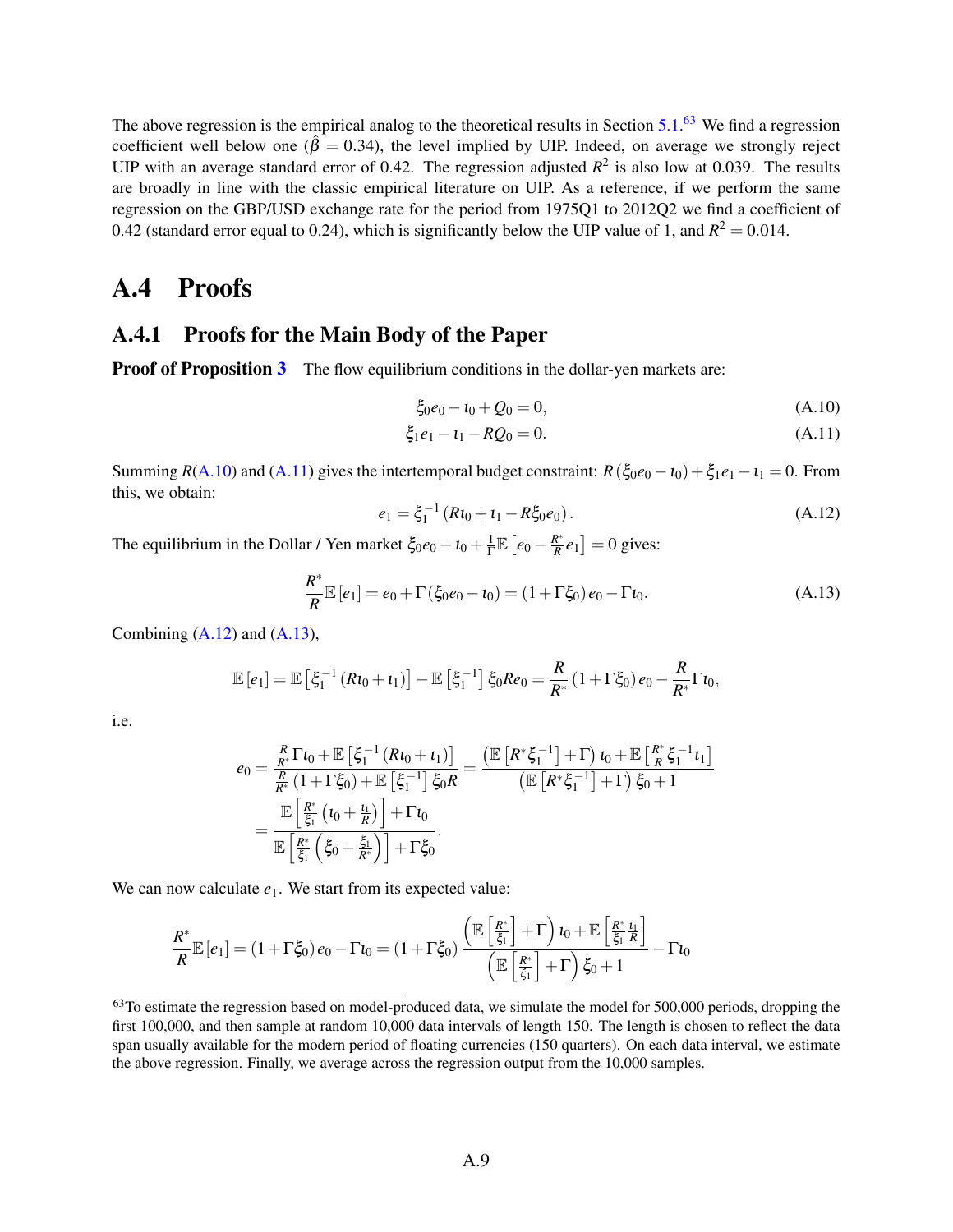$$
=\frac{\left\{(1+\Gamma\xi_0)\left(\mathbb E\left[\frac{R^*}{\xi_1}\right]+\Gamma\right)-\Gamma\left[\left(\mathbb E\left[\frac{R^*}{\xi_1}\right]+\Gamma\right)\xi_0+1\right]\right\}t_0+(1+\Gamma\xi_0)\mathbb E\left[\frac{R^*}{\xi_1}\frac{t_1}{R}\right]}{\left(\mathbb E\left[\frac{R^*}{\xi_1}\right]+\Gamma\right)\xi_0+1}\\=\frac{\mathbb E\left[\frac{R^*}{\xi_1}\right]t_0+(1+\Gamma\xi_0)\mathbb E\left[\frac{R^*}{\xi_1}\frac{t_1}{R}\right]}{\left(\mathbb E\left[\frac{R^*}{\xi_1}\right]+\Gamma\right)\xi_0+1}=\frac{\mathbb E\left[\frac{R^*}{\xi_1}\left(t_0+\frac{t_1}{R}\right)\right]+\Gamma\xi_0\mathbb E\left[\frac{R^*}{\xi_1}\frac{t_1}{R}\right]}{\mathbb E\left[\frac{R^*}{\xi_1}\left(\xi_0+\frac{\xi_1}{R^*}\right)\right]+\Gamma\xi_0}.
$$

To obtain the time-1 innovation, we observe that  $e_1 = \frac{1}{\xi_1}$  $\frac{1}{\xi_1}$  ( $Rt_0 + t_1 - R\xi_0e_0$ ) implies:

$$
\{e_1\} = \left\{\frac{\iota_1}{\xi_1}\right\} + R(\iota_0 - \xi_0 e_0) \left\{\frac{1}{\xi_1}\right\}.
$$

As:

$$
\iota_0-\xi_0e_0=\iota_0-\xi_0\frac{\left(\mathbb{E}\left[\frac{R^*}{\xi_1}\right]+\Gamma\right)\iota_0+\mathbb{E}\left[\frac{R^*}{\xi_1}\frac{\iota_1}{R}\right]}{\left(\mathbb{E}\left[\frac{R^*}{\xi_1}\right]+\Gamma\right)\xi_0+1}=\frac{\iota_0-\mathbb{E}\left[\xi_0\frac{R^*}{\xi_1}\frac{\iota_1}{R}\right]}{\left(\mathbb{E}\left[\frac{R^*}{\xi_1}\right]+\Gamma\right)\xi_0+1},
$$

we obtain:

$$
\{e_1\} = \left\{\frac{t_1}{\xi_1}\right\} + R \frac{t_0 - \mathbb{E}\left[\xi_0 \frac{R^*}{\xi_1} \frac{t_1}{R}\right]}{\left(\mathbb{E}\left[\frac{R^*}{\xi_1}\right] + \Gamma\right) \xi_0 + 1} \left\{\frac{1}{\xi_1}\right\}.\Box
$$

**Proof of Lemma [3](#page-17-2)** We prove the Lemma, in a slightly more general way. In the decentralized allocation, the consumer's intra-period consumption [\(3\)](#page-6-2) gives the first order conditions:

$$
p_{NT}C_{NT} = \frac{\chi}{\lambda}; \qquad p_{NT}^*C_{NT}^* = \frac{\chi^*}{\lambda^*};
$$
  
\n
$$
p_{H}C_{H} = \frac{a}{\lambda}; \qquad \frac{p_{H}}{e}C_{H}^* = \frac{\xi}{\lambda^*};
$$
  
\n
$$
ep_F^*C_F = \frac{1}{\lambda}; \qquad p_F^*C_F^* = \frac{a^*}{\lambda^*}.
$$
\n(A.14)

<span id="page-51-0"></span>.

so that

$$
e = \frac{\frac{C_H^*\lambda^*}{\xi}}{\frac{C_H\lambda}{a}}.
$$

Suppose that the Negishi weight is v. The planner maximizes  $U + vU^*$  subject to the resource constraint; hence, in particular  $\max_{C_H+C_H^* \le Y_H} a \ln C_H + v \xi \ln C_H^*$ , which gives the planner's first order condition  $\frac{a}{C_H} = \frac{v \xi}{C_H}$  $\frac{v\varsigma}{C_H^*}$ . Hence, in the first best exchange rate satisfies:

$$
e^{FB} = \mathsf{v}\frac{\lambda^*}{\lambda} = \mathsf{v}\frac{p_{NT}C_{NT}/\chi}{p^*_{NT}C^*_{NT}/\chi^*}
$$

Putting the dates back in for future reference, the first best exchange rate, when the Negishi weights on the US and Japan are  $(1, v)$ , is

$$
e_t^{FB} = v \frac{\lambda_t^*}{\lambda_t} = v \frac{p_{NT} C_{NT,t}/\chi_t}{p_{NT}^* C_{NT,t}^*/\chi_t^*}.
$$

In the basic case of Lemma [3,](#page-17-2) we have  $\lambda_t = \lambda_t^* = 1$ , so  $e_t^{FB} = v$ . Note that this is derived under the assumption of identical discount factor  $\beta = \beta^*$ .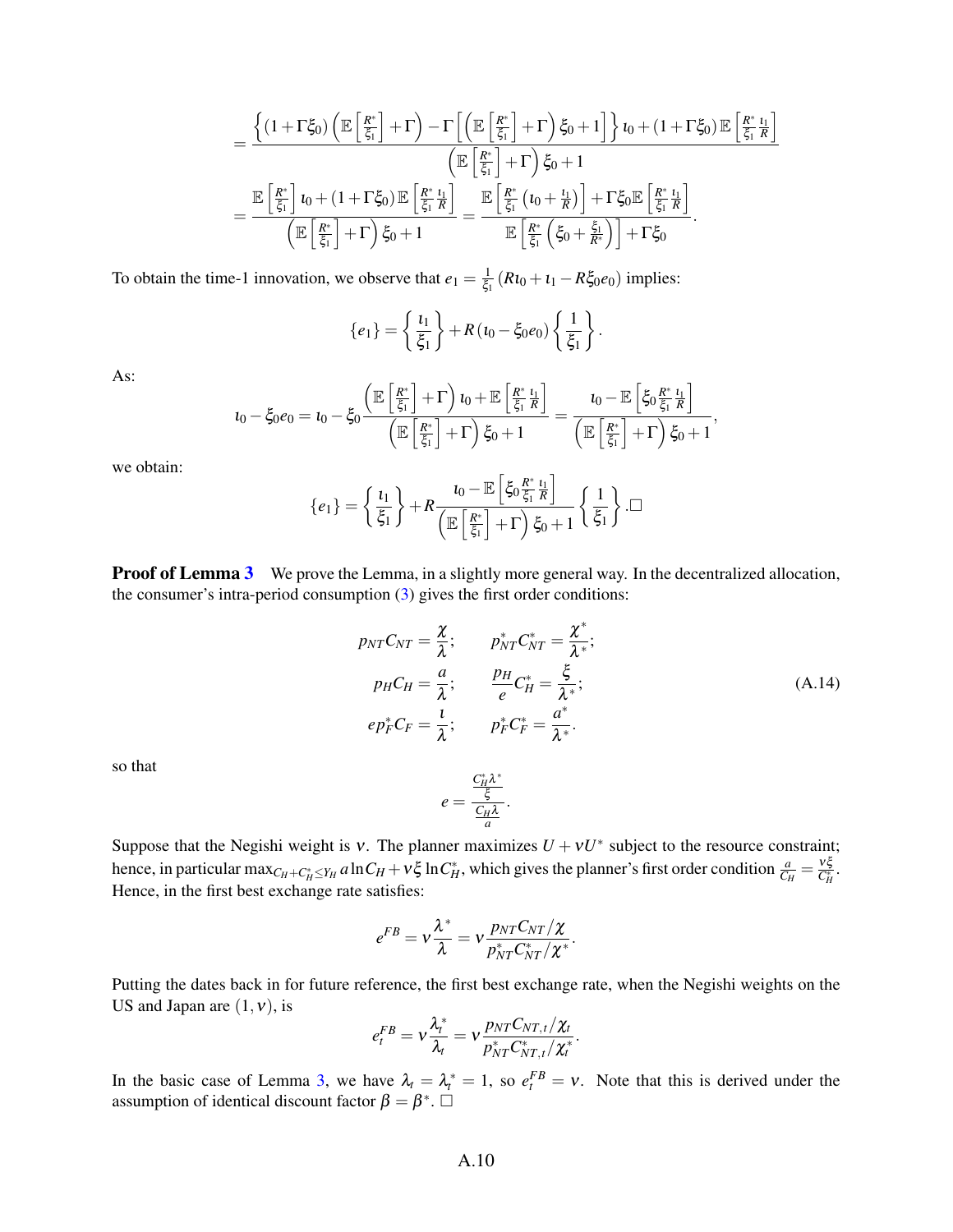#### **Proof of Proposition [7](#page-24-2)** We first prove a Lemma.

**Lemma A.2** *In the setup of Proposition* [3,](#page-14-0)  $e_0$  *is increasing in*  $\iota_t$  *and*  $R^*$  *and decreasing in*  $\xi_t$  *and*  $R$ ;  $\frac{\partial e_0}{\partial \iota_0}$ *increases in*  $\Gamma$ . In addition,  $e_0$  *increases in*  $\Gamma$  *if and only the US is a natural net debtor at time*  $0^+$ , *i.e.*  $N_{0^+} \equiv \xi_0 e_0 - i_0 < 0.$ 

**Proof**: The comparative statics with respect to  $\iota_t$ ,  $\xi_0$ , and R are simply by inspection. We report here the less obvious ones:  $\overline{11}$ 

$$
\frac{\partial e_0}{\partial \xi_1} = \frac{\mathbb{E}\left[\frac{e_0\xi_0 - t_0 - \frac{\epsilon_1}{R}}{\xi_1^2}\right]}{\mathbb{E}\left[\frac{\xi_0 + \frac{\xi_1}{R^*}}{\xi_1}\right] + \frac{\Gamma \xi_0}{R^*}} = -\frac{\mathbb{E}\left[\frac{e_1}{R \xi_1}\right]}{\mathbb{E}\left[\frac{\xi_0 + \frac{\xi_1}{R^*}}{\xi_1}\right] + \frac{\Gamma \xi_0}{R^*}} < 0,
$$

where we made use of the state-by-state budget constraint  $e_0 \xi_0 - i_0 + \frac{e_1 \xi_1 - i_1}{R} = 0$ . To be very precise, a notation like  $\frac{\partial e_0}{\partial \xi_1}$  is the sensitivity of  $e_0$  to a small, deterministic increment to random variable  $\xi_1$ .

$$
\frac{\partial e_0}{\partial R^*} = \frac{1}{R^{*2}} \frac{e_0 - \Gamma Q}{\mathbb{E}\left[\frac{\xi_0 + \frac{\xi_1}{R^*}}{\xi_1}\right] + \frac{\Gamma \xi_0}{R^*}} = \frac{1}{R R^*} \frac{\mathbb{E}\left[e_1\right]}{\mathbb{E}\left[\frac{\xi_0 + \frac{\xi_1}{R^*}}{\xi_1}\right] + \frac{\Gamma \xi_0}{R^*}} > 0,
$$

where we made use of the financiers' demand equation,  $\Gamma Q_0 = \mathbb{E}\left[e_0 - \frac{R^*}{R}\right]$  $\frac{R^*}{R}e_1$ , and the flow equation,  $\xi_0e_0$  –  $i_0 + Q_0 = 0.$ 

We also have,

$$
\frac{\partial e_0}{\partial \Gamma} = -N_{0^+} \frac{1}{1+R^* \mathbb{E}\left[\frac{\xi_0}{\xi_1}\right] + \xi_0 \Gamma} < 0,
$$

where we made use of the definition  $N_{0^+} = e_0 \xi_0 - i_0$ . This implies:

$$
\frac{\partial^2 e_0}{\partial \Gamma \partial \iota_0} = \frac{1}{\left( R^* \mathbb{E} \left[ \frac{\xi_0}{\xi_1} \right] + 1 + \Gamma \xi_0 \right)^2} > 0. \Box
$$

This implies all the points of Proposition [7](#page-24-2) with two exceptions. The effects with respect to interest rate changes, both domestic and foreign, hold for  $f, f^*$  sufficiently small. Finally, we focus on the impact of  $f^*$ . Simple calculations yield:

$$
\frac{\partial e_0}{\partial f^*} = -\frac{\Gamma}{R^* \mathbb{E}\left[\frac{\xi_0}{\xi_1}\right] + 1 + \Gamma \xi_0} < 0.
$$

We notice that the comparative statics with respect to *f* are less clear-cut, because *f* affects the value of  $\Gamma \xi_1$ , and hence affects risk-taking. However, we have  $\frac{\partial e_0}{\partial f} > 0$  for typical values (e.g.  $R = R^* = 1$ ,  $\tilde{\xi}_0 = \tilde{\xi}_1$ ). □

**Proof of Lemma [4](#page-28-2) and Proposition [8](#page-28-3)** The economy is described by:

$$
e_0-1-qe_0+Q_0=0; \qquad e_1-t_1+qe_1-Q_0=0.
$$

Using Proposition [6](#page-24-0) (with  $\xi_0 = 1 - q$ ,  $\xi_1 = 1 + q$ ), we have:

<span id="page-52-0"></span>
$$
e_0(q) = 1 + \frac{\Gamma(q + q^2)}{2 + \Gamma(1 - q^2)},
$$
\n(A.15)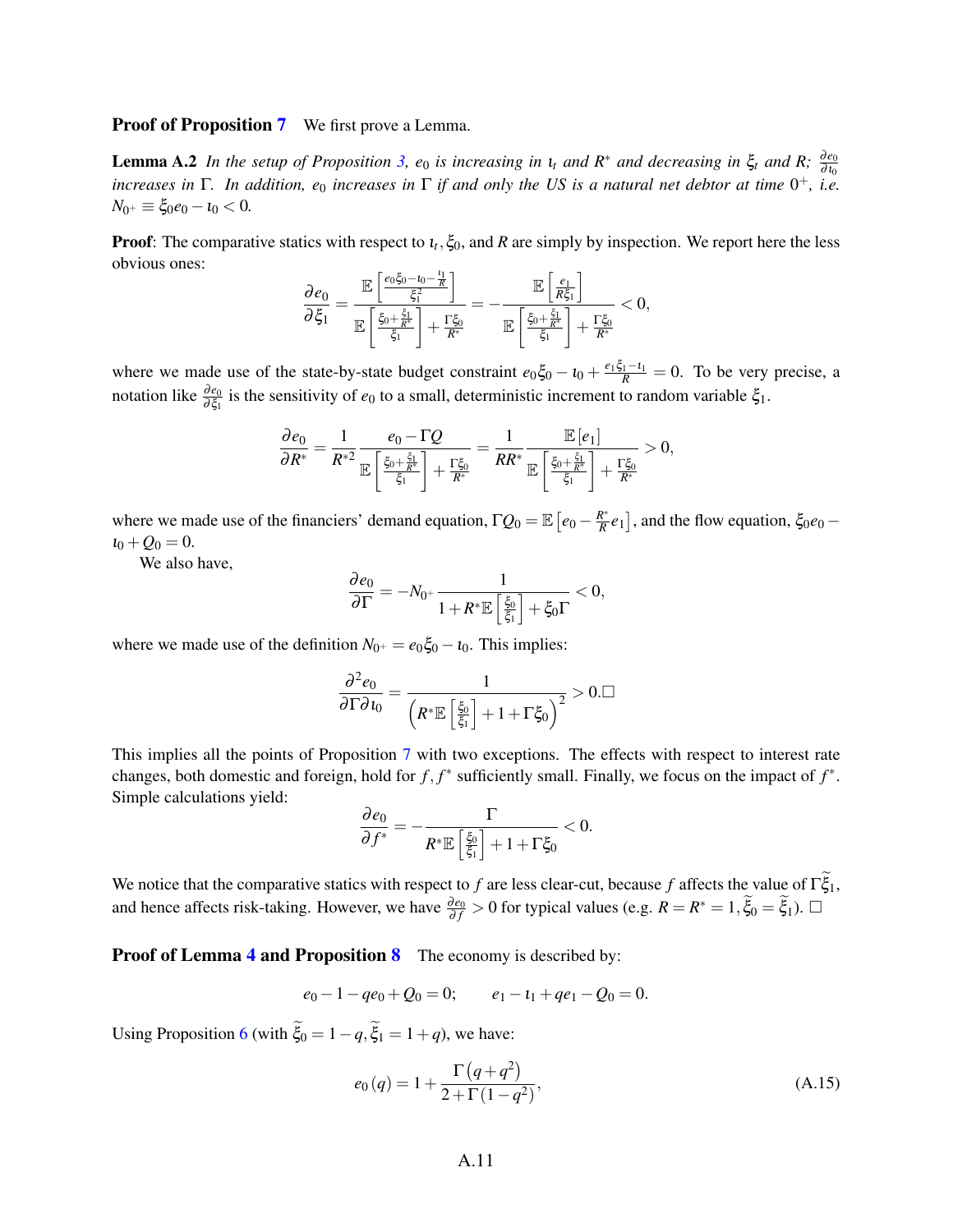$$
e_1(q) = 1 + \frac{\Gamma(-q+q^2)}{2+\Gamma(1-q^2)} + \frac{\varepsilon}{1+q}.
$$
\n(A.16)

where we define  $\varepsilon \equiv t_1 - 1$ , the innovation to  $t_1$  (recall  $\mathbb{E} t_1 = 1$ ). This implies Lemma [4.](#page-28-2)

The intervention's impact on the *average* exchange rate is only second order: it creates a depreciation at time 0, and an appreciation at time 1.

Recall that we assume  $a_t^* = \mathbf{1}_t$  to keep the countries symmetric in their demands of tradables, and simplify the algebra. Given equation [\(A.14\)](#page-51-0) and  $\lambda_t = \lambda_t^* = 1$ , we can define  $s_t \equiv \frac{C_{H,t}}{C_{H,t} + C_t}$  $\frac{C_{H,t}}{C_{H,t}+C_{H,t}^*} = \frac{C_{F,t}}{C_{F,t}+C_t}$  $\frac{C_{F,t}}{C_{F,t}+C_{F,t}^*}$  to be the real US share of consumption in both US or Japanese tradables. This share is equal to:

<span id="page-53-2"></span><span id="page-53-1"></span>
$$
s_t = \frac{1}{1 + e_t}.\tag{A.17}
$$

By definition, US consumption of good *g* is  $C_{g,t} = s_t Y_{g,t}$ , where  $Y_{g,t}$  is the world production of good *g*. US welfare at time *t* is (dropping the non-tradables endowment term, and correspondingly setting  $\chi = 0$  for algebraic convenience):

$$
U_t = a_t \ln C_{H,t} + t_t \ln C_{F,t} = a_t \ln (s_t Y_{H,t}) + t_t \ln (s_t Y_{F,t})
$$
  
=  $(a_t + t_t) \ln s_t + a_t \ln Y_{H,t} + t_t \ln Y_{F,t},$ 

and intertemporal US welfare is (using  $a_t = 1$ ):

$$
U(q) = \mathbb{E}[U_0 + U_1] = \mathbb{E}\sum_{t=0}^1 ((1 + \iota_t)\ln s_t + \ln Y_{H,t} + \iota_t \ln Y_{F,t}).
$$

US production of tradables at time 0 is (by equation [\(22\)](#page-25-1)):  $Y_{H,0} = \min \left( \frac{1+e_0}{\overline{p}_H} \right)$  $\left(\frac{+e_0}{\overline{p}_H}, L\right)$ , so  $Y_{H,0}$  increases in *e* for  $e \in [0, \overline{e}_0]$ , with  $\overline{e}_0 \equiv \overline{p}_H L - 1$ . Hence:

<span id="page-53-0"></span>
$$
U(q) = \ln \min\left(\frac{1+e_0(q)}{\overline{p}_H}, L\right) + h(q) + K,\tag{A.18}
$$

where  $h(q) \equiv \mathbb{E}\sum_{t=0}^{1} (1+t_t) \ln s_t$  captures the allocational distortions, and  $K = 3 \ln L$  is a constant independent of policy (as prices are flexible at  $t = 1$  in the US). Hence, US welfare goes up when its share  $s_t$  is higher and when world production is higher  $(Y_{H,0}$  higher).

We shall see that the intervention on a scale *q*, by inducing a time-0 Dollar devaluation (i) improves by a first order effect the production at time 0, and (ii) leads only to a second order loss in the total share of consumption *h*(*q*). Hence, the intervention is desirable. In addition, it is desirable also for Japan: Japan benefits from the increase in world production, and experiences only a second order change from the intertemporal distortion. Let us see this analytically.

We define, by analogy with  $(A.18)$ :

$$
V(q) \equiv \ln \frac{1 + e_0(q)}{\overline{p}_H} + h(q) + K,
$$

so that  $V(q) = U(q)$  when  $\frac{1 + e_0(q)}{\overline{p}_H} \le L$ , i.e. in the unemployment region. We have:  $V'(0) = \frac{e'_0(0)}{1 + e_0(0)} + h'(0)$ and  $e_0$  (0) = 1. Taking the derivative of [\(A.15\)](#page-52-0) and [\(A.16\)](#page-53-1) at  $q = 0$  gives:

<span id="page-53-3"></span>
$$
e'_0(0) = \frac{\Gamma}{2 + \Gamma},\tag{A.19}
$$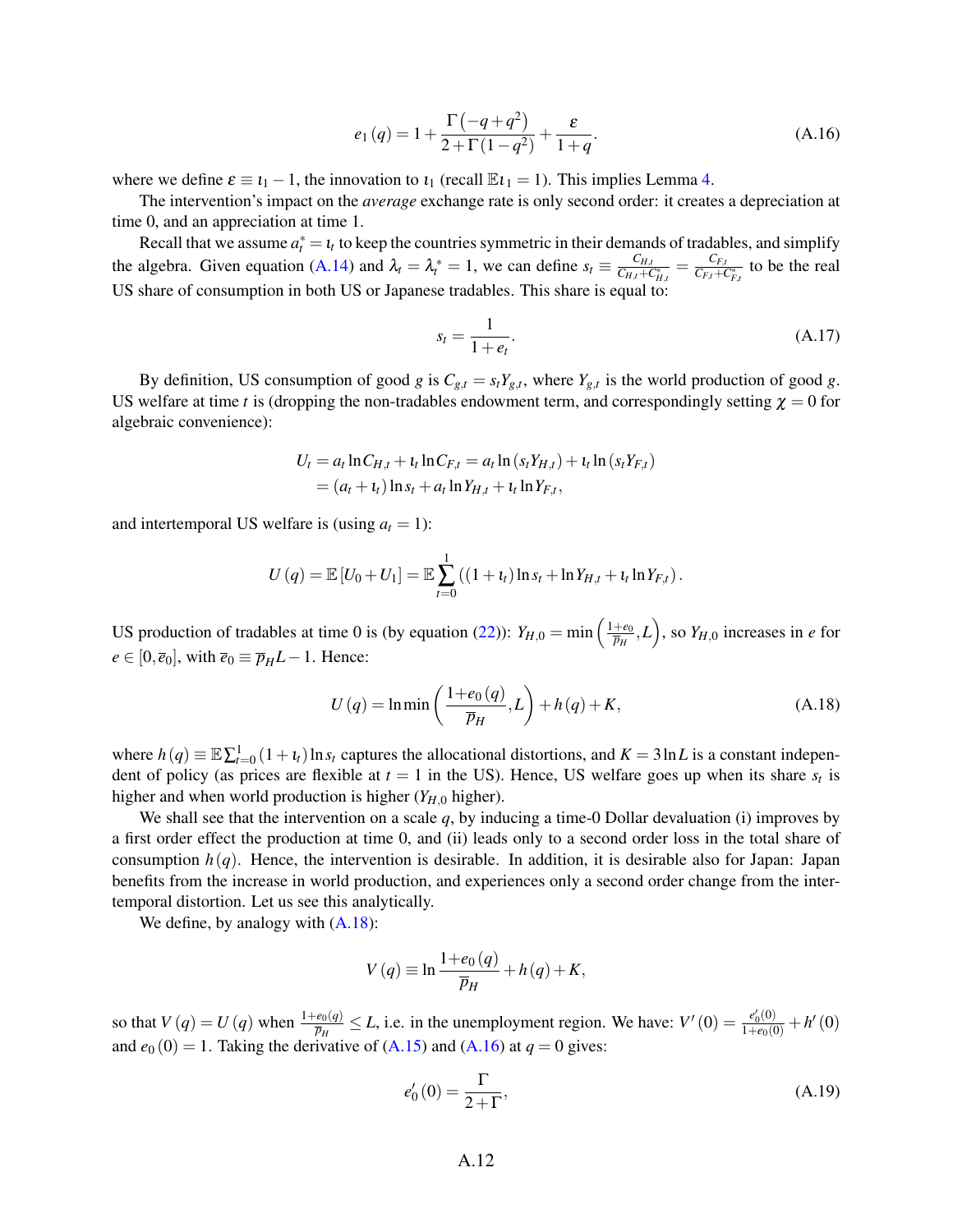<span id="page-54-0"></span>
$$
e'_1(0) = -\frac{\Gamma}{2+\Gamma} - \varepsilon.
$$
 (A.20)

Hence:

$$
V'(0) = \frac{\Gamma}{2(2+\Gamma)} + h'(0).
$$

Recalling  $t_1 = 1 + \varepsilon$  we then compute:

$$
h'(0) = \mathbb{E} \sum_{t=0}^{1} (1 + t_t) \left. \frac{d \ln s_t}{dq} \right|_{q=0}
$$
  
=  $-2 \frac{e'_0(0)}{1 + e_0(0)} - \mathbb{E} \left[ (2 + \varepsilon) \frac{e'_1(0)}{1 + e_1(0)} \right]$  by (A.17)  
=  $-2 \frac{\Gamma}{2 + \Gamma} - \mathbb{E} \left[ (2 + \varepsilon) \frac{\Gamma}{2 + \Gamma} - \varepsilon \frac{\Gamma}{2 + \varepsilon} \right]$   
= 0.

This confirms that intertemporal distortions induced are second order.

Given  $V'(0) > 0$ , by continuity, there exists a  $q^{\max}$  such that  $V'(q) > 0$  for  $q \in [0, q^{\max})$ . We call  $\overline{q}(e_0)$ the inverse of the function  $e_0(q)$ . Since  $e_0(q)$  is an increasing function (for  $q \ge 0$ ), so is  $\overline{q}(e_0)$ . Recall also that the least-devalued exchange rate that ensures full employment is  $\bar{e}_0 = \bar{p}_H L - 1$ . Define  $\bar{p}_H^{\text{max}}$  such that  $\overline{q}(\overline{p}_{H}^{\max}L-1)=q^{\max}$ . Finally, recall that  $p_{H,0}^{\circ}=\frac{2}{L}$  is the flexible equilibrium price of US tradable. The assumption that there is unemployment initially is equivalent to  $\bar{p}_H > p_{H,0}^{\circ}$ .

*H*, *H*, *p*<sup>2</sup> *H*, *H*, *H*, *H*, *H H* initial price  $\overline{p}_H \in (p_{H,0}^{\circ}, \overline{p}_H^{\text{max}})$ . To eliminate unemployment caused by  $\overline{p}_H$ , the government can perform the intervention  $q^{opt} \equiv \overline{q}(\overline{p}_H L - 1)$ . Now, given that  $\overline{q}(\cdot)$  is increasing and  $\overline{p}_H < \overline{p}_H^{max}$ , we have  $q^{opt} < q^{\text{max}}$ . Given that  $V'(q) > 0$  for  $q \in [0, q^{\text{max}})$ , and that  $U'(q) = V'(q)$  for  $q \in [0, q^{opt})$ , we have  $U'(q) > 0$  for  $q \in [0, q^{opt})$ . This means that welfare is increasing in the size of the intervention, in the range  $q \in [0, q^{opt}).$ 

*Japanese welfare*. It is intuitive that Japanese welfare will also increase when the US government's FX intervention devalues the Dollar: Japan enjoys a first-order gain from the increase in US production and experiences only a second-order change from the intertemporal distortion (at least, omitting for now potential Jensen's terms). Of course, this hinges on the assumption that prices are flexible in Japan. We provide here the more formal arguments.

Defining  $s_t^*$  to be the Japanese share of tradables at *t*,

$$
s_t^* = 1 - s_t = \frac{e_t}{1 + e_t},
$$

Japanese utility at time *t* is (using  $a_t^* = \mathbf{1}_t$ ,  $\xi_t = 1$ ):

$$
U_t^* = a_t^* \ln C_{H,t}^* + \xi_t \ln C_{F,t}^* = t_t \ln s_t^* Y_{H,t} + \ln s_t^* Y_{F,t}
$$
  
=  $(1 + t_t) \ln s_t^* + t_t \ln Y_{H,t} + \ln Y_{F,t}.$ 

Hence, Japanese welfare is

$$
U^*(q) = \mathbb{E}\left[U_0^* + U_1^*\right] = \mathbb{E}\sum_{t=0}^1 \left((1+t_t)\ln s_t^* + t_t\ln Y_{H,t} + \ln Y_{F,t}\right)
$$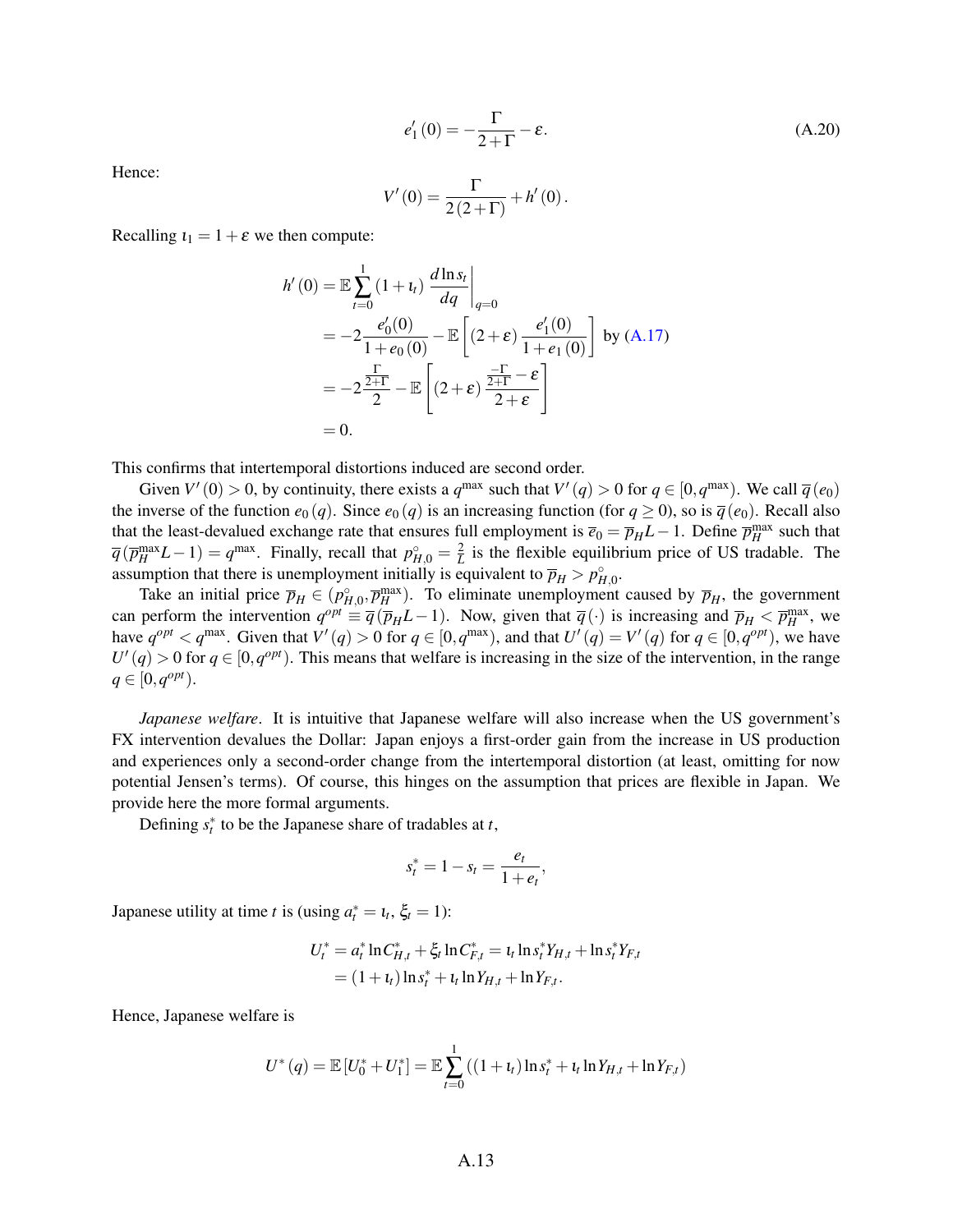$$
= \ln \min \left( \frac{1 + e_0(q)}{\overline{p}_H}, L \right) + h^*(q) + K,
$$

defining  $h^*(q) \equiv \mathbb{E}\sum_{t=0}^1 (1+t_t)\ln s_t^*$ . We define, as for the US case,  $V^*(q) \equiv \ln \frac{1+e_0(q)}{\overline{p}_H} + h^*(q) + K$ . That implies:

$$
V^{*'}(0) = \frac{e'_0(0)}{1 + e_0(0)} + h^{*'}(0)
$$
  
= 
$$
\frac{\Gamma}{2(2+\Gamma)} + h^{*'}(0).
$$

We next calculate  $h^{*'}(0)$ . We start with  $\ln s_t^* = \ln \frac{e_t}{1+e_t} = \ln e_t - \ln(1+e_t)$ , so

$$
\frac{d \ln s_t^*}{dq}\bigg|_{q=0} = e'_t(0) \left[ \frac{1}{e_t(0)} - \frac{1}{1 + e_t(0)} \right] = \frac{e'_t(0)}{e_t(0) (1 + e_t(0))}
$$

and:

$$
h^{*'}(0) = \mathbb{E} \sum_{t=0}^{1} (1 + t_t) \left. \frac{d \ln s_t^*}{dq} \right|_{q=0}
$$
  
\n
$$
= \mathbb{E} \sum_{t=0}^{1} (1 + e_t(0)) \left. \frac{e'_t(0)}{e_t(0) (1 + e_t(0))} \right| \text{ using } t_t = e_t(0),
$$
  
\n
$$
= \mathbb{E} \sum_{t=0}^{1} \frac{e'_t(0)}{e_t(0)}
$$
  
\n
$$
= e'_0(0) + \mathbb{E} \frac{-e'_0(0) - \varepsilon}{1 + \varepsilon} \text{ using (A.19)-(A.20) and } e_1(0) = 1 + \varepsilon
$$
  
\n
$$
= (e'_0(0) - 1) \mathbb{E} \frac{\varepsilon}{1 + \varepsilon} = \left( \frac{\Gamma}{2 + \Gamma} - 1 \right) \mathbb{E} \frac{\varepsilon}{1 + \varepsilon}
$$
  
\n
$$
= -\frac{2}{2 + \Gamma} \mathbb{E} \frac{\varepsilon}{1 + \varepsilon}
$$
  
\n
$$
\geq 0
$$

because the function  $\frac{x}{1+x}$  is concave in the domain  $x > -1$ , and  $\mathbb{E}\varepsilon = 0$ , so that  $\mathbb{E} \frac{\varepsilon}{1+\varepsilon} \leq 0$ . Summing up, we have:

$$
V^{*'}(0) = \frac{\Gamma}{2(2+\Gamma)} + h^{*'}(0) \ge \frac{\Gamma}{2(2+\Gamma)} > 0
$$

Given  $V^{*'}(0) > 0$ , by continuity, there is a  $q^{\max,*}$  such that  $V^{*'}(q) > 0$  for  $q \in [0, q^{\max,*})$ . Hence (by the reasoning done above for the US consumer), the Proposition also holds for Japanese welfare (i.e., welfare in both US and Japan increases as *q* increases, for  $q \in [0, q^{opt}]$ ), provided that the initial distortion  $\overline{p}_H$  is not too great. More specifically, we should have  $\overline{p}_H \in (p_H^{\circ}, \overline{p}_H^{\max})$ , where we define  $\overline{p}_H^{\max}$  to be the price such that  $\overline{q}(\overline{p}_{H}^{\max}L-1) = \min(q^{\max}, q^{\max,*})$ .  $\Box$ 

**Proof of Proposition [9](#page-31-1)** The proof is quite similar to that of Proposition [8.](#page-28-3) Given the countries are symmetric in their taste for foreign tradable goods  $(a_t = \xi_t = 1, a_t^* = \iota_t)$ , the share of US consumption for both the US and Japanese tradable good is  $s_t = \frac{1}{1 + e_t}$ .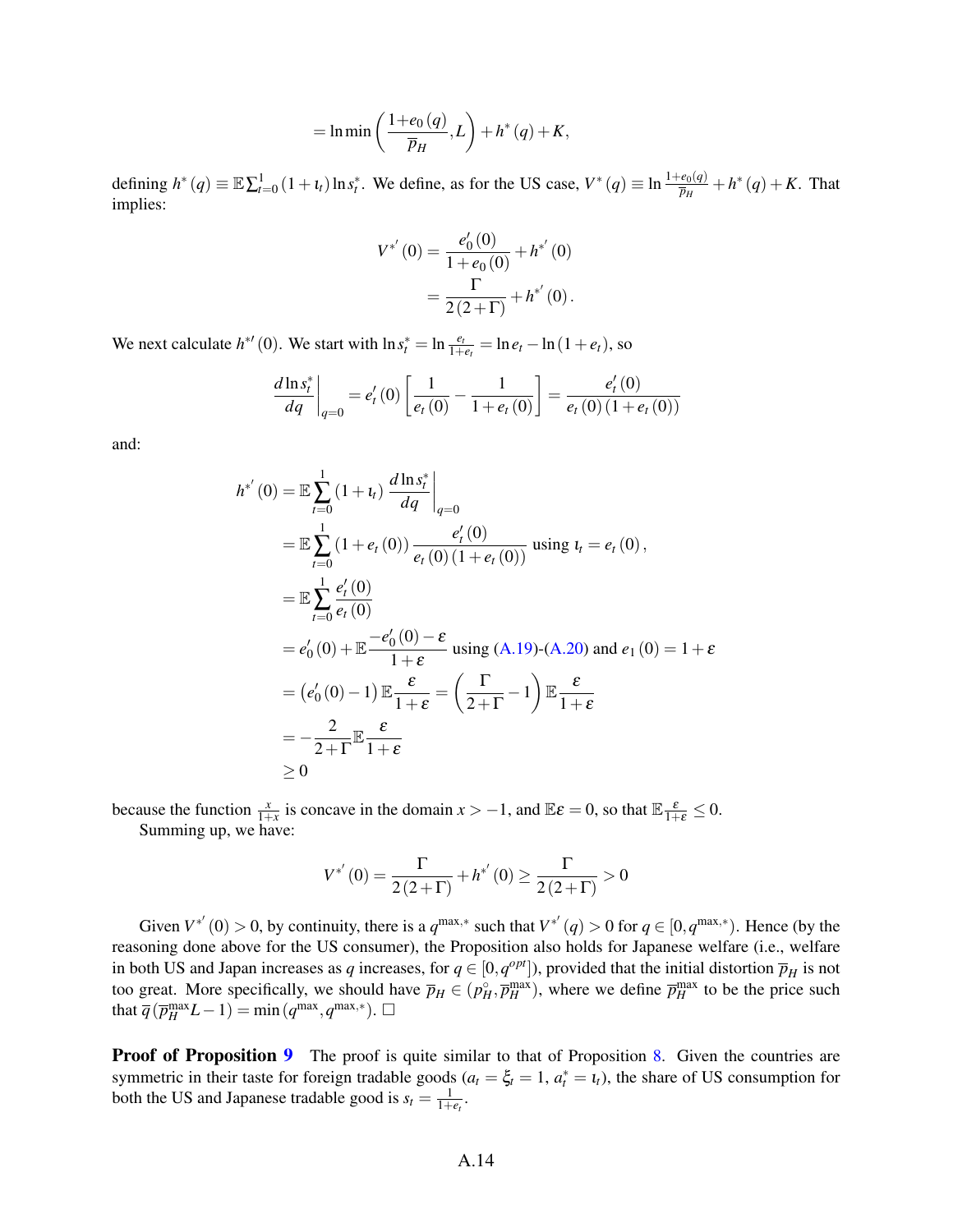Intertemporal US welfare is: $64$ 

$$
U = \mathbb{E}[U_0 + U_1] = \mathbb{E}\sum_{t=0}^{1} (t_t + a_t) \ln s_t + a_t \ln Y_{H,t} + t_t \ln Y_{F,t},
$$

i.e.

$$
U(\tau) = \ln \min \left( \frac{1 + e_0(\tau)}{\overline{p}_H}, L \right) + h(\tau) + K,
$$
\n(A.21)

.

where *K* is a constant independent of policy, and  $h(\tau)$  captures the sum of the allocational distortions:

$$
h(\tau) \equiv \mathbb{E}\sum_{t=0}^{1} (1+t_t) \ln s_t = \mathbb{E}\sum_{t=0}^{1} (1+t_t) \ln \frac{1}{1+e_t(\tau)}
$$

We define:

$$
V(\tau) = \ln \frac{1+e_0(\tau)}{\overline{p}_H} + h(\tau) + K,
$$

the counterpart of  $U(\tau)$ , without the "min" sign  $(V(\tau))$  is welfare, assuming that the economy is below full employment).

We recall:

$$
e_0(\tau) = \frac{\left(1 + \frac{\Gamma}{1-\tau}\right) \iota_0 + \mathbb{E}\left[\iota_1\right]}{2 + \frac{\Gamma}{1-\tau}},
$$
  

$$
e_1(\tau) = \frac{\iota_0 + \left(1 + \frac{\Gamma}{1-\tau}\right) \mathbb{E}\left[\iota_1\right]}{2 + \frac{\Gamma}{1-\tau}} + \left\{\iota_1\right\},
$$

which implies

$$
e_0'(0) = \Gamma \frac{\iota_0 - \mathbb{E}[ \iota_1 ]}{\left( 2 + \Gamma \right)^2} = -e_1'(0),
$$

so that

$$
h'(0) = -\mathbb{E}\sum_{t=0}^{1} (1+t_t) \frac{e'_t(0)}{1+e_t(0)},
$$
  
\n
$$
h'(0) = -e'_0(0)D,
$$
  
\n
$$
D \equiv \mathbb{E}\left[\frac{1+t_0}{1+e_0(0)} - \frac{1+t_1}{1+e_1(0)}\right]
$$

The marginal impact welfare of a small tax is:

$$
V'(0) = \frac{e'_0(0)}{1 + e_0(0)} + h'(0) = e'_0(0) \left[ \frac{1}{1 + e_0(0)} - D \right].
$$

We observe that when  $\mathbb{E}t_1 = t_0$ , then  $e_0(0) = t_0$  and  $e_1(0) = t_1$ , so that  $\frac{1+t_0}{1+e_0(0)} - \frac{1+t_1}{1+e_1(0)} = 0$  and  $D = 0$ . By continuity, when  $|E_1 - i_0|$  is small enough, *D* is close to 0. Hence, we assume that  $|E_1 - i_0|$  is small enough, so that we have  $\frac{1}{1+e_0(0)} - D > 0$ . That implies  $V'(0) > 0$ .

<span id="page-56-0"></span><sup>&</sup>lt;sup>64</sup>The analysis for Japanese welfare is entirely symmetric: the same small tax creates a first-order improvement in Japanese welfare because it increases US tradable output and hence the Japanese equilibrium consumption of US tradable goods, but only creates a smaller distortion in the intertemporal Japanese consumption shares.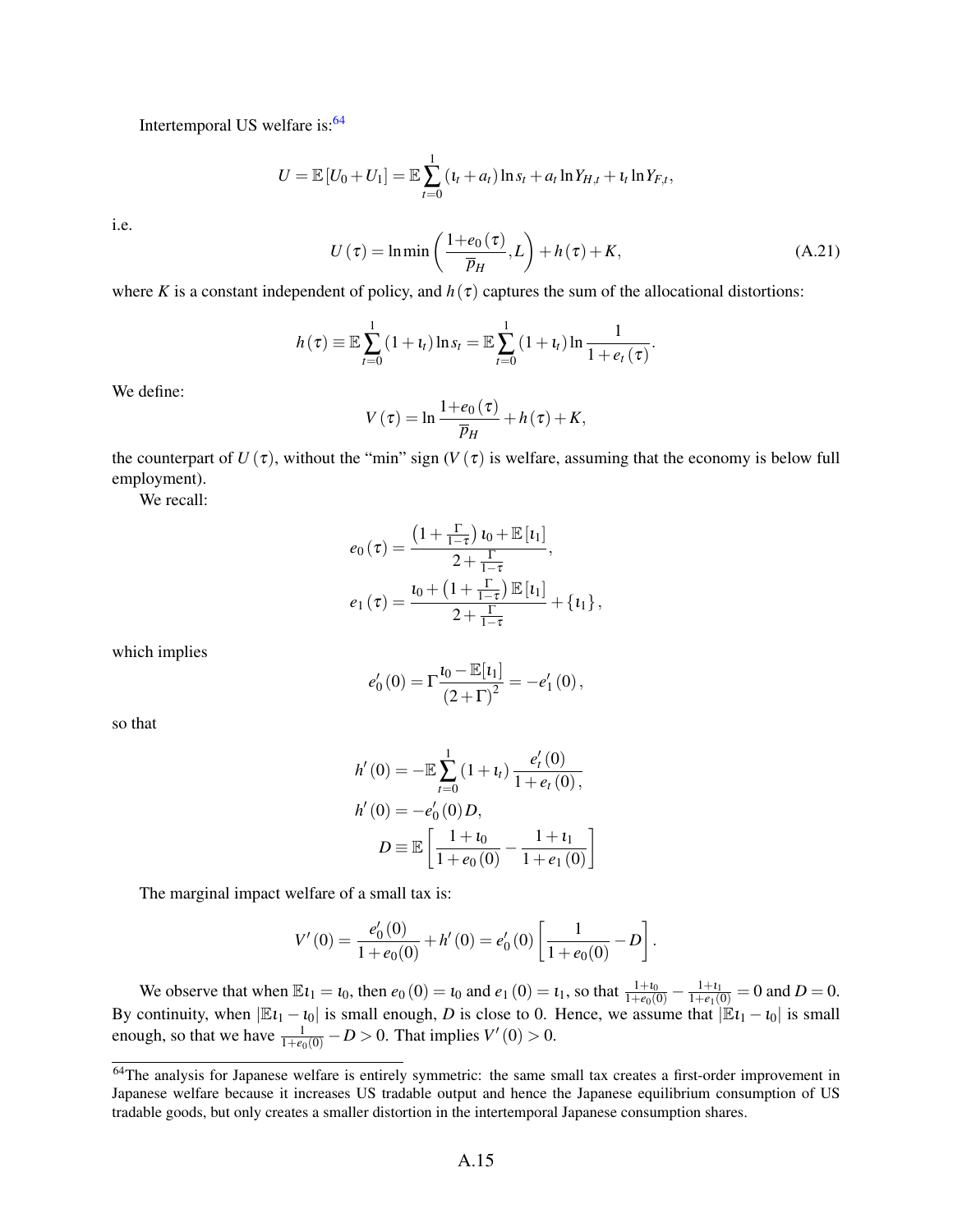Given  $V'(0) > 0$ , by continuity, there is a  $\tau^{\max}$  such that  $V'(\tau) > 0$  for  $\tau \in [0, \tau^{\max})$ .

We call  $\overline{\tau}(e_0)$  the inverse of the function  $e_0(\tau)$ . Define  $\overline{p}_H^{\max}$  such that  $\overline{\tau}(\overline{p}_H^{\max}L-1) = \tau^{\max}$ . Then, for all  $\overline{p}_H \in [p_{H,0}^{\circ}, \overline{p}_H^{\text{max}})$ , we have  $U'(\tau) > 0$  for  $\tau \in [0, \overline{\tau}(\overline{p}_H - 1)]$ . This means that welfare is increasing in the size of the intervention. The optimal intervention in that range is  $\tau^{opt} = \overline{\tau}(\overline{p}_H - 1)$ , the smallest (positive) tax that restores full employment.

The part on Japanese welfare is proven by exactly the same arguments as the arguments above, and those of the Japanese welfare part at the end of the proof of Proposition  $8.\square$  $8.\square$ 

**Proof of Proposition [10](#page-32-2)** Suppose that  $m_0^*$  $v_0^*$  deviates from its original value, 1, keeping  $m_1^*$  constant. Then,  $R^{*'} = 1/m_0^{*'}$  $e_0^*$ , hence (by Proposition [6\)](#page-24-0)  $e_0^{\prime} = 1/m_0^{*}$  $\chi_0^*$ , while  $e_1$  is unchanged at 1. Japanese demand for US exports is unchanged because  $e'_0m_0^{\ast'}=1$ . Hence, the US export market is still in equilibrium with the US at full employment  $(Y_{H,0} = L)$ . There is no need for policy intervention to ensure full employment.  $\Box$ 

**Proof of Proposition [11](#page-32-3)** The case of short-lasting rigidity. We follow the notations and procedure of the proof of Proposition [8.](#page-28-3) To make the proof readable, we simply consider the case with  $i_1 \equiv 1$ . One can restate the arguments of the proof of Proposition [8](#page-28-3) for the more general case.

We first derive the exchange rate. The pseudo-imports and exports are:

$$
\widetilde{t}_0 = m_0; \qquad \widetilde{t}_1 = 1; \n\widetilde{\xi}_0 = 1 - q; \qquad \widetilde{\xi}_1 = 1 + q.
$$

and the gross interest rates are:  $R = \frac{1}{m_0}$  and  $R^* = 1$ .

The exchange rate is (using Proposition [3](#page-14-0) and Proposition [6\)](#page-24-0):

<span id="page-57-0"></span>
$$
e_0 = \frac{\mathbb{E}\left[\frac{\widetilde{i}_0 + \widetilde{i}_1}{\widetilde{\xi}_1}\right] + \frac{\Gamma \widetilde{i}_0}{R^*}}{\mathbb{E}\left[\frac{\widetilde{\xi}_0 + \frac{\widetilde{\xi}_1}{R^*}}{\widetilde{\xi}_1}\right] + \frac{\Gamma \widetilde{\xi}_0}{R^*}} = m_0 \frac{2 + \Gamma(1+q)}{2 + \Gamma(1-q^2)};
$$

$$
e_1 = \frac{R}{R^*} \frac{\mathbb{E}\left[\frac{R^*}{\tilde{\xi}_1}\left(\tilde{\mathbf{u}}_0 + \frac{\tilde{\mathbf{u}}_1}{R}\right)\right] + \Gamma \tilde{\xi}_0 \mathbb{E}\left[\frac{R^*}{\tilde{\xi}_1}\tilde{\mathbf{h}}\right]}{\mathbb{E}\left[\frac{R^*}{\tilde{\xi}_1}\left(\tilde{\xi}_0 + \frac{\tilde{\xi}_1}{R^*}\right)\right] + \Gamma \tilde{\xi}_0} = \frac{1}{m_0} m_0 \frac{2 + \Gamma(1-q)}{2 + \Gamma(1+q)(1-q)}
$$

$$
= \frac{2 + \Gamma(1-q)}{2 + \Gamma(1-q^2)}.
$$

with  $\{e_1\} = 0$ . Hence,

$$
e_0 = m_0 (1 + \eta_0); \quad e_1 = 1 + \eta_1,
$$

where  $\eta_0 = \frac{\Gamma(q+q^2)}{2+\Gamma(1-q^2)}$  $\frac{\Gamma(q+q^2)}{2+\Gamma(1-q^2)}$  and  $\eta_1 = \frac{\Gamma(-q+q^2)}{2+\Gamma(1-q^2)}$  $\frac{2+\binom{q+q}{2}}{2+\Gamma(1-q^2)}$  are the expressions we found in the proof of Proposition [8.](#page-28-3) Output is:  $Y_{H,t} = \min\left(\frac{a_t m_t + \xi_t e_t m_t^*}{\overline{p}_H}, L\right) = \min\left(\frac{m_0 + e_0}{\overline{p}_H}\right)$  $\left(\frac{\partial H}{\partial H}+e_0\right), \text{ i.e., }$ 

$$
Y_{H,t} = \min\left(\frac{m_0(2+\eta_0)}{\overline{p}_H},L\right).
$$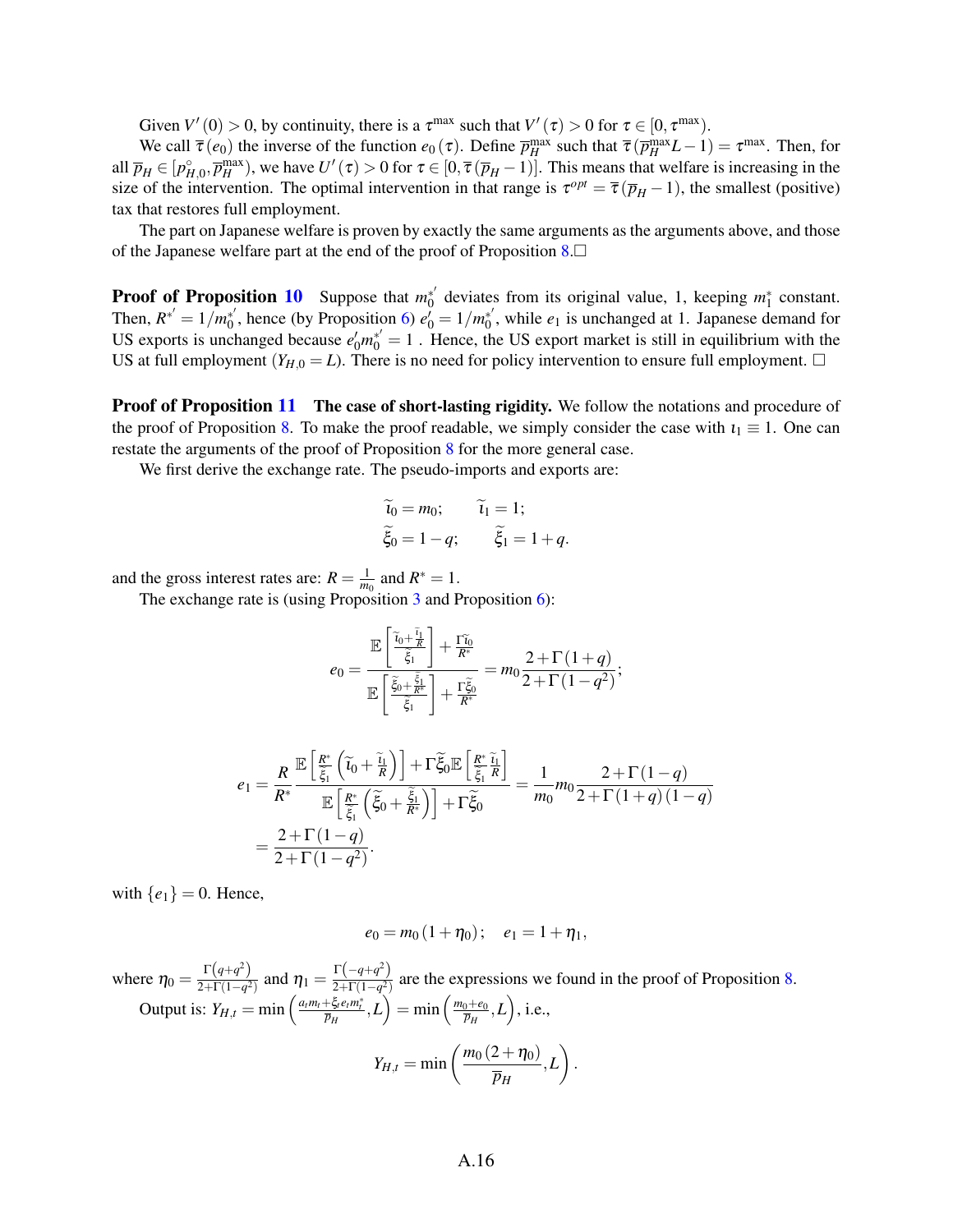US welfare is given by  $(A.18)$ , augmented for the cost of monetary distortions:

$$
U(q) = \ln \min \left( \frac{1 + e_0(q)}{\overline{p}_H}, L \right) + h(q) - g(m_0) + K,
$$
 (A.22)

where  $K = 3 \ln L$  is a constant, and  $h(q) \equiv 2 \mathbb{E} \sum_{t=0}^{1} \ln s_t$  is the sum of the allocational distortions, with  $s_t$  is the share of the home good going to the US:  $s_t = \frac{1}{1+t}$  $\frac{1}{1+\frac{e_t}{m_t}},$  i.e.

$$
s_t = \frac{1}{2 + \eta_t}.
$$

Let us compute a few expressions that will be useful in later derivations. We will use the Taylor expansions below, when *q* is small, i.e. when  $\eta_0$  and  $\eta_1$  are small:

$$
\eta_0 = \frac{\Gamma}{2+\Gamma} q + O\left(q^2\right),\,
$$

which implies

$$
q = \frac{2+\Gamma}{\Gamma} \eta_0 + O(\eta_0^2),
$$
  
\n
$$
\eta_1 + \eta_0 = \frac{2\Gamma q^2}{2+\Gamma(1-q^2)} = \frac{2\Gamma}{2+\Gamma} q^2 + O(q^4)
$$
  
\n
$$
= \frac{2\Gamma}{2+\Gamma} \left(\frac{2+\Gamma}{\Gamma} \eta_0 + O(\eta_0^2)\right)^2 + O(q^4) = \frac{2(2+\Gamma)}{\Gamma} \eta_0^2 + O(\eta_0^3)
$$
  
\n
$$
= 2\left(\frac{2}{\Gamma} + 1\right) \eta_0^2 + O(\eta_0^3).
$$

We now calculate the distortion term:

$$
-\frac{h}{2} = -\sum_{t=0}^{1} \ln s_t = -\sum_{t=0}^{1} \ln \frac{1}{2+\eta_t} = \ln [(2+\eta_0)(2+\eta_1)]
$$
  
=  $\ln [4+2(\eta_0+\eta_1)+\eta_0\eta_1]$   
=  $\ln [4+2(2(\frac{2}{\Gamma}+1)\eta_0^2+O(\eta_0^3))+\eta_0(-\eta_0+O(\eta_0^2))]$   
=  $\ln [4+(\frac{8}{\Gamma}+3)\eta_0^2+O(\eta_0^3)]$   
=  $\ln 4+(\frac{2}{\Gamma}+\frac{3}{4})\eta_0^2+O(\eta_0^3)$ ,

hence

$$
h = h(\eta_0, \Gamma) = -2\ln 4 - \left(\frac{4}{\Gamma} + \frac{3}{2}\right)\eta_0^2 + O(\eta_0^3). \tag{A.23}
$$

We can now reconsider welfare [\(A.22\)](#page-57-0). For the purposes of the impact of  $\Gamma$  on the choice of monetary versus FX policy, it is enough to consider the subproblem of achieving a given employment level *YH*, without optimizing for *Y<sub>H</sub>*. The problem is to minimize distortions subject to achieving the desired *Y<sub>H</sub>*  $\leq$  *L*:

$$
\min_{\eta_0,m_0} h(\eta_0) - g(m_0) \text{ s.t. } m_0(2+\eta_0) = \overline{p}_H Y_H.
$$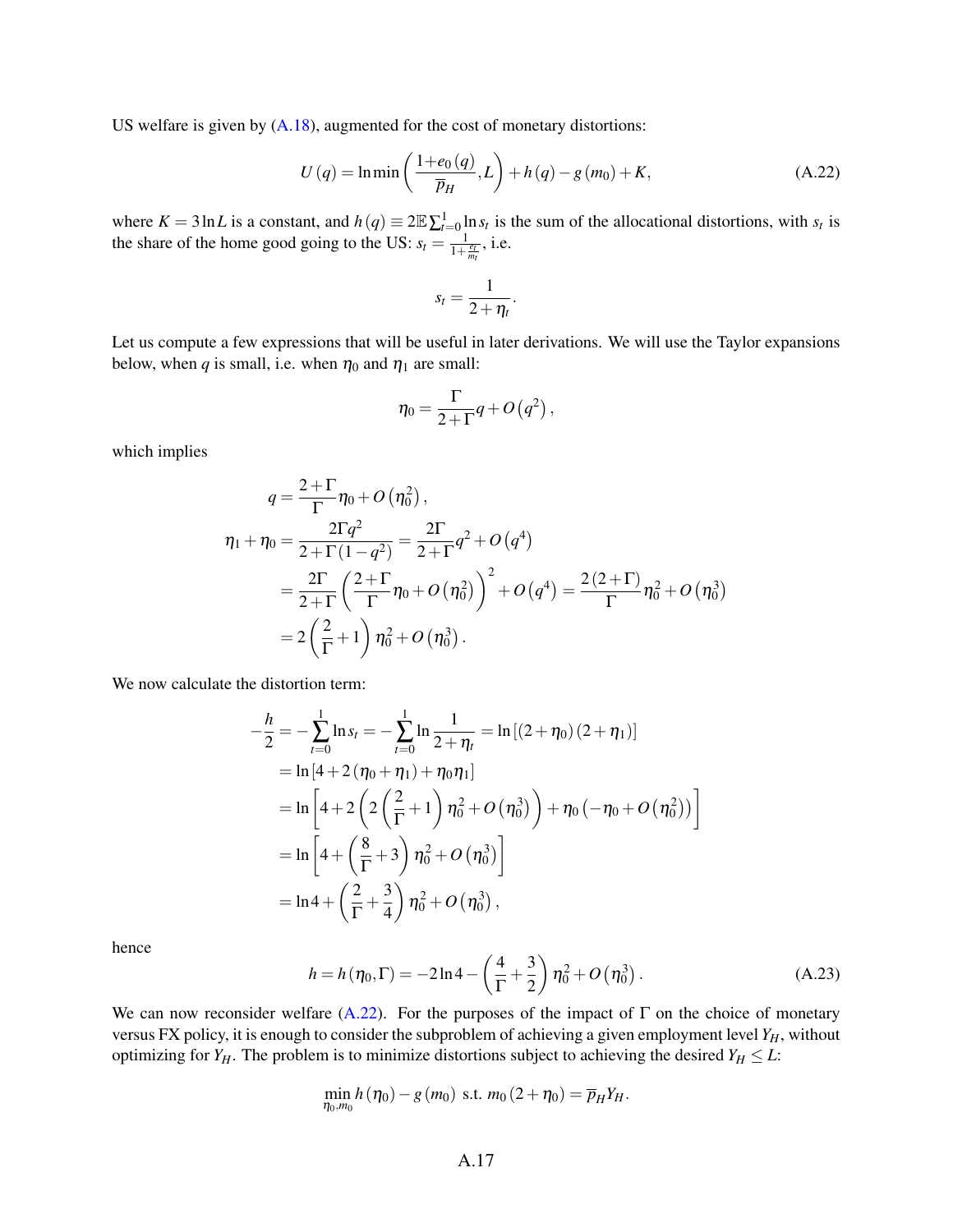This yields  $\eta_0 = \eta_0 (m_0) \equiv \frac{\overline{p}_H Y_H}{m_0}$  $\frac{H^{Y_H}}{m_0}$  – 2, so that the optimal monetary intervention is:

$$
\max_{m_0} W(m_0) = h(\eta_0(m_0)) - g(m_0),
$$

so that  $W_{m_0} = 0$  and  $W_{m_0 m_0} < 0$  at the optimum.

We want to ask: "do we have less reliance on monetary policy (rather than FX intervention) when Γ increases?". The answer is yes if  $\frac{\partial m_0}{\partial \Gamma}$  < 0. Accordingly, we calculate:

$$
sign\left(\frac{\partial m_0}{\partial \Gamma}\right) = sign\left(\frac{-W_{m_0\Gamma}}{W_{m_0m_0}}\right) \text{ as } W_{m_0} = 0 \text{ implies } \frac{\partial m_0}{\partial \Gamma} = \frac{-W_{m_0\Gamma}}{W_{m_0m_0}}
$$
  
= sign(W\_{m\_0\Gamma}) as W\_{m\_0m\_0} < 0  
= sign\left(h\_{\eta\_0\Gamma}\eta\_0'(m\_0)\right) = -sign\left(h\_{\eta\_0\Gamma}\right) \text{ since } \eta\_0'(m\_0) < 0  
< 0,

since equation [\(A.23\)](#page-30-1) implies  $h_{\eta_0\Gamma} > 0$  for a small enough, positive intervention.

Case of the long-lasting rigidity. Here we simply sketch the argument, given that the detailed analytical forces have been already made explicit in the above proof and the proof of Proposition [8.](#page-28-3) An FX intervention won't improve welfare for the following reason: a high intervention to buy Yen today makes the Yen appreciate today (which helps the US) but makes it (by the "boomerang" effect) depreciate tomorrow, by the same amount. Hence, there has been no net help: the welfare impact of *q* policies is 0 on the unemployment front, and negative on the intertemporal distortion front. Hence, on net, a *q* policy has negative impact.

Hence, only monetary policy helps, in the usual way: the government wants to partially inflate, i.e. increase  $m_0$  and  $m_1$  (even though there's a cost *g* of doing so).  $\Box$ 

#### Proof of Proposition [12](#page-33-1)

$$
\overline{R}^c = \frac{\mathbb{E}\left[\frac{R^*}{R}e_1 - e_0\right]}{e_0} = \frac{-\Gamma Q_0}{e_0}
$$

$$
= -\Gamma\left(\frac{t_0 - e_0}{e_0}\right) = \Gamma\left(1 - \frac{t_0}{e_0}\right)
$$

.

Recall that:

$$
e_0=\frac{(R^*+\Gamma) \iota_0+\frac{R^*}{R}\mathbb{E}\left[\iota_1\right]}{R^*+\Gamma+1},
$$

so that we conclude:

$$
\overline{R}^c = \Gamma \left( 1 - \iota_0 \frac{R^* + \Gamma + 1}{(R^* + \Gamma) \iota_0 + \frac{R^*}{R} \mathbb{E} \left[ \iota_1 \right]} \right).
$$

which, rearranged, gives the announced expression.

**Derivation of 3-period economy exchange rates** We will use the notation:

$$
\mathscr{R}^* \equiv \frac{R^*}{R}.
$$

Recall that we assume that in period  $t = 1$  financiers only intermediate the new flows; stocks arising from previous flows are held passively by the households (long term investors) until t=2. Therefore, from the flow demand equation for  $t = 1$ ,  $e_1 - i_1 + Q_1 = 0$ , and the financiers' demand,  $Q_1 = \frac{e_1 - \Re^* \mathbb{E}[e_2]}{\Gamma_1}$  $\frac{\mathscr{C} \mathbb{E}[e_2]}{\Gamma_1}$ , we get an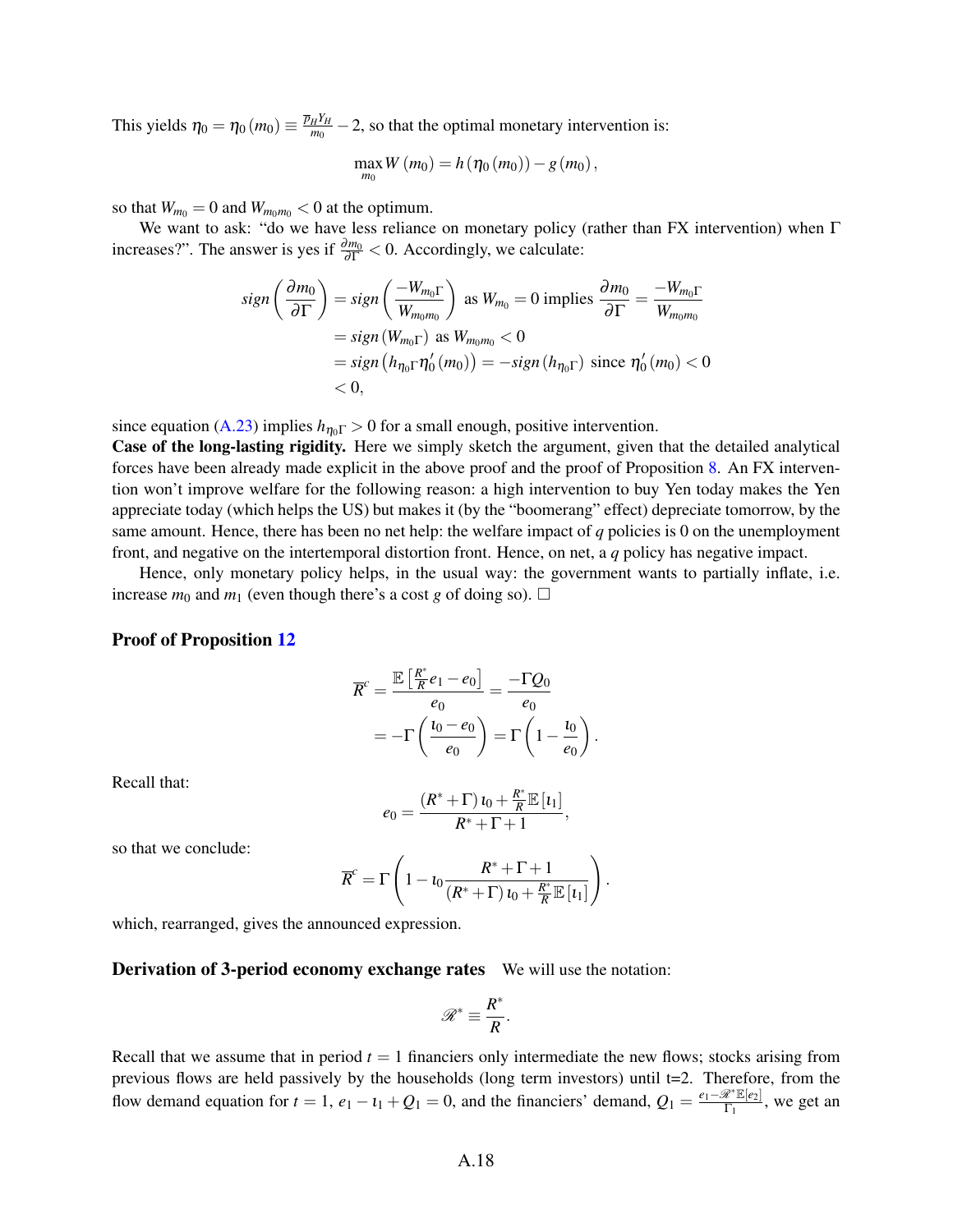expression for *e*1:

$$
e_1 = \frac{\Gamma_1 t_1 + \mathcal{R}^* \mathbb{E}_1[e_2]}{\Gamma_1 + 1}
$$

.

,

The flow demand equation for  $t = 2$  gives  $e_2 = t_2$ , so we can rewrite  $e_1$  as:

$$
e_1=\frac{\Gamma_1\iota_1+\mathscr{R}^*\mathbb{E}_1\left[\iota_2\right]}{\Gamma_1+1}.
$$

Similarly for  $e_0$ , we have

$$
e_0 = \frac{\Gamma_0 i_0 + \mathcal{R}^* \mathbb{E}_0 [e_1]}{\Gamma_0 + 1}
$$

and we can use our expression for  $e_1$  above to express  $e_0$  as:

$$
e_0 = \frac{\Gamma_0 i_0 + \mathscr{R}^* \mathbb{E}_0 \left[ \frac{\Gamma_1 i_1 + \mathscr{R}^* i_2}{\Gamma_1 + 1} \right]}{\Gamma_0 + 1} . \square
$$

**Proof of Proposition [13](#page-35-3)** We have already derived Claim 1. For Claim 2, we can calculate, from the definition of carry trade returns ( $R^c \equiv \frac{R^*}{R}$ *R e*1  $\frac{e_1}{e_0}$  – 1) and equation [\(25\)](#page-35-4):

$$
\overline{R}^c = (\mathscr{R}^* - 1) \Gamma_0 \frac{\overline{\Gamma}_1 + 1 + \mathscr{R}^*}{\overline{\Gamma}_1(\Gamma_0 + \mathscr{R}^*) + \Gamma_0 + (\mathscr{R}^*)^2} > 0.
$$

Hence, the expected carry trade return is positive.

For Claim 3, recall that a function  $\frac{ax+b}{cx+d}$  is increasing in *x* iff  $\Delta^x \equiv ad - bc > 0$ . For  $\Gamma_0$ ,

$$
\Delta^{\Gamma_0} = \left(1 + \overline{\Gamma}_1 + \mathscr{R}^* \right) \left( \overline{\Gamma}_1 \mathscr{R}^* + \left(\mathscr{R}^* \right)^2 \right) > 0,
$$

which proves  $\frac{\partial \overline{R}^c}{\partial \Gamma_c}$  $\frac{\partial R}{\partial \Gamma_0} > 0.$ 

For  $\overline{\Gamma}_1$ , the discriminant is

$$
\frac{\Delta^{\overline{\Gamma}_1}}{(\mathscr{R}^*-1)\Gamma_0} = \Gamma_0 + (\mathscr{R}^*)^2 - (1+\mathscr{R}^*) (\Gamma_0 + \mathscr{R}^*) = -\mathscr{R}^* (1+\Gamma_0) < 0,
$$

so that  $\frac{\partial \overline{R}^c}{\partial \overline{R}^c}$  $\frac{\partial K}{\partial \overline{\Gamma}_1} < 0.$ 

Finally, for  $\mathcal{R}^*$ , we simply compute:

$$
\frac{\partial \overline{R}^c}{\partial \mathscr{R}^*} = \frac{\Gamma_0 \left(1 + \Gamma_0 \right) \left(1 + \overline{\Gamma}_1 \right) \left(2 \mathscr{R}^* + \overline{\Gamma}_1 \right)}{\left(\Gamma_0 \left(1 + \overline{\Gamma}_1 \right) + \overline{\Gamma}_1 \mathscr{R}^* + \left(\mathscr{R}^* \right)^2 \right)^2} > 0. \Box
$$

**Proof of Proposition [14](#page-36-1)** The regression corresponds to:  $\beta = \frac{-\partial}{\partial R^*} \mathbb{E} \left[ \frac{e_1}{e_0} \right]$  $\left[\frac{e_1}{e_0} - 1\right]$ . For simplicity we calculate this derivative at  $R = R^* = \mathbb{E}t_t = 1$ , and with deterministic  $\Gamma_1 = \overline{\Gamma}_1$ . Equation [\(25\)](#page-35-4) yields, for those values but keeping *R* <sup>∗</sup> potentially different from 1:

$$
e_0 = \frac{\Gamma_0 + R^* \frac{\overline{\Gamma}_1 + R^*}{\overline{\Gamma}_1 + 1}}{\Gamma_0 + 1}; \qquad \mathbb{E}e_1 = \frac{\overline{\Gamma}_1 + R^*}{\overline{\Gamma}_1 + 1}.
$$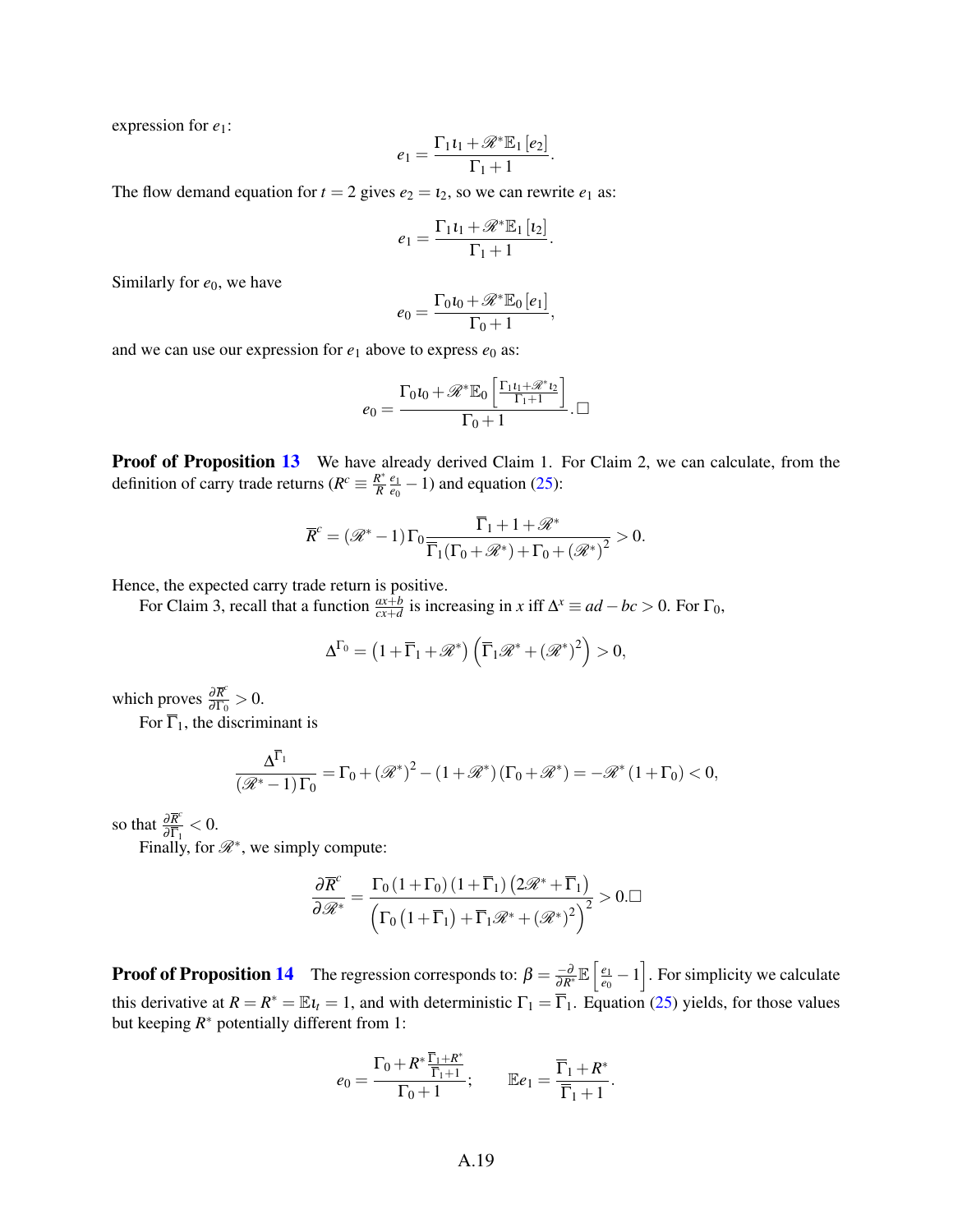Calculating  $\beta = \frac{-\partial}{\partial R^*}\mathbb{E}\left[\frac{e_1}{e_0}\right]$  $\left[\frac{e_1}{e_0}-1\right]=\frac{-\partial}{\partial R^*}$ E*e*<sup>1</sup>  $\frac{e_1}{e_0}$  gives:

$$
\beta = \frac{1 + \overline{\Gamma}_1 - \Gamma_0}{\left(1 + \Gamma_0\right)\left(1 + \overline{\Gamma}_1\right)}.
$$

Hence,  $\beta \leq \frac{1+\Gamma_1}{(1+\Gamma_0)(1+\Gamma_0)}$  $\frac{1+\Gamma_1}{(1+\Gamma_0)(1+\overline{\Gamma}_1)}=\frac{1}{1+\Gamma_0}< 1.$   $\Box$ 

## A.4.2 Proofs for Appendix [A.1](#page-4-2)

**Proof of Proposition [A.1](#page-13-0)** *Derivation of equation [\(A.1\)](#page-5-2).* Assume  $\xi_t = 1$ *.* We start from the flow equation,  $NX_t - RQ_{t-1} + Q_t = 0$ , and  $Q_t = \frac{\mathbb{E}_t[e_t - e_{t+1}]}{\Gamma}$  $\frac{-e_{t+1}}{\Gamma}$ . Hence:

$$
\Gamma(e_t - t_t) - R(e_{t-1} - e_t) + e_t - \mathbb{E}_t[e_{t+1}] = 0,
$$

i.e.

$$
\mathbb{E}_{t}[e_{t+1}] - (1 + R + \Gamma) e_t + Re_{t-1} + \Gamma t_t = 0.
$$

The characteristic equation of the (homogenous version) of this second order difference equation is:

<span id="page-61-0"></span>
$$
g(X) \equiv X^2 - (1 + R + \Gamma)X + R = 0,
$$
\n(A.24)

and the solutions are:

$$
\lambda = \frac{(1 + R + \Gamma) - \sqrt{(1 + R + \Gamma)^2 - 4R}}{2}; \quad \lambda' = \frac{R}{\lambda}.
$$

We define  $\Lambda = \frac{1}{\lambda}$  $\frac{1}{\lambda'}$ , i.e.  $\Lambda = \frac{\lambda}{R}$ . The geometry of the solutions of a quadratic equation indicates (via λ < λ' and  $g(1) < 0 < g(0)$ ) that we have  $0 < \lambda < 1 < \lambda'$ , hence  $\Lambda < \frac{1}{R}$ .

It is well-known that the solution is of the type  $e_t = AQ_{t-1} + \mathbb{E}_t \left[ \sum_{s=t}^{\infty} \left( B(\lambda')^{t-s} + C\lambda^{t-s} \right) t_s \right]$ , for some constants *A*, *B*, *C*. Because  $\lambda$  < 1, we need *C* = 0, otherwise the sum would diverge. Hence, we can write:

$$
e_t = AQ_{t-1} + B\mathbb{E}_t\left[\sum_{s=t}^{\infty} \Lambda^{s-t} \mathbf{1}_s\right].
$$

Also, when  $Q_{t-1} = 0$  and  $\iota_s = \iota$  for all  $s \geq t$ , we must have  $e_t = \iota$  (indeed, then  $e_s$  is constant, so that  $Q_s = 0$ and the dollar flow equation gives  $e_s - t = 0$ ). That gives  $1 = B \sum_{s=t}^{\infty} \Lambda^{s-t} = \frac{B}{1-\Lambda}$ , i.e.  $B = 1-\Lambda$ . Finally, careful examination of the boundary condition at 0 (or use of the analogy  $\tilde{t}_0 \equiv t_0 + Q_0^ \binom{1}{0}$  gives  $AQ_{-1} = BQ_0^-$ , with  $Q_0^ \equiv$  *RQ*<sub>−1</sub>. We conclude:

$$
e_{t} = \mathbb{E}_{t} \left[ \sum_{s=t}^{\infty} \Lambda^{s-t} \left( 1 - \Lambda \right) t_{s} \right] + \left( 1 - \Lambda \right) R Q_{t-1}.
$$

Another proof is possible, relying on the machinery in [Blanchard and Kahn](#page-63-0) [\(1980\)](#page-63-0). We sketch that alternative proof here. In terms of the Blanchard-Kahn notation, the system is

$$
\mathbb{E}_{t}\begin{pmatrix} Q_{t} \\ e_{t+1} \end{pmatrix} = \begin{pmatrix} R & -1 \\ -\Gamma R & 1+\Gamma \end{pmatrix} \begin{pmatrix} Q_{t-1} \\ e_{t} \end{pmatrix} + \begin{pmatrix} 1 \\ -\Gamma \end{pmatrix} t_{t}
$$

and the eigenvalues of the matrix are  $\lambda_1 = \lambda$ ,  $\lambda_2 = 1/\Lambda$ . Then the value of  $e_t$  comes from the last equation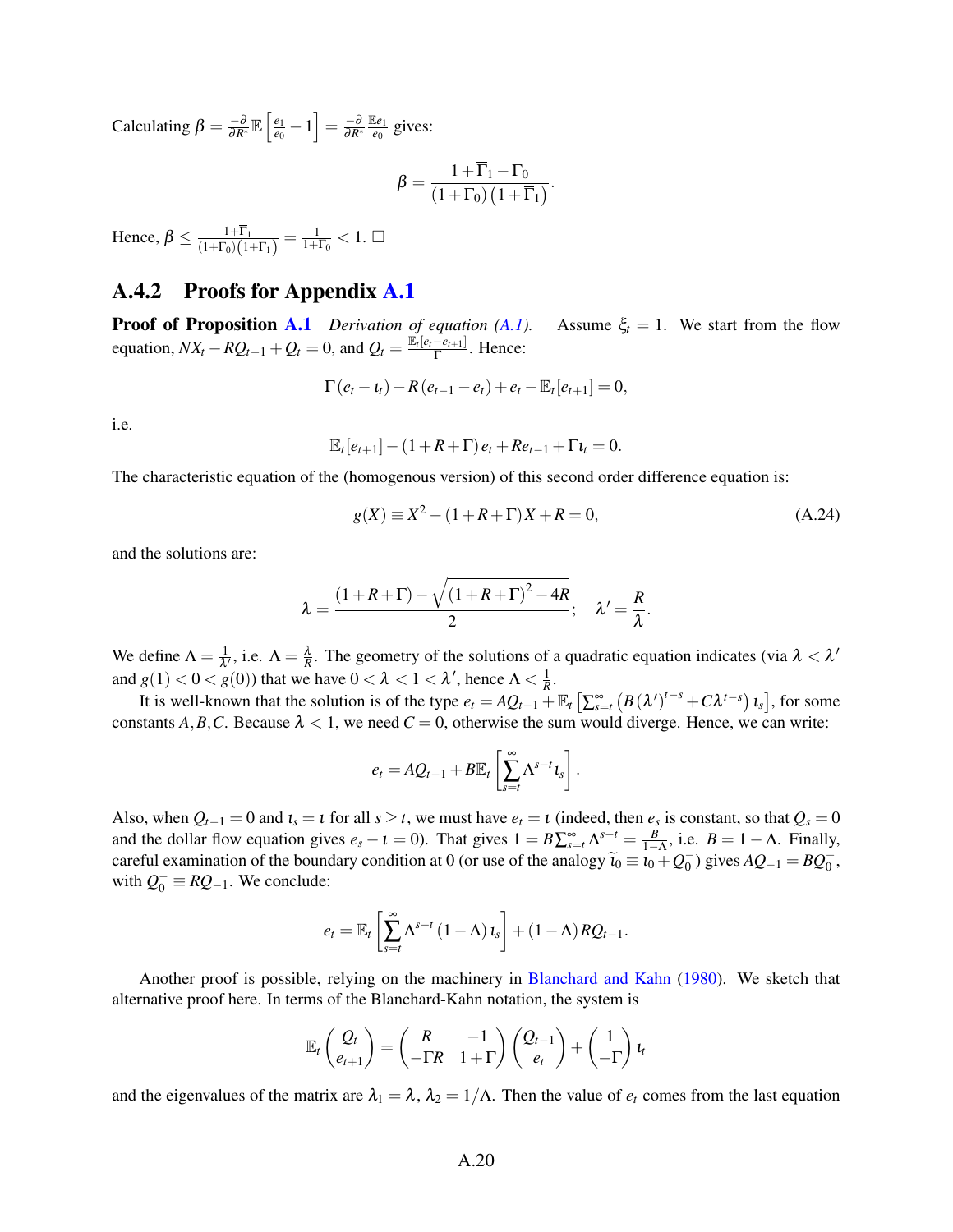p.1309 of their paper, with  $\mu \equiv (\lambda_1 - a_{11}) \gamma_1 - a_{12} \gamma_2$  in their notation.  $\Box$ 

*Derivation of [\(A.2\)](#page-5-4).* It is enough to prove (A.2) for  $t = 0$ . First, the term  $f_s^*$  comes simply from using  $\widetilde{I}_s = I_s - f_s^*$  and using [\(A.1\)](#page-5-2). The more involved term concerns the interest rates. We note  $\rho_t \equiv \frac{R_{t+1}^*}{R_{t+1}} - 1$  the interest rate differential. We perform a Taylor expansion in it. The financiers' demand satisfies:

$$
\Gamma Q_t = \mathbb{E}_t \left[ e_t - e_{t+1} \frac{R_t^*}{R_t} \right]
$$
  
=  $\mathbb{E}_t [e_t - e_{t+1} (1 + \rho_t)] = \mathbb{E}_t [e_t - e_{t+1}] - \rho_t \mathbb{E}_t [e_{t+1}]$   
=  $\mathbb{E}_t [e_t - e_{t+1}] - \rho_t e_* + o(\rho_t)$ 

where we approximate  $\mathbb{E}_t[e_{t+1}]$  by the steady state value,  $e_*,$  For instance,  $e_* = \frac{I_*}{\xi_*}$  $\frac{l_*}{\xi_*}$ . Then, the Dollar-Yen balance equation  $NX_t - RQ_{t-1} + Q_t = 0$  becomes (dropping for now the  $o(\rho_t)$  terms):

$$
e_{t}-t_{t}-R\frac{\mathbb{E}_{t-1}[e_{t-1}-e_{t}]-\rho_{t-1}e_{*}}{\Gamma}+\frac{\mathbb{E}_{t}[e_{t}-e_{t+1}]-\rho_{t}e_{*}}{\Gamma}=0,
$$

hence we have the same system as before, replacing ι*<sup>t</sup>* by

$$
\widetilde{\iota}_t \equiv \iota_t + \frac{e_*}{\Gamma} (\rho_t - R \rho_{t-1}),
$$

using the convention  $\rho_{-1} = 0$  when we calculate  $e_0$  to simplify the boundary conditions. Indeed, we then have:

$$
e_t - \widetilde{t}_t - R \frac{\mathbb{E}_{t-1} [e_{t-1} - e_t]}{\Gamma} + \frac{\mathbb{E}_t [e_t - e_{t+1}]}{\Gamma} = 0.
$$

Hence, equation [\(A.1\)](#page-5-2) gives (when  $RQ_{t-1} = 0$ )

$$
e_0 = (1 - \Lambda) \mathbb{E}_0 \left[ \sum_{s=0}^{\infty} \Lambda^s \widetilde{t}_s \right] = (1 - \Lambda) \mathbb{E}_0 \left[ \sum_{s=0}^{\infty} \Lambda^s t_s \right] + H
$$
  
\n
$$
H = (1 - \Lambda) \mathbb{E}_0 \left[ \sum_{s=0}^{\infty} \Lambda^s \frac{e_*}{\Gamma} (\rho_s - R \rho_{s-1}) \right]
$$
  
\n
$$
= (1 - \Lambda) \frac{e_*}{\Gamma} \mathbb{E}_0 \left[ \sum_{s=0}^{\infty} \Lambda^s (1 - R \Lambda) \rho_s \right] \text{ by rearranging (by "Abel transformation")}
$$
  
\n
$$
= \frac{(1 - \Lambda)(1 - R\Lambda)}{\Gamma} e_* \mathbb{E}_0 \left[ \sum_{s=0}^{\infty} \Lambda^s \rho_s \right],
$$

and

$$
\frac{(1 - \Lambda)(1 - R\Lambda)}{\Gamma} = \frac{\left(1 - \frac{\lambda}{R}\right)(1 - \lambda)}{\Gamma} \text{ using } \Lambda = \frac{\lambda}{R}
$$

$$
= \frac{\lambda^2 - (1 + R)\lambda + R}{R\Gamma}
$$

$$
= \frac{\Gamma\lambda}{R\Gamma} \text{ as } \lambda \text{ satisfies (A.24)}
$$

$$
= \Lambda,
$$